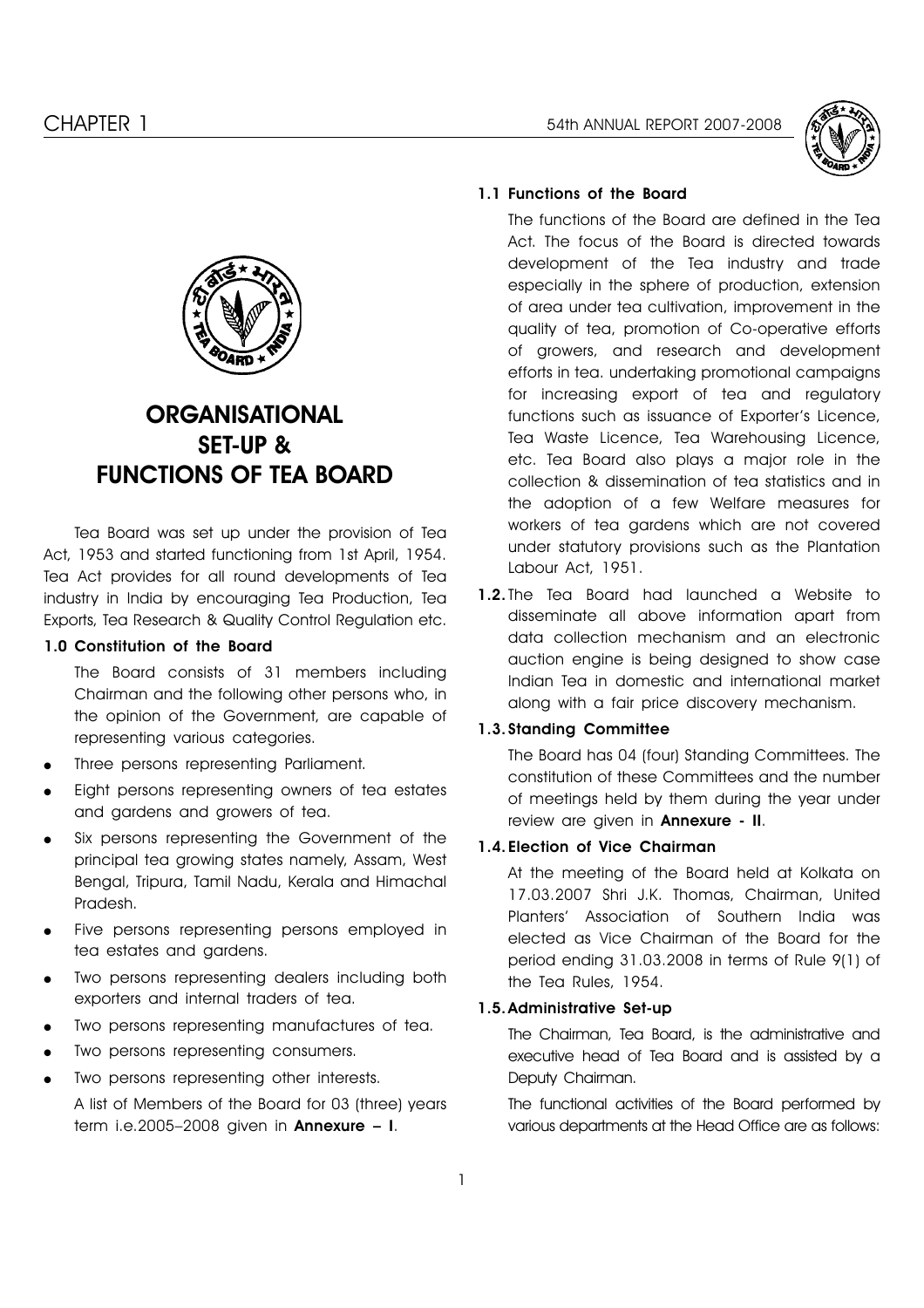

- Secretariat, Establishment and other Administrative work and Co-ordination of the activities of various departments of the Board's Office and also with the Ministry of Commerce & Industry, Government of India, are directly under the charge of the Secretary.
- Finance including Accounts and internal audit is under the charge of the Financial Advisor and Chief Accounts (Officer).
- Tea Development, including the administration of the (Financial) Assistance Scheme and Assistance to the Industry for procurement, distribution and movement of essential input is under the charge of the Director of Tea Development.
- Research, both agricultural and industrial, is under the charge of the Director (Research).
- Regulation of production and export including/ issue of Export Licence and implementation of the Tea Waste (Control) order are under the charge of the Controller of Licensing.
- Marketing including promotion of tea in India and abroad is under the charge of the Director of Tea Promotion (HQ).
- Labour Welfare is under the charge of the Welfare Liaison Officer, (North).
- Collection of statistics including cost studies is under the charge of the Statistician.
- Legal matters arising in various functional departments mentioned above are handled by the Law Consultant.
- Implementation of the provisions of Official Language Act and various measures in this respect are handled by the Deputy Director (Hindi).

## **1.6 Man-Power**

The man-power of the Board as on 31.03.2008 in all categories/groups in India and abroad including deputationists was 620. The existing strength of the Officers and Staff (Members) under different categories in offices of the Board in India and abroad is as shown in the **Table - 1**.

#### **Table – 1**

## **Groupwise man power statement of the Board in India and abroad as on 31/3/2008 :**

| SI. No. |                                              | Group A |    | Group B $ Group C $ | Group $D$ | <b>Total</b> |
|---------|----------------------------------------------|---------|----|---------------------|-----------|--------------|
| 01.     | Head Office*                                 | 23      | 39 | 213                 | 97        | 372          |
| 02.     | Regional/Sub-Regional Offices                | 10      | 38 | 108                 | 83        | 239          |
| 03.     | Officers on deputation to Tea Board          | 08      |    |                     |           | 08           |
| 04.     | Officers on deputation to other organization |         |    |                     |           |              |
|         | <b>Total</b>                                 | 41      | 77 | 322                 | 180       | 620          |

\* Excluding deputationist to Tea Board

#### **Number of India-based Officials in Board's Offices abroad under different cadres (as on 31.03.2008)**

|                 | New York | London | Hamburg | <b>Dubai</b> | <b>Moscow</b> | Total |
|-----------------|----------|--------|---------|--------------|---------------|-------|
| $Group - A$     |          |        |         |              |               |       |
| Director of Tea |          | 01     |         |              | $\Omega$      | 02    |
| Promotion       |          |        |         |              |               |       |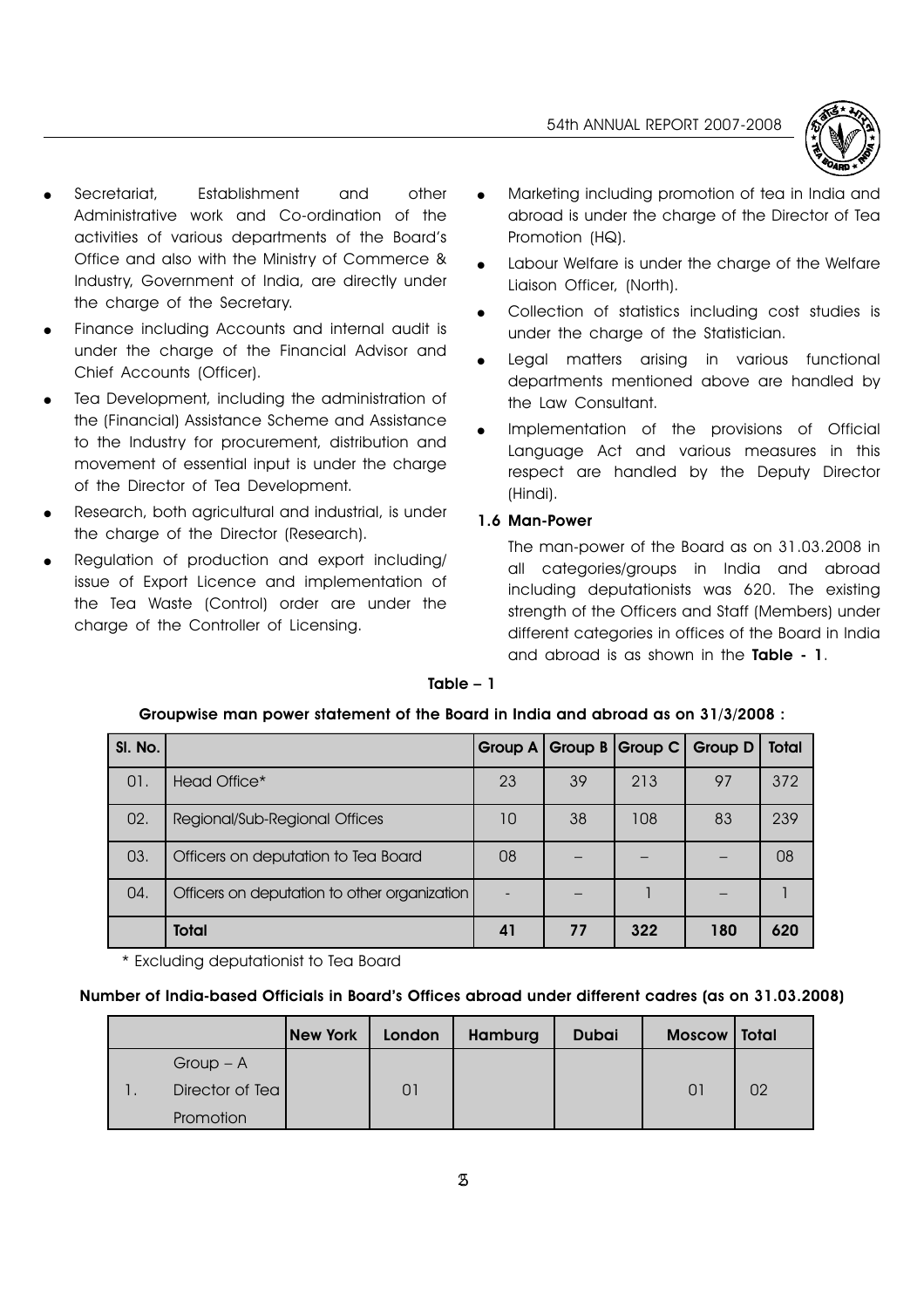

|           | <b>SC</b> | <b>ST</b>                | <b>OBC</b> | Total |  |
|-----------|-----------|--------------------------|------------|-------|--|
| Group 'A' | 10        | $\overline{\phantom{0}}$ |            | 10    |  |
| Group 'B' | 22        | 04                       | 04         | 30    |  |
| Group 'C' | 40        | 07                       | 02         | 49    |  |
| Group 'D' | 41        | 14                       | 05         | 60    |  |
|           | 113       | 25                       |            | 149   |  |

## **Scheduled Castes, Scheduled Tribes and Other Backward Class**

## **1.7 Scheduled Caste/Scheduled Tribe**

The number of officials belonging to Scheduled Caste, Scheduled Tribe and OBC under different categories of the Board as on 31.03.2008 was given above. There was some shortfall against prescribed reserved vacancies for Scheduled Castes /Scheduled Tribes because SC /ST candidates were not sometimes available in the feeder cadre for promotion.

#### **1.8 location of different offices of the board in india**

Board's development office at Almorah stopped

functioning with effect from 23rd January, 2008 due to certain administrative reasons.

- Apart from the Board's Office at Kolkata, headed by the Chairman and assisted by the Dy. Chairman, there are two Executive Directors of the Board posted at Coonoor and Guwahati.
- Offices at Coonoor and Guwahati are under the charge of Executive Director for the respective region. The Regional /Sub - Regional Offices are located as follows :

| Offices under control of Executive<br>1.<br>Director, Tea Board Guwahati           | 2. Offices under control of the Executive<br>Director, Tea Board, Coonoor. |  |  |  |
|------------------------------------------------------------------------------------|----------------------------------------------------------------------------|--|--|--|
| <b>Regional Offices:</b>                                                           | <b>Regional Offices:</b>                                                   |  |  |  |
| a) Guwahati                                                                        | a) Coonoor                                                                 |  |  |  |
| Silchar<br>b)                                                                      | b) Chennai                                                                 |  |  |  |
| Jorhat<br>$\circ$                                                                  | c) Kochi                                                                   |  |  |  |
|                                                                                    | d) Kottayam                                                                |  |  |  |
| <b>Sub - Regional Offices:</b>                                                     | <b>Other Offices:</b>                                                      |  |  |  |
| Tezpur<br>a)                                                                       | a) New Delhi                                                               |  |  |  |
| Agartala<br>b)                                                                     | Mumbai<br>bì                                                               |  |  |  |
|                                                                                    | Siliguri<br>$\circ$                                                        |  |  |  |
|                                                                                    | Palampur<br>d)                                                             |  |  |  |
|                                                                                    | Kurseong<br>e)                                                             |  |  |  |
| 3. Tea Board Research Centre : The Darjeeling Tea Research & Development Centre is |                                                                            |  |  |  |
|                                                                                    | located at Kurseong under the charge of a Project Director.                |  |  |  |

#### **1.8 Changes in administration :**

- i) Dr. Harendra Nath Dwibedi, ex-Controller of Licensing, Tea Board, joined the Board's Head Office, Kolkata as Full Time Consultant from 1st April, 2007.
- ii) Shri M. Paramanantham, Statistician was promoted as Controller of Licensing with effect from 13<sup>th</sup> April, 2007.
- iii) Shri Chinmoy Bandopadhyay, Research Officer(Stats) was promoted as Statistician with effect from 13<sup>th</sup> April, 2007.
- iv) Mohd. Nasrullah, Superintendent (Stats.) was promoted as Research Officer, (Stats) with effect from 13th April, 2007.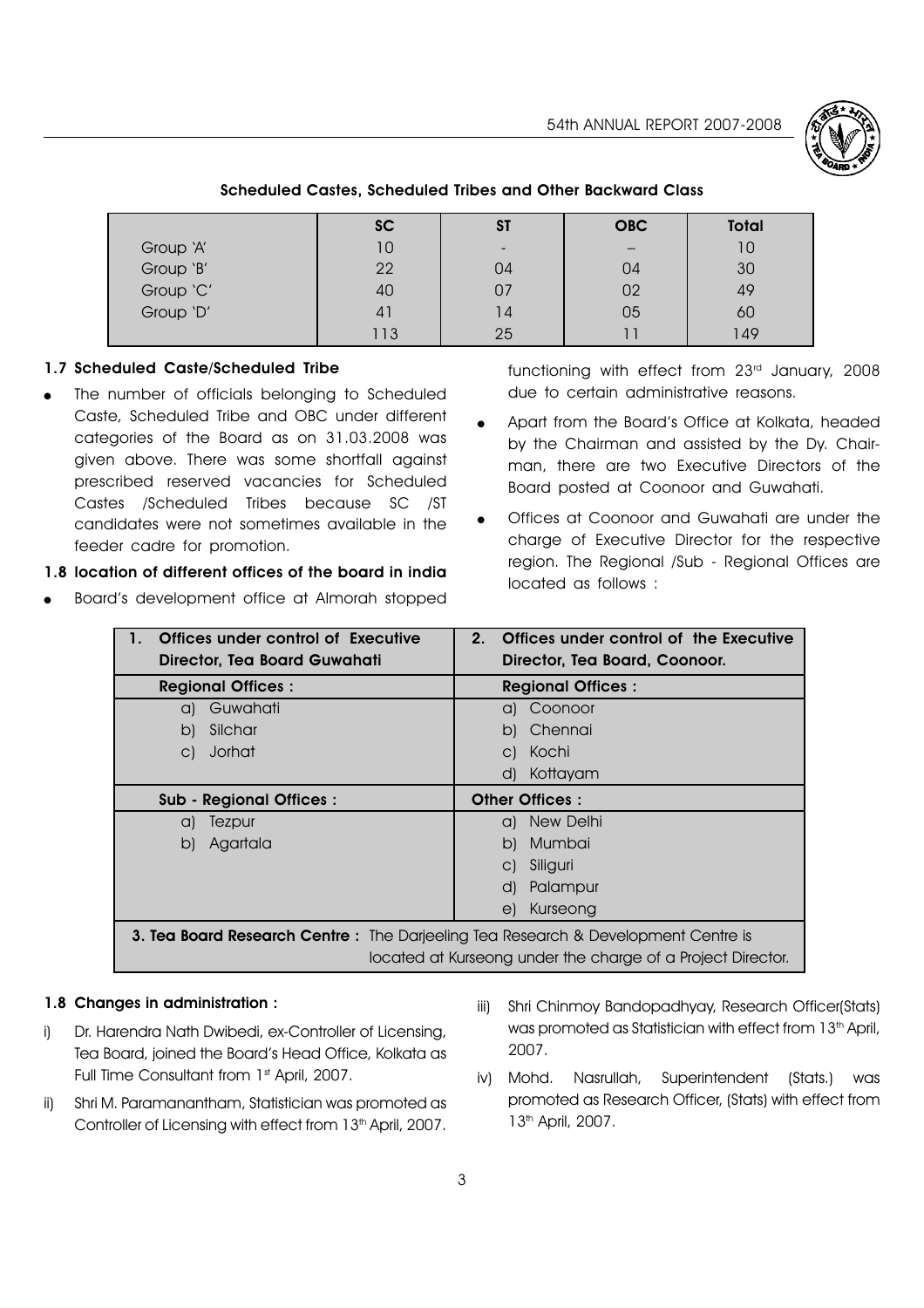

- v) Shri Ranjan Das, Asstt. Dir. Of Tea Development was promoted as Dy. Dir. Of Tea Development with effect from  $4<sup>th</sup>$  June, 2007.
- vi) Shri Susil Kr. Pal, Development Officer, was promoted as Asstt. Director of Tea Development with effect from 20<sup>th</sup> June, 2007 and subsequently superannuated from the services of the Board with effect from 31st December, 2007.
- vii) Shri Ranendra Narayan Sengupta, Section Officer (Tea Promotion), superannuated from the services of the Board with effect from the afternoon of 31st December, 2007.
- viii) Shri Prahlad Ch. Boro, Section Officer (Estt.) took over the charge of the post of Section Officer (Tea Promotion) with effect from 7<sup>th</sup> January, 2008.
- ix) Shri Prabir Ranjan Das, Superintendent (GD), promoted as Section Officer (Estt.) with effect from 7<sup>th</sup> January, 2008.
- x) Shri Dipankar Mukherjee, Development Officer, promoted as Asstt. Dir. Of Tea Development with effect from 21st January, 2008.
- xi) Shri C.S. Hariprakash, Development Officer, promoted as Asstt. Dir. Of Tea Development with effect from 21st January, 2008.
- xii) Shri Subhas Ch. Sarkar, Accounts Officer, superannuated from the services of the Board with effect from 31st January, 2008.
- xiii) Shri Sekharsree Banerjee, Sr. Accounts Officer, superannuated from the services of the Board with effect from 31st January, 2008.
- xiv) Shri Sankar Narayan Dhar, Accounts Officer, was promoted as Sr. Accounts Officer with effect from 1st February, 2008.
- xv) Shri Pabitra Kishore Ghosh, Accountant, was promoted as Accounts Officer with effect from 1st February, 2008.
- xvi) Shri Sudhansu Bikash Naskar, Accountant, was promoted as Accounts Officer with effect from 1st February, 2008.
- xvii) Dr. Radhey Shyam Saha, Soil Scientist was appointed as Project Director, DTR&DC, Kurseong on ad-hoc basis with effect from 5<sup>th</sup> February, 2008.
- xviii) Shri Rabindra Nath Majumder, Section Officer (Secretariat & Stores) expired on 23rd February, 2008.
- xix) Shri Sarbeswar Saikia, Dy. Dir. Of Tea Development, superannuated from the services of the Board with effect from 29<sup>th</sup> February, 2008.
- xx) Shri Subrata Kr. Mitra, Asstt. Dir. Of Tea Development was promoted as Dy. Dir. Of Tea Development with effect from 3rd March, 2008.
- xxi) Shri Chandra Sekhar Mitra, Development Officer was promoted as Asstt. Dir. Of Tea Development with effect from 19<sup>th</sup> March, 2008.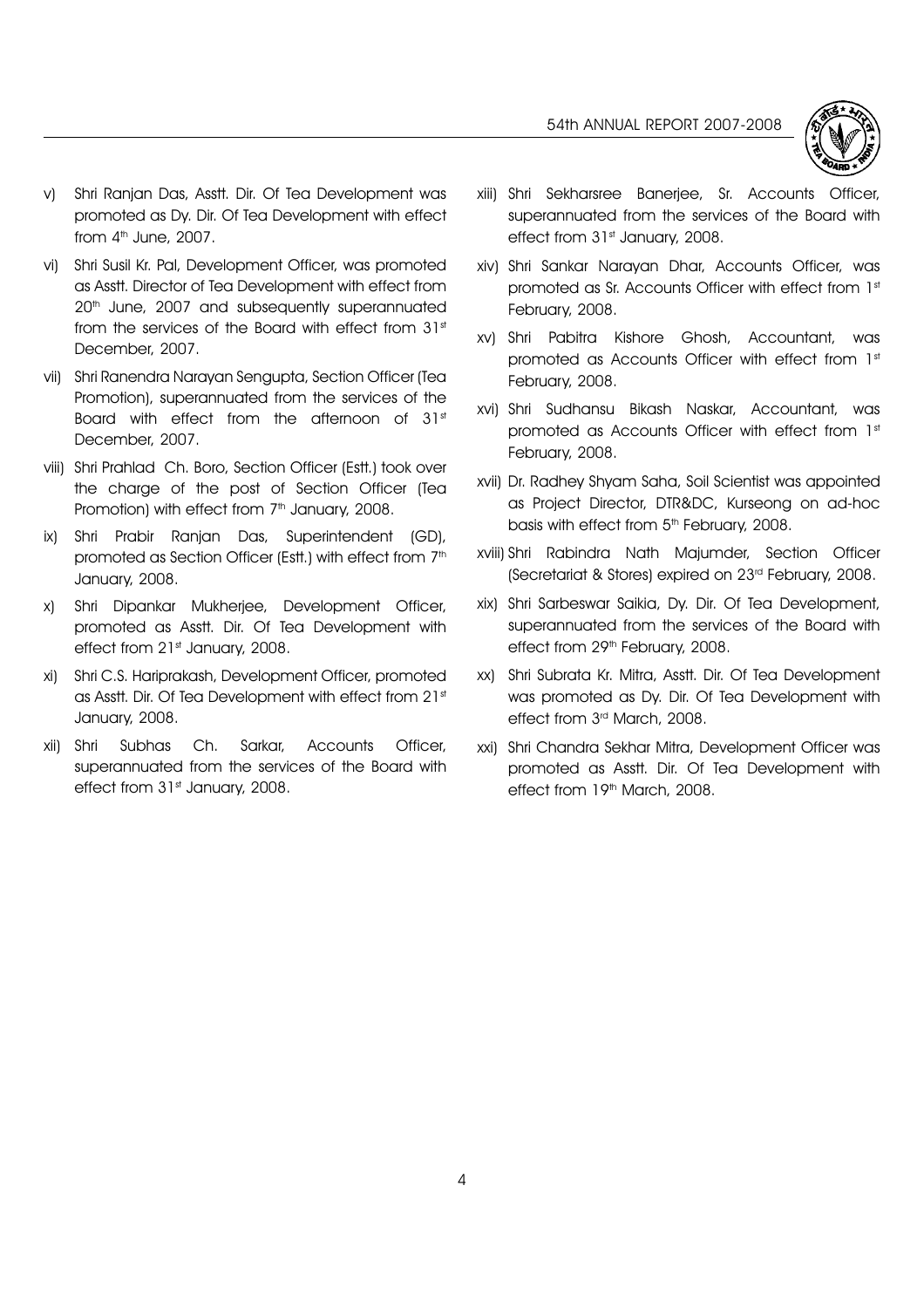



## **INDIA TEA IN THE INTERNATIONAL PERSPECTIVE**

#### **2.0 Introduction:**

Indian Tea Industry has attained the level of production of 944.68 million Kgs estimated during the year 2007 registering a decline of 37.12 million Kgs over the production level of 981.80 million Kgs achieved during 2006. The year 2007 is another year of consolidation after a long recession in price realization (up to 2005) with a balance in demand and supply equation. Teas were sold at a remunerative price at auctions particularly during the last quarter of the year, witnessing a surge in prices at auctions benefiting the producers selling teas through auctions.

During 2007, the export of tea has registered a decline in volume by 39,98 million Kas over 2006, whereas the value earnings remained same at Rs. 1830.98 Crores of last year.

Special Purpose Tea Fund (SPTF) set up by Tea Board for financing of re-planting and rejuvenation of old aged bushes for increasing the productivity, improving the quality, reduction in overall cost of production and thereby increasing the production of tea in India is under way. Under the scheme area to be covered around 2.12 lakh hectares over the next 15 years. The scheme, being a labour intensive would generate additional employment at the rate of 22 million person's days per year which would facilitate in gainful employment of dependants of the workers residing in the tea plantations.

The decline in production of tea during 2007 was noticed in the North Indian tea growing areas to the tune of 28.55 M.Kgs whereas; South Indian production has declined by 8.57 M.Kas during 2007 over 2006. The North Indian tea crop has declined over the year except in the month of February, April, November and December over 2006. At the close of the year North Indian production stood at 724.69 M.Kgs as against 753.24 M Kgs of 2006. The crop pattern in South India reflects losses except in the months of May, June, September and November. At the end of the season South Indian production stood at 219.99 M.Kas as against 228.56 M.Kgs of 2006.

At the close of the calendar year 2007, Indian tea exports witnessed a decline both in the volume and value whereas the unit export price earning has shown an improvement over 2006. All India export volume reached the level of 178.75 M.Kgs as against 218.73 M.Kgs registering a decline of 39.98 M.Kgs and the value of export stood at Rs 1810.11 Crs as against Rs 2006.53 Crs in 2006. The decline in value earnings was to the extent of 196.42 Crs over 2006. Unit export price earning has registered an increase of Rs 9.53 per kg over 2006. The major reason for decline in export was due to lower in-take by Iraq, Pakistan, Kenya and United Kingdom as compared to last year.

The annual average prices of tea sold at Indian auctions during 2007 registered at Rs. 67.40 per kg as against Rs. 66.01 per Kg in 2006 showing there by a marginal increase of Rs. 1.39 per kg i.e. 2.11% during 2007 over 2006.

During the year 2007, the average prices of tea at North Indian auctions registered a marginal increase, whereas the prices of tea at South Indian auctions registered a decline. Prices at North Indian auctions increased by Rs.1.93 per kg i.e. 2.69 % and reached to the level of Rs.73.55 per kg as against Rs.71.62 per kg of 2006. Average prices of tea at South Indian auctions declined by 2.15 % i.e. Rs.1.09 per kg and reached to the level of Rs.49.70 per kg as against Rs.50.79 per kg of 2006.

The global estimated production of tea in the year 2007 registered a substantial increase of 149.5 M.Kgs from the level achieved in 2006. Estimated global exports during the year 2007 registered a decline of 1.59 M.Kgs over 2006. The increase in exports is mainly due to decline in exports of tea from Sri Lanka, India, and Indonesia etc. The price of tea at the International Auction Centres has registered an increase in respect of all producing countries during 2007 over 2006.

#### **2.1 World Production :**

The World Production during 2007 has been estimated at 3726.7 M.Kgs as against 3577.2 M.Kgs in 2006. The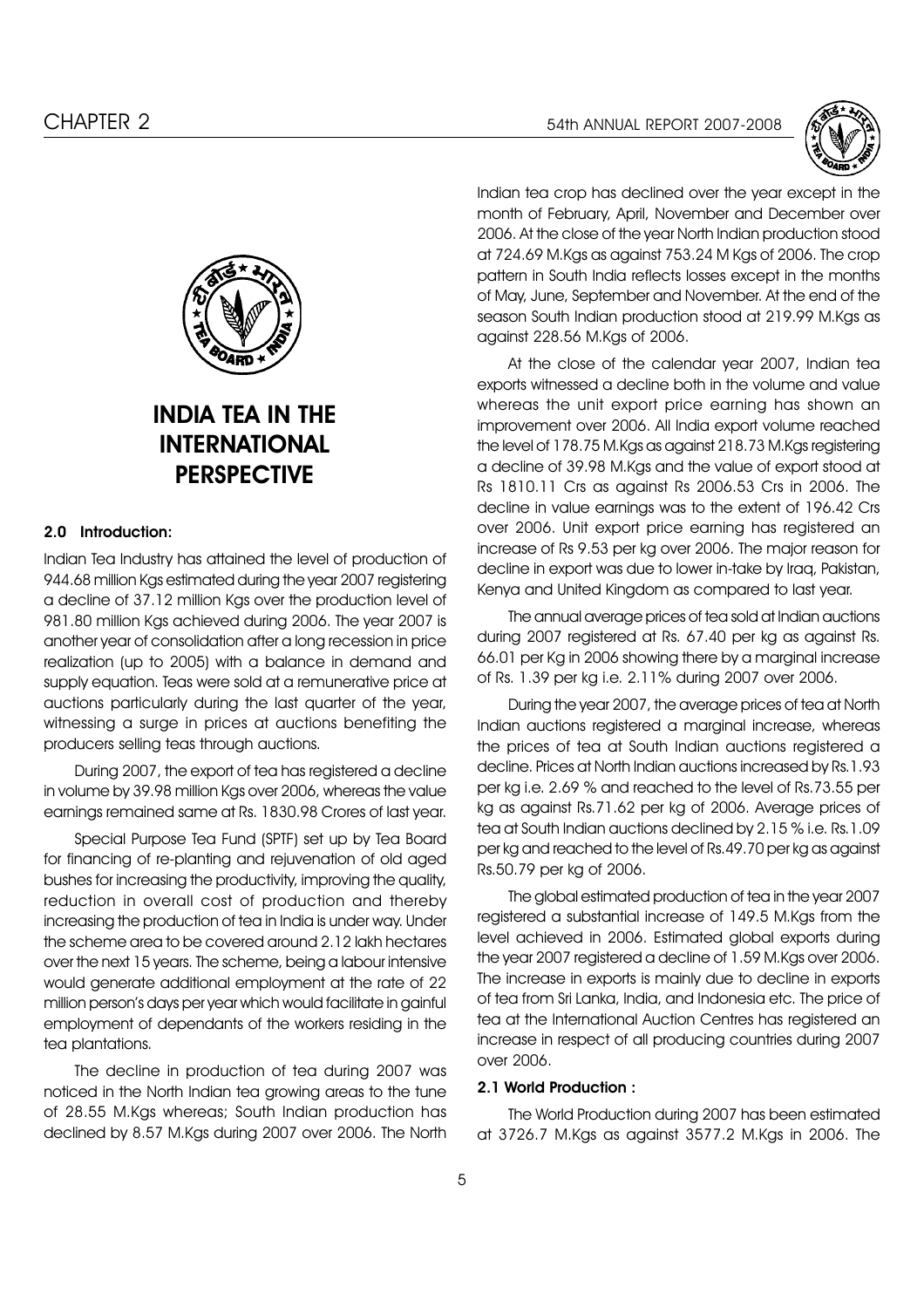

(Figures in M.Kgs.)

increase in production was noticed in China (65 M.Kgs.), Kenya (59 M.Kgs), Turkey (36 M.Kgs), Indonesia (9 M.Kgs), Vietnam (6 M.Kgs), Bangladesh (5 M.Kgs), Malawi (3 M.Kgs), Tanzania (3 M.Kgs) and Argentina (2 M.Kgs) etc.

However, production of tea in India (37 M.Kgs) and Sri Lanka (6 M.Kgs) has registered a decline during 2007 over 2006.

## **2.2 World Exports :**

World tea exports during 2007 stood at 1587.2 M.Kgs as against 1588.8 M.Kgs in 2006 thereby registered a marginal decline of 1.59 million kas during 2007. The increase in exports has been noticed in the countries like Kenya (32 M.Kgs), Vietnam (9 M.Kgs), Bangladesh (6 M.Kgs), Tanzania (5 M.Kgs), China (3 M.Kgs), Malawi (5 M.Kgs) and Argentina (3 M.Kgs). India, Sri Lanka, Indonesia and Turkey registered a decline during the year. The details of production and export by major producing countries are as follows:

#### **WORLD PRODUCTION AND EXPORT**

| <b>COUNTRY</b>    | <b>PRODUCTION</b> |         | <b>EXPORT</b> |         |
|-------------------|-------------------|---------|---------------|---------|
|                   | 2007 (E)          | 2006    | 2007          | 2006    |
| <b>INDIA</b>      | 944.68            | 981.80  | 178.75        | 218.73  |
| <b>SRI LANKA</b>  | 304.61            | 310.82  | 294.25        | 314.92  |
| <b>INDONESIA</b>  | 149.51            | 140.05  | 83.00         | 95.34   |
| <b>BANGLADESH</b> | 57.96             | 53.27   | 10.56         | 4.79    |
| <b>CHINA</b>      | 1094.00           | 1028.06 | 289.43        | 286.59  |
| <b>KENYA</b>      | 369.61            | 310.61  | 345.88        | 313.72  |
| <b>VIETNAM</b>    | 148.27            | 142.50  | 114.46        | 105.12  |
| <b>TANZANIA</b>   | 34.86             | 31.35   | 29.50         | 24.13   |
| <b>MALAWI</b>     | 48.14             | 45.01   | 46.59         | 41.96   |
| <b>TURKEY</b>     | 178.00            | 142.00  | 3.00          | 5.50    |
| <b>ARGENTINA</b>  | 90.00             | 88.00   | 74.23         | 70.72   |
| OTHERS **         | 307.06            | 303.73  | 117.55        | 107.27  |
| <b>TOTAL</b>      | 3726.70           | 3577.20 | 1587.20       | 1588.79 |

(Figs. in M. Kgs)

(E) — Estimated and subject to revision

\*\* Others include Taiwan, Japan, USSR / CIS, Iran, Uganda, Mozambique, Zaire, Mauritius, Rwanda, Burundi, Cameroon, Brazil, Peru, Ecuador, Zimbabwe, Myanmar, Thailand, (Malaysia), South Africa, Australia, Nepal, and Ethiopia.

#### **2.3 WORLD IMPORTS:**

World tea imports for consumption registered a decline of 17 M.Kgs during 2007 over 2005. Imports of tea into North America, South East Asia (including Pakistan and Japan) and other African countries registered an increase during 2007 over 2006. The decline in tea imports during 2007 was noticed in the countries viz., United Kingdom, E.E.C. (excluding United Kingdom), West Asian Countries (including Afghanistan) and North African countries due to lower-off take by the importing countries. The position in respect of tea imports for consumption is illustrated below:

#### **Region wise Import for Consumption**

| <b>Countries/Region</b>              | 2007 (E) | 2006 |
|--------------------------------------|----------|------|
| <b>United Kingdom</b>                | 131      | 135  |
| E.E.C. (excluding United Kingdom)    | 62       | 65   |
| Other West Europe                    | 9        | 9    |
| CIS Countries including Russian Fed. | 239      | 239  |
| Other East Europe                    | 37       | 37   |
| America                              |          |      |
| North America                        | 131      | 124  |
| South America                        | 25       | 25   |
| Asia (West Asia including            |          |      |
| Afghanistan)                         | 274      | 286  |
| South East Asia (including           |          |      |
| Pakistan and Japan)                  | 269      | 267  |
| Africa                               |          |      |
| North Africa                         | 171      | 182  |
| Other Africa                         | 96       | 92   |
| Oceania                              | 19       | 19   |
| Total                                | 1463     | 1480 |

(E) Estimated

#### **2.4 WORLD TEA PRICES :**

The annual average prices of tea in US \$ term have gone up in India and Sri Lanka during 2007 over 2006.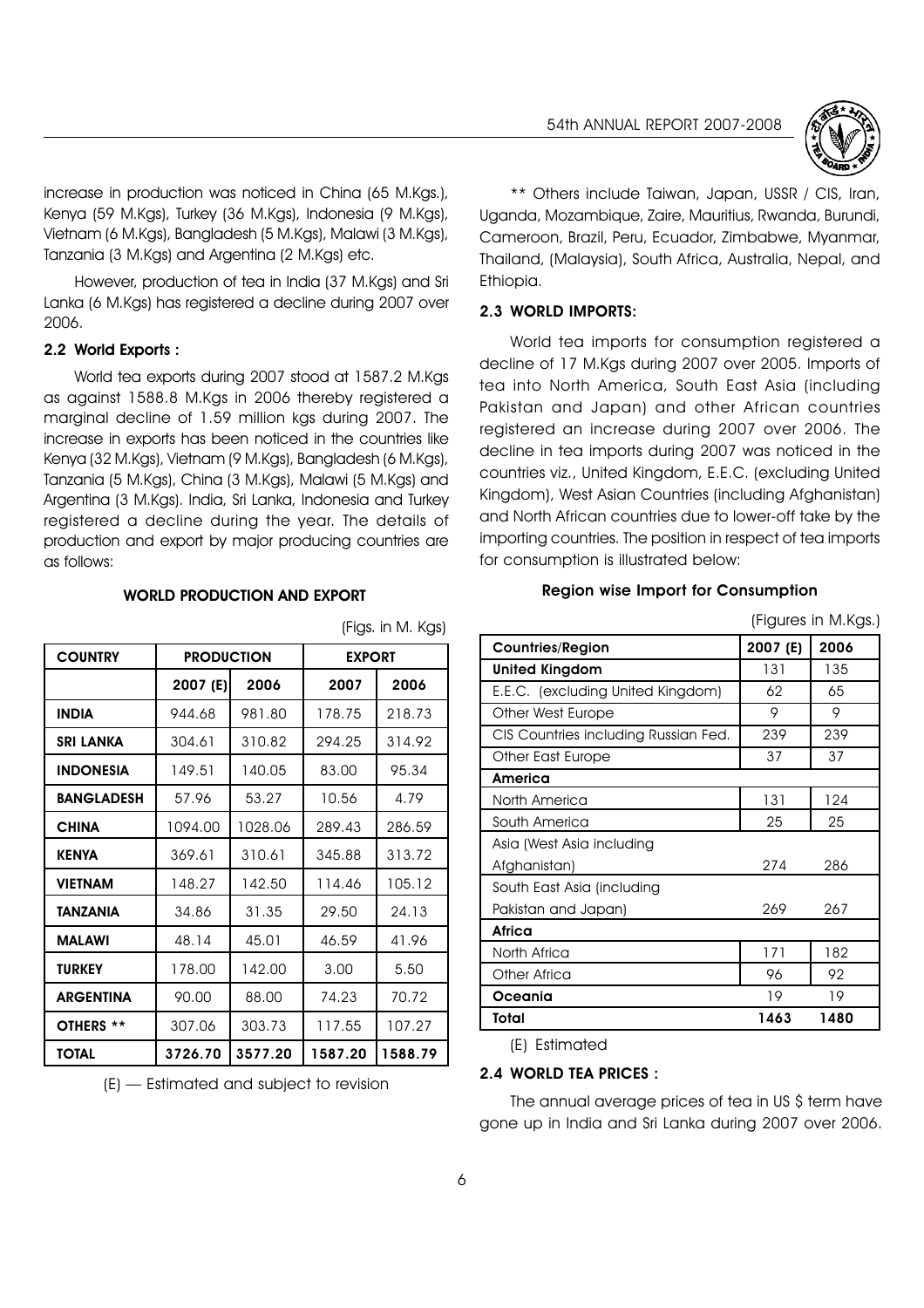

Indian tea prices have increased by 11.48% and Sri Lankan tea prices increased by 32.11% over 2006. The prices of tea sold at Limbe, Mombassa. Jakarta and Chittagang auction registered a decline of 14.63%, 13.99%, 0.75% and 14.60% (respectively) during 2007 over 2006; whereas the quantum sold at all auction

centers have increased except at Colombo auction.

In India, the prices of tea (in US \$ term) sold at North and South Indian auctions have gone up by 12.10% and 6.83% over 2006. The average sales tea at Indian auction centres as well as International auction centres are as follows —

## **Prices of Tea at Different Auction Centres up to December**

(Quantity : In Thousand Kgs ) (Price In US Dollar / Kg)

| <b>Auction</b><br><b>Centers</b> | <b>JANUARY TO DECEMBER</b> |       |        | % Increase $(+)$ or<br>Decrease (-) in 2007<br><b>over 2006</b> |             |             |
|----------------------------------|----------------------------|-------|--------|-----------------------------------------------------------------|-------------|-------------|
|                                  |                            | 2007  |        | 2006                                                            |             |             |
|                                  | Qty.                       | Price | Qty.   | Price                                                           | Qty.        | Price       |
| Kolkata                          | 142793                     | 1.99  | 134697 | 1.76                                                            | 6.01        | 12.76       |
| Guwahati                         | 152553                     | 1.68  | 142359 | 1.51                                                            | 7.16        | 11.64       |
| Siliguri                         | 86235                      | 1.59  | 87058  | 1.44                                                            | $(-) 0.95$  | 10.89       |
| <b>Amritsar</b>                  | 105                        | 0.79  | 114    | 0.67                                                            | $(-) 7.89$  | 16.63       |
| Jalpaiguri                       | 163                        | 1.60  | 282    | 1.39                                                            | $(-)$ 42.20 | 15.30       |
| <b>North India</b>               | 381849                     | 1.78  | 364510 | 1.58                                                            | 4.76        | 12.10       |
| Cochin                           | 57700                      | 1.35  | 59064  | 1.20                                                            | $(-)$ 2.31  | 12.46       |
| Coonoor                          | 37736                      | 1.07  | 37392  | 1.06                                                            | 0.92        | 0.99        |
| Coimbatore                       | 23723                      | 1.15  | 23304  | 1.09                                                            | 1.80        | 4.99        |
| <b>Tea Serve</b>                 | 13375                      | 1.01  | 14802  | 1.02                                                            | $(-)$ 9.64  | $(-) 1.23$  |
| South India                      | 132534                     | 1.20  | 134562 | 1.12                                                            | $(-) 1.51$  | 6.83        |
| <b>All India</b>                 | 514383                     | 1.63  | 499072 | 1.46                                                            | 3.07        | 11.48       |
| Colombo                          | 241998                     | 2.51  | 265911 | 1.90                                                            | $(-) 8.99$  | 32.11       |
| Chittagong                       | 54475                      | 1.17  | 50034  | 1.37                                                            | 8.88        | $(-) 14.60$ |
| Jakarta                          | 42357                      | 1.33  | 35227  | 1.34                                                            | 20.24       | $(-) 0.75$  |
| <b>Mombassa</b>                  | 343363                     | 1.66  | 281651 | 1.93                                                            | 21.91       | $(-)$ 13.99 |
| Limbe                            | 17609                      | 1.05  | 17372  | 1.23                                                            | 1.36        | $(-)$ 14.63 |

Conversion rate :: 1 US  $\frac{1}{9}$  = IN Rs. 41.397 - 2007

IN Rs. 45.193 — 2006.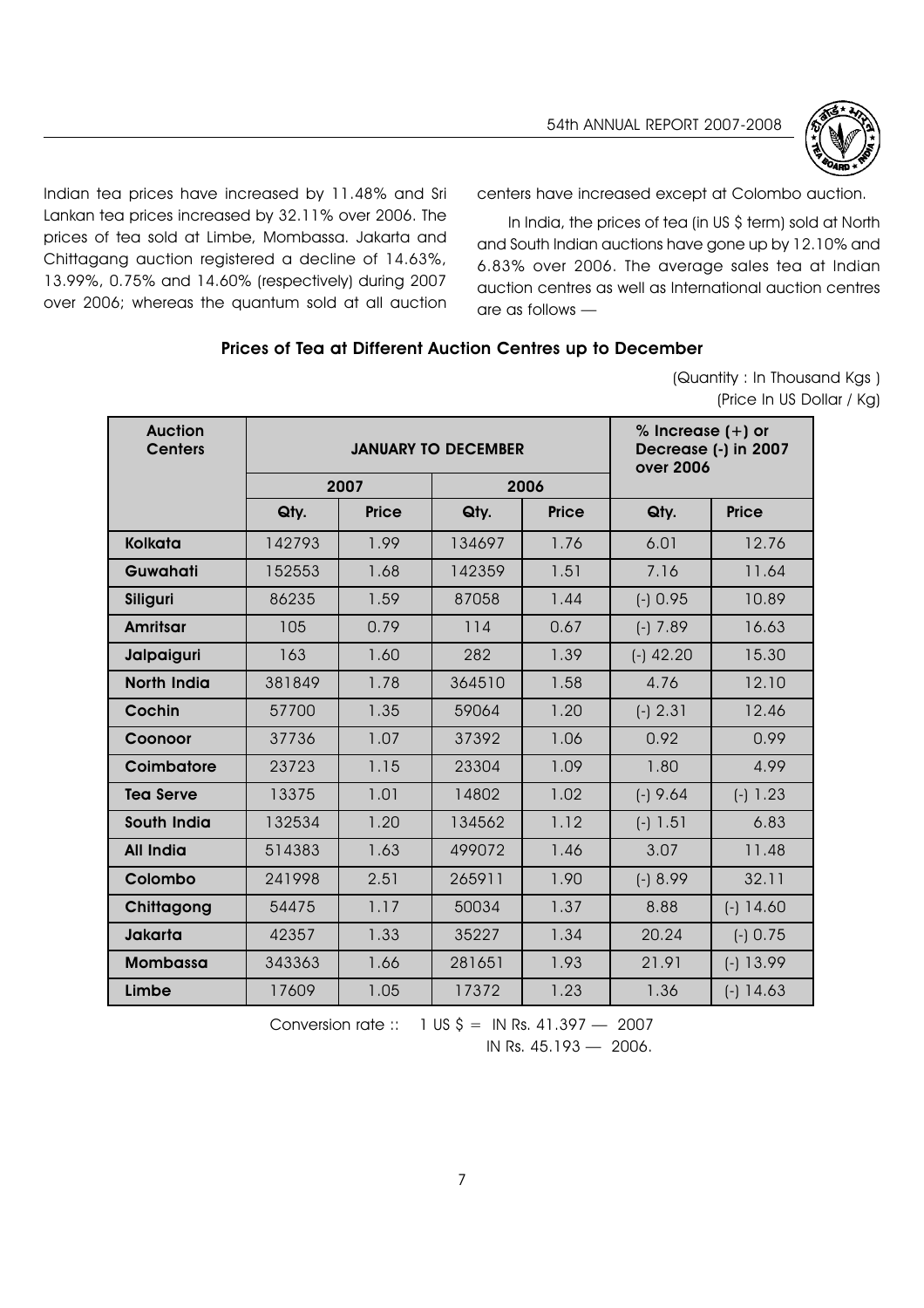

## **2.5 INDIAN TEA SCENE :**

#### **Production**

During 2007 the production of tea in India was estimated at 944.68 M.Kgs as against 981.80 M.Kgs of 2006 indicating thereby a decline of 37.12 M.Kgs over previous year. The decline was mainly attributed towards the decline in North Indian crop to the extent of 28.55 M.Kgs whereas South Indian production has declined by 8.57 M.Kgs during 2007 over 2006.

During the financial year 2007-2008 the estimated production of tea in India reached a level of 945.27 M.Kgs as against 973.07 M.Kgs of 2006-2007 indicating thereby a decline of 27,80 M.Kas over the last financial year. The details of production of tea in India during the last five years are given below :

| (Figures in M.Kgs) |                       |                |              |                          |        |                         |              |
|--------------------|-----------------------|----------------|--------------|--------------------------|--------|-------------------------|--------------|
| Calendar<br>Year   | <b>North</b><br>India | South<br>India | All<br>India | <b>Financial</b><br>Year |        | North India South India | All<br>India |
| 2003               | 648.28                | 229.85         | 878.13       | 2003-2004                | 647.94 | 230.71                  | 878.65       |
| 2004               | 662.19                | 230.78         | 892.97       | 2004-2005                | 673.57 | 233.27                  | 906.84       |
| 2005               | 718.42                | 227.55         | 945.97       | 2005-2006                | 721.47 | 227.47                  | 948.94       |
| 2006               | 753.24                | 228.56         | 981.80       | 2006-2007 (E)            | 748.43 | 224.64                  | 973.07       |
| 2007 (E)           | 724.69                | 219.99         | 944.68       | 2007-2008 (E)            | 718.21 | 227.06                  | 945.27       |

#### **PRODUCTION OF TEA IN INDIA**

(E) – Estimated and subject to revision, (P) – Provisional

## **2.6 Marketing:**

#### **a) Indian Auction :**

The overall percentage of sale through auctions in India in relation to total production during 2006 was 52.20%. The percentage sale of tea through North Indian auctions in relation to total North Indian production during 2006 stood at 49.78% whereas the tea sold through South Indian auctions in relation to South Indian production was 60.06%.

## **b) London Auction :**

The sale at London auction was totally closed down by the London Tea Trade with effect from 30th June, 1998.

#### **c) Ex-Garden Sale :**

The estimated ex-garden sale within the country during 2006 was worked out to 42.15% as against 39.44% in 2005. The overall picture of primary marketing of Indian teas by different channel is depicted below :

## **PRIMARY MARKETING OF INDIAN TEA**

**(Figures in M.Kgs.)**

| Year       | Qty. of tea sold<br>through Auction | Ex-garden export under<br>forward contract | <b>Ex-garden private</b><br>sale |
|------------|-------------------------------------|--------------------------------------------|----------------------------------|
| 2005       | 510                                 | 52                                         | 384                              |
|            | (53.94)                             | (5.50)                                     | (40.56)                          |
| 2006       | 499                                 | 54                                         | 429                              |
|            | (50.83)                             | (5.48)                                     | (43.69)                          |
| $2007$ (E) | 514                                 | 45                                         | 386                              |
|            | (54.39)                             | (4.76)                                     | (40.85)                          |

Figures in bracket indicate percentage to total production.

(E) — Estimated.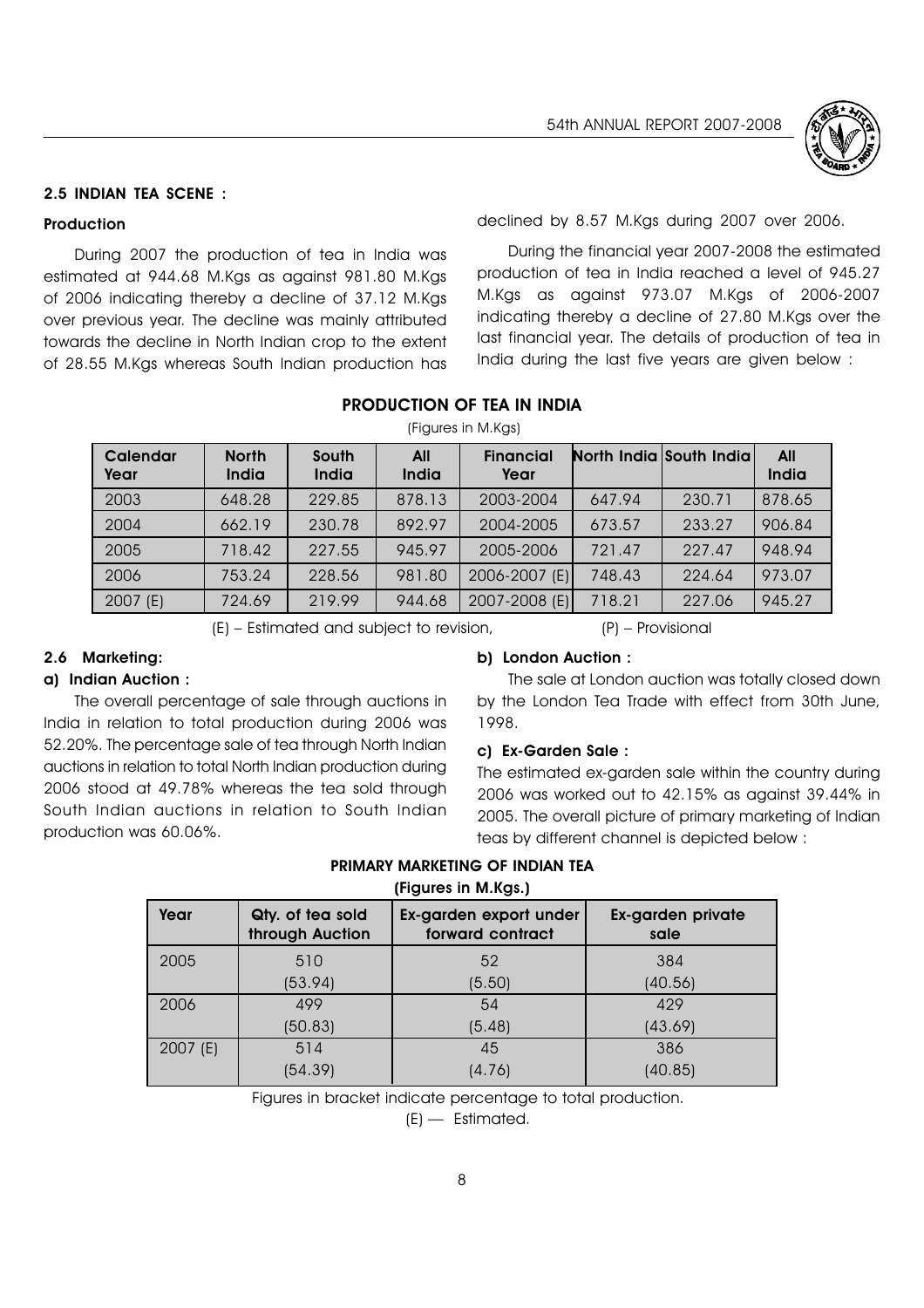

**2.7 Exports :**

The export of tea from India during the complete calendar year 2007 stood at a level of 178.75 M.Kgs in quantum and Rs 1810.11 Crores in export earnings as against 218.73 M.Kgs. in quantum and Rs. 2006.53 Crores in export earnings in 2006 and thereby registered a

decline of 39.98 M.Kgs in quantum in 2007 over 2006. The unit export price during 2007 stood at Rs 101.26 per Kg as compared to Rs 91.73 per Kg in 2006 which shows an improvement of Rs 9.53 per Kg over 2006.

During the financial year 2007-2008 the export of tea from India reached a level of 185.32 M.Kgs in quantum and Rs 1888.68 Crores in value realization as against 218.15 M.Kgs in quantum and Rs 2045.72 Crores in value realization, indicating thereby a decline of 32.83 M.Kgs in quantum and Rs 157.04 Crores in value realization over 2006-2007. The decline in exports of tea from India during 2007-08 was mainly attributable to the decrease in export to Iraq, Pakistan, Kenya and United Kingdom as compared to last year. Total exports of tea including instant tea from India during the last five years are given below :

| <b>Calendar</b> | Qty.     | Value    | U.P.    | <b>Financial</b> | Qty.     | Value    | U.P.    |
|-----------------|----------|----------|---------|------------------|----------|----------|---------|
| Year            | (M.Kgs.) | (Rs.Crs) | (Rs/Kg) | Year             | (M. Kgs) | (Rs.Crs) | (Rs/Kg) |
| 2004            | 197.67   | 1841.14  | 93.14   | 2004-2005        | 205.81   | 1924.71  | 93.52   |
| 2005            | 199.05   | 1830.98  | 91.99   | 2005-2006        | 196.67   | 1793.58  | 91.20   |
| 2006            | 218.73   | 2006.53  | 91.73   | 2006-2007        | 218.15   | 2045.72  | 93.77   |
| 2007            | 78.75    | 1810.11  | 01.26   | 2007-2008        | 185.32   | 1888.68  | 101.90  |

#### **EXPORTS OF TEA FROM INDIA**

(E) — Estimated and subject to revision

#### **2.8 DIRECTION OF EXPORTS :**

During 2007-08 the export of tea from India to West European countries, Asian countries and South African countries registered a decline of 4.02 M.Kgs, 37.40 and 5.34 M.Kgs respectively over 2006-07. Amongst the CIS countries and North African countries the exports has registered an improvement of 6.35 M.Kgs. and 4.19 M.Kgs. respectively over 2006-2007. Exports of tea from India to Iraq, Pakistan, Kenya, United Kingdom and Afghanistan registered a decline of 34.87 M.Kgs, 8.57 M.Kgs, 5.09 M.Kgs, 4.92 M.Kgs and 2.63 M.Kgs respectively during 2007-2008 over 2006-2007 whereas, improvements was noticed in the export to Russian Federation (4.92 M.Kgs), Egypt (4.19 M.Kgs), Iran (4.13 M.Kgs), UAE (3.14 M.Kgs), Sri Lanka (1.78 M.Kgs), Germany (1.24 M.Kgs), Kazakhstan (1.13 M.Kgs) and USA (1.13 M.Kgs) during 2007-08 over 2006-07.Exports to Tunisia, Poland, Australia, South Africa, Canada and Israel has also registered an increase during the year. Decline in export was

noticed in Yemen, Netherlands, Indonesia, Malaysia and Japan etc during the current financial year over 2006-07.

## **2.9 PRODUCT DIVERSIFICATION :**

Efforts were made to increase export of tea from India in bulk, value-added teas, organic and flavoured teas. During 2007-08 the exports of valueadded teas has dropped to the level of 21.84 M.Kgs in quantum and Rs 421.60 Crores in value as against 25.20 M.Kgs in quantum and Rs 454.16 Crores achieved during 2006-2007. This shows a decline during 2007-08 both in quantum and export earnings to the extent of 3.36 M Kgs and Rs 32.56 Crs respectively over 2006-07. Whereas exports of tea in Tea Bags form during the year has registered an increase both in terms of volume and value by 1.32 M.Kgs and Rs 27.23 Crs respectively over 2006-07. The information on tea exports from India in the aforesaid forms can be seen from the following tables :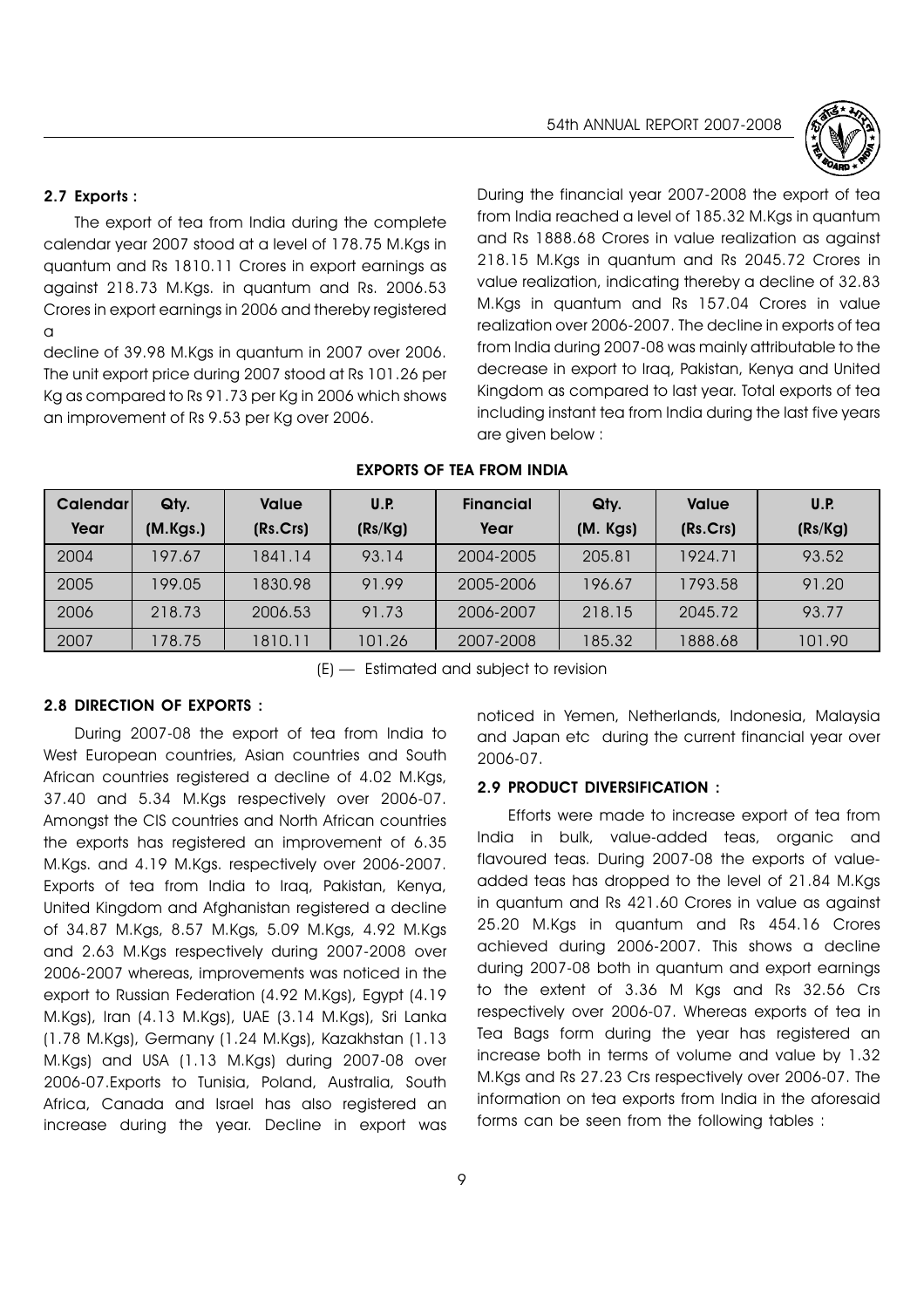| Year    | Quantity<br>(M.Kgs.) | Value<br>(Rs.Crs.) | <b>Unit Price</b><br>(Rs/Kg) |
|---------|----------------------|--------------------|------------------------------|
| 2003-04 | 140.70               | 1037.31            | 73.72                        |
| 2004-05 | 159.03               | 1312.86            | 82.55                        |
| 2005-06 | 154.23               | 1243.10            | 80.60                        |
| 2006-07 | 192.95               | 1591.56            | 82.48                        |
| 2007-08 | 163.48               | 1467.08            | 89.74                        |

#### **(A) EXPORTS OF BULK TEA FROM INDIA :**

#### **(B) EXPORTS OF PACKET TEA FROM INDIA :**

| Year    | Quantity<br>(M.Kgs.) | <b>Value</b><br>(Rs.Crs.) | <b>Unit Price</b><br>(Rs/Kg) |
|---------|----------------------|---------------------------|------------------------------|
| 2003-04 | 34.01                | 405.80                    | 119.31                       |
| 2004-05 | 35.73                | 353.65                    | 98.99                        |
| 2005-06 | 30.53                | 285.02                    | 93.37                        |
| 2006-07 | 14.77                | 179.91                    | 121.83                       |
| 2007-08 | 10.14                | 131.91                    | 130.05                       |

#### **(C) EXPORTS OF TEA TEA BAGS FROM INDIA :**

| Year    | Quantity<br>(M.Kgs.) | Value<br>(Rs.Crs.) | <b>Unit Price</b><br>(Rs/Kg) |
|---------|----------------------|--------------------|------------------------------|
| 2003-04 | 4.90                 | 94.31              | 192.46                       |
| 2004-05 | 7.09                 | 142.91             | 201.43                       |
| 2005-06 | 8.38                 | 174.32             | 208.04                       |
| 2006-07 | 7.34                 | 168.00             | 228.98                       |
| 2007-08 | 8.66                 | 195.24             | 225.46                       |

#### **(D) EXPORTS OF INSTANT TEA FROM INDIA :**

| Year    | Quantity<br>(M.Kgs.) | Unit Price<br>Value<br>(Rs.Crs.)<br>(Rs/Kg) |        |
|---------|----------------------|---------------------------------------------|--------|
| 2003-04 | 3.46                 | 99.57                                       | 287.71 |
| 2004-05 | 3.96                 | 115.29                                      | 291.35 |
| 2005-06 | 3.53                 | 91.14                                       | 258.18 |
| 2006-07 | 3.09                 | 106.24                                      | 343.27 |
| 2007-08 | 3.04                 | 94.45                                       | 311.10 |

#### **2.10 Internal Consumption :**

Major share of the Indian tea production is consumed within the country. However, there is a



perception that the rate of growth of tea consumption in India has declined from the earlier level. In order to increase the domestic demand for tea the Tea Board has been advertising through media and also participating in fairs and exhibition within the country. The internal consumption of tea has been estimated at 786 M.Kgs. in 2007 as against 771 M.Kgs in 2006 showing an increase of 15 M.Kgs over 2006.

#### **2.11 Taxes & Duties :**

Cess at a rate 30 paise per Kg. levied on tea in India with effect from 1st April, 1997 except Darjeeling tea where it was levied at a concessional rate of 12 paise per Kg.

#### **2.12 Excise Duty :**

- (a) Re.1 per kg on teas falling under heading 09.02 has been abolished w.e.f. 01.03.2003. Additional excise duty of Re.1 per kg has been introduced for development purposes w.e.f. 01.03.2003, which has been subsequently withdrawn in the budget 2005-06.
- (b) 16 % ad-valorem on Instant Tea falling under heading 2101.20

#### **2.13 Export Duty :**

There is no export duty on tea exported from India at present

#### **2.14 Import Duty**

 $\geq$  Basic duty of 100% plus 10% surcharge on basic import duty plus special additional duty of 4% on basic duty and surcharge (w. e. f. 1st March, 2002).

 $\geq$  Concessionary rate of 7.5% basic duty plus other normal surcharges apply to imports from Sri Lanka up to a volume of 15 M Kgs per calendar year.

 $\geq$  Under the EXIM policy, the import of tea is continued to be allowed without payment of import duty under Duty Exemption Scheme and also for the purpose of re-export by Export Oriented Units (EOU), Export Processing Zone (EPZ) and Special Economic Zone (SEZ) units.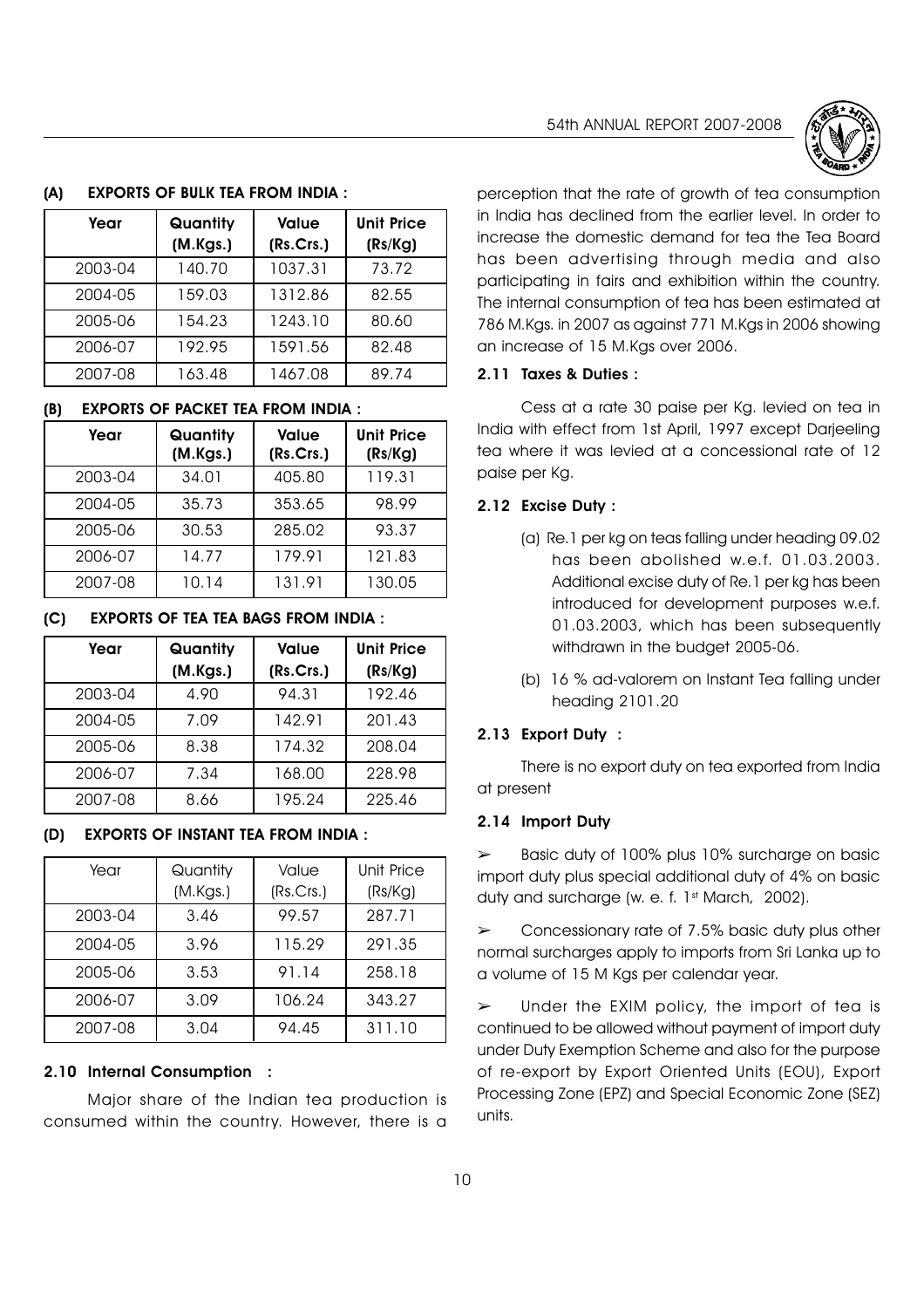



## **FINANCE**

#### **INTRODUCTION**

As per Sections 25 and 26 of Tea Act the proceeds of tea cess levied and collected by Central Excise Department on all teas made in the country get credited to the Consolidated Fund of India and Central Government as deemed necessary provide non-plan funds to the Board under Annual Budget of Ministry of Commerce. The rate of cess has been enhanced with effect from 1st April, 1997 and at present is charged on Darjeeling and other than Darjeeling varieties of made teas @ Re. 0.12 per kg and Re. 0.30 per kg respectively in terms of the enabling provision contained in Section 25 of the Tea Act.

The other major sources of income of the Board are grants, subsidy and loan released to it by the Government of India under Section 26 A of the said Act. The Board also has some other minor sources of revenue such as fees on licenses, interest on loans and advances and miscellaneous receipts such as sales of liquid tea, sales of green leaves, sale of application forms and other publications etc.

Thus, all funds available to the Board under Sections 26 and 26 A of the Tea Act are routed through the medium of the Annual Union Budget. Such funds are then applied to the functions of the Board enshrined in Section 10 of the Tea Act subject to the delegation of financial powers of the Government and/or under the provision of the Act and subordinate legislation thereto.

(As indicated above the Budget of the Board comprises of two constituent elements viz. Non-Plan and Plan.)

#### **CESS PROCEEDS**

(The estimated collection of cess during the year under review was Rs.2905.00 lakhs. During the year 2007- 2008 an amount of Rs.1875.00 lakh was released by the Government towards proceeds of cess under Section 26 of the Tea Act, 1953 as non-plan contribution to the Tea Board.)

#### **RESEARCH & DEVELOPMENT GRANTS**

During the year 2007-2008, a sum of Rs.1400.00 lakh was received from Government towards Research and Development Grants for old and ongoing schemes and new schemes under Section 26A of the Tea Act.

## **SUBSIDY**

A sum of Rs.6200.00 lakh was received from Government towards subsidy during the year 2007-08 under Section 26A of the Tea Act.

#### **SPECIAL FUND (AED)**

During the year an amount of Rs.1942.00 lakh was received from Government towards Grant-in-aid under Special Fund set up with collection of Additional Excise Duty (AED) on Tea.

#### **LOAN CORPUS FUND**

(During the year under review no amount was released by the Government under Section 26A of the Tea Act towards Loan Schemes. The expenditure was met from the revolving corpus fund.)

#### **SPECIAL PURPOSE TEA FUND**

(During the year an amount of Rs.1500.00 lakh was received from Government towards Capital cost and Rs.1500.00 lakh towards Subsidy under Special Purpose Tea Fund.)

Receipts during the year 2007-2008 under different heads of Non-Plan were as under :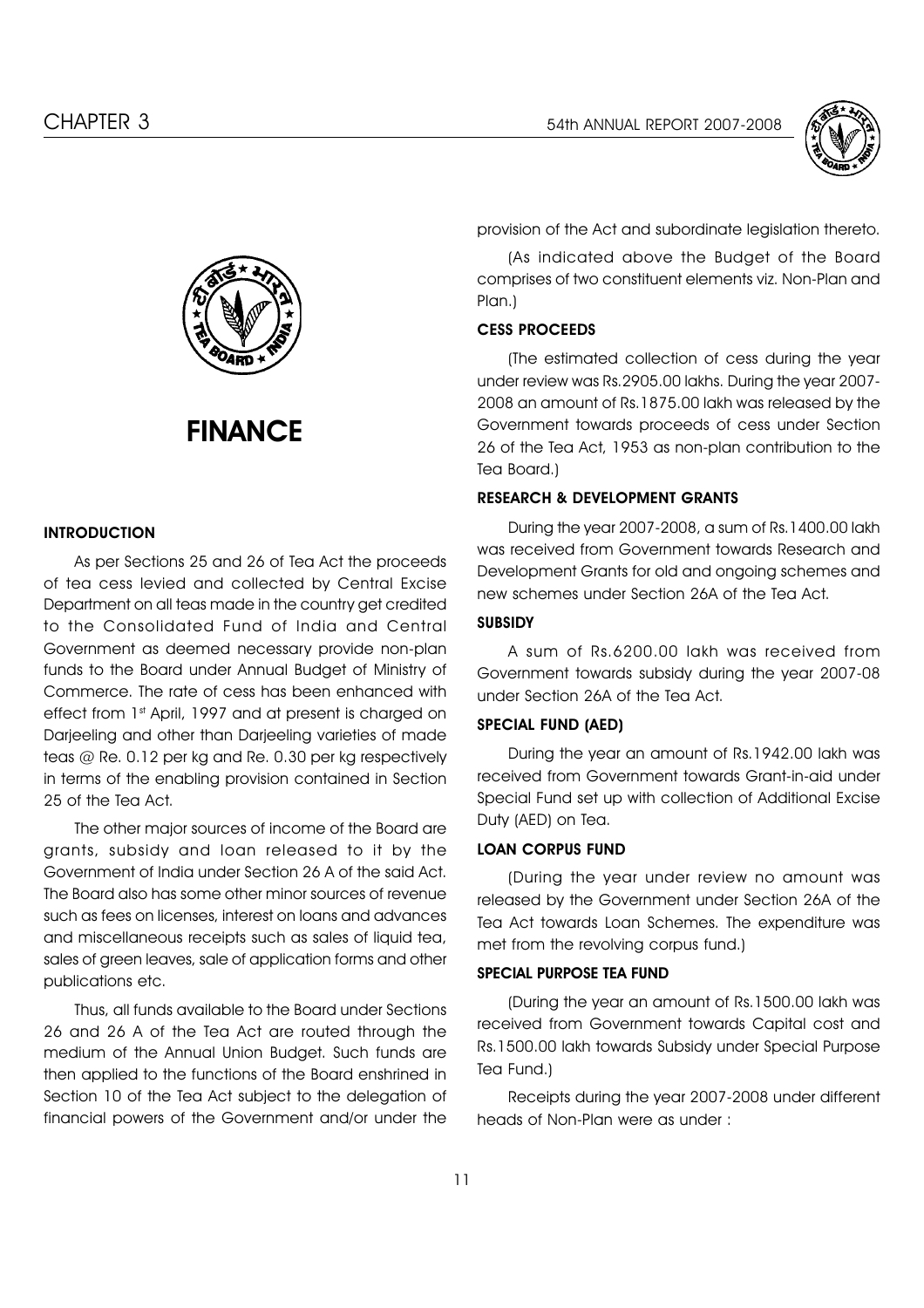

Rs. in lakhs

| А.<br><b>Receipts – Cess</b>                      | Rs. in lakh |
|---------------------------------------------------|-------------|
| Money received under Section 26 of Tea Act        | 1875.00     |
| Fees realized on account of licenses/TMCO         | 13.87       |
| Miscellaneous Receipts including sale of          |             |
| liquid tea, sale of green leaves, gain in foreign |             |
| exchange, sale of publications etc.)              | 73.56       |
| Interest on Advance                               | 9.01        |
| Registration fees realized on account             |             |
| of HACCP/DCTM                                     | 3.50        |
| <b>TOTAL</b>                                      | 1974.94     |

Expenditure during the year 2007-2008 were as under:

## **B. Expenditure - cess ( non-plan )**

|                                   | tks. in lakhs) |
|-----------------------------------|----------------|
| Administration including Library  | 1274.00        |
| Tea Promotion in India            | 139.19         |
| Tea Promotion outside India       | 97.41          |
| Pension                           | 496.35         |
| Works                             | 17.01          |
| Advances to employees (Net)       | $-9.94$        |
| Employer's contribution to New    |                |
| Pension Scheme                    | 2.32           |
| Payment of liability towards TMCO | 0.03           |
| <b>TOTAL</b>                      | 2016.37        |

#### **C. Expenditure - Research & Development Grants**

|                                | (Rs. in lakhs) |
|--------------------------------|----------------|
| Grant in aid to TRA            | 420.00         |
| Grant in aid to UPASI          | 88.86          |
| Research Grant to HPKVV        | 3.50           |
| Grant in aid to AAU            | 2.00           |
| Darjeeling Tea Research & Dev. |                |
| Centre, Kurseong               | 12.12          |
| IT Component                   | 53.21          |
| IT Portal                      | 61.48          |
| Workshop/Seminar               | 4.13           |
| <b>Advisory Services</b>       | 11.00          |
| Study tour for small growers   | 5.18           |
| Administrative Expenses        |                |

## Contd. - C

(Rs. in lakhs)

| (Salary component of R&D staff) | 328.72  |
|---------------------------------|---------|
| Sundry                          | 176.33  |
| Demo Pruning                    | 17.05   |
| <b>Bank Charges</b>             | 0.13    |
| <b>TOTAL</b>                    | 1183.71 |

#### **D. Expenditure - Subsidy**

| <br>L                                |                |
|--------------------------------------|----------------|
|                                      | (Rs. in lakhs) |
| <b>Plantation Development Scheme</b> | 279.63         |
| Quality upgradation & Product        |                |
| Diversification Scheme               | 2723.54        |
| Human Resource Development Scheme    | 400.89         |
| Market Promotion Scheme              | 2177.89        |
| <b>TOTAL</b>                         | 5581.95        |

## **E. Expenditure - Special Fund (AED)**

| <b>TOTAL</b>                       | 1722.44     |
|------------------------------------|-------------|
| Research                           | 322.21      |
| Orthodox Production Subsidy Scheme | 1400.23     |
|                                    | Rs. in lakh |

#### **F. Expenditure – Special Purpose Tea Fund (Subsidy)**

|                                    | Rs. in lakh |
|------------------------------------|-------------|
| Special Purpose Tea Fund (Subsidy) | 1601.39 L   |

#### **G. Expenditure – loan scheme**

|                                       | RS. IN IOKNS |
|---------------------------------------|--------------|
| Revolving corpus fund for loan scheme | 25.40        |
| I TOTAL                               | 25.40        |

#### **H. Expenditure – Special Purpose Tea Fund (Capital Contribution)**

|              | Rs. in lakhs |
|--------------|--------------|
| Expenditure  | *1638.07     |
| <b>TOTAL</b> | 1638.07      |

 $\geq$  Out of Rs.1638.07 lakh, Rs.1500.00 lakh has been invested under Fixed Deposit as capital fund and operational cost was met from earnings viz. interest received on investment, sale of application and loan processing fee etc.

## **TOTAL EXPENDITURE ON PLAN DURING THE YEAR**

## **( C + D + E +F ) Rs. 10089.25 lakhs**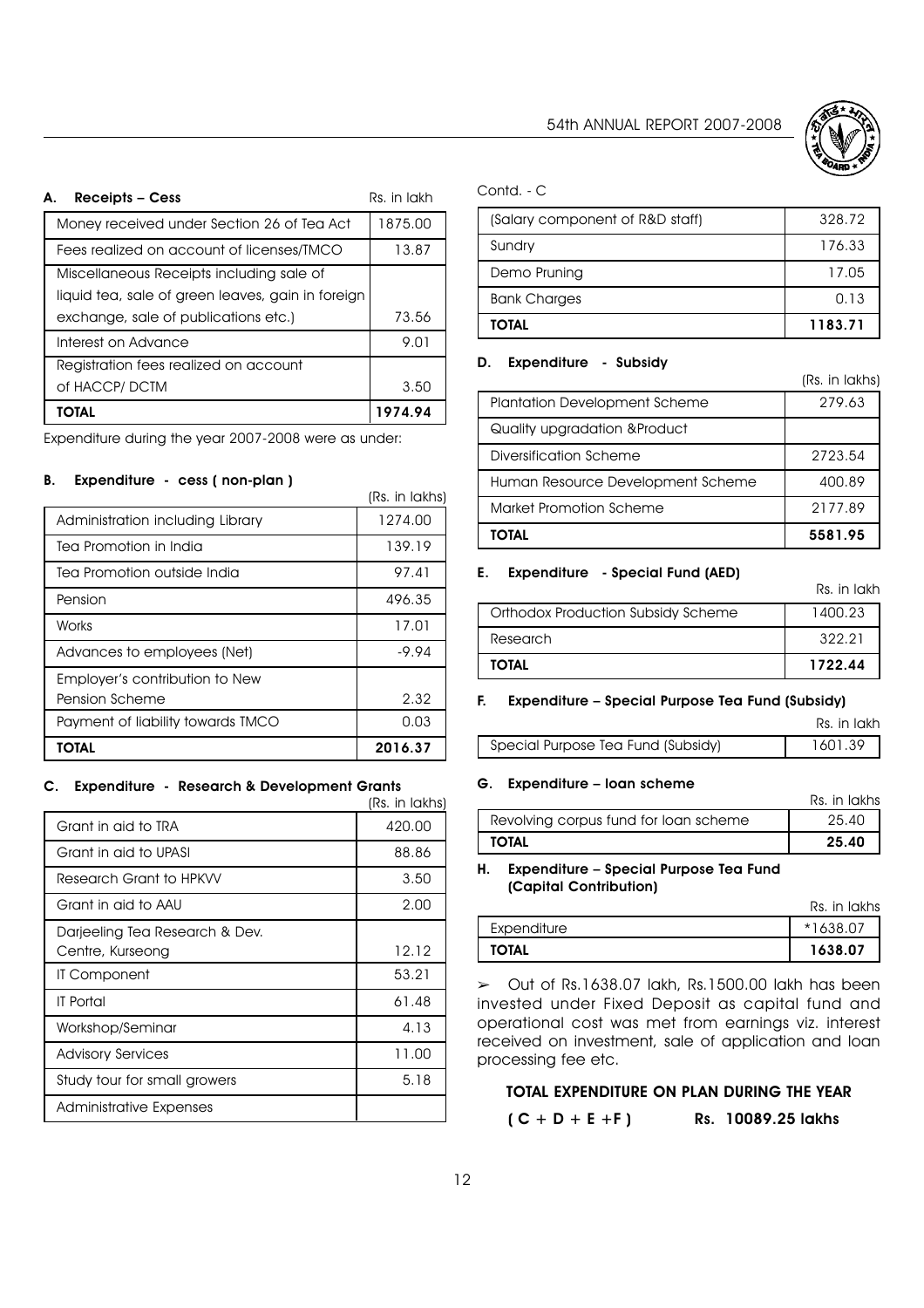

## **TEA DEVELOPMENT**

#### **Introduction**

One of the important functions assigned to Tea Board under the Tea Act includes formulation and implementation of development schemes aimed at increasing tea production and productivity of plant ations, improvement of quality of tea, modernization of tea processing, packaging and value addition facilities and encouraging co-operative efforts amongst small tea growers.

The year under report (2007-08) marked the first year of the new five year plan period. The developmental activities pursued by the Board during the year were guided by the approach paper for XI Plan Period as prepared by a Sub–Group constituted by the Planning Commission.

While preparing the approach paper due cognizance was to given the oversupply situation that prevailed during major part of X plan period and to various studies made by Tea Board and FAO-Inter Governmental Group on Tea as to the demand supply situation. The assessments indicated that surplus of production over consumption was likely to persist during XI Plan period and beyond implying thereby that the world market prices for tea would be under downward pressure if a significant increase in demand does not take place. Accordingly it had been suggested for curtailment of unbridled expansion of tea area and to focus on enhancing the productivity in order to enhance returns, reducing the unit costs through productivity gains, building capacity of small growers, streamlining marketing channels and improving infrastructure.

For the purpose determining the production and export targets, the studies conducted by Indian Institute of Management, Kolkata [IIMC] on behalf of Tea Board on the domestic consumption and the actual export performance during the last two plan periods have been taken into consideration. The approach during the XI Plan period would, therefore, be on balancing the production for meeting the domestic demand in full and retaining India's current share in the global market. The estimated Supply-demand situation in India for the XI plan period may be seen at table 1.

|         |                   |                        |               |                     | $I$ une - $I$ |
|---------|-------------------|------------------------|---------------|---------------------|---------------|
| Year    | <b>Production</b> | <b>Domestic Demand</b> | <b>Export</b> | <b>Total Demand</b> | Net Import    |
| 2007-08 | 965               | 780                    | 200           | 980                 | 15.00         |
| 2008-09 | 985               | 797                    | 203           | 1000                | 15.00         |
| 2009-10 | 1006              | 814                    | 207           | 1021                | 15.00         |
| 2010-11 | 1027              | 832                    | 210           | 1042                | 15.00         |
| 2011-12 | 1060              | 855                    | 220           | 1075                | 15.00         |

#### **Production and Export Targets for the XI Plan Period: Million Kgs**  $T_{\alpha}$ ble  $1$

## **Strategies proposed in the approach paper for the XI Plan period:**

I. With the world supply position steadily increasing, the main thrust /approach should be on improving productivity of the existing gardens rather than establishing new plantations at huge investments, value addition and marketability. The action to be taken to adopt this strategy should involve :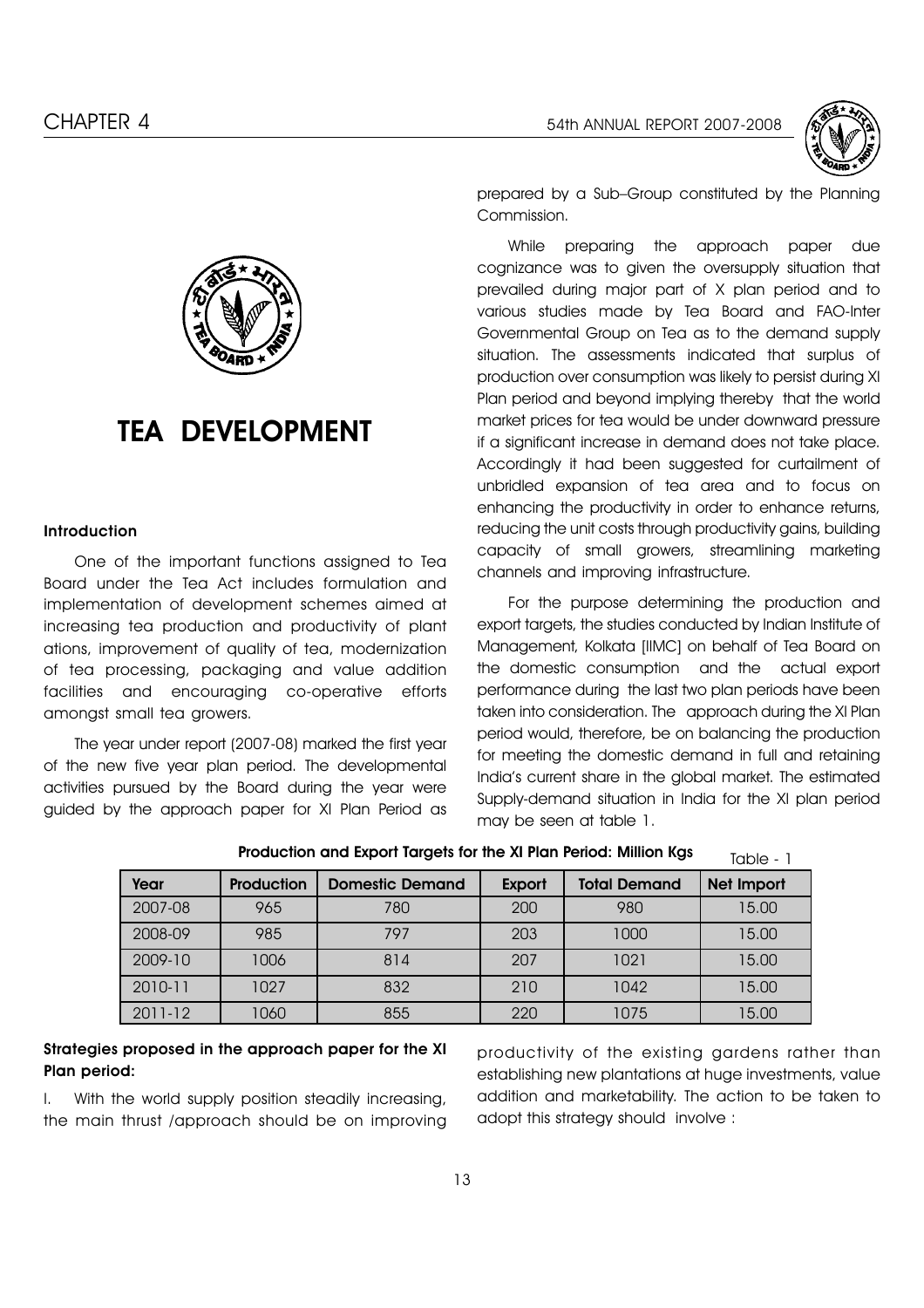

1. Vertical development measures such as replanting/ rejuvenation pruning, infilling of vacancies with better varieties etc. & mechanization of operations.

2. Enhance the productivity of small gardens and reach of technological advances to smaller estates where potential for improvement is the greatest

3. Special emphasis on irrigation and drainage for combating the recurring drought and water logging.

II. In order to make Indian teas competitive the main thrust should be on 'QUALITY' To capture the growing niche markets and improving marketing capabilities, conversion to organic system of tea growing and production of other specialty teas are to be encouraged. The action to be taken to adopt this strategy would involve :

1. Modernization of the existing factories to ensure production of clean teas without any trace of foreign material in the end product.

2. Encourage Product diversification and creation of facilities for dual manufacture of tea (orthodox and CTC)

3. Ensure adherence to the prescribed international and domestic SPS (Sanitary and Phyto-sanitary) standards for tea.

III. A strong and vibrant internal market is necessary to create the required synergies for expanding export market. An intensive generic promotion campaign therefore needs to be taken up within the country so as to increase the per capita consumption and to arrest the declining trend in the domestic demand.

IV. The competitive advantage of tea industry depends primarily on the quality of people. Therefore, HRD inputs are critical to the future developments of the tea industry. Considering the amount of employment generated by the tea industry, it would be worthwhile to consider providing some relief under the plan schemes aimed at improving the health and welfare of the plant ation workers and small growers. The assistance to be provided may be in the nature of complimenting but not replacing the statutory provisions of Plantation Labour Act.

V. Information technology should be given due emphasis during the plan period for making available ready information to the tea industry. The Geographic Information Systems (GIS) should be explored in collaboration with ISRO for creating a geo-data base covering all aspects of tea plantations :

### **VI. Focus on Technological and industrial Research :**

During the previous plan periods, main thrust of the R&D was on improving the production and very little attention was paid to technological advancement particularly on tea engineering. It was noticed that there was a wide disparity between the energy consumed by the processing machinery and their output. It has therefore been suggested to have a re-look at the existing machinery and equipments used for processing, packaging, cleaning and blending and if necessary change the very method of processing the tea by availing the help of the institutions with proven capabilities in the engineering area. Eg. IIT Kharagpur.

Activities to be covered through the Plan Schemes during XI Plan

To give effect to the above strategies, it has been suggested to pursue the following activities during the XI Plan period through the plan schemes of the Tea Board:

 $\geq$  Enhancement of tea production through various development measures such as replantation, rejuvenation pruning and infilling of vacancies with improved planting materials. Besides regular subsidy for these activities as admitted during the X Plan period, an additional support by way of long term loan will be provided under the Special Purpose Tea Fund (SPTF) which was set up during the last quarter of X Plan period.

 $\geq$  Enhancement of productivity of small tea holdings and the quality of tea produced in the Bought leaf fact ories through encouraging small growers to organize themselves in to Self Help Groups/producer societies and establishing a direct linkage with the tea factories.

 $\geq$  Special emphasis on Irrigation and drainage for combating the drought and water logging conditions.

 $\geq$  Modernization of tea processing factories to ensure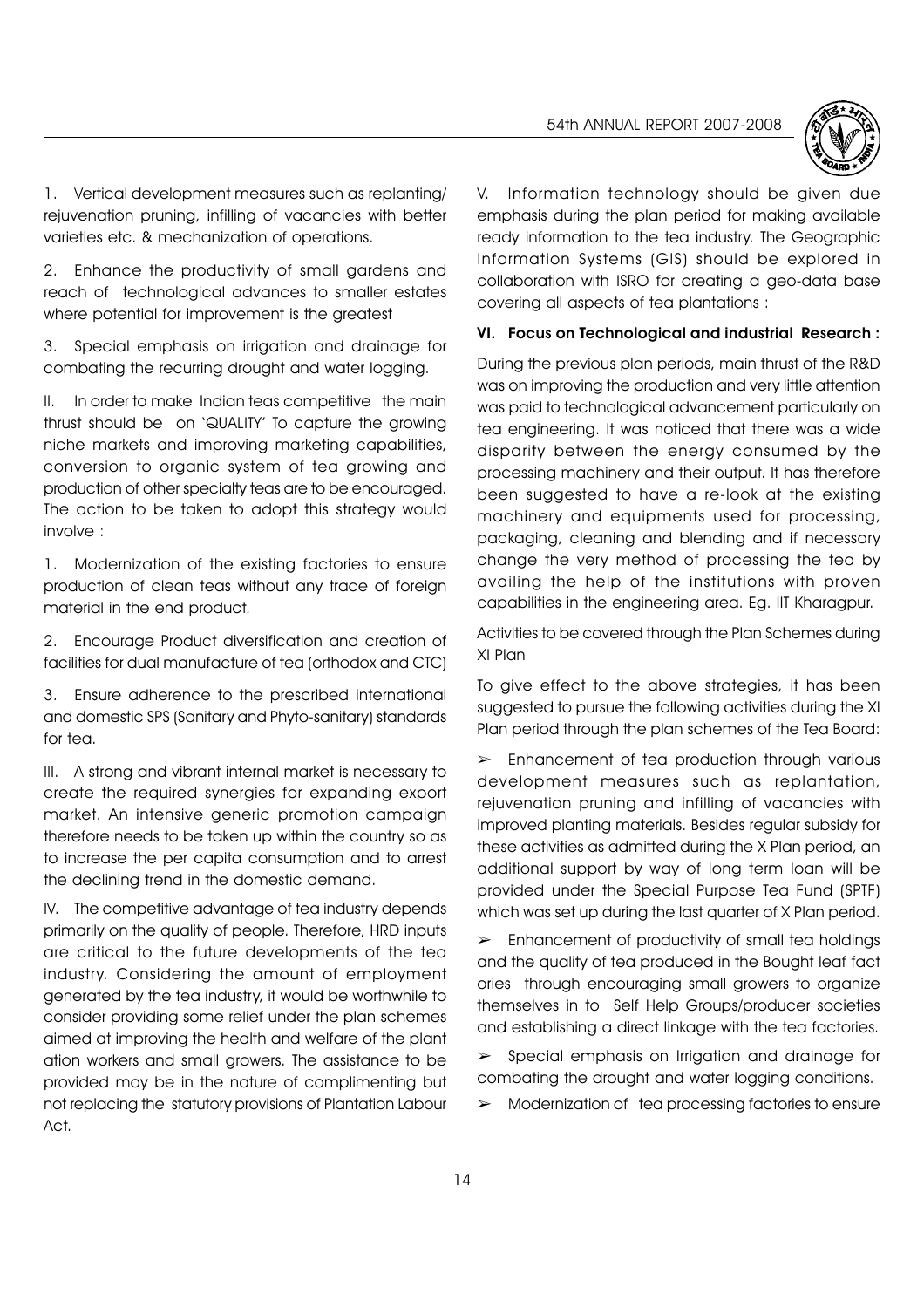

production of quality and value added teas suitable for domestic and export market.

 $\geq$  Market Promotional activities both on domestic and export front.

 $\geq$  Special assistance for export of value added and specialty teas such as orthodox and Green Teas, etc

 $\geq$  Setting up of an IT Portal on tea for dissemination of information to all segments of the industry and trade and also creating a platform for electronic trading of tea.

 $\geq$  HRD programme for supplementing the welfare measures for the plantation workers particularly in the areas of health and hygiene, education support for the wards of the workers and training needs of the people associated with tea cultivation, processing and marketting.

 $\geq$  Implementation of ISO and HACCP and food quality standards as a part of quality assurance programme

Stepping up of  $R & D$  measures.

#### **XI. PLAN SCHEMES & Approved Outlay for the Plan period 2007-2012**

Financial assistance for the above activities are extended by way of Long term loan, subsidy and grant in aid under the Plan schemes. Tea Board's role being that of a catalyst towards accelerating the overall development, the funds being provided under its various schemes are not meant for meeting the entire needs of the Tea Industry. Since the Industry is composed of units of different sizes and of varying economic strength, the developmental schemes are designed to cater to the necessities and requirements of different segments according to their financial capabilities.

The following five schemes as indicated in table-2. have been approved for implementation during the Eleventh Five Year Plan period (From 1st April 2007 to 31st March 2012). These schemes which were implemented during the Tenth Plan period as well have been approved for continuation during the XI plan period with certain modification and higher outlay: Table - 2

| SI.No          | Name of the Scheme                                       | <b>Approved outlay</b><br>Rs.crores |            | X plan<br>expenditure |
|----------------|----------------------------------------------------------|-------------------------------------|------------|-----------------------|
|                |                                                          | XI Plan                             | X Plan     | Rs.crores             |
|                | Tea Plantation Development Scheme                        | 316                                 | 98.59      | 112.85                |
| 2.             | Quality Upgradation and Product Diversification Scheme   | 230                                 | 76.80      | 64.64                 |
| $\mathcal{S}$  | <b>Market Promotion Scheme</b>                           | 119                                 | 98.60      | 90.53                 |
| $\overline{4}$ | Research and Development Scheme                          | 85                                  | 70,00      | 79.72                 |
| $\overline{5}$ | Human Resource Development Scheme                        | 50                                  | 6.01       | 5.69                  |
|                | Total for regular schemes                                | 800                                 | 350,00     | 353.43                |
| 6              | Other ad hoc schemes                                     | $6.43*$                             | $146.25**$ | $106.45**$            |
|                | Total Budgetary support for 11 <sup>th</sup> Plan Period | 806,43                              | 496.25     | 459.88                |

\* Rs.6.43 crores (US \$ 1.60 million) to be received over next three years from Common Fund for Commodities (CFC) on account of Organic Tea Development Project

\*\* The ad-hoc schemes sanctioned during the X Plan:

#### **crores**

|        | Total                                                  | Rs. 146.25 |
|--------|--------------------------------------------------------|------------|
|        | iv) Capital contribution to SPTF Fund:                 | Rs. 30.00  |
| crores |                                                        |            |
|        | iii) Price subsidy scheme for small growers: Rs. 23.25 |            |
| crores |                                                        |            |
|        | ii) Additional Support to R&D Institutions:            | Rs. 28.00  |
| crores |                                                        |            |
|        | i) Orthodox production incentive Scheme: Rs. 65.00     |            |

**Note :** i.the orthodox subsidy scheme is being merged with QUPDS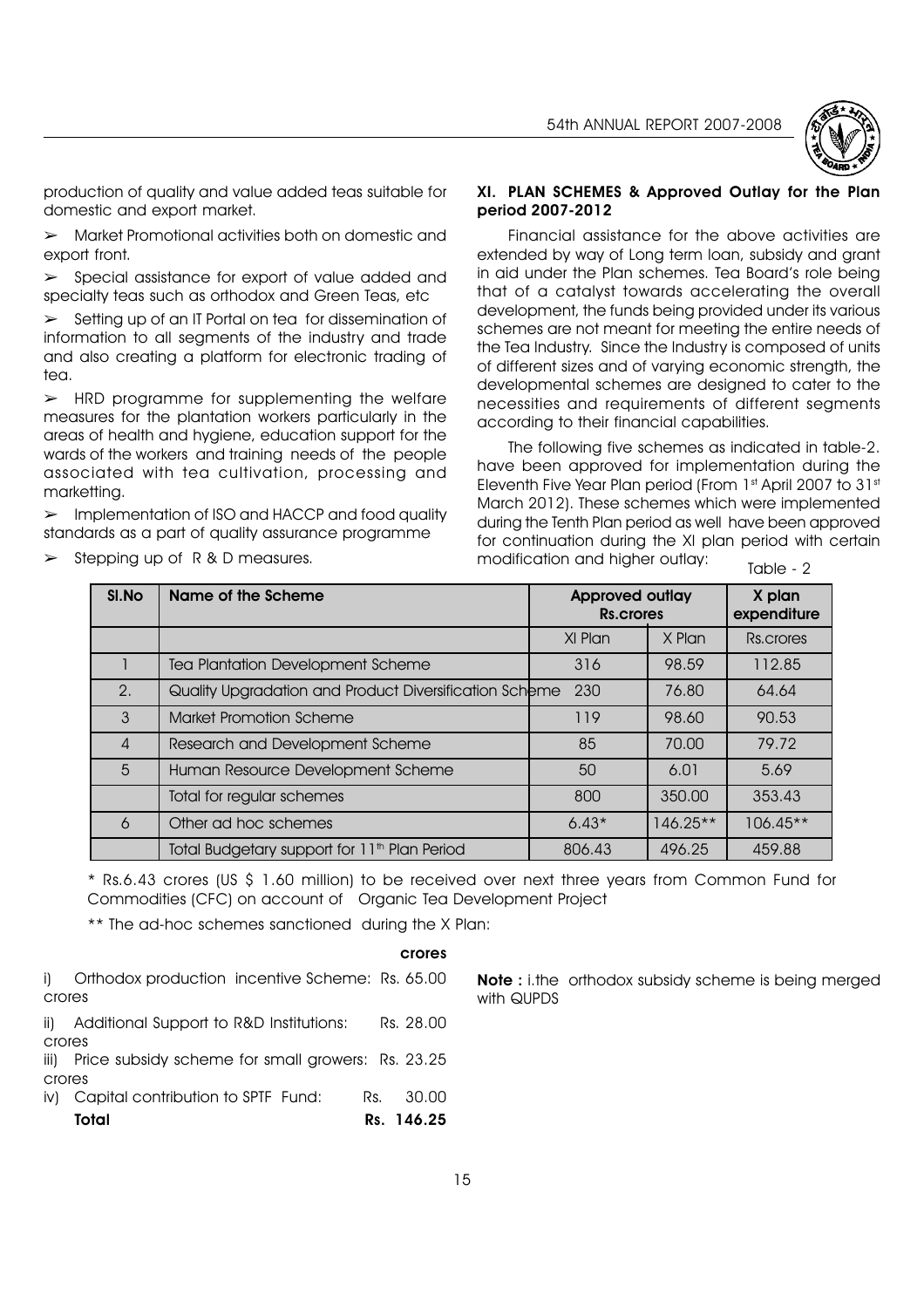

|                |                                              |                                 |                                     |          |                |             |             |                                             |                | יטועוס |
|----------------|----------------------------------------------|---------------------------------|-------------------------------------|----------|----------------|-------------|-------------|---------------------------------------------|----------------|--------|
|                | <b>Name of the</b><br>Scheme                 | <b>Sanction</b><br>ed<br>Outlay | Govt. approval                      |          |                |             | Rs.crores   | Year wise allocation for the XI plan period |                |        |
|                |                                              | Rs.<br>Crores                   | Sanction Order<br><b>No</b>         | Date     | 2007<br>$-08$  | 2008-<br>09 | 2009-<br>10 | 2010-<br>11                                 | $2011 -$<br>12 | Total  |
|                | Plantation<br>development<br>Scheme (PDS)    | 55.73                           | T-7014/1/2007-<br>Plant (A)         | 12/10/07 | $\overline{2}$ | 11          | 13          | 14                                          | 15             | 55     |
| $\overline{2}$ | Quality<br><b>Upgradation</b><br>and Product | 230                             | $T -$<br>17014/5/2007-<br>Plant (A) | 25/3/08  | 30             | 47          | 49          | 50                                          | 54             | 230    |
|                | Diversification<br>Scheme                    |                                 | For QUPDs                           |          | 30             | 25          | 25          | 25                                          | 25             | 130    |
|                | (QUPDS)                                      |                                 | For Orthodox Incentive              |          | $(**)$         | 22          | 24          | 25                                          | 29             | 100    |
| $\overline{3}$ | <b>Market</b><br>Promotion<br>scheme (MPS)   | 119.50                          | T-7014/3/2007-<br>Plant (A)         | 1/2/08   | 25             | 26          | 26          | 21.50                                       | 20.50          | 119    |
| $\overline{4}$ | <b>HRD Scheme</b>                            | 50                              | T-7014/4/2007-<br>Plant (A)         | 8/10/07  | 5              | 10          | 11          | 12                                          | 12             | 50     |
| 5              | R & D Scheme                                 | 84.6857                         | T-7014/5/2007-<br>Plant (A)         | 13/2/08  | 14             | 16.50       | 17.50       | 18.00                                       | 19.00          | 85     |
| 6              | <b>SPTF</b>                                  | 394.27                          | T- 7014/3/2004-                     | 17/1/07  | 30             | 40          | 65          | 66                                          | 60             | 261    |
|                | Subsidy<br>component                         | 333.27                          | Plant (A)                           |          | 15             | 25          | 50          | 50                                          | 60             | 200    |
|                | Capital<br>contribution                      | 61.00                           |                                     |          | 15             | 15          | 15          | 16                                          | $\Omega$       | 61     |
|                | <b>Grand Total</b>                           |                                 |                                     |          | 106            | 150.50      | 181.50      | 181.50                                      | 180.50         | 800    |

## The break up of the approved outlay for XI Plan period is as under :

## **ACTIVITIES SUPPORTED UNDER THE PLAN SCHEMES**

## **1. Tea plantation development scheme – Outlay Rs.55 crores**

This scheme provides for extending financial support

to tea gardens for undertaking below noted field oriented developmental measures aimed at increasing field productivity and decreasing cost of production.

## **ACTIVITIES ELIGIBLE FOR SUBSIDY :**

#### **For all the growers regardless of the size of their holdings :** Table - 4

|   | Replantation/Replacement planting<br>and Rejuvenation of old tea areas -.                                      | For these activities financial assistance by<br>way of loan and subsidy is provided.<br>Applicants are required to submit a separate<br>application under the Special Purpose Tea<br>Fund -SPTF -Scheme) |
|---|----------------------------------------------------------------------------------------------------------------|----------------------------------------------------------------------------------------------------------------------------------------------------------------------------------------------------------|
| 4 | Creation of Irrigation facilities<br>Creation of Drainage facilities.<br>Creation of Transportation facilities | The subsidy for these three activities will be<br>provided @25% of the actual cost subject to<br>a combined ceiling limit of Rs.10,000 per ha<br>for the XI Plan period of five years.                   |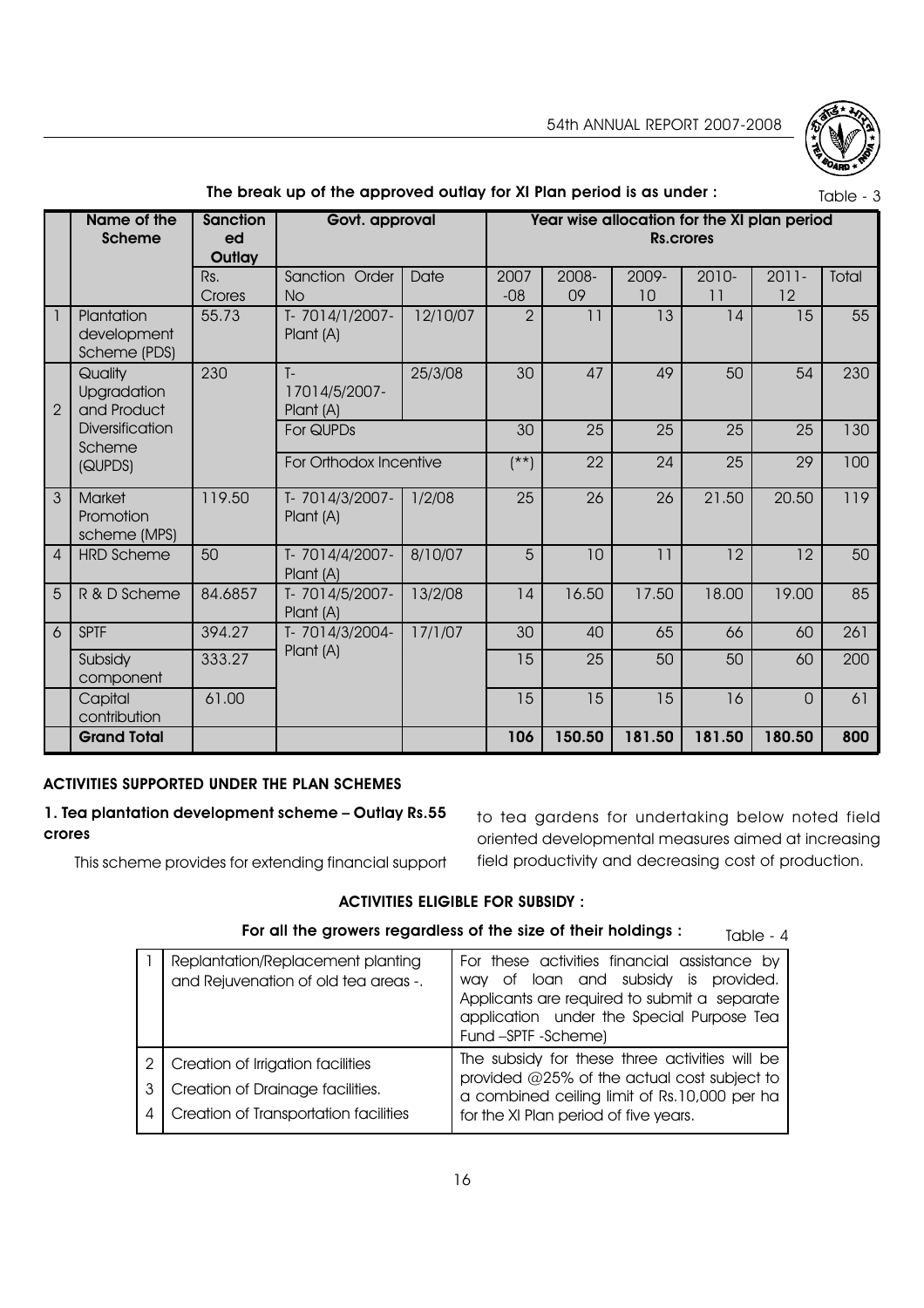

Contd. Table - 4

I) New planting in the hilly areas above 2500' abo ve MSL

- II) For individual Small growers holding up to 4.00 ha under tea
- III) For Small Grower Self Help Groups

I. Setting up Leaf collection Centers/Input Storage godowns

II. Purchase of weighing Scales/ Leaf carry bags/ plastic crates

III. Purchase of Transport vehicles

IV. Purchase of field inputs -fertilizers & plant protection chemicals and implements – pruning machines, sprayers etc

Eligibility conditions and others terms and conditions for availing the subsidy, application format etc are given in the Plantation Development scheme manual.

## **PHYSICAL AND FINANCIAL TARGETS FOR XI PLAN PERIOD**

## **ACTIVITY SPECIFIC ITEMS ELIGIBLE FOR SUBSIDY :**

## **1. Creation of Irrigation facilities :**

1. The items that are eligible for subsidy would include sprinkler equipments, drip irrigation system, pipelines, motors, pump sets with electric line connection and accessories and creation of irrigation sources such as check dams, tube wells etc.

2. Financial assistance in the form of subsidy would be provided @ 25% of the actual cost of the machinery and civil work subject to ceiling of Rs. 10,000 per hectare. The maximum amount of subsidy allowed per garden

for creation of irrigation facilities during the XI Plan period of five years is limited to Rs.10 lakhs.

#### **2. Creation of Drainage facilities.**

| l <sub>Yea</sub> The      |                                                                |                                           | items thrystear diright (it charges) would include                                                                                                    |       | Fi |
|---------------------------|----------------------------------------------------------------|-------------------------------------------|-------------------------------------------------------------------------------------------------------------------------------------------------------|-------|----|
| <del>layıng</del><br>pump | <del>or main</del><br>णमा<br><b>New</b><br><b>set Bionning</b> |                                           | <b>Experience drains installation of Common facilities Rew Rew Rew Report of Civil Months</b><br>Ines and construction of civil Months<br>Tor growers |       |    |
| etc.<br>2.                |                                                                | Irrigation/                               | Self Help<br>Financial assistanDeaindge formGrofundstoner would be                                                                                    |       |    |
|                           |                                                                |                                           | proprigied @285% of the poptual dost subject to d ceitings                                                                                            |       |    |
| <b>DB</b> /D9T            | रड <del>. २</del> प्तप्तप्त.००                                 | per hectare.                              | 30                                                                                                                                                    | 4.00  |    |
| ю                         | <b>CHOLIS TOI</b><br>sec                                       | WI                                        | <u>nich drainage subsiav nas</u>                                                                                                                      |       |    |
|                           | the hext five Of Bars.                                         | 1700                                      | 60                                                                                                                                                    | 10.50 |    |
|                           |                                                                | 3.1/1Creatida@f Transperidion facilities. |                                                                                                                                                       | 11.00 |    |
|                           |                                                                |                                           | Totale item34550t are elize00e for subside,1 2vould inc86d25                                                                                          |       |    |

LCVs /Tractors/ trailers for haulage of green leaf from field to factory and carrying inputs to fields and JCBs for the purpose of uprooting old Tea bushes.

2. The tractors and trailers shall be allowed at the rate of one vehicle of every 5000 kg of green leaf harvested in a day.

- 3. One JCB per garden is admissible.
- 4. Financial assistance in the form of subsidy would be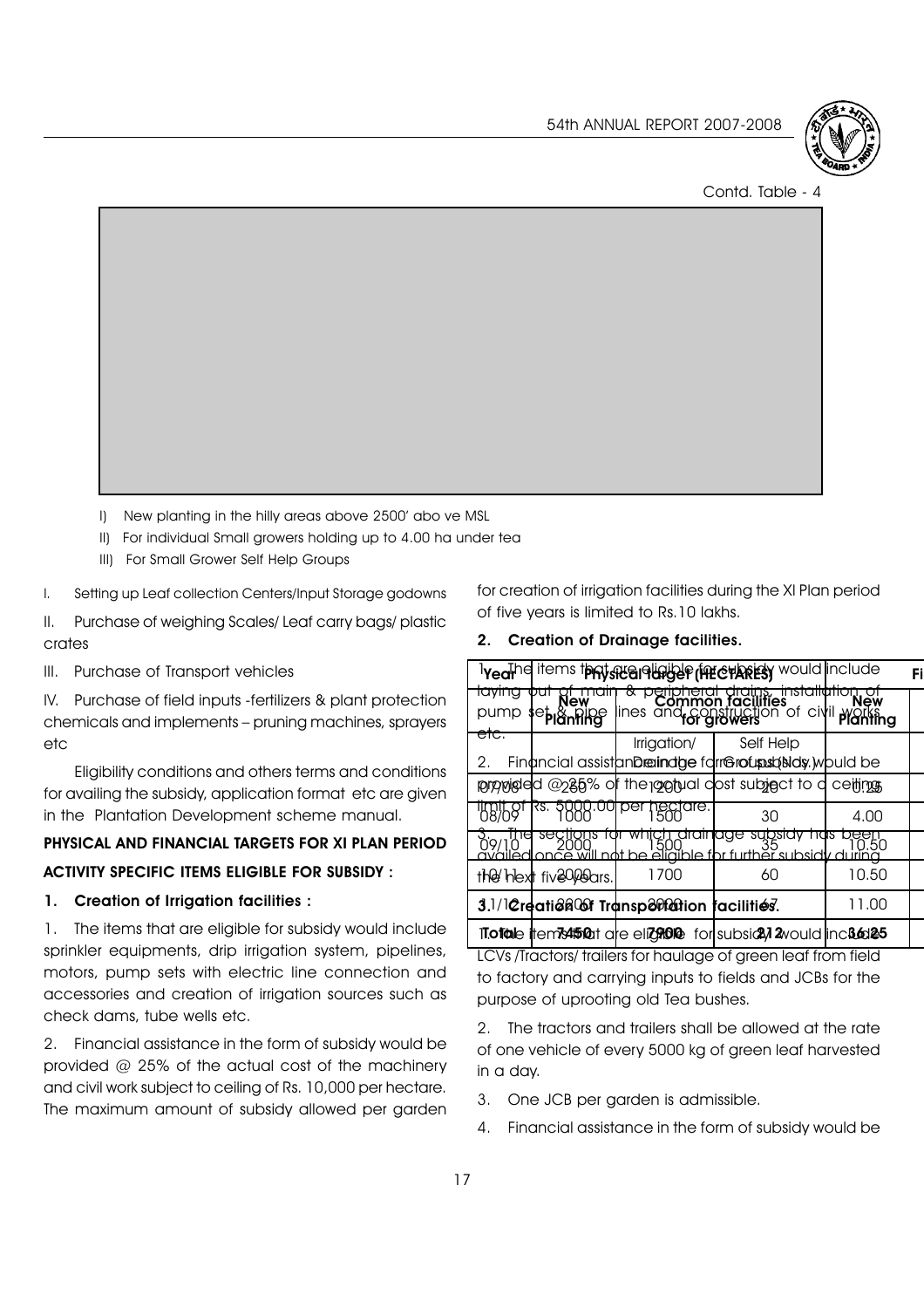

provided @ 25% of the actual cost of the Vehicles purchased.

#### **Ceiling limit of subsidy:**

The above noted three activities–viz : Irrigation, Drainage & Transport Vehicles have been grouped under one head of Account "Common Facilities". The combined outgo of subsidy during the XI plan period per garden on account of these three activities will be limited to Rs.10,000 per ha.

#### **4 : New Planting in Hilly areas by Small Growers**

1. Subsidy for new planting will be allowed only for small growers holding upto 4 ha and taking up planting in hilly areas with an altitude of above 2500 feet above MSL.

2. Financial assistance in the form of subsidy would be provided @ 25% of the unit cost to be notified from time to time. The current unit costs for various hilly regions and the rate of subsidy thereof may be seen at table-6

|     |                  |              | Table - $6$    |
|-----|------------------|--------------|----------------|
| SI. | <b>Place</b>     | Unit cost Rs | <b>Subsidy</b> |
| No. |                  | per ha.      | Rs. per ha.    |
| 1.  | Darjeeling Hills | 371210       | 93000          |
| 2.  | N.E. Region      | 303284       | 76000          |
| 3.  | South India      | 344600       | 86000          |
| 4.  | H.P./Uttaranchal | 255200       | 64000          |

#### **5. Assistance to Small Grower Self Help Groups**

1. Each SHG should have at least 50 small tea growers as members under its command. Individual growers holding tea area up to 10.12 hectares (25 acres) are considered as small growers.

2. Given the average size of the holdings being 0.4 ha, the minimum command area of the SHG should not be less than 20 Ha.

For each SHG financial assistance will be provided for the below noted "Common Facilities" with a ceiling limit of Rs. 5 lakhs (five lakhs) per SHG .

Table - 7

| SI.<br><b>No</b> | Component                                                                                                                                  | <b>Unit Cost</b>                                              | Rate of<br><b>Subsidy</b> | <b>Ceiling Limit</b>                                                                                                                                                                 |
|------------------|--------------------------------------------------------------------------------------------------------------------------------------------|---------------------------------------------------------------|---------------------------|--------------------------------------------------------------------------------------------------------------------------------------------------------------------------------------|
| 1                | Transport Vehicles- Trucks,<br>Tractors, trailers for haulage<br>of green leaf from field to<br>factory, and carrying inputs<br>to fields. | Actual cost as<br>notified by the<br>vehicle<br>manufacturers | 50%                       | LCV shall be allowed $@$ one vehicle for<br>every 2000 kg. green leaf handled per<br>day (during June to September)                                                                  |
| $\mathcal{P}$    | One year input cost per ha<br>as revolving corpus:<br>fertilizer(NPK)<br>i)<br>pesticide +weedicide<br>ii)                                 | 4500<br>Rs.<br>5000<br>Rs.<br>500<br>Rs.                      | 100%                      | one time grant $@$ Rs. 10,000 / ha as a<br>revolving corpus                                                                                                                          |
|                  | iii) sprayers(proportionate<br>$cost$ ] Total of $I + ii + iii$<br>Input storage godown<br>One time capital grant                          | Rs.10,000<br>Rs.50,000                                        |                           | one Input storage godown /SHG                                                                                                                                                        |
| $\mathcal{S}$    | One time capital grant                                                                                                                     |                                                               |                           |                                                                                                                                                                                      |
|                  | <i>i.</i> Leaf collection sheds                                                                                                            | Rs.30,000                                                     | 100%                      | One leaf collection shed for every 5000<br>kg leaf harvested in a day. Subsidy will<br>be limited to 100% of the actual cost<br>subject to a ceiling limit Rs.30,000/-<br>each shed. |
|                  | ii. Leaf weighing scales                                                                                                                   | Rs.3000                                                       | 100%                      | Two weighing scales / SHG. Subsidy will<br>be limited to 100% of the actual cost<br>subject to a ceiling limit Rs.3,000/- for<br>two scales.                                         |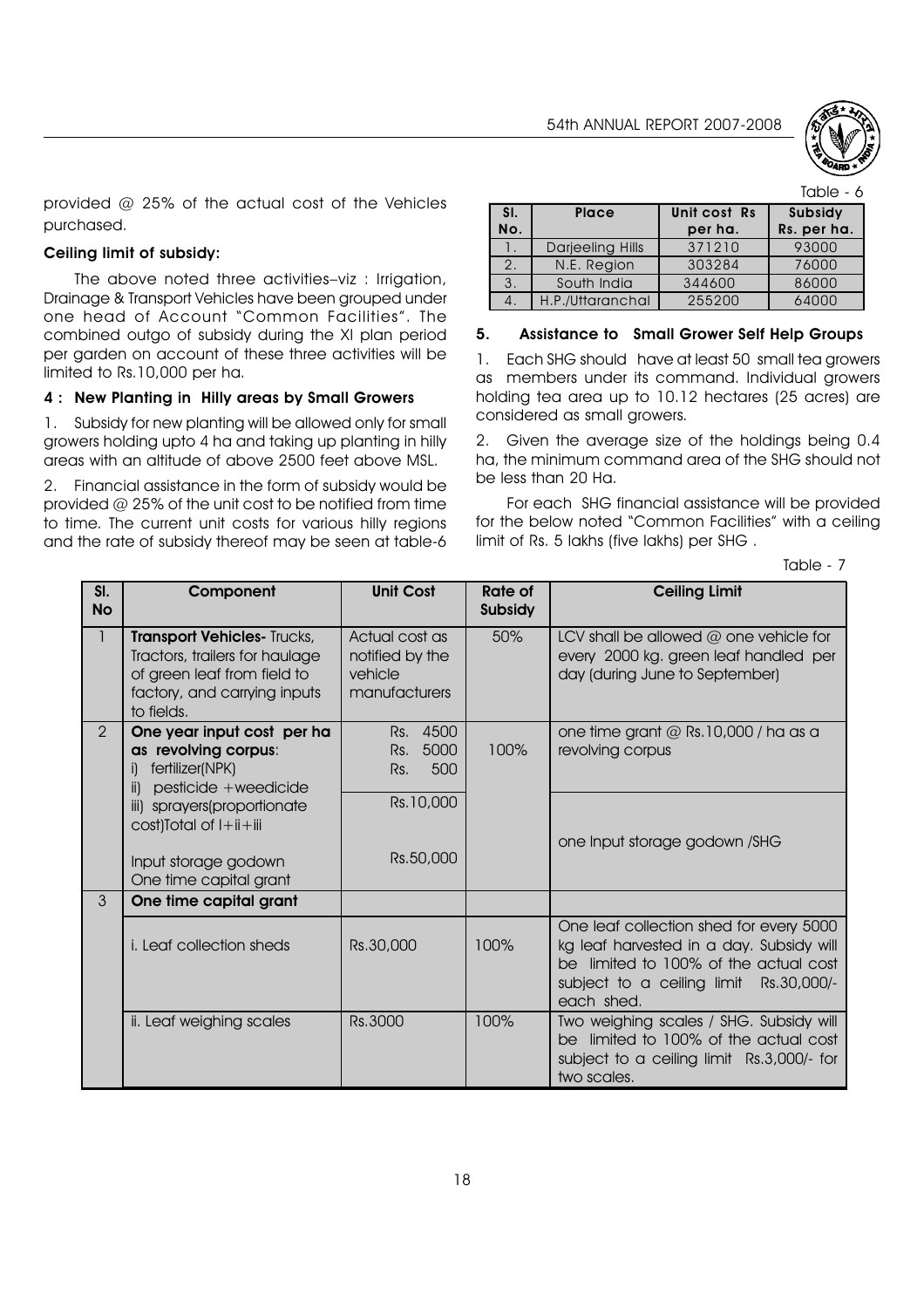

Contd. table - 7

## **Special purpose tea fund scheme : Outlay Rs.261 crores**

The Special Purpose Tea Fund Scheme was notified by the Govt. of India on 16.01.2007. Objective of the scheme is to encourage tea garden owners to take up large scale uprooting and replanting of old tea bushes for improving production and productivity for competitive sustenance. Under this scheme, it is envisaged to cover 2.12 lakh hect. of uneconomic tea areas over a period of 15 years commencing from 2007. The target set for the XI Plan period is 40992 ha comprising of replantation in 32560 ha and rejuvenation in 8432 ha. Rejuvenation pruning is allowed only in hilly areas.

The region wise targets for 15 years and the XI Plan period are given in table 8.

The scheme provides for extending long term loan (50% of the unit cost) and subsidy (25% of the unit cost). Considering the prevailing cost of planting in various tea growing regions rates of loan and subsidy would differ from region to region as noted in table 9

| able |  |
|------|--|
|------|--|

|                                | 15 Years         | XI Plan                          |                    |  |
|--------------------------------|------------------|----------------------------------|--------------------|--|
| Replantation Program           | Area (Ha)        | Area (Ha)                        |                    |  |
| Assam Valley                   | 81,815           | 15634                            |                    |  |
| Cachar                         | 16,155           | 3087                             |                    |  |
| Tripura                        | 2,258            | 431                              |                    |  |
| Dooars & Terai                 | 44,955           | 8591                             |                    |  |
| Darjee#leatic crates/nylon     |                  | leaf3,48210/crate <sup>999</sup> |                    |  |
| <b>Souterly biggs</b>          |                  | 14,8580/nylon2799                | $\overline{100}\%$ |  |
| Other Areas                    | त क्लूक          | 1319                             |                    |  |
| Total                          | 170,389          | 32560                            |                    |  |
| <b>Rejuvenation Program</b>    |                  |                                  |                    |  |
| Darjeeling                     | 10,967           | 2190                             |                    |  |
| South <b>Philain</b> g Machine | 3 .8595,000      | 6242                             | 100%               |  |
| Total                          | 42,217           | 8432                             |                    |  |
| <b>Total Aggregate</b>         | 212,606          | 40992                            |                    |  |
| De norhootoro                  | $t$ alala $\cap$ |                                  |                    |  |

| Region                                                 | Unit cost | Loan $@$ 50% of unit cost | Subsidy @ 25% of unit cost |
|--------------------------------------------------------|-----------|---------------------------|----------------------------|
| <b>Activity: Replantation and Replacement planting</b> |           |                           |                            |
| <b>Assam Valley</b>                                    | 303284    | 151642                    | 75821                      |
| Cachar                                                 | 283685    | 141842                    | 70921                      |
| Tripura                                                | 202070    | 101035                    | 50517                      |
| Doogrs & Tergi                                         | 298020    | 149010                    | 74505                      |
| Darjeeling                                             | 371210    | 185605                    | 92802                      |
| South India                                            | 344600    | 172300                    | 86150                      |
| Other areas                                            | 255200    | 127600                    | 63800                      |
|                                                        |           | Activity: Rejuvenation    |                            |
| Darjeeling                                             | 95000     | 47500                     | 23750                      |
| South India                                            | 95000     | 47500                     | 23750                      |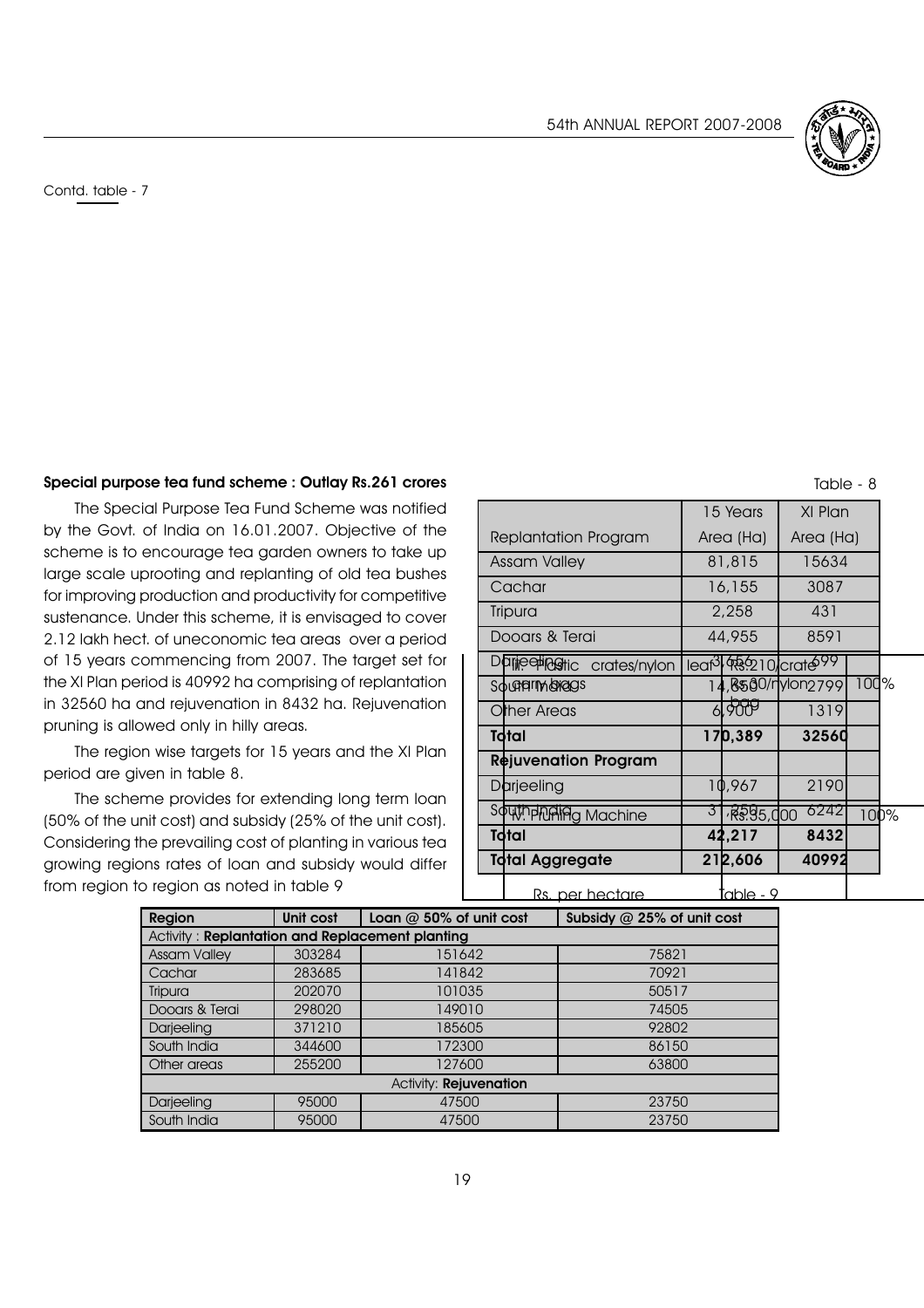

Loan is payable upfront i.e. Prior to commencement of planting/ rejuvenation pruning and subsidy is back ended i.e. payable after completion of planting/pruning in three installments. The tenure of loan period is 13 years with a moratorium on principal for first five years. The rate of interest on the loan would be based on prevailing

10 year G.Sec Rate plus 1.5%. The minimum rate of interest applicable would be 9.5%

A sum of Rs. 261 crores comprising Rs.200 crores towards of subsidy and Rs.61 crores for maintaining a default reserve fund has been sanctioned for the XI Plan period.





Eligibility conditions and others terms and conditions for availing the subsidy, application format etc are given in the Special Purpose Tea Fund scheme manual.

The scheme has been well received by the tea industry. During the period under report, a total of 577 nos. of applications covering 7533.16 hects were received. This comprised 516 applications for Replanting /replacement planting involving 7263.00 hect. and 61 nos. of applications for rejuvenation pruning and consolidation involving 270.16 hect. During the current year sanctions were accorded for 122 applications covering 1628.27 ha involving loan component of Rs. 24.51 cores. Subsidy amounting to Rs. 19.36 crore was also sanctioned in respect of 663 cases covering 4677 ha.

While the average rate of area replanted in the past 25 years was 2864 hect per annum, in the very first year of introducing the SPTF scheme, the area developed was 4624.23 hect. which is about 62% increase. A sum of Rs. 14.30 crore was disbursed for replanting/replacement planting and rejuvenation pruning activities out of Rs.15.00 crore sanctioned during the year.

#### PHYSI**CAL & FINANCIAL TARGE TS FOR XIAL AND** iversification **Scheme (QUPDS) : Outlay Rs. 230 crores**

|                 |                          |                                                               | The QUPDS Privated Targets<br>The QUPDS Provides for extending financial Targets |     |
|-----------------|--------------------------|---------------------------------------------------------------|----------------------------------------------------------------------------------|-----|
| Adesident de by |                          | i <del>siav to i</del>                                        |                                                                                  | Sι  |
|                 |                          |                                                               | packagingen modunder wennivestments in modern                                    | Cor |
|                 |                          | <b><i>jech nelocies surposesses</i></b> (either for expansion |                                                                                  |     |
|                 |                          | <sup>11</sup> 458911ch <mark>would ey</mark> entua            | <del>ent, and higher realizatibns through the shide</del>                        |     |
|                 |                          |                                                               | 39881&tion oilBetter qualif()%alue added =&s. The                                |     |
|                 |                          |                                                               | govergill dbjectives of the scheme is thus to eggodurage                         |     |
|                 |                          |                                                               | <del>aggilgn and product diversification in the fea</del>                        |     |
| ੮ਹਹਾ<br>Total   | 32560                    | 8432                                                          | 61.00                                                                            |     |
|                 | <b>BUDGETOLY AIIOCOT</b> | n & Rates of Supsia                                           |                                                                                  |     |

The gross approved outlay for the QUPDS for the 11<sup>th</sup> plan period (i.e. 2007-12) is Rs. 250.50 crores of which Rs 20.50 crores is to be met from Special Fund created out of the proceeds of Additional Excise duty during the X Plan period. The rates of subsidy for various activities, and the applicable ceiling limits are showm in table - 11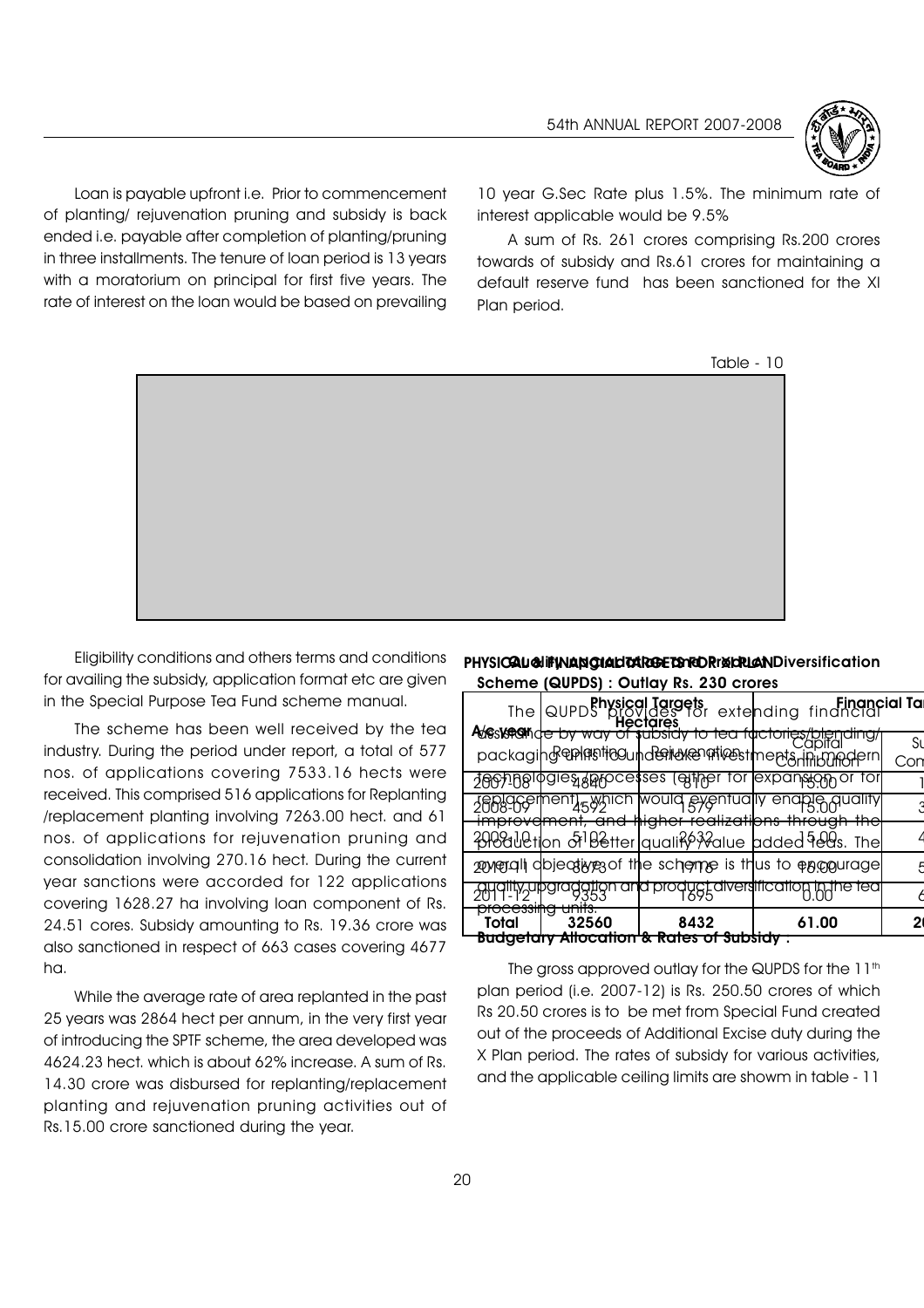

Table - 11 Rs crores

|                | <b>Activities supported</b>                                                                                                                                                                                 |
|----------------|-------------------------------------------------------------------------------------------------------------------------------------------------------------------------------------------------------------|
| 1              | 1. Modernisation of the processing factories by replace<br>worn out machinery:<br>(Subsidy $\omega$ 25% on the actual cost of machinery subje<br>Rs.25 Lakhs per factory per annum).                        |
|                | 2. Procurement of processing machinery for orthodox<br>factories and                                                                                                                                        |
|                | 3. Setting up of new factories by the Self Help Groups of<br>item 2 & 3 subsidy $@$ 40% would be provided subject to<br>Lakhs per factory per annum).                                                       |
| $\overline{2}$ | 1. Value addition by way of creating additional infrastrud<br>blending, colour sorting, packaging etc.<br>(Subsidy @ 25% on the actual cost of machinery subje<br>Rs.25 Lakhs per factory per annum).       |
|                | 2.In case of machinery for orthodox tea in 100% CTC fact<br>(Subsidy @ 40% would be provided subject to a ceiling<br>factory per annum).                                                                    |
| 3              | Quality assurance certification for <b>ISO/HACCP and</b> Organid<br>(Subsidy @ 50% of the certification fee subject to a ceilir<br>per certificate including renewals per annum).                           |
| $\overline{4}$ | Setting up of new factories for production of green tea,<br>specialty teas etc (product diversification) -<br>(Subsidy @ 40% of the cost subject to a ceiling of Rs.25<br>per annum).                       |
| 5              | Incentive for orthodox tea production -<br>Subsidy @ Rs.3/- per kg of actual production of leaf grad<br>for dust grades and an additional incentive @Rs<br>ka<br>incremental volume over the previous year. |
|                | Total                                                                                                                                                                                                       |
|                |                                                                                                                                                                                                             |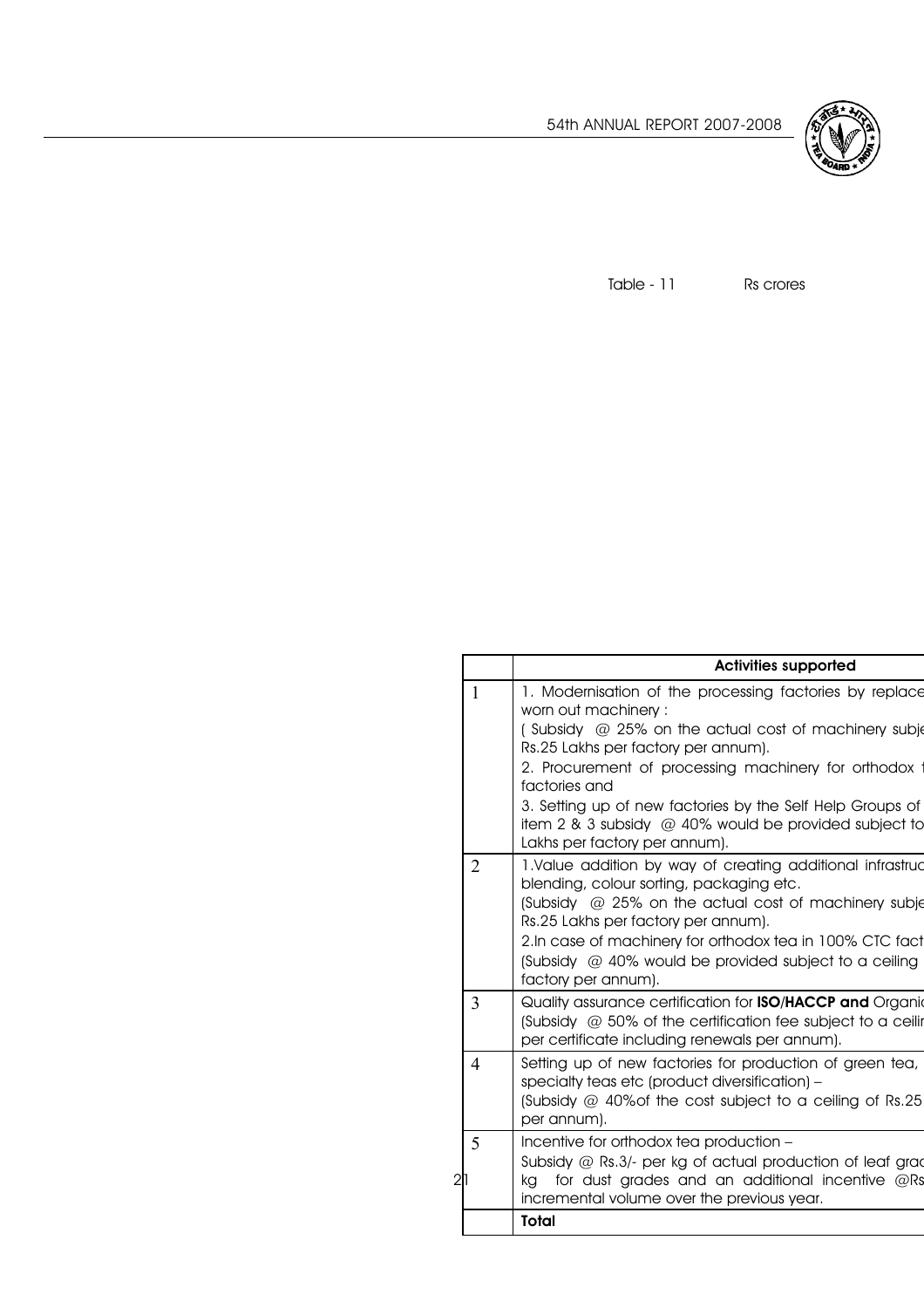

\*Rs.20.50 crores to be met from Additional Excise Duty (AED) Funds.

Note: Machinery: The subsidy is limited to 25% of the total cost (basic cost of the machinery items, admissible taxes, freight, insurance and cost of commissioning) subject to a ceiling limit of Rs. 25 lakhs per factory/ blending packaging unit.

| <b>COMBINED TOTAL</b>                                                                                                     |                                  | <b>Table - 12</b>                               |
|---------------------------------------------------------------------------------------------------------------------------|----------------------------------|-------------------------------------------------|
| <b>Activity</b>                                                                                                           | <b>Physical</b><br><b>Target</b> | <b>Financial</b><br><b>Target</b><br>Rs. Crores |
| 1. Modernization of the processing factories by<br>replacement of old and worn out machinery                              | 349 units                        | 87.25                                           |
| 2. Value addition by way of creadting additional<br>infrastructure for cleaning and blending and<br>packaging facilities. | 147 units                        | 36.75                                           |
| 3. Quality assurance certification - ISO/HACCP and<br>Organic Tea Certification                                           | 100 units                        | 1.00                                            |
| 4. Product diversification – production of green tea and<br>specialty teas                                                | 20 units                         | 5.00                                            |
| 5. Incentive for orthodox tea production                                                                                  | 380 m.kg                         | 100.00                                          |
| Total                                                                                                                     |                                  | 230.00                                          |

|                                                               |              | <b>Physical Target (No. of Units)</b> |               |       | Find                    |            |     |
|---------------------------------------------------------------|--------------|---------------------------------------|---------------|-------|-------------------------|------------|-----|
|                                                               | Year         | $C-1$ *                               | $C-2$         | $C-3$ | $C-4$                   | $C-1$      |     |
| PHYSICAL AND FIANCIAL TARGETS FOR XI PLAN PERICI <del>D</del> | 2007-08      | $\theta$                              | <del>36</del> | $-25$ | <del>taple.</del><br>᠊ᠣ | πυ<br>5.00 | 9.0 |
|                                                               | 2008-09      | 80                                    | 32            | 20    | 4                       | 20.00      | 8.1 |
|                                                               | 2009-10      | 80                                    | 32            | 20    | 4                       | 20.00      | 8.1 |
|                                                               | 2010-11      | 70                                    | 25            | 20    | 3                       | 7.50       | 6:  |
|                                                               | $2011 - 12$  | 59                                    | 22            | 15    | 3                       | 4.75       | 5.5 |
|                                                               | <b>Total</b> | 349                                   | 147           | 100   | 20                      | \$7.25     | 36. |
|                                                               |              |                                       |               |       |                         |            |     |
|                                                               |              |                                       |               |       |                         |            |     |

#### \*C-1,2,3 & 4 refer to

1. Modernization of the processing factories by replacement of old and worn out machinery

2. Value addition by way of creating additional inf rastructure for cleaning and blending and packaging facilities.

3. Quality assurance certification – ISO/ HACCP and Organic Tea Certification

4. Product diversification – production of orthodox tea, green tea and specialty teas etc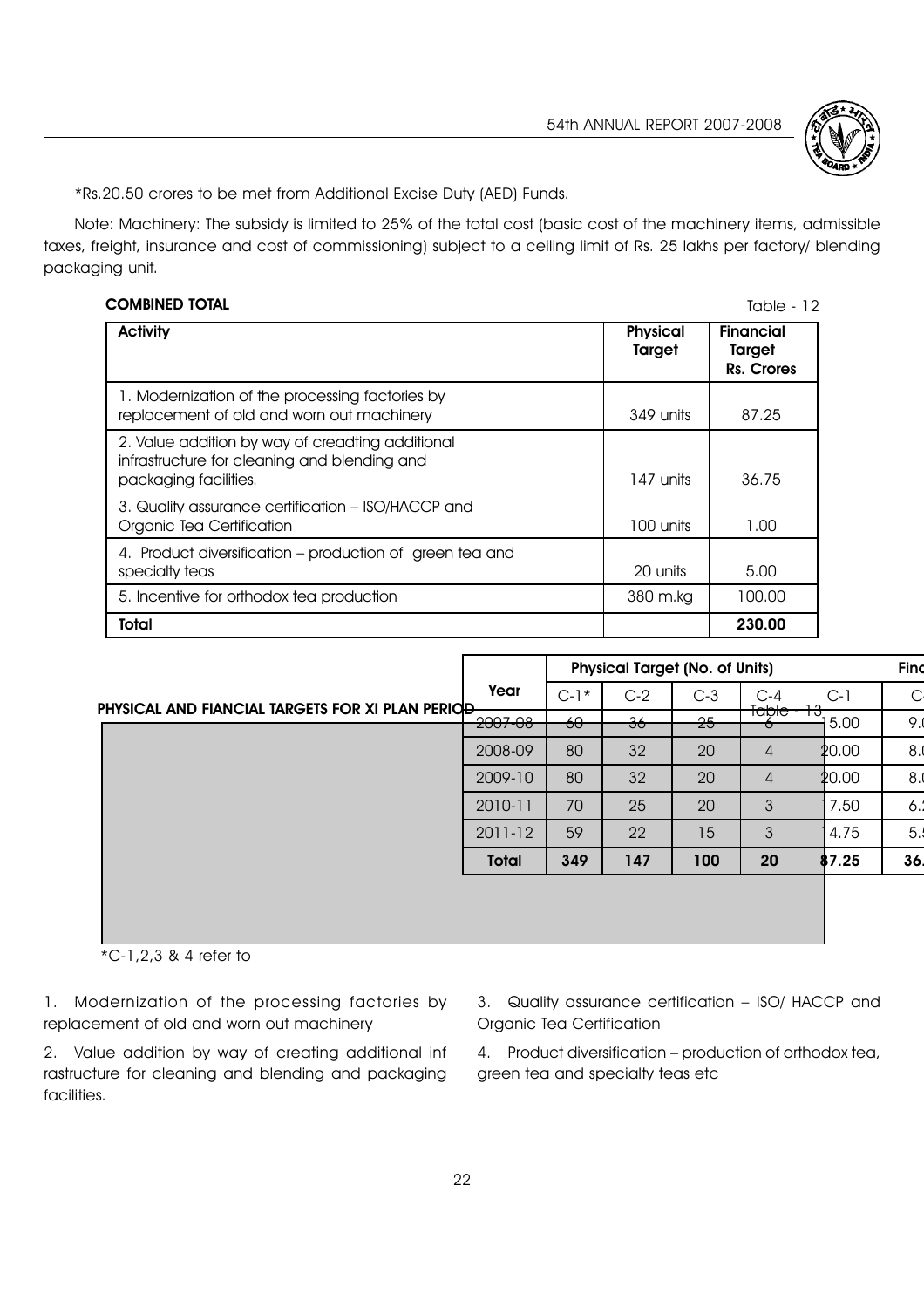

| Year                                                                                    |        | Production - Million kg |        | Incentive payable Rs.crores                                           |          |  |  |
|-----------------------------------------------------------------------------------------|--------|-------------------------|--------|-----------------------------------------------------------------------|----------|--|--|
|                                                                                         | Actual | Incremental             | Actual | Incremental                                                           | Total    |  |  |
| 2007-08                                                                                 | 65     | 5                       | 19.50  |                                                                       | $20.50*$ |  |  |
| 2008-09                                                                                 | 70     | 5                       | 21.00  |                                                                       | 22.00    |  |  |
| 2009-10                                                                                 | 75     | 6                       | 22.50  | 1.2                                                                   | 23.70    |  |  |
| 2010-11                                                                                 | 80     | 6.5                     | 24.00  | 1.3                                                                   | 25.30    |  |  |
| 2011-12                                                                                 | 90     | 10                      | 27.00  | 2.0                                                                   | 29.00    |  |  |
| 32.5<br>Total XI Plan<br>380<br>114<br>120.50<br>6.5                                    |        |                         |        |                                                                       |          |  |  |
| *The first year's requirement would be met from the residual funds available out of the |        |                         |        |                                                                       |          |  |  |
|                                                                                         |        |                         |        | original allocation made for this activity under the AED fund scheme. |          |  |  |

**Physical and Financial Target for Orthodox tea production** Table - 14

Eligibility conditions and others terms and conditions for availing the subsidy, application format etc are given in the QUPD scheme manual.

## **Human Resource Development Scheme: Outlay Rs.50 crores**

Primary objective of HRD activities supported under this scheme aims at induction of professionalism in plantation management, improve labour productivity, skills improvement at all levels from workers to managers through extensive training and carrying out plantation labour welfare measures aimed at filling in critical gaps in the welfare of tea garden workers, particularly in health and education which will be in the nature of complimenting but not replacing the statutory provisions of Plantation Labour Act.

The productivity of the workers is interlinked with the environmental conditions of the work place including

sanitation, hygiene, education and sports facilities for their wards etc. Keeping this in view, it is proposed to consider providing some relief under the instant scheme aimed at improving the health and welfare of the plantation workers – Sanitation, availability of drinking water, providing educational stipends to the wards of the plantation workers for pursuing higher studies and sports activities etc In order to augment the interactions amongst the plantation managers it is proposed to establish Planters Productivity Councils in all the major plantation districts.

The total Outlay sanctioned for this scheme is Rs.50 crores. All activities under labour welfare have been clubbed under two broad heads viz: Health and & Education with an outlay of Rs.25.50 crores for health and Rs. 12 crores for education. The remaining Rs.12.50 crores has earmarked for the training of which 60% will be used for imparting training to plantation workers.

|           | Table - 15                         |                                          |                               |              |
|-----------|------------------------------------|------------------------------------------|-------------------------------|--------------|
| Year      | Improving the<br>health of workers | <b>Education for wards</b><br>of workers | <b>Training</b><br>programmes | <b>Total</b> |
| $07-08$   | 2.55                               | 1.20                                     | 1.25                          | 5.00         |
| 08-09     | 5.10                               | 2.40                                     | 2.50                          | 10.00        |
| $09 - 10$ | 5.61                               | 2.64                                     | 2.75                          | 11.00        |
| $10 - 11$ | 6.12                               | 2.88                                     | 3.00                          | 12.00        |
| $11 - 12$ | 6.12                               | 2.88                                     | 3.00                          | 12.00        |
| Total     | 25.50                              | 12.00                                    | 12.50                         | 50.00        |

**The year wise allocation for the Scheme during XI Plan :**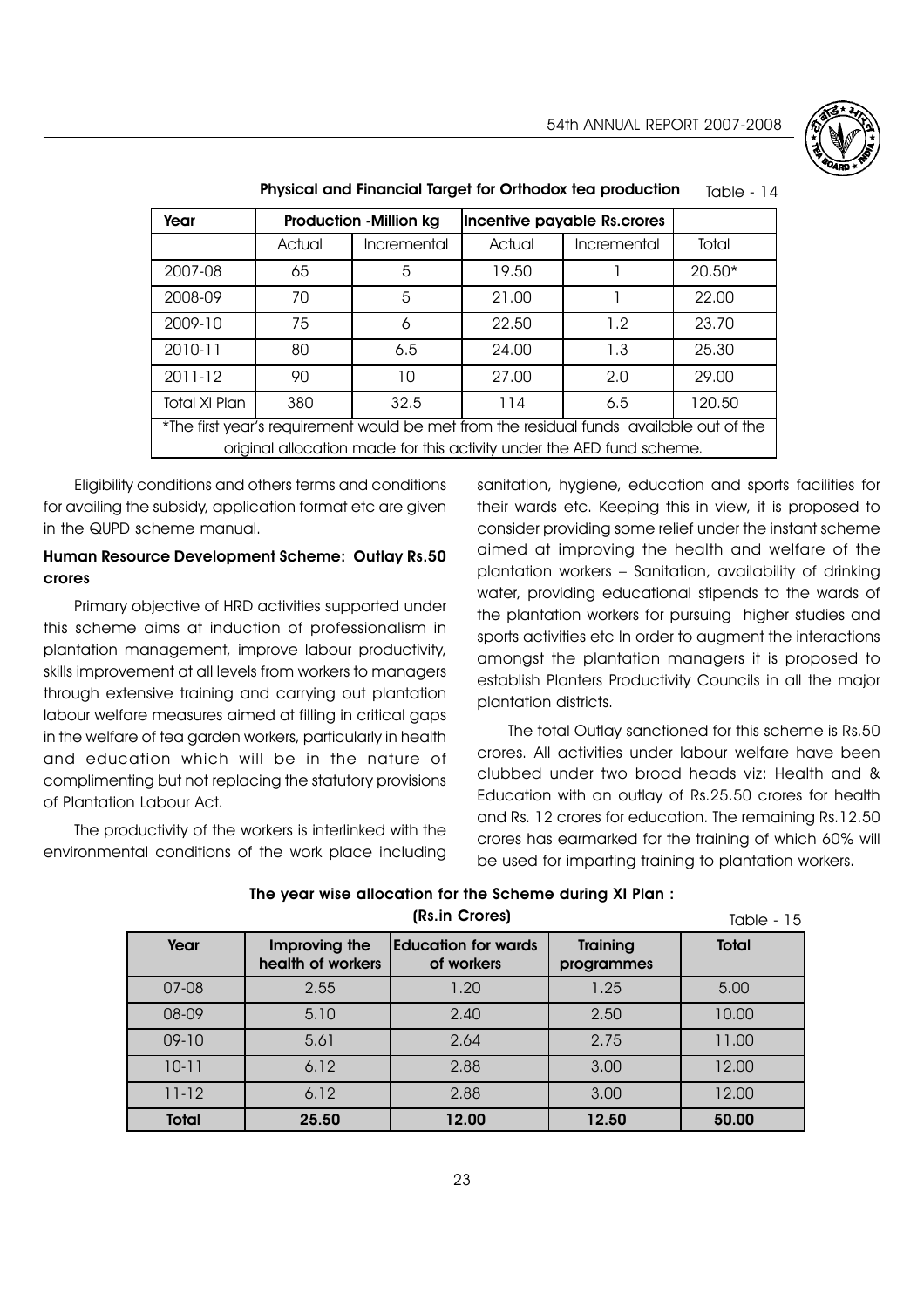

## **Main and Sub components of Human Resource Development Scheme** Table - 16

|    | SI.<br><b>No</b>                                                                                                |                                                                                                            | Phy<br>tar                  |  |  |  |  |  |
|----|-----------------------------------------------------------------------------------------------------------------|------------------------------------------------------------------------------------------------------------|-----------------------------|--|--|--|--|--|
|    | A. Labour Welfare measures                                                                                      |                                                                                                            |                             |  |  |  |  |  |
|    |                                                                                                                 | I. For improving the Health of Workers:                                                                    |                             |  |  |  |  |  |
|    | Drinking water (One water point source with hand<br>1<br>pump and platform)/Ring well for every 200<br>workers) |                                                                                                            |                             |  |  |  |  |  |
|    | 2.                                                                                                              | Sanitation (one unit of sanitary latrine for every 100<br>workers)                                         | 10<br>Uı                    |  |  |  |  |  |
|    | 3                                                                                                               | Capital grant for extension of medical facilities<br>and purchase of medical equipments and<br>accessories | 25                          |  |  |  |  |  |
|    | 4                                                                                                               | Capital grant for construction of clinics and<br>hospitals                                                 | 20                          |  |  |  |  |  |
|    | 5                                                                                                               | Assistance to disabled persons dependent on tea<br>garden workers                                          | $\overline{A}$<br><b>WO</b> |  |  |  |  |  |
|    | <b>Total for improving the Health of Workers</b>                                                                |                                                                                                            |                             |  |  |  |  |  |
|    |                                                                                                                 | II. For education of wards of workers                                                                      |                             |  |  |  |  |  |
|    | 1.                                                                                                              | Educational stipend for the wards of workers for<br>pursuing higher studies                                | 25<br>stud                  |  |  |  |  |  |
|    | $\overline{2}$                                                                                                  | Capital Grant for extension of school buildings and<br>construction of hostels                             | 25                          |  |  |  |  |  |
| 24 | 3                                                                                                               | Capital cost for construction of schools                                                                   | 20                          |  |  |  |  |  |
|    | 4                                                                                                               | Book and Scholl Uniform grant                                                                              | 25<br>stud                  |  |  |  |  |  |
|    | 5                                                                                                               | Assistance to Scouts and Guides and sports<br>activities                                                   |                             |  |  |  |  |  |
|    |                                                                                                                 | <b>Total for Educational support</b>                                                                       |                             |  |  |  |  |  |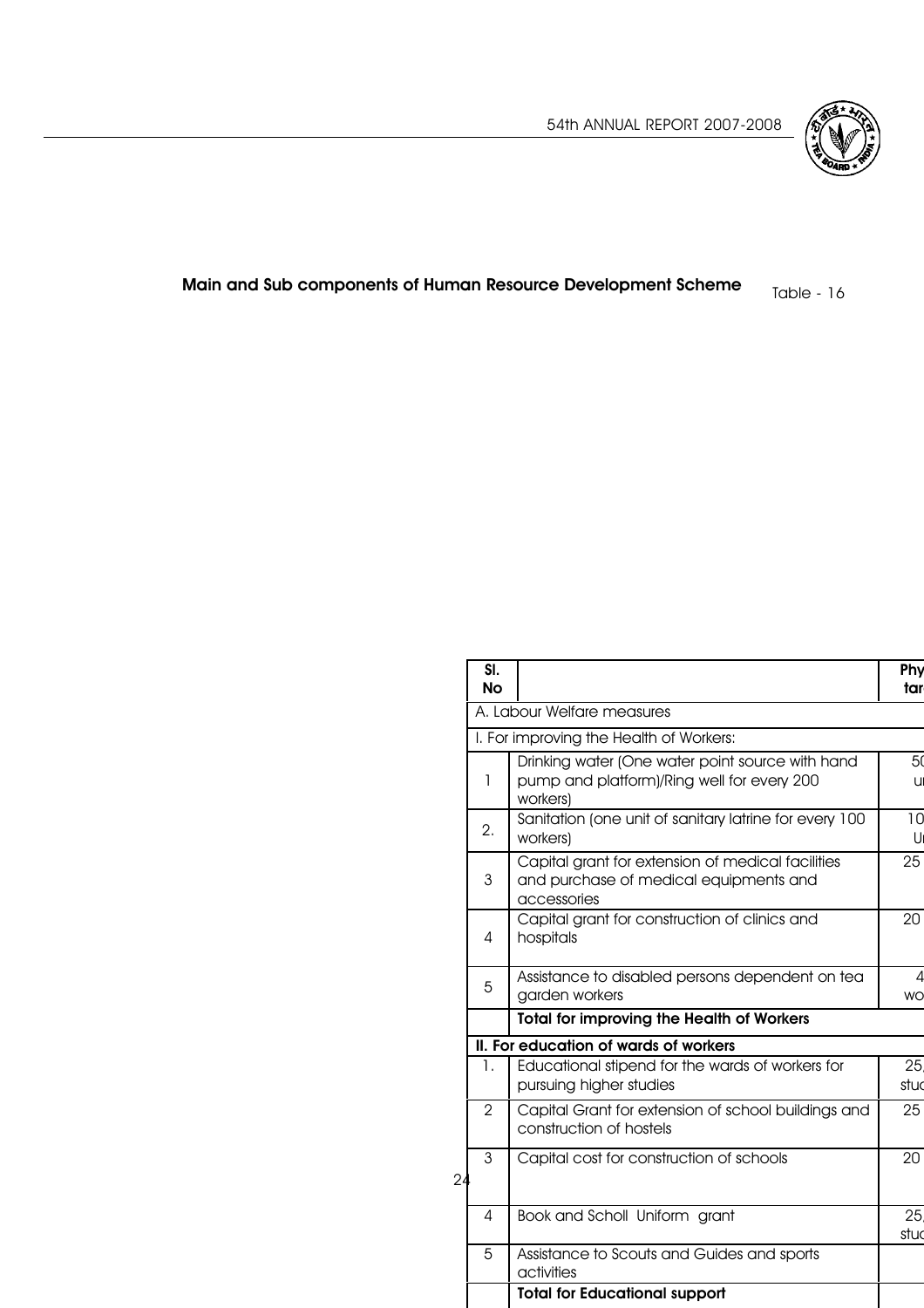

#### Table - 17

| B                | <b>Training programmes</b>                                                                                                                                                                                                                                                                                                                                                                                                                                                                                                                                                                                                                                                                                                                                                                                                                                                                                                                                                                                                                                                                                                                                                                                                                                                                                                                                                                                                                                                                                          | <b>Target</b>    |       |                                                                                                                                                                                                                                                      |
|------------------|---------------------------------------------------------------------------------------------------------------------------------------------------------------------------------------------------------------------------------------------------------------------------------------------------------------------------------------------------------------------------------------------------------------------------------------------------------------------------------------------------------------------------------------------------------------------------------------------------------------------------------------------------------------------------------------------------------------------------------------------------------------------------------------------------------------------------------------------------------------------------------------------------------------------------------------------------------------------------------------------------------------------------------------------------------------------------------------------------------------------------------------------------------------------------------------------------------------------------------------------------------------------------------------------------------------------------------------------------------------------------------------------------------------------------------------------------------------------------------------------------------------------|------------------|-------|------------------------------------------------------------------------------------------------------------------------------------------------------------------------------------------------------------------------------------------------------|
|                  |                                                                                                                                                                                                                                                                                                                                                                                                                                                                                                                                                                                                                                                                                                                                                                                                                                                                                                                                                                                                                                                                                                                                                                                                                                                                                                                                                                                                                                                                                                                     |                  |       |                                                                                                                                                                                                                                                      |
| $\overline{1}$ . | Short term training progrorammes for growers/workers<br>and plantation managerial staff                                                                                                                                                                                                                                                                                                                                                                                                                                                                                                                                                                                                                                                                                                                                                                                                                                                                                                                                                                                                                                                                                                                                                                                                                                                                                                                                                                                                                             |                  | 6.50  |                                                                                                                                                                                                                                                      |
|                  | The financial assistance for training would be in the ratio                                                                                                                                                                                                                                                                                                                                                                                                                                                                                                                                                                                                                                                                                                                                                                                                                                                                                                                                                                                                                                                                                                                                                                                                                                                                                                                                                                                                                                                         |                  |       |                                                                                                                                                                                                                                                      |
|                  |                                                                                                                                                                                                                                                                                                                                                                                                                                                                                                                                                                                                                                                                                                                                                                                                                                                                                                                                                                                                                                                                                                                                                                                                                                                                                                                                                                                                                                                                                                                     |                  |       |                                                                                                                                                                                                                                                      |
| $\overline{2}$   | of 60:40 for growers / workers: managers<br>Training of Trainers (Extension service providers for<br>small growers):<br>The growers are scattered in various districts. It is<br>difficult to extend technical support to them Although,<br>they are encouraged to organize themselves into Self<br>Help Groups, still it would call for large number of<br>technical officers in the rolls of Tea Board for providing<br>technical support. As there is limited scope of<br>creating additional posts, it is proposed to impart<br>training on technical aspects to selected number of<br>to minimize the dependency of the<br>small growers<br>SHGs for technical help from outside sources. It is<br>proposed to train them for a period of six months at<br>Tea Research Stations. 100% grant is proposed<br>towards the course fee and the boarding and lodging<br>charges for the training period. On completion of the<br>training, the trained members are expected to provide<br>technical support to at least 50 growers in a village in<br>respect of maintenance of the fields, organizing<br>plucking at regular intervals, application of inputs in time<br>and collection of green leaf and its transport to tea<br>processing factory in good condition etc. For this<br>service, an honorarium of Rs.500 per month per person<br>shall be paid for a period of 1st six months after the<br>training period. Thereafter, the small growers are<br>expected to provide suitable remuneration for the | 2500<br>trainers | 4.75  | Course fee for six months<br>payable to TRA/UPASI TRF:<br>Rs. 10,000/trainee<br>Boarding and lodging<br>during the training period<br>Rs.6000/trainee<br>Honorarium @Rs.500 per<br>month/trainer for first six<br>months of post training<br>period. |
|                  | services availed from the extension service providers<br>on a pro rata basis of the green leaf handled.                                                                                                                                                                                                                                                                                                                                                                                                                                                                                                                                                                                                                                                                                                                                                                                                                                                                                                                                                                                                                                                                                                                                                                                                                                                                                                                                                                                                             |                  |       |                                                                                                                                                                                                                                                      |
| 3                | Setting up of Plantation Productivity councils in all the<br>plantation districts, seminars and conferences and<br>National Commodity information Grid                                                                                                                                                                                                                                                                                                                                                                                                                                                                                                                                                                                                                                                                                                                                                                                                                                                                                                                                                                                                                                                                                                                                                                                                                                                                                                                                                              |                  | 1.25  | To be organized in<br>collaboration with NPC<br>and IIPM                                                                                                                                                                                             |
|                  | <b>Total for Training programmes</b>                                                                                                                                                                                                                                                                                                                                                                                                                                                                                                                                                                                                                                                                                                                                                                                                                                                                                                                                                                                                                                                                                                                                                                                                                                                                                                                                                                                                                                                                                |                  | 12.50 |                                                                                                                                                                                                                                                      |
|                  | Total HRD $(A + B)$                                                                                                                                                                                                                                                                                                                                                                                                                                                                                                                                                                                                                                                                                                                                                                                                                                                                                                                                                                                                                                                                                                                                                                                                                                                                                                                                                                                                                                                                                                 |                  | 50,00 |                                                                                                                                                                                                                                                      |
|                  |                                                                                                                                                                                                                                                                                                                                                                                                                                                                                                                                                                                                                                                                                                                                                                                                                                                                                                                                                                                                                                                                                                                                                                                                                                                                                                                                                                                                                                                                                                                     |                  |       |                                                                                                                                                                                                                                                      |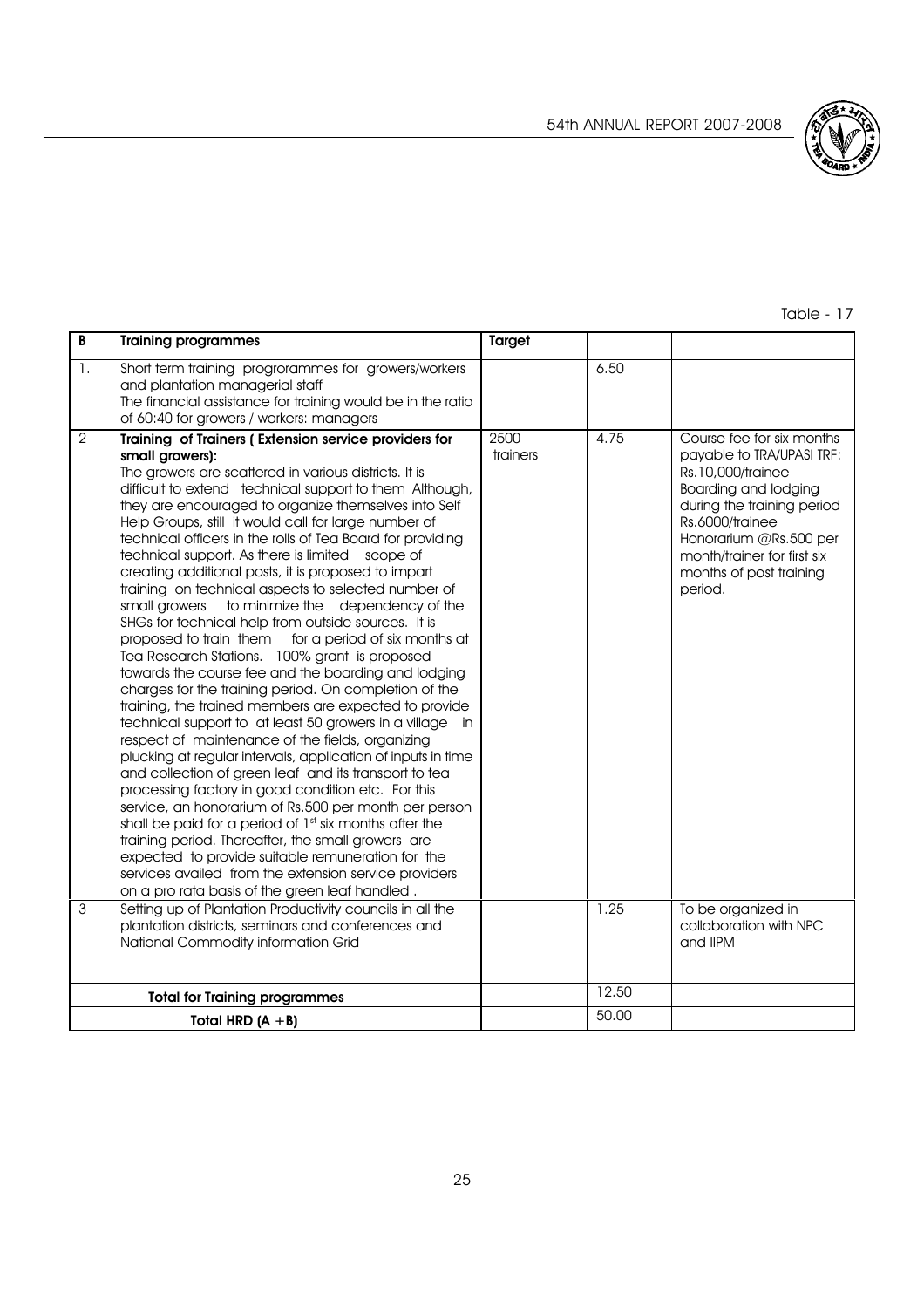

Table - 18

| SI.No          | <b>Activities</b>                                                                                                                                                | 2007-08 | 2008-09 | 2009-10       | 2010-11       | 2011-12       | Total          |
|----------------|------------------------------------------------------------------------------------------------------------------------------------------------------------------|---------|---------|---------------|---------------|---------------|----------------|
| ı.             | <b>HEALTH</b>                                                                                                                                                    |         |         |               |               |               |                |
|                | Drinking Water-No. of Units                                                                                                                                      | $00*$   | 1000    | 1200          | 1400          | 1400          | 5000           |
| $\overline{2}$ | Sanitation: No. of units                                                                                                                                         | $00*$   | 2000    | 2500          | 2500          | 3000          | 10000          |
| $\mathfrak{S}$ | Capital grants to hospitals/<br>clinics/ health center for construction/<br>extension of buildings and for<br>purchase of medical equipments<br>No. of Units     | 5       | 10      | 10            | 10            | 10            | 45             |
| 4              | Assistance to disabled persons<br>dependant on tea garden workers/<br>medical assistance for tea<br>plantation workers and reservation<br>of beds No. of Persons | 80      | 80      | 80<br>persons | 80<br>persons | 80<br>persons | 400<br>persons |
| Ш.             | <b>EDUCATION</b>                                                                                                                                                 |         |         |               |               |               |                |
|                | Stipends/scholarships/vocational<br>Training/ Book and school Uniform grant<br>for wards of tea plantation workers.<br>No. of students                           | 5000    | 5000    | 5000          | 5000          | 5000          | 25000          |
| 2              | Capital grants to schools/colleges for<br>construction/extension of buildings<br>No. of Units                                                                    | 5       | 10      | 10            | 10            | 10            | 45             |
| 3              | <b>Bharat Scouts and Guides and</b><br>sports activities in teas gardens<br>No. of persons                                                                       | 1100    | 1100    | 1100          | 1100          | 1100          | 5500           |

## **Physical targets in respect on health and education**

## **Meetings of the Development Committee :**

During the year under report, the Development Committee of the Board comprising of following members closely monitored and guided the implementation of the various developmental programmes:

- 1. Chairman, Tea Board, Ex-officio, Chairman of the Committee.
- 2. Shri Tarini Kanta Roy, MP (Rajya Sabha), Member, Tea Board
- 3. Shri J.L. Butail, Kangra Valley Tea Growers' Association, Kangra, Himachal Pradesh, Member, Tea Board.
- 4. Shri Vijay Jagannath, M/s. Mcleod Russel India Ltd.,Kolkata, Member, Tea Board.
- 5. Shri J.K. Thomas, Managing Director, Malankara Plantation Ltd. Kadimatha, Kottayam-686 039, Member, Tea Board.
- 6. Shri P.A.Joseph, President, Indian National Plantation Worker Federation, Kerala,
- 7. Shri Peter Mathias, Chairman Tea Committee, Upasi, Coonoor (Invitee)
- 8. Shri Shashank Prasad, President TAI, Kolkata. (Permanent special invitee )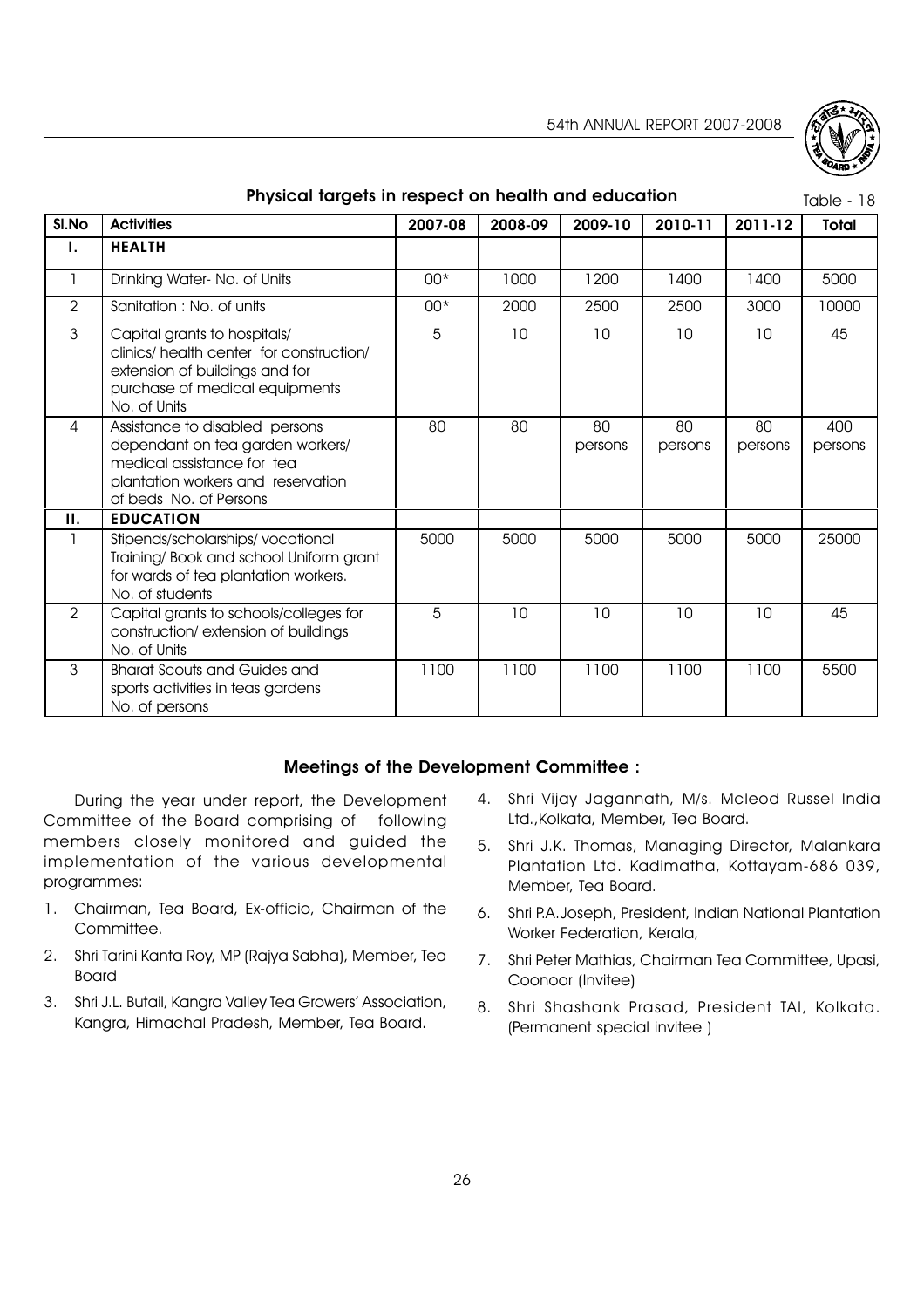

## **The Development Committee met four times on the following dates during the year under the report :**

|                    |                 | Table - 19 |
|--------------------|-----------------|------------|
| <b>Meeting No.</b> | Date of Meeting | Place      |
| 107                | 23/06/2007      | Jorhat     |
| 108                | 27/09/2007      | Kochi      |
| 109                | 17/12/2007      | Darjeeling |
| 110                | 26/03/2008      | Kolkata    |

## **Financial and Physical achievement under the ongoing Schemes during 2007-08**

## **I. Financial Achievements during 2007-08: Rs. Crores**

|                | ncial Achievements during 2007-06. Rs. Croies                                                                             |                           |                                 |                           |                             | Table - 20                         |
|----------------|---------------------------------------------------------------------------------------------------------------------------|---------------------------|---------------------------------|---------------------------|-----------------------------|------------------------------------|
|                | Name of the Scheme                                                                                                        | XI Plan<br>Outlay         | $2007 -$<br>08<br><b>TARGET</b> | 2007-08<br><b>ACTUALS</b> | $% + or (-)$<br>over target | % Utilisation of<br>XI Plan Target |
|                | $\mathcal{P}$                                                                                                             | 3                         | 4                               | 5                         | 6(5/4)                      | (5/3)<br>7                         |
|                | Plantation<br>Tea<br>development<br>Scheme<br>SPTF - Subsidy<br>ii.                                                       | 55.00<br>$^{+}$<br>200.00 | 2.00<br>$^{+}$<br>15.00         | 2.80<br>$^{+}$<br>16.01   | 140 %<br>$+$<br>107 %       | 5%<br>8%                           |
| $\overline{2}$ | SPTF - Capital<br>iii.<br>QUPD Scheme<br>Orthodox production incentive<br>ii.                                             | 61.00<br>130.00<br>100.00 | 15.00<br>30.00<br>00.00         | 15.00<br>27.24<br>00.00   | 100%<br>91 %<br>$---$       | 25 %<br>21%<br>---                 |
| 3              | <b>Market Promotion</b>                                                                                                   | 119.00                    | 25,00                           | 21.78                     | 87%                         | 18%                                |
| 4              | R&D                                                                                                                       | 85.00                     | 14.00                           | 11.21                     | 80 %                        | 13%                                |
| 5              | <b>HRD</b>                                                                                                                | 50.00                     | 5.00                            | 4.01                      | 80 %                        | 8%                                 |
|                | Total                                                                                                                     | 800,00                    | 106.00                          | 98.05                     | 93 %                        | 12%                                |
| 6              | AED Funds being carried forward to XI<br>Plan period<br>Orthodox production Incentive<br>ii.<br>Additional support to R&D | 15.72<br>18.02            | 15.72<br>3.70                   | 14.00<br>3.22             | 89 %<br>87%                 | 89 %<br>18%                        |
|                | Sub Total                                                                                                                 | 33.74                     | 19.42                           | 17.22                     | 89 %                        | 51 %                               |
|                | <b>Grand Total</b>                                                                                                        | 833.74                    | 125.42                          | 115.27                    | 92 %                        | 14 %                               |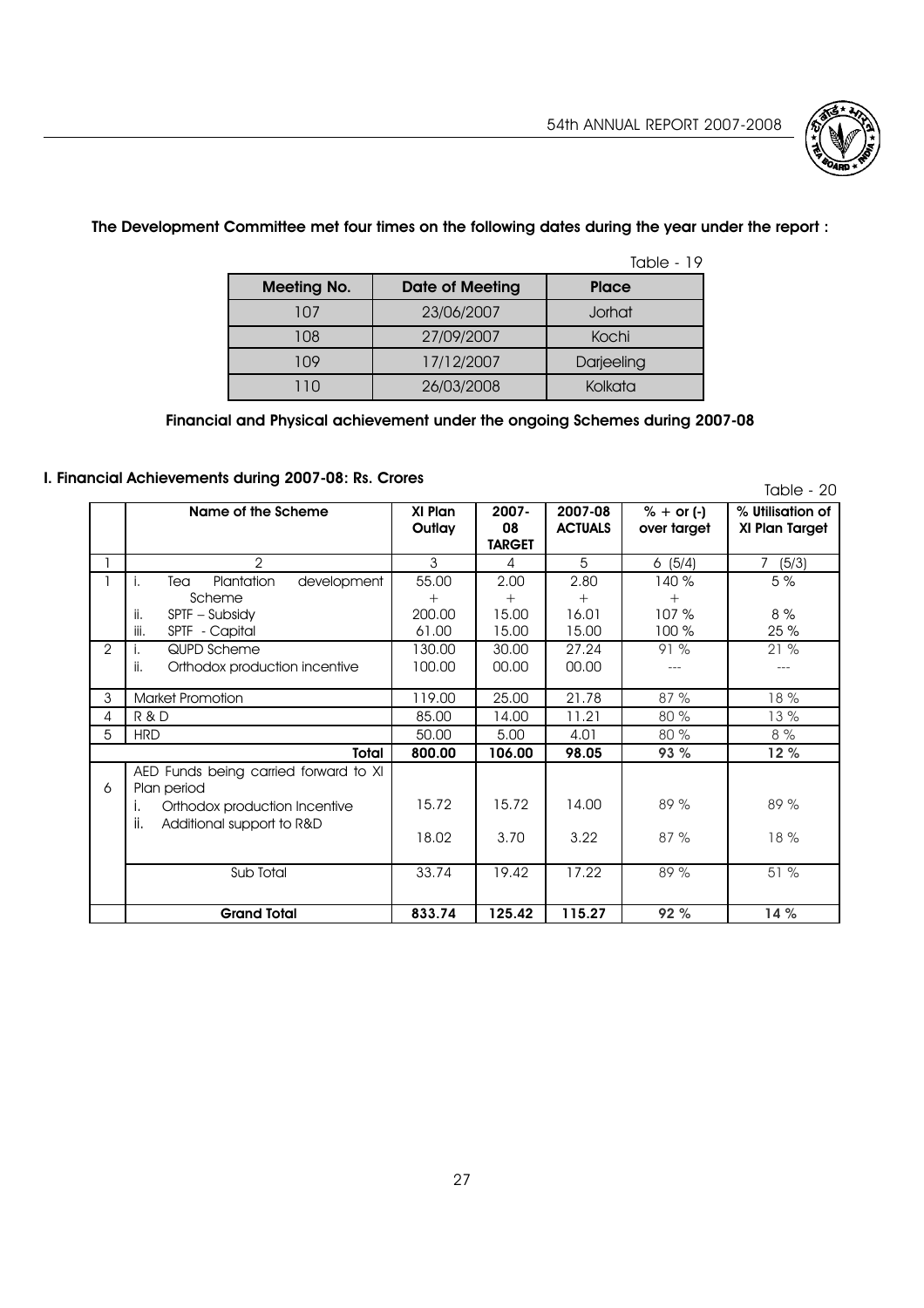

#### **II. Physical Achievements during 2007-08**

| Name of the Scheme<br><b>Plantation Development Scheme</b>                                                                                                                                                      | XI Plan<br><b>Targets</b>                                    | 2007-08                                                 |                                                    | $% + or (-)$                                 |                                                        |
|-----------------------------------------------------------------------------------------------------------------------------------------------------------------------------------------------------------------|--------------------------------------------------------------|---------------------------------------------------------|----------------------------------------------------|----------------------------------------------|--------------------------------------------------------|
|                                                                                                                                                                                                                 |                                                              | <b>TARGET</b>                                           | 2007-08<br><b>ACTUALS</b>                          | over target                                  | % Achievement<br>of XI Plan Target                     |
| <b>New Planting</b><br>1<br>$\sqrt{2}$<br>Irrigation & Drainage<br>$\mathbf{3}$<br>SHGs of small growers<br>4<br>Replanting (SPTF)<br>5<br>Rejuvenation (SPTF)                                                  | 7450 ha<br>7900 ha<br>212 nos.<br>32560 ha<br>8432 ha        | 250 ha<br>1200 ha<br>20 nos.<br>4840 ha<br>810 ha       | 183.84<br>1564.95<br>45 Nos.<br>3196.69<br>1427.54 | 74 %<br>130%<br>225%<br>66 %<br>176%         | 2.5%<br>20%<br>21%<br>10%<br>17%                       |
| QUPD Scheme<br><b>Factory Modernization</b><br>a)<br><b>Value Addition</b><br>b)<br>Quality certification<br>C<br><b>Product Diversification</b><br>d)<br>Orthodox tea production<br>e)                         | 349 units<br>147 units<br>100 units<br>20 units<br>380 m. kg | 60 units<br>36 units<br>25 units<br>6 units<br>65 m. kg | 106<br>$\overline{2}$<br>27<br>72.94               | 176%<br>6%<br>108%<br>$\overline{a}$<br>112% | 30%<br>1.4%<br>27%<br>$\mathbb{L}^{\mathbb{L}}$<br>19% |
| <b>Market Promotion Scheme</b><br>Transport subsidy (ICD<br>a)<br>Amingaon)<br>Fairs & Exhibitions<br>bì                                                                                                        | 128 m. kg<br>100 Nos.                                        | 25 m. kg<br>20 Nos.                                     | 27.33 m. kg<br>19 Nos.                             | 109%<br>95%                                  | 21%<br>19%                                             |
| <b>HRD Scheme</b><br>1. Improving the health of workers:<br>a) Capital grant to Hospitals /<br>clinics located in plantation<br>Districts including reservation<br>of beds<br>2. Education of Wards of workers: | 45 units                                                     | 5 units                                                 | 7 units                                            | 140%                                         | 15.5%                                                  |
| Educational stipend /<br>a)<br>uniforms /book grants etc<br>Capital grant to schools &<br>b)<br>hostels<br>Assistance for organizing<br>C)<br><b>Bharat Scouts and Guides</b><br>&sports activities in          | 25000<br>students<br>45 units<br>5500                        | 5000<br>5 units<br>1100                                 | $665 +$<br>20086*<br>10 units<br>995 students      | 13%<br>200%<br>90 %                          | 3%<br>22 %<br>18%                                      |
|                                                                                                                                                                                                                 | plantation Districts                                         | students                                                | <b>Students</b>                                    |                                              |                                                        |

## **Development Grant under Research and Development Scheme :**

This scheme provides for extending financial support by way of capital grant for Research and Developmental activities. The particulars of research activities for which financial assistance was extended are reported separately under the chapter dealing with the activities of Research Directorate. The development grant component of the scheme was used mainly for meeting the developmental needs of the small tea growers who account for nearly 20% of all India tea production. The activities supported for the benefit of the small growers include extending advisory services, setting up of tea nurseries for supply of good quality planting materials, organizing study tours and workshops and maintaining closer interface with small growers in non-traditional areas.

During the year under report a sum of Rs. 262.76 lakhs was disbursed as per the break up of particulars as noted below: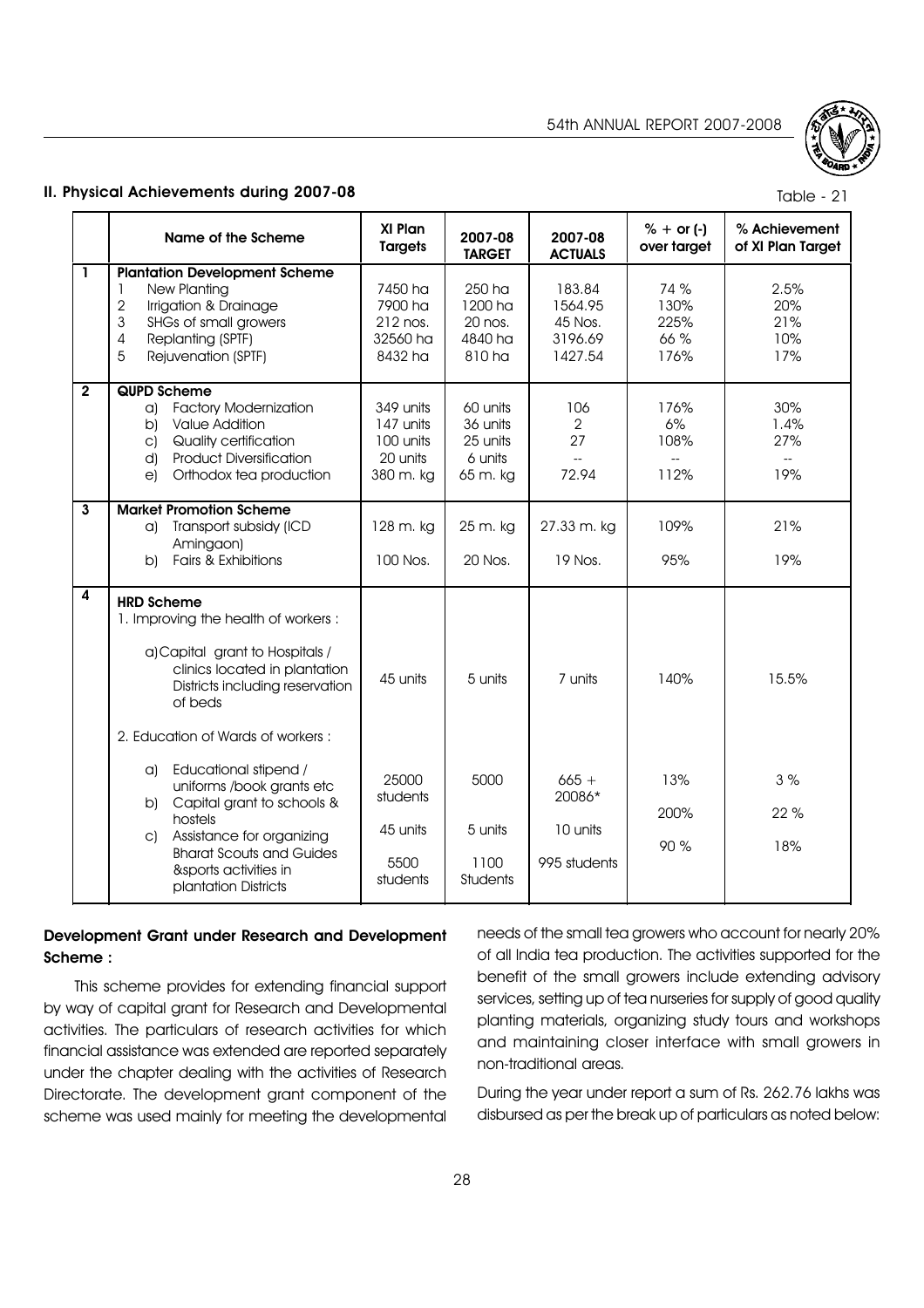Table - 22



| Development grant disbursed during 2007-08 |  |  |  |  |  |
|--------------------------------------------|--|--|--|--|--|
|--------------------------------------------|--|--|--|--|--|

| SI No.        | <b>Particulars</b>                                                           | <b>Amount Rs. lakhs</b> |
|---------------|------------------------------------------------------------------------------|-------------------------|
|               | Advisory service - grant in aid provided to<br>TRA/UPASI/AAU & IHBT Palampur | 11.00                   |
| ?             | Study tours and workshops                                                    | 5.18                    |
| $\mathcal{S}$ | Strengthening of Zonal & Regional offices of the Tea<br><b>Board</b>         | 53.21                   |
|               | Demonstration Pruning in small holdings in<br>Nilgiris, Tamil Nadu           | 17.04                   |
| 5             | Others (miscellaneous)                                                       | 176.33                  |
|               | Total                                                                        | 262.76                  |

#### **Orthodox tea production subsidy scheme**

This Scheme was launched in 2005 and it provides for extending subsidy @ Rs.3/- per. Kilogram of Orthodox leaf grade teas and @ Rs.2/- per Kilogram orthodox dust grade teas. An additional incentive @ Rs.2/- per. kg. is provided for the incremental volume of tea produced over and above the volume of tea produced during the previous year. For computing the eligible amount of subsidy, the orthodox tea produced from 1st January 2005 has been taken into account. For the purpose of comparing the incremental volume, the total orthodox tea produced during the corresponding period of year 2004 (January to December) was taken into account. The details of the claims received amount of subsidy released and the volume of production covered during the three period since inception of the scheme are as under :

| Year  | No. of claims | <b>Volume of Production</b><br>in million kgs covered<br>by the subsidy | <b>Amount of Subsidy</b><br>disbursed<br>Rs. Crores |
|-------|---------------|-------------------------------------------------------------------------|-----------------------------------------------------|
| 2005  | 321           | 81.18                                                                   | 24.35                                               |
| 2006  | 323           | 78.33                                                                   | 23.42                                               |
| 2007  | 351           | 88.19                                                                   | 25.45                                               |
| Total |               | 247.70                                                                  | 73.22                                               |

#### **Price Stabilization Fund Scheme**

This Scheme was introduced w.e.f 1.4.03 by the Ministry of Commerce and Industry for the benefit of small farmers growing tea, coffee, rubber and tobacco. The scheme aims to provide some compensation as and when the prices of the four commodities fall below a certain level. For this purpose, a Price Stabilization Fund with a corpus of Rs.500 crores has been set up by the Government.

For determining the level of compensation to be provided, an annual Price Spectrum Band for each commodity is fixed based on the seven year international moving average of the price for the concerned commodity by PSF Trust.

Small growers holding up to 4.00 Ha are eligible to join the scheme. The maximum membership allowed for tea growers is 42619. Growers desirous of joining the scheme are required to pay onetime joining fee of Rs.500 and open a savings bank account with any nationalized bank. Besides annual compensation the growers are also entitled for a Personal Accident Insurance Policy cover, without paying any extra premium. Based on the annual Price Spectrum Band, the given year is categorized as good, normal and distress period. As far as tea is concerned, all the years from 2003-04 to 2007-07 have been categorized as normal years. So far 15282 small growers have enrolled under the scheme as per the break up given below :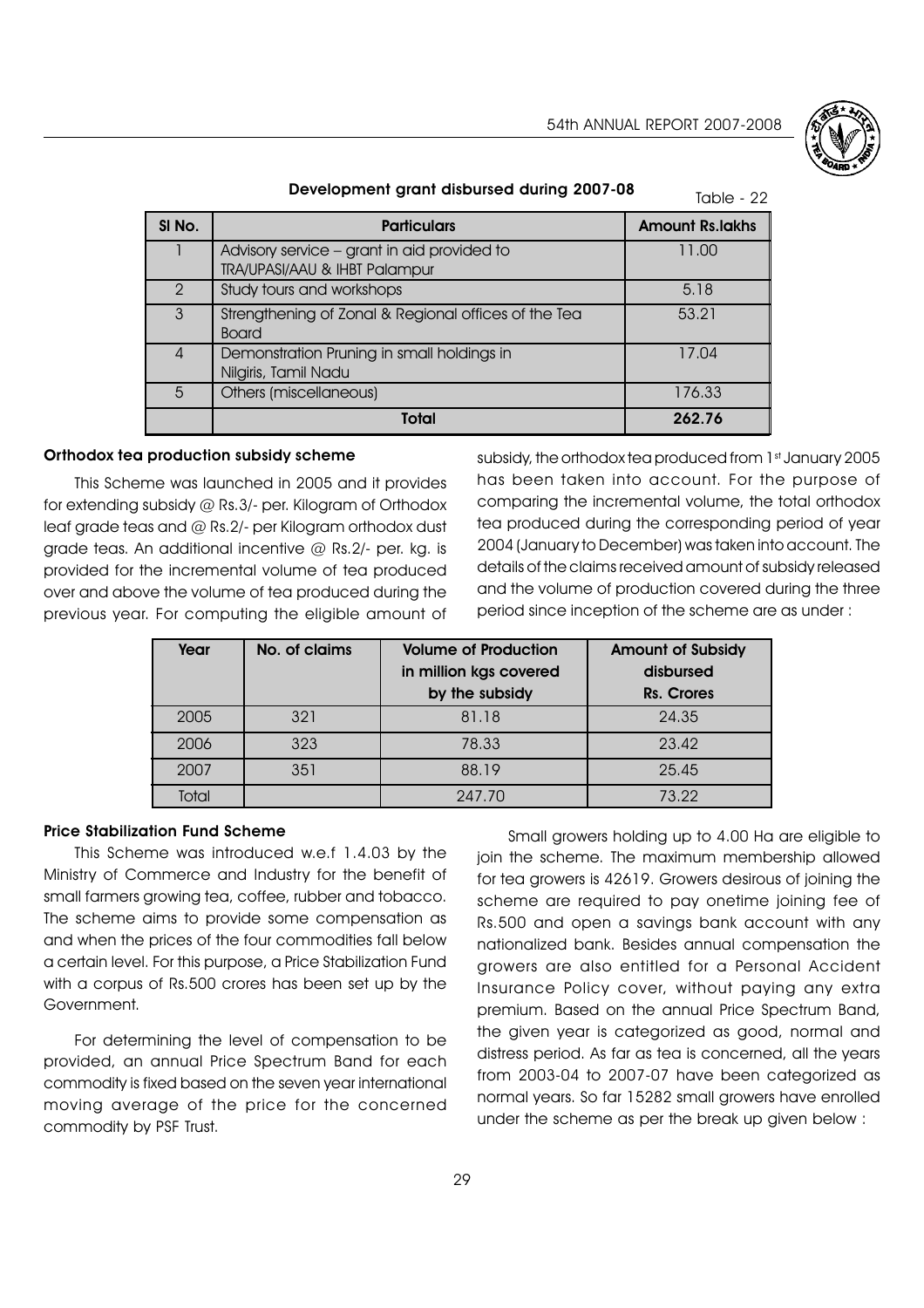

|                      | <b>Maximum</b>            | <b>Enrolment during</b> |               |         |         | <b>Total</b> |                                 |
|----------------------|---------------------------|-------------------------|---------------|---------|---------|--------------|---------------------------------|
| <b>State</b>         | permissible<br>membership | 2003-04                 | 2004-05       | 2005-06 | 2006-07 | 2007-08      | enrolment<br>since<br>inception |
| N.E, States          | 15277                     | 1576                    | 1044          | 199     | 52      | 323          | 3194                            |
| Kerala               | 2250                      | 11                      |               | Nil     | Nil     | Nil          | 12                              |
| <b>Tamil Nadu</b>    | 23245                     | 184                     | 11691         | Nil     | Nil     | 11           | 11886                           |
| Himachal-<br>Pradesh | 1380                      | 34                      | $\mathcal{B}$ | 3       | Nil     | 13           | 58                              |
| West Bengal          | 467                       | 56                      | 76            | Nil     | Nil     | Nil          | 132                             |
| <b>Total</b>         | 42619                     | 1861                    | 12820         | 202     | 52      | 347          | 15282                           |

**Particulars of small growers enrolled under the Price Stabilization Fund Scheme :**

#### **Revolving Corpus for Loan Schemes**

During the 9th plan period, a revolving corpus was set up from the amount of loan that was drawn from the Government during the pervious plan periods for operating the loan schemes and that was outstanding as on 1<sup>st</sup> April 1998 (i.e. Rs. 51.94 crores).

The objective of setting up of the revolving corpus was to enable the Board to continue its loan schemes without any fresh budgetary support from the Government. Since 1998-99, the Board has been extending long term loans to the tea industry from the

revolving corpus for undertaking new planting, replanting and replacement planting, creation of irrigation facilities, replacement of tea processing machinery and procurement of transport vehicles etc. The particulars of loan disbursed from the Revolving Corpus from 1st April 1998, Amount recovered from the loanees, and the amount due for payment to Government are given in below noted tables.

In compliance with the Government's directives, no fresh sanction was accorded during the year under report for extending loan to the Tea industry.

#### **Loan disbursed from the Revolving Corpus from 1st April 1998 to 31st March 2008**

| (Rs. in Lakhs)   |              |                  |            |                   |              |  |
|------------------|--------------|------------------|------------|-------------------|--------------|--|
| SI.No            | Year         | <b>Machinery</b> | Plantation | <b>Irrigation</b> | <b>Total</b> |  |
|                  | 1998-99      | 607.83           | 137.94     | 413.45            | 1159.22      |  |
| $\mathbf{2}$     | 1999-00      | 385.61           | 57.08      | 591.72            | 1034.41      |  |
| 3                | 2000-01      | 316.58           | 59.10      | 289.38            | 665.06       |  |
| $\boldsymbol{4}$ | 2001-02      | 287.54           | 25.96      | 257.15            | 570.65       |  |
| 5                | 2002-03      | 572.03           | 1.85       | 104.53            | 678.41       |  |
| 6                | 2003-04      | 163.00           | 484.00     | 54.00             | 701.00       |  |
| 7                | 2004-05      | 60,80            | 242.24     | 9.26              | 312.30       |  |
| 8                | 2005-06      | 14.00            | 53.58      | 0.00              | 67.58        |  |
| 9                | 2006-07      | <b>Nil</b>       | 52.85      | <b>Nil</b>        | 52.85        |  |
| 10               | 2007-08      | <b>Nil</b>       | 20.56      | ---               | 20.56        |  |
|                  | <b>Total</b> | 2407.39          | 1135.16    | 1719.49           | 5262.04      |  |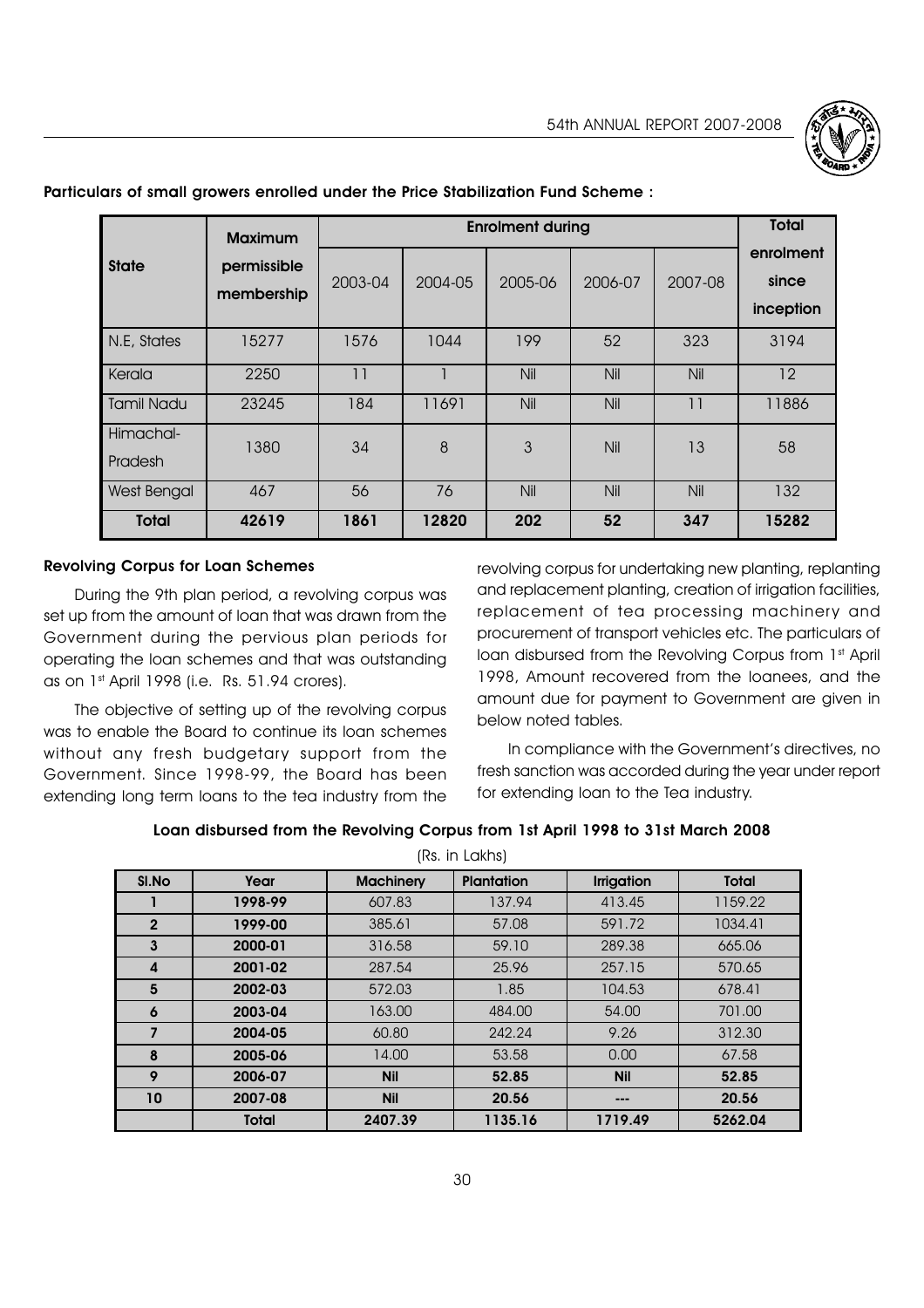

## Loan amount recovered from the loanees from 1st April, 1998 to 31st March, 2008

Loan Amount re-payable to the Government from 1st April 1998 to 31st March, 2008.

|                                                                                                                                                                                                   | SI No.                                                                                     | 198699                                                                 | 686.20 incipal          | 299.55     |  |  |
|---------------------------------------------------------------------------------------------------------------------------------------------------------------------------------------------------|--------------------------------------------------------------------------------------------|------------------------------------------------------------------------|-------------------------|------------|--|--|
|                                                                                                                                                                                                   |                                                                                            | <u> ነ</u> 998-99                                                       | 733.92595.7             | 382.88     |  |  |
|                                                                                                                                                                                                   |                                                                                            | 2000-01<br>1999-00                                                     | 717.91 <sub>509.4</sub> | 253.7      |  |  |
|                                                                                                                                                                                                   |                                                                                            | 2001-02                                                                | 556.64                  | $249$ $48$ |  |  |
|                                                                                                                                                                                                   | Ś                                                                                          | 3002-03                                                                | 589.66                  | 318.29     |  |  |
|                                                                                                                                                                                                   | a                                                                                          | 2006-02                                                                | 343.2004.78             | 516.70     |  |  |
|                                                                                                                                                                                                   |                                                                                            | 3884-83                                                                | 416.32481.0             | 516.1      |  |  |
|                                                                                                                                                                                                   |                                                                                            | 2005-06                                                                | 506.83381.00            | 474.7      |  |  |
|                                                                                                                                                                                                   |                                                                                            | $2003 - 04$                                                            | 475.46                  | 409.86     |  |  |
|                                                                                                                                                                                                   | $\overline{10}$                                                                            | 2007-05                                                                | <u>322.00</u>           | ------     |  |  |
|                                                                                                                                                                                                   |                                                                                            | $2$ <i>boto</i> $b$                                                    | 5008.1944.00            | 3421.43    |  |  |
| Important decisions taken by the SPTF APEX Committee, Development Committee and the Board with<br>regard to operational aspects of the ongoing Development Schemes durthe 7the year under report. |                                                                                            |                                                                        |                         |            |  |  |
|                                                                                                                                                                                                   |                                                                                            |                                                                        | 430.70                  |            |  |  |
|                                                                                                                                                                                                   | 10                                                                                         | 2007-08                                                                |                         |            |  |  |
| 1. SPTF Scheme:                                                                                                                                                                                   |                                                                                            | rotal   170.77<br>Americant of scheme provision in respect of American |                         |            |  |  |
| During the year under review, the Apex Committee                                                                                                                                                  |                                                                                            |                                                                        |                         |            |  |  |
| held two meetings on 01.05.07 and 04.01.08. Screening                                                                                                                                             | rejuvenation pruning to include all tea growing areas<br>above 2500 ft from mean sea level |                                                                        |                         |            |  |  |
| Committee held five meetings.                                                                                                                                                                     |                                                                                            |                                                                        |                         |            |  |  |
| the contract of the contract of the contract of the contract of the contract of the contract of the contract of                                                                                   | 3.                                                                                         | Waiver of mandatory membership of the Tea                              |                         |            |  |  |

Major policy decisions taken during the meetings were as under:

Research Institutes as a precondition to avail benefit of scheme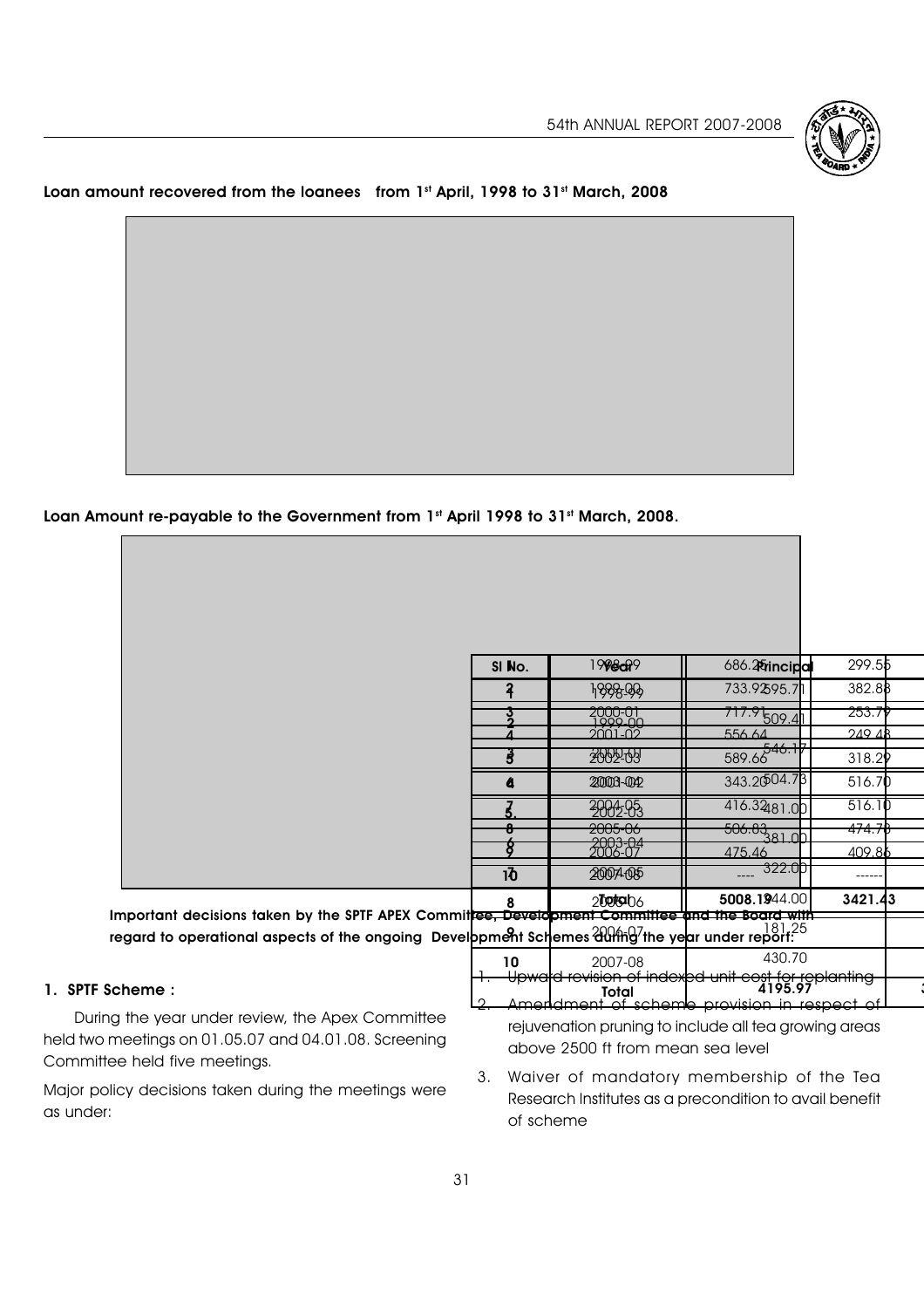

- 4. Increase of height of rejuvenation pruning
- 5. Relaxation of the norm of minimum and maximum qualifying area for availing the benefit
- 2. Other Schemes
- 1. The Board had accorded approval for inclusion of Tripura State Central Soil Testing Laboratory attached to the Department of Agriculture Government of Tripura, as an approved Soil testing laboratory under Board's Tea Development Scheme.
- 2. The Board admitted the proposal of Assam Agriculture University for setting up of a Mini Tea factory with dual manufacturing facility for imparting training to small growers.
- 3. The Board has accorded considered the proposal of Assam Agricultural University for continuation of the Small Tea Growers' Advisory programme during 11Plan period (2007-12)
- 4. The Board accorded approval for adoption of a standard package for recovery of long pending outstanding dues from defaulter Tea companies by way of (i) monthly installment with initial down payment and (ii) extension of interest rebate facility for payment in lump sum.
- 5. The Board accorded approval to the proposal submitted by Institute of Plantation Science & Management under University of North Bengal for imparting training to the small tea growers in North Bengal & Kishangunj dist of Bihar.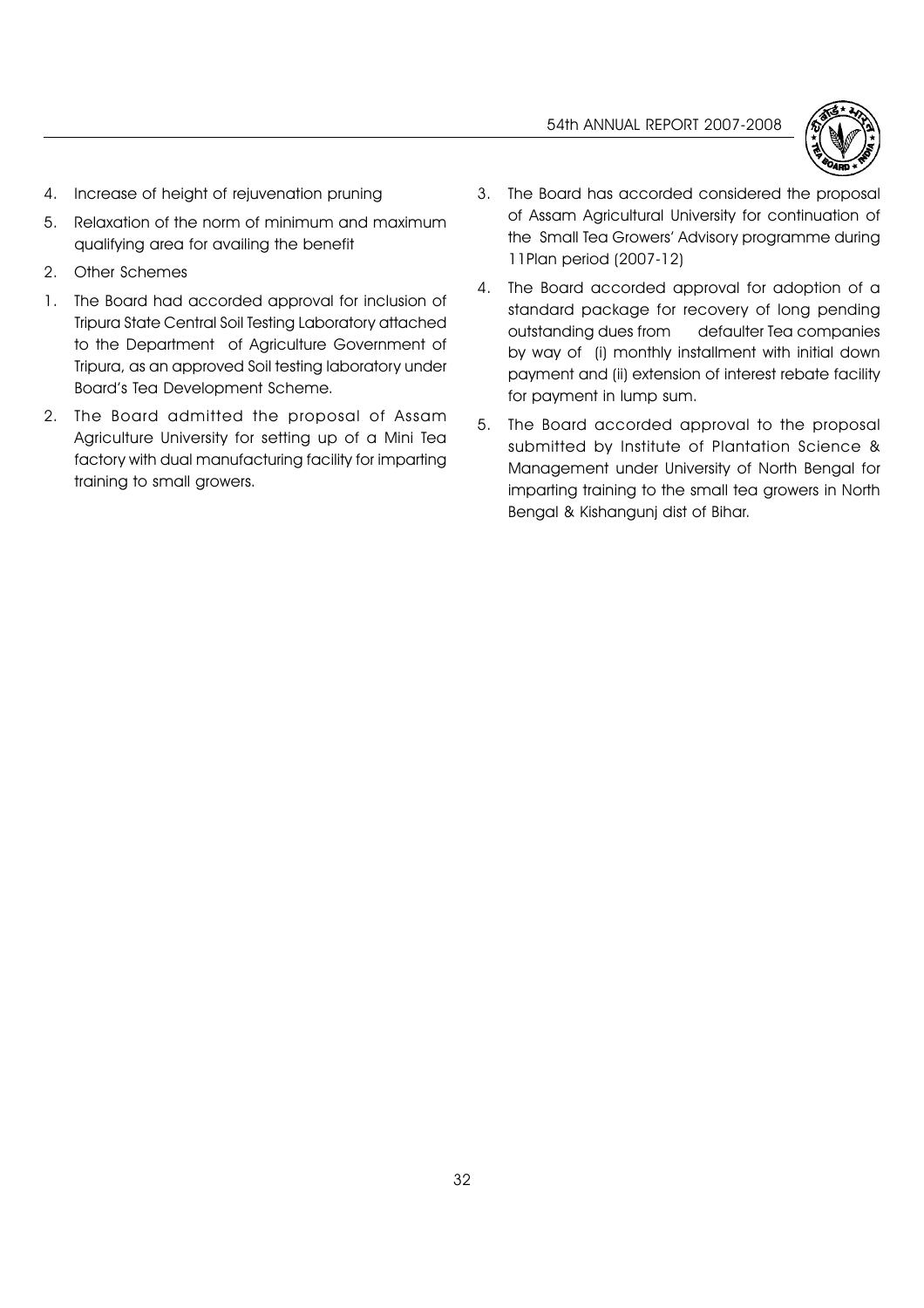

support to the respective tea industry. Grant-in-Aid

With the increased financial support from the Tea Board since last three years upto 80% of their recurring expenditure, TRA and UPASI-TRF are now engaged in generating more scientific/technical information on tea cultivation, protection and manufacturing of tea; and also in intensive transfer of technology to the gardens by way of increasing number of visits, organizing training programmes, seminars, conferences at the local areas. Fundamental research activities including biotechnological intervention in tea for development of basic information to identify genetic markers for enhancing the speed of conventional breeding programmes for the development of superior tea cultivars, identification of biochemical parameters relating to quality and tea manufacture. Research areas also covered in product diversification in tea like development of technologies for chemical extraction, tea colas, and tea tablets etc.

Research activities at the laboratory and field covering both basic and applied aspects level in both the institutes have been strengthened. Different package of practices have been developed. Ongoing research at the field level included tea cultivation, cultural operations, updating of nutritional dose, bio-control and development of biocides like neem products and microbial formulations. Plant protection measures have been changed in the recent years updating to integrated pest management (IPM) system to reduce the pesticide residue contents in tea. From the findings of recent experiments on application of pesticides and residue contents, the IPM system has been further strengthened.

The budgetary support to TRA on account of grantin-aid and AED was given to the extent of Rs.686.00 lakhs during 2007-08 including arrear amounts. Similarly, UPASI was also granted Rs.145.07 lakhs as grant-in-aid and AED during 2007-08. For the current financial year (2008-09), provision of Rs. 888.10 for TRA and Rs 159.58 for UPASI-TRF are made. The financial support from AED to TRA and UPASI-TRF was granted for five years effecting 2004- 05, to be concluded in 2008-09. The increased financial



# **TEA RESEARCH**

According to the provision in the Tea Act, Tea Board is promoting, conducting and coordinating tea research activities mainly through three tea research institutes, namely Tea Research Association (TRA), United Planters' Association of Southern India -Tea Research Foundation (UPASI-TRF) and Darjeeling Tea Research and Development Centre (DTR & DC).

Major financial supports are given to two institutions, TRA and UPASI-TRF which are conducting basic and applied researches on tea cultivation, plant protection, breeding, biotechnology, quality aspects and in other related areas. Tea Board has its own research centre (DTR & DC) located at Kurseong, Darjeeling which is engaged in R & D activities to cater the need of the tea estates in the hilly regions of West Bengal.

TRA is having its laboratory infrastructure at Jorhat with seven advisory centers in the entire North East for transfer of technology to the tea estates. Similarly, UPASI-TRF is having its head quarter at Valparai with seven advisory centers in South India. Both the institutions are granted financial support to the extent of 80% of the expenditure of certain identified items of the respective research institutes as grant-in-aid (49%) along with additional support from the additional excise duty (AED) fund (31%). This financial support helped both the institutes to meet their recurring expenditure. Special research schemes were also granted by Tea Board to Himachal Pradesh and Uttaranchal for R&D works to give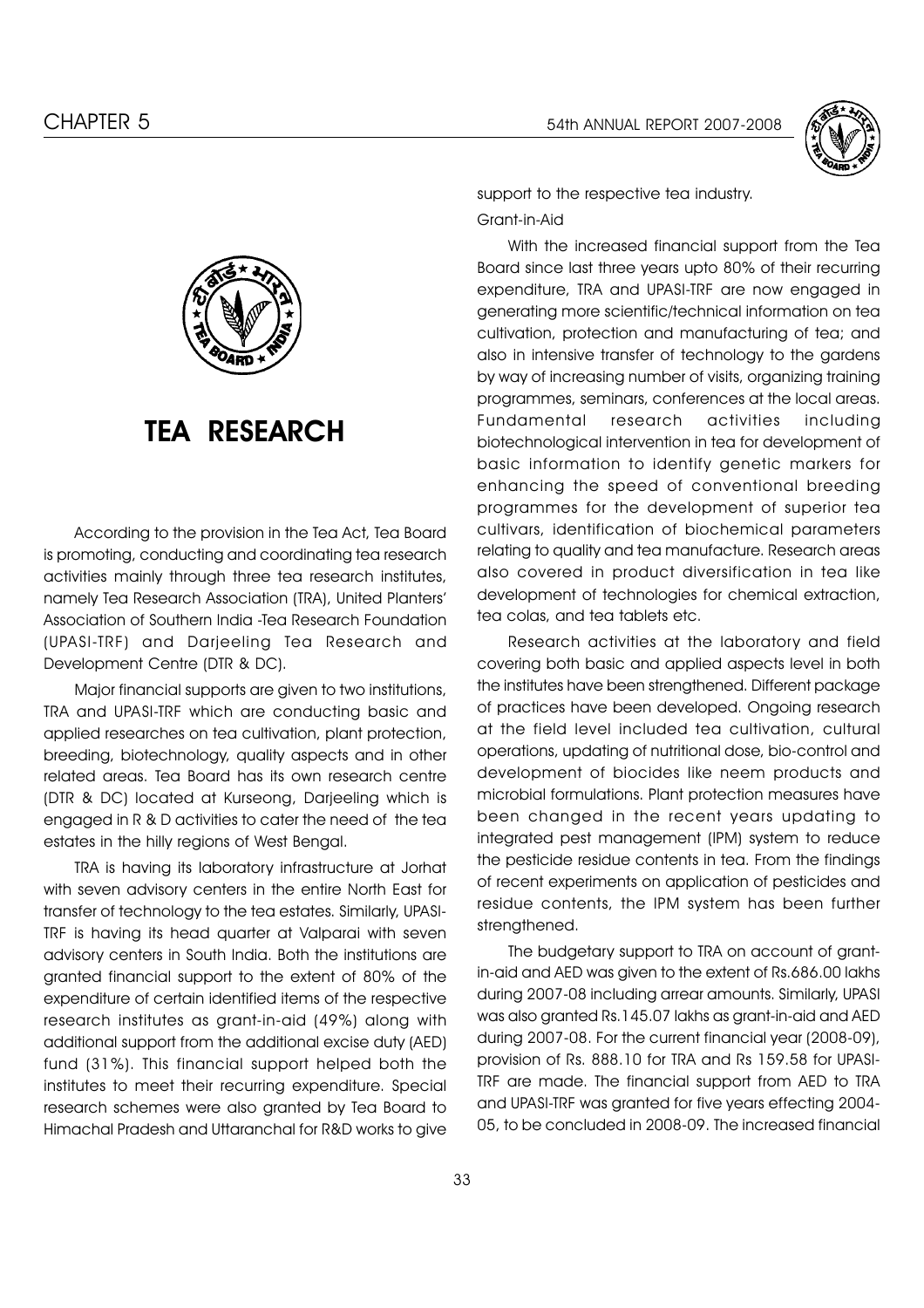

support for the ongoing research activities in the traditional tea research institutes helped to strengthen their in-house research programmes to a great extent during the last three years. Tea Board also granted recurring expenditure upto Rs.2.00 lakhs to Assam Agriculture University for the tea technology course at the graduate level.

## Plan Schemes

10<sup>th</sup> Plan research projects have been completed in March, 2008. These schemes helped the traditional tea research institutes, namely TRA and UPASI-TRF for developing some infrastructural facilities. Eleven research schemes, six for UPASI and five for TRA which were completed recently had both capital and recurring expenditure, granted out of Board's Plan budget. The outlay for these projects were Rs.974.09 lakhs for the tenth plan period, of which Rs.972.88 lakhs have been released by Tea Board upto March, 2008 to the host institutes.

The scheme implemented by the institutes helped in building network infrastructure through V-SATs in the North East and South India for creating data bank on garden information to help in transfer of technology. The direct linkage between the head quarter and advisory centers of TRA and UPASI-TRI has helped in speedy disposal of technical information upto the grass root level. The Plan support helped for the establishment of chain of quality testing laboratories by both TRA and UPASI-TRF. The garden samples are now tested for quality at the field level and the reports are made available easily. The up gradation of quality in tea received a boost out of this network programme. During the plan a special programme has been launched on product diversification in tea. Other programmes during the 10<sup>th</sup> Plan included studies on the general soil health aspects of North Bengal tea gardens which are opting for large scale replantation under the special package. Remote sensing technology has also been applied in data generation on underground water reserves and to find out effective drainage system in the problematic areas where overflowing of water is a major problem. The Uttaranchal state has received financial support for establishment of a small tea experimental firm at Kausani tea areas through the G.B. Pant Institute of Agriculture, Pantnagar.

Under tenth plan scheme studies on biotechnology and bio control for blister blight in South India has also progressed well. A survey on the factory conditions and quality manufacture of tea in South India revealed the situations of tea manufacture and the need of up gradation of factory conditions to a great extent.

Tea Board has also released some fund for transfer of technology to different organizations like TRA which has received Rs.5.0 lakhs during 2006-07.

Salient achievements of 10<sup>th</sup> Plan schemes which were completed recently (March, 2008) are given below:

#### **TRA**

1. Establishment of chain of quality testing laboratories and strengthening of existing analytical facilities at regional centres and Tocklai.

For the assessment of quality of made tea as per PFA specifications, some of the important biochemical parameters viz., TF/ TR, Total polyphenol, total soluble solid, Total ash content, Iron filings, Pesticide residue, Heavy Metal etc. were standardized by using different techniques as per ISO specifications.

 $\bullet$  Totally 539 CTC black tea samples were collected from North-East India covering Brahamaputra Valley, Barak Valley and Dooars region. And the total number of samples analysed were 5122.

Significant variations were observed among all the biochemical parameters, and the interesting observations noted was the variation among the Valleys. The most significant variation was found in case of thearubigin (TR) content.

With regard to catechin contents in Black tea it was observed that, EGCG content was fond to be highest in green leaf in general, however, in made tea samples the EGCG content was found to be lower compared to other catechins and higher catechin content is inversely correlated with the DF content.

Well marked variation of iron filling was observed among different gardens and in different regions.

The level of pesticide residue of all the gardens of different regions was found to be below MRL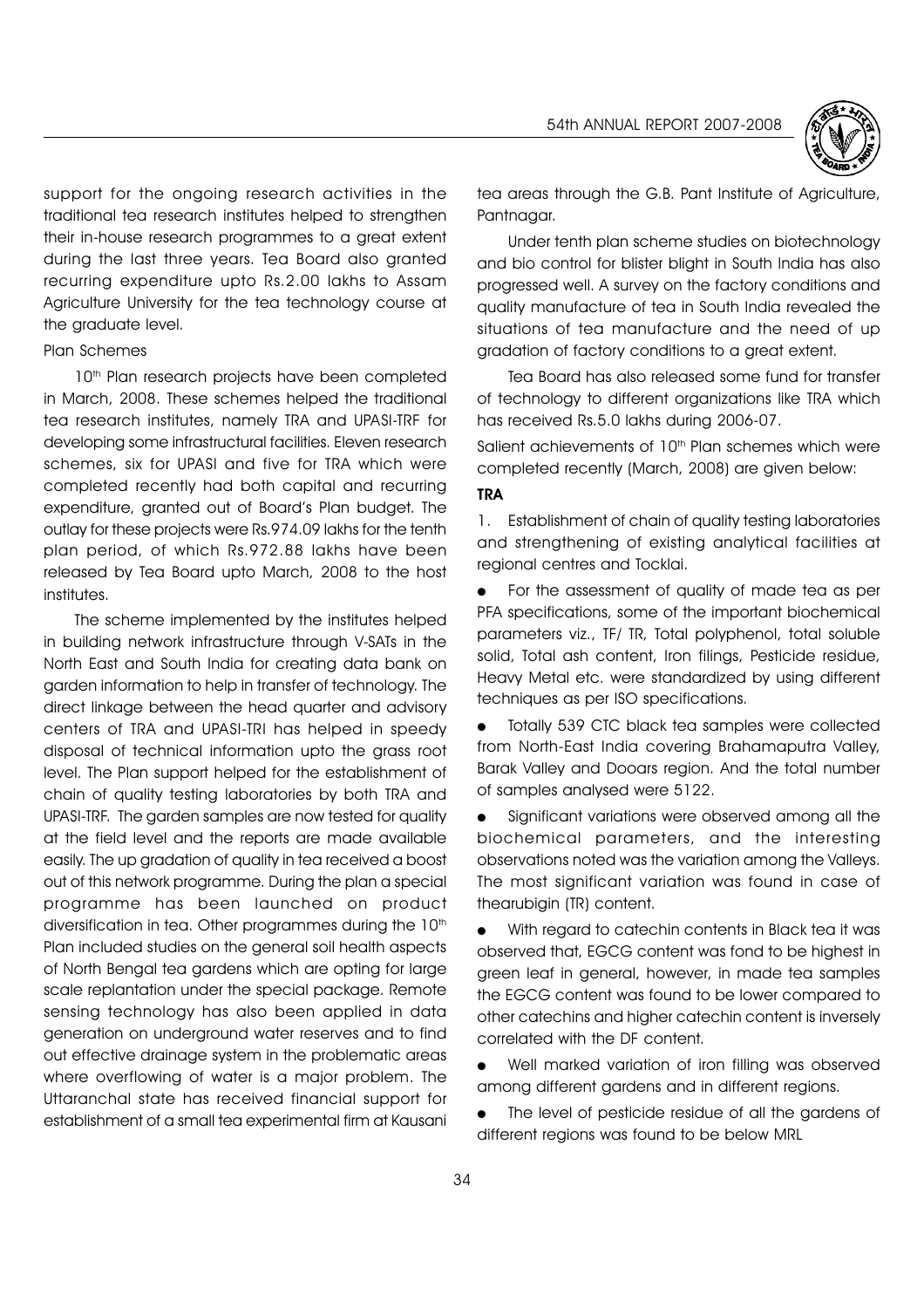

2. Networking of advisory centres for better communication between TRA and its members

• The above mentioned project was undertaken by TRA with the major objective to develop better communication between TRA and its members. For the first time all the TRA advisory branches are connected via broadband VSAT through ERNET backbone using INSAT 3C for facilitating better communication using digital pathway.

<sup>O</sup> Dynamic website www.tocklai.net with web mail facilities for all TRA officers has been developed and is constantly being updated to add more features for its use by a wider clientele.

A TRA forum is set up within the TRA websites with special features for communication between TRA scientists at Head Quarters (Tocklai), its branches and its members. The forum has been done using a blog concept. With its three communication levels (Intra TRAwithin TRA, where TRA personnel can communicate their views on various subjects; TRA members to TRA – TRA members can put in their problems and TRA scientists can respond; Scientists (global) to TRA Scientists – where discussion can take place on various subjects and can be visualized as open e-discussions.

A software Integrated Data Analysis system (IDAS) has been developed to process and establish an online connection for real time transfer of information between the advisory (extension) branches of TRA and Tocklai Experimental Station at Jorhat.

• This project has provided a very important platform in the shape of digital information (data) exchange between TRA and its members for better communication and for making quality decision for management of Tea gardens.

3. Development of technology for product diversification and value added items of tea :

• This project aimed to develop and standardize the methodology for production of different by products and value added products.

<sup>O</sup> Tea tablets of different taste and flavour was prepared with different ingredients (diluanta, binders and sweeteners etc) using compression and granulation methods. Chewing and sucking tablets from both green and black tea were prepared.

• Canned tea (soft drinks) from different sources and flavour were prepared for commercial use. Soft drink from apple,lemon and orange flavour were developed for commercialization.

Flavoured instant tea was developed using different binders alongwith tea concentrates. Herbal tea was prepared using different types of herbs. Decaffeinated tea was also developed using Super Critical Fluid Extractor.

Confectionary items like tea toffee and candy, tea biscuits, tea cakes were also prepared.

Tea flavour was prepared using steam distillation and super Critical Fluid Extraction method. Similarly crude tea catechins were extracted from tea using differential solvent extraction method. Most of the technologies developed are ready for commercialization

4. Development of catchment-wise integrated drainage system through remote sensing and GIS towards solving water logging at macro level-pilot area: The study was made on different pilot areas and the findings were given accordingly.

**• Tingrai Basin (Upper Assam)** – Super imposition of satellite images on SOI map (1970) shows that many drainage channels have become extinct or in the verge of extinction which have ultimately resulted in severe water logging. Suggestions were made that extinct streams should be restored to be original width and be deepened to 2-2.5 meter depths as per relief of the land to ensure easy flow of water thereby improving drainage of the area.

Madura Basin (Cachar) - Fertile top soil is getting eroded every year and slop map indicated that majority of the T.Es are located on moderate and gentle slops. The gardens lying in the upper catchments are prone to soil erosion due to steep slopes. The T.Es are suffering from acute water scarcity in dry months and need irrigation supplementation. Suggestions made were deforestation at the hills must be carved to control the occurrence of landslides to minimize the effect of drought; water harvesting structures should be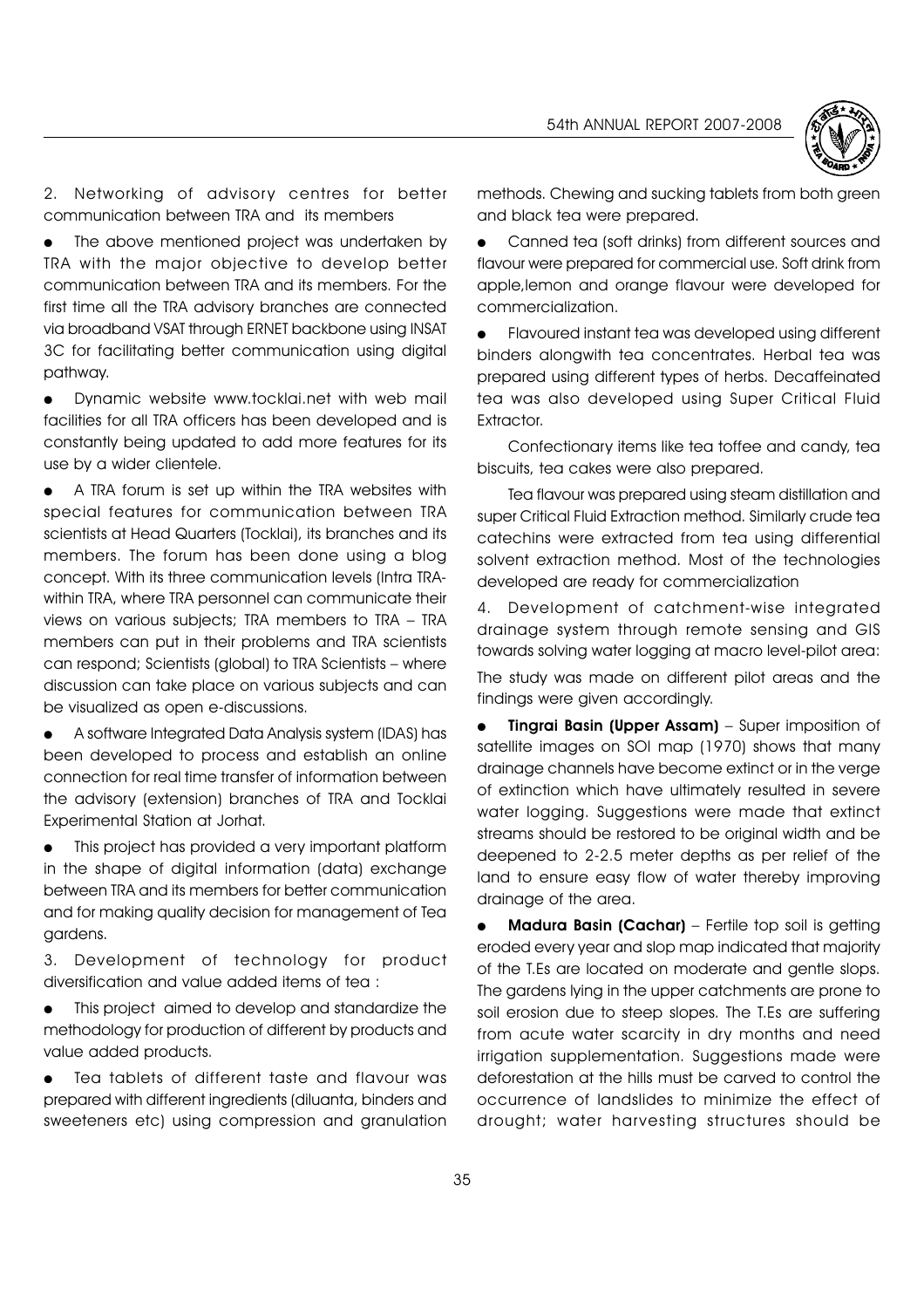

constructed. As a remedial measure against erosion, tea gardens (lower scale erosion) could use the locally available materials such as bamboos, broken fragment of trees etc. as retards besides bunds to reduce the velocity of flow.

**• Chotta Rongit (Darjeeling)** - Severe landslide erosion has been observed in the basin. At various places soil sinking has been observed and many times it was coupled with landslides. Suggestions made were aforestation over open slopes/sensitive areas, construction of retaining walls and only control planting should be allowed.

5. Influence of soil organic matter on productivity of tea under north Bengal conditions :

• Soil morphological features showed that variations between sides were presence of gravels, occurrence of mottle and colour of soil.

o Soils within 2.25 - 2.75% organic carbon were better correlated with yield. Most of the soil parameters were found to be optimum in this group of soil organic carbon.

• Organic carbon content was found to be correlated with available moisture content, clay content, excess acidity, excess aluminium, average sulphar and acid phosphatase activity.

• Polyophenol content in soil increases with increasing organic carbon content with a concomitant decrease in number of colonies of either bacteria or fungi.

O Significant increase in yield was observed on application of exogenous organic matter.

O N-K interaction was obtained in respect of high and low level of organic matter upto a level of 135 kg N/ha. **UPASI-TRF**

1. Establishment of a chain of quality on control laboratories in the regional centers of UPASI – TRF and strengthening of existing analytical facilities at TRI.

• According to the PFA Act requirements quality parameters, lime sulphur, dolomite, organic matter etc. were done at the laboratory of Vandiperiyar and Gudalur throughout the year from the samples received from the member tea gardens.

A total of 5,209 estimations had been carried out

on the tea samples, soil amendments, fertilizers and agrochemicals received from various members' estates.

Other quality parameters like caffeine, lipid, catechin fractions, iron filings, volatiles flavor compounds were also estimated (1200 numbers)

With the establishments of two quality control labs in the regional centers and also with an increase in the capacity to handle more number of analytical samples, the overall analytical process was expedited and the results were conveyed to the member estates in time.

Assay of pectinase in the crop shoots had been standardized and this can be used as an index for quality assessment in tea.

**2. Netwoking of Regional Centres of UPASI TRF with TRI and tea gardens for better communication.**

The electronic net working system in the UPASI – TRF and other regional centres has been created using the V-SAT for better communication. This has helped the planters in obtaining the recent development in tea research.

O A web site has been created with all the information relating to the research activities and other information on the TRF. This web site has the options of receiving frequently asked questions through which planters could clarify their doubts and also about recent recommendations.

• A software on "Weed management" has been developed incorporating different types of weed and their management which is useful to the planters.

Automatic Weather Station (AWS) with logger installed at TRI and Regional Centers automatically recorded the weather parameters. The meteorological data downloaded is sent every day to all member estates through E-mail.

## **3. Studies on the residues of insecticides, fungicides, weedicides and heavy metals in south Indian tea.**

**•** Standardized the analytical methodology for the estimation of residues of fenpropathrin, fenazaquin, fenpyroximate, tebuconazole, profenofos, hexythiazox, paraquet and 2-4-D in made tea.

Three large scale surveys were completed to study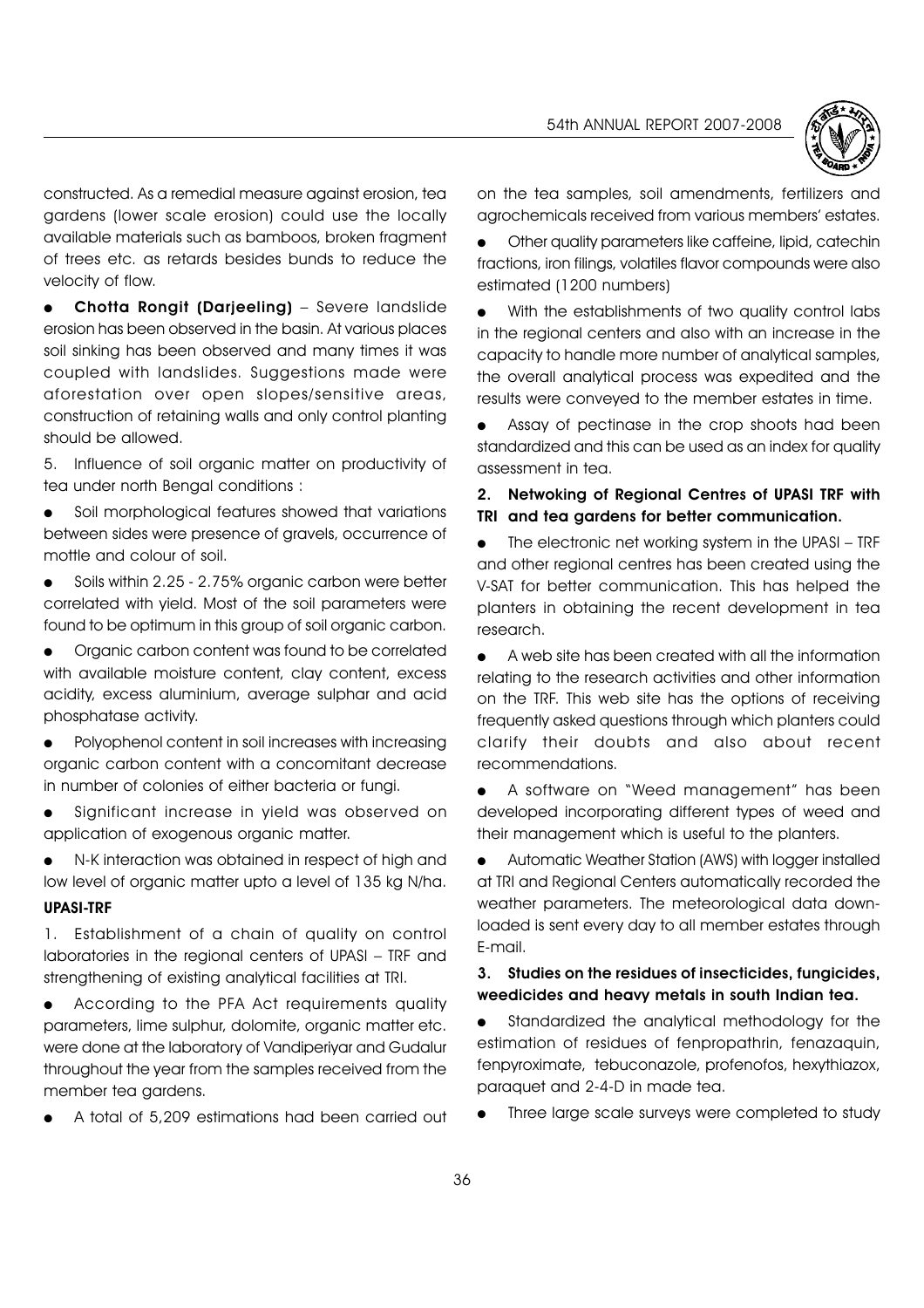

the status of pesticide residues and heavy metal content in South Indian tea.

- $\bullet$  Multi-location field trials were completed for the studies on degradation of fenpropathrin, fenazaquin, flufenzine, paraquat and 2-4-D during processing and storage.
- Data on residues of fenpropathrin had been submitted to Codex for fixing MRL in tea.
- <sup>O</sup> Studies were also carried out on residues in tea liquor to establish realistic MRL of some of the pesticides (fenporpathrin, fenazaquin, flufenzine, etc.
- The analytical methodology for heavy metals lime led, cadmium, arsenic, copper, nickel and chromium in tea were validated and accredited by NABL.
- <sup>O</sup> Tea samples from different parts of South India were sampled to determine the level of chromium and to assess the extent of Cr contamination during CTC manufacturing.

# **4. Studies on different irrigation systems and critical evaluation of secondary and micronutrient status in tea soils of South India.**

- Water requirement for sprinkler and drip irrigation was determine for different agro climatic zones (Wayanad, Niligiris, Vendiperiyar Karnataka etc.).
- Soil application of secondary and micro nutrients increased the quality of tea.
- Soil application of 35 Kg. zinc sulphate showed a significant increase in thearubigins, total liquor color, highly polymerized substances and caffeine while theaflavins content was high only in standard treatment.
- Based on infusion, color, strength and briskness of tea liquor the foliar application of chelated zinc @ 1.5 Kg./ ha./yr. was the best in terms of total marks and price realized followed by standard practices.
- The critical limits of iron, manganese and aluminium were determined (mg /Kg.) in plant materials (Iron :Root-570, Stem–547, Leaf–1140; Manganese : Root–584, Stem-892, Leaf-4784; Aluminium : Root-2328, Stem-5182, Leaf-11572).

# **5. Optimization of processing parameters to maximise use the quality of South Indian black teas.**

Sixty-three factories have been surveyed in Nilgiris, High Range, Vandiperiyar, Wayanad and Anamallais region to generate information on the variation in manufacture.

• The manufacturing technique was standardized by identifying the optimum processing parameters for reach stage of manufacturing.

**•** Studies have been carried out to maintain the quality of CTC black tea and the biochemical stability was found to be seven months under normal storage condition.

• Comparative studies on drum, drum cum floor and CFM fermentation have been made. Drum cum floor treatment was found to be the best in terms of tholepins and total liquor colour.

- $\bullet$  Studies on oxygen addition during fermentation have been carried out and optimized.
- **•** Studies to improve the brightness of the south Indian teas have been made and standardized.

# **6. Biotechnological and bio-control studies on tea blister blight pathogen.**

- O cDNA library was constructed and sequencing of cDNA clones from the said library were done. The same was submitted to dbEST of GeneBank.
- One sequence was identified having homology with heat shock protein of many plants.
- SCAR markers were developed to identify blister blight tolerant / susceptible tea clone.
- Pathogenesis related proteins in leaf samples of tea have been identified.
- A protocol has been standardized for the isolation of high molecular weight genomic DNA from Exobasidium vexans spores.

Phylogenetic relationship have been established through RAPD marker analysis amongst the different blister blight pathogen colored from different tea growing region of South India.

- Biochemical and anatomical characterization of eight tea clones (four each tolerant and susceptible to blister blight disease) were done.
- O Certain bacterial strains have been isolated and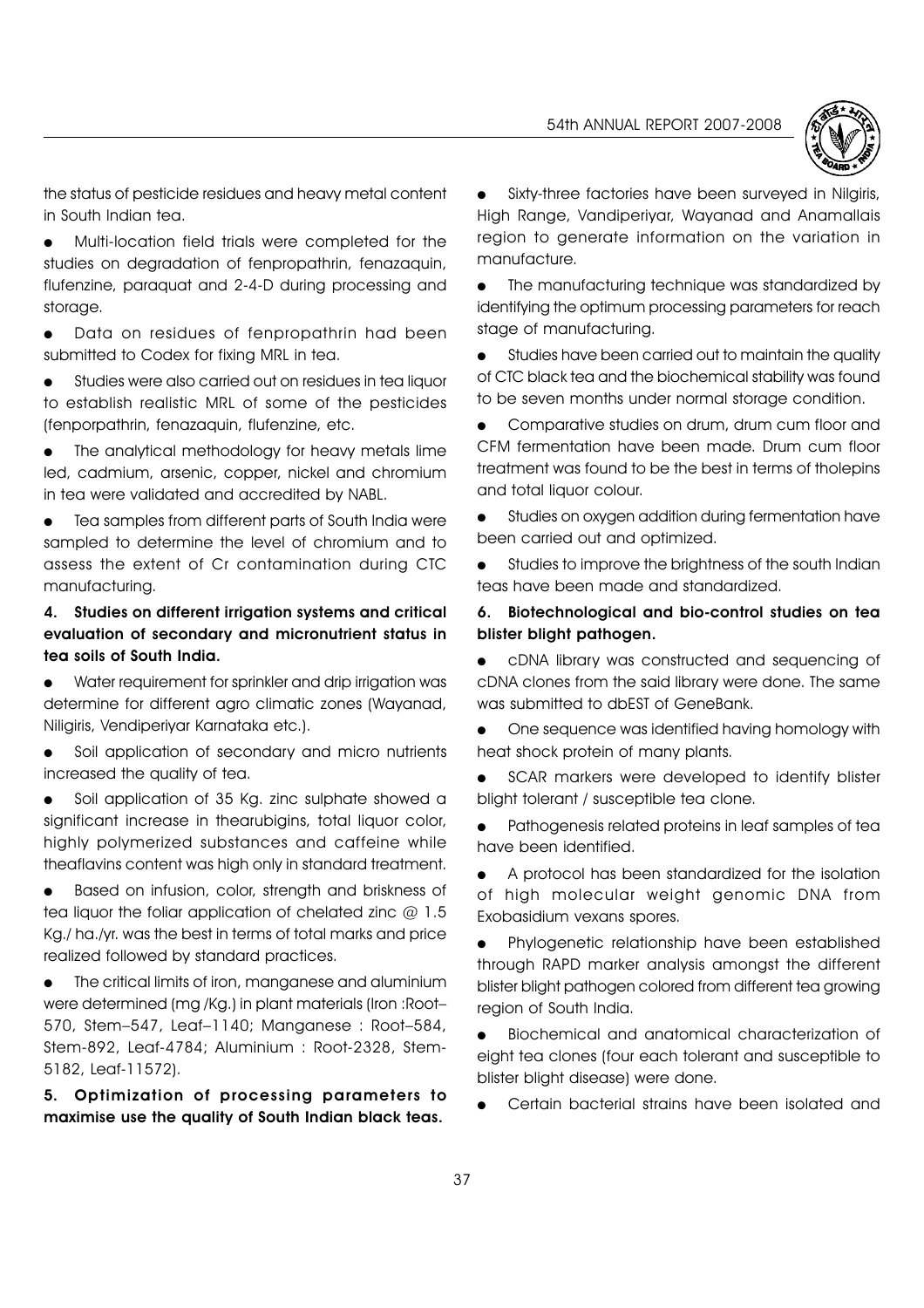

identified as potential bio-control agents against tea blister blight pathogen.

# **DTR & DC**

Tea Board is giving full financial support to DTR & DC, Kurseong which is engaged in research activities on plant physiology, soil and agronomy, biochemistry and extension services. Tea Board made an expenditure of Rs. 5.86 lakhs during 2007-08 for all these activities in the centre. In the current year similar financial supports are also granted. Some of the salient achievements of research conducted a DTR & DC during the period under report are mentioned below:

In an experiment for the determination of suitable pruning cycle of old chinary tea bushes, it was observed that the maximum yield was noted in the four year pruning cycle than three year and five year cycle and the differences were significant. In another experiment a study was made to understand the response of soil and foliar application of some micro-nutrients in Darjeeling tea. It has been observed that the treatment T2 (2% Zinc+2% Magnesium+1% Boron) increased yield to 14.6 % over the control which was followed by the treatment T5, Phytonol-G (25 kg/ha) and the difference was not significant. Efficacy of IMO certified organic manure (Organomax) was tested for the study of Carbon mineralization, Nitrogen release properties and yield of some popular young tea clones of Darjeeling. The yield data were recorded for the last two years and therefore it is too early to give any conclusion at present. However, the yield response of two popular clones (T-383 and AV2) to organomax were found to be superior.

During 11<sup>th</sup> Plan period, DTR & DC, Tea Board's own research institute will be upgraded with regard to infrastructural facilities including laboratory building, manpower and equipments. There will be few new initiatives which comprise of new areas of research including genomics and breeding, improvement and sustainability of quality of Darjeeling tea and organic tea research.

## **CSK Himachal Pradesh Krishi Vishavidyalaya, Palampur**

**Title :** Integrated research and extension activities for the development of tea industry in Himachal Pradesh

Department of Tea Husbandry and Technology in

collaboration with Technical Officer (Tea), Department of Agriculture, Govt. of Himachal Pradesh has organized training camps at different factory zones to render the technical guidance to the growers on the spot i.e. at planters field.

<sup>O</sup> Various packages of practices were developed for the tea cultivation in traditional and non-traditional areas and specific training camps were organized to educate tea planters of Himachal Pradesh tea industry.

• Technical guidance was provided to revive sick tea industry of Himachal Pradesh and abandoned gardens.

<sup>O</sup> Demonstration was made to disseminate technology to the planters for rejuvenation of neglected and abandoned tea gardens and for development of model tea garden.

• Different cultural practices were applied to some new tea areas and improvement was achieved for the overall growth and development of that specific areas/ region.

Demonstrated the use of compost and vermicompost in the tea planters field for the improvement of tea plantation of Himachal Pradesh

Standardized the technique of organic tea cultivation G.B.Pant University of Agriculture and Technology, Pantnagar Title: Establishment of Tea Research Centre at Uttarakhand

Different types of experiments were conducted at this centre which included studies on bringing up of young tea into early production, studies on pruning cycle for mature tea, effect of plucking intervals on quality and yield of made tea, effect of foliar feeding of secondary and micronutrients on the growth and yield of mature tea plants, response of soil water regimes and fertilizer doses on quality and yield of tea and effect of inorganic fertilizers and bio-fertilizers on cultivation of tea under modified climate in an agro forestry system. Results obtained in the above areas of research were initially analyzed aiming towards mainly improvement of yield and quality aspects which in many cases were successful. However, repetition of experiments and multi-location trial to see the variation according to different agro-climatic regions and with the change of cultivations are required to be tested for the long term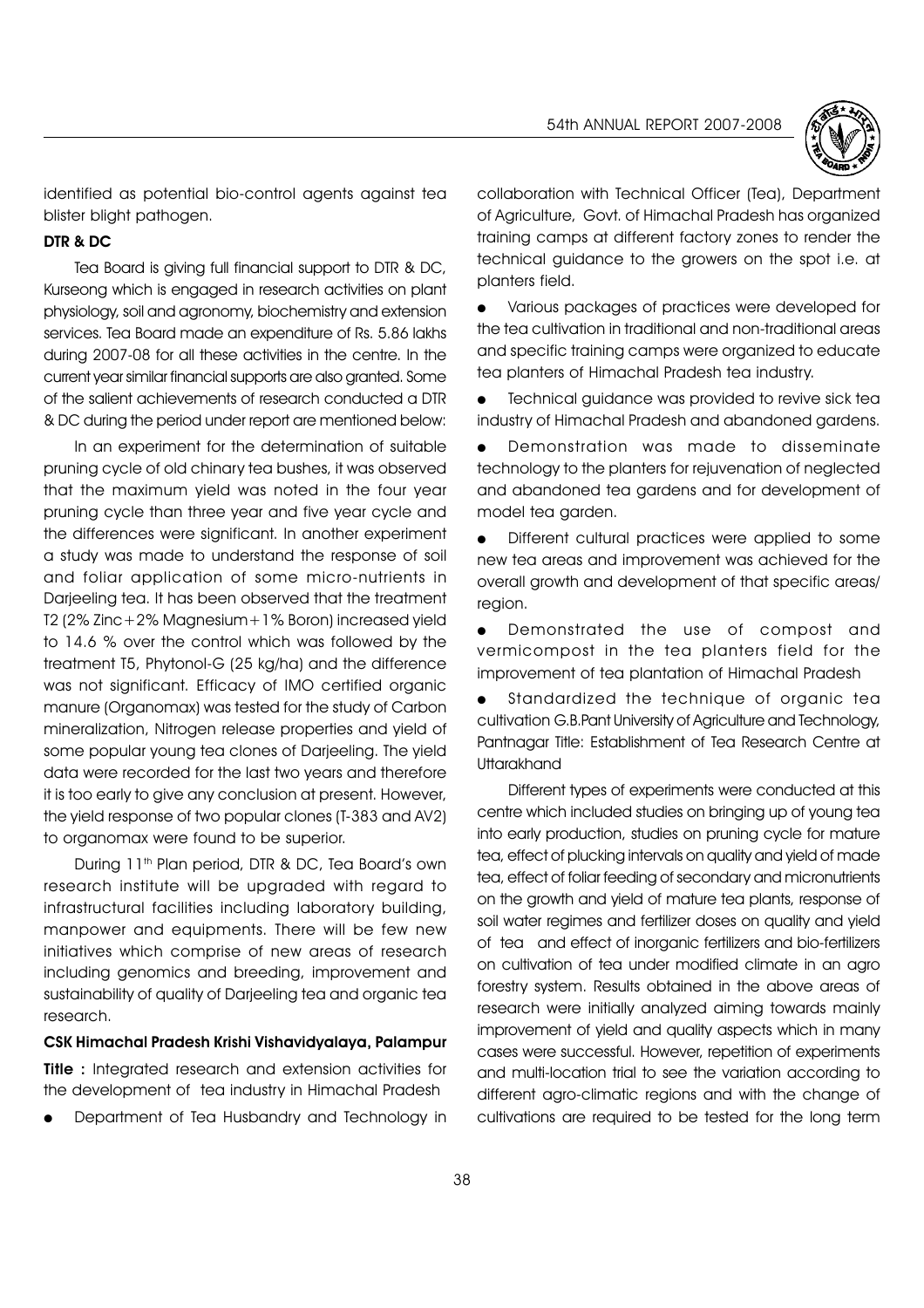

benefit to the industry. A survey was conducted in different tea growing localities of Uttarakhand to understand the biodiversity of insect pests and their natural enemies. The tea aphid, thrips and leaf folder were recorded as the prevalent species of insect pests. New insects of minor importance were also reported during the survey and were identified at Zoological Survey of India, Kolkata. Observation on the population density of major pests associated with tea crop viz, aphid, thrips, grasshopper and leaf folders were recorded during the period 2007-2008 in the experimental field of Tea Research centre, Kausani.

#### **Technological Support**

Tea Board is playing an important role to give essential technical support to the tea industry by way of circulation of technical standards from different tea importing nations as well as from the Govt. of India. The tea standards are generally developed and modified by the Bureau of Indian Standard (BIS) in consultation with Tea Board and tea research scientists. The Ministry of Health is notifying quality standards under the provisions of Prevention of Food Adulteration Act, 1955. The quality standards are regularly updated at various stages for which Tea Board is giving technical data along with the views of the tea industry. The industry is regularly monitoring updating of such standards for production and promotion of Indian tea.

#### **New Rules on Food Hygiene stipulating in EU.**

India is attempting to harmonize few standards on SPS with the national regulations. This is hard to adopt such hygienic practices without in-depth study for practical purposes of utility. Hygiene regulations under the EU are effected from 01.01.06. Tea Board is playing crucial role in interactions with various Tea Councils in the West and also with the European Commission on these issues. The support materials as practicable for the tea industry are collected by the Tea Board both from the point of view of technicality and acceptability in the tea estates in India. The training and awareness programmes on the new regulations are going on with the support of the Tea Board by which the tea industry is largely benefited to cope up with the liberalization steps in export of tea.

#### Pesticide Residue Standards

Major works during the year were at the field level in

conducting trials to generate residue data by TRA and UPASI-TRI and Institute of Himalayan Bioresource Technology. Joint programmes financed by the National Tea Research Foundation and Tea Research Institutes in conducting trials during the last five (5) years helped to generate data at the field level for many of the new compounds applied in tea. Such data were compiled for computing MRL. The Ministry of Health submitted proposals to Codex for fixation of MRLs in the last few years for several compounds. These efforts are remarkable to indicate that by now India's data on residue in tea helped to formulate MRL at the Codex and also to suggest such steps to be taken at the PFA level for fixing national MRLs in tea.

The list of MRL at the Codex is increasing every year through submissions of Indian data. So far India submitted data for two compounds in 2004, one compound in 2005 and two compounds in 2006 to the Codex. MRLs for all these compounds are at different steps in the Codex procedures. More data are under consideration for submission. Data for two old compounds have been compiled for toxicological considerations.

The efforts of India through the data generation process on residue by the Inter Governmental Group on Tea (IGG)— Working Group on Pesticide Residue, coordinated by Tea Board India and trials conducted by different tea producing countries has helped to propose MRLs to the IGG and to Codex. This is a remarkable achievement. The IGG is progressing in data generation at different countries as coordinated by India.

The developments on MRL at Japan on its positive list have been worked out to resolve to satisfy the importers.

#### **Evaluation of tea research institutes:**

During the period under report, a five member evaluation committee has constituted by the Ministry of Commerce & Industry, evaluated three tea research institutes, namely TRA, UPASI and DTR & DC through visiting the institutes and interacting with the scientists. Committee members also interacted with the tea industry executives in both South India and North-East India including Dooars, Terai and Darjeeling. A report was submitted in March, 2008 to Tea Board, which was forwarded to the MOC & I, Govt. of India.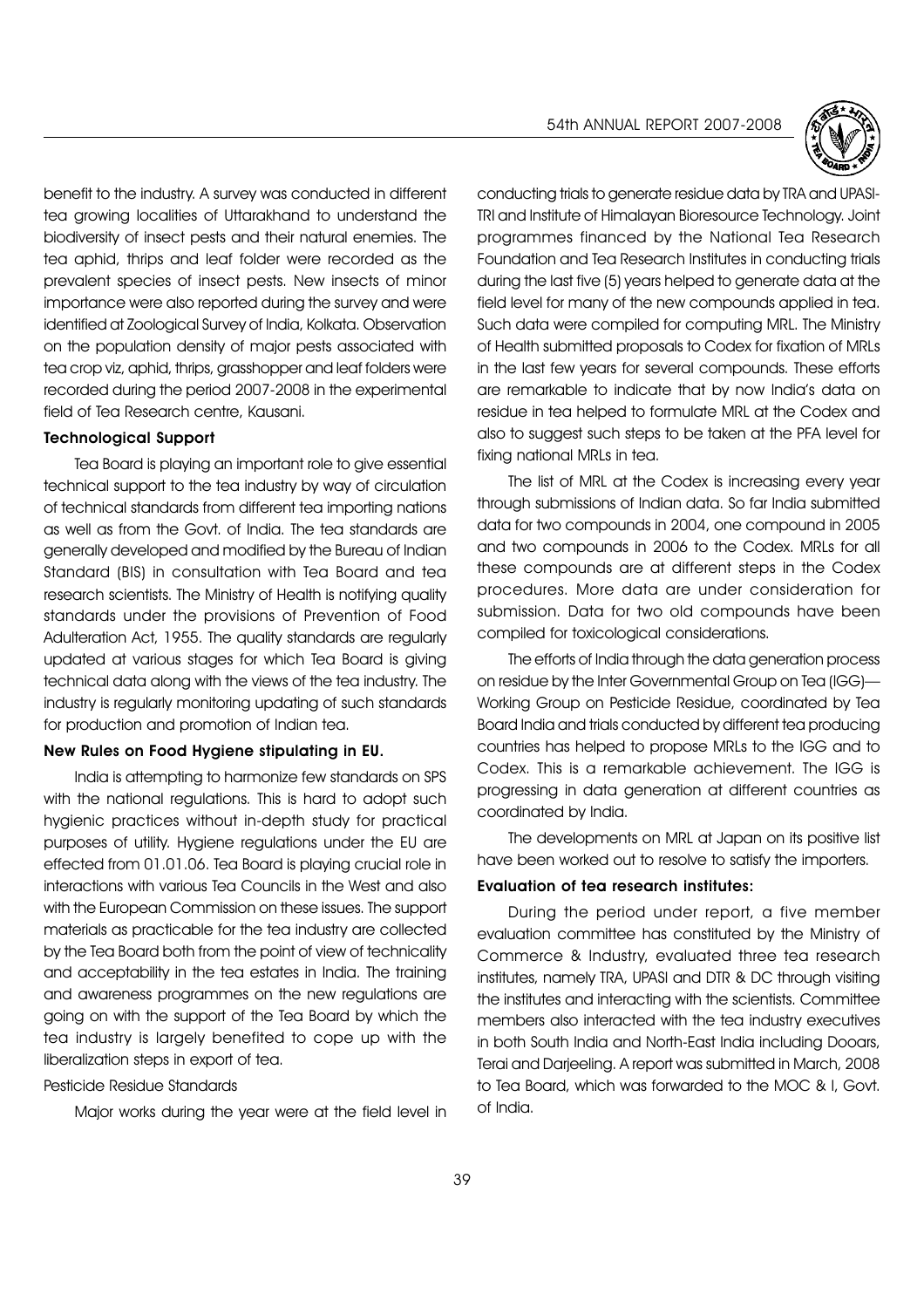

# **TEA PROMOTION**

#### **6. Introduction**

Exports of Tea were lower in 2007-2008 in terms of quantum as compared to the previous year to the extent of 32.83 m. kgs. The value realization also registered a decline during 200-2008 as compared to 2006-2007 to the extent of Rs.157.04 crores. The unit export price realization has shown an improvement of Rs.8.14 per kg.

Exports to Russia, Kazakhstan, Ukraine, U.S.A, Canada, Germany, Poland, Sri Lanka, Saudi Arabia, Egypt, UAE, Iran and Australia registered an increase. Very low offtake by Iraq has been largely responsible for the dip in exports during 2007–08.

Several developments affecting Indian tea in the domestic and international market places required new initiatives from Tea Board and Industry for meeting the new challenges. Markets such as Russia/CIS, UK, A.R.E. (Egypt), UAE, Pakistan etc. continued to be of vital importance. In keeping with the requirements of the export and domestic markets there was a focus on quality in a sustained manner. Quality control projects continued to be actively pursued along with implementation of ISO 3720 Standards and HACCP (Hazard Analysis & Critical Control Points). Efforts continued to persuade producers to increase production of exportable quality good teas of orthodox variety.

54th ANNUAL REPORT 2007-2008



There was a slow-down in the rate of domestic tea consumption, as a result of increasing competition from other beverages, particularly soft-drinks. To arrest the declining trend in domestic demand, tea promotion within India assumed greater importance and Tea Board continued organizing several promotional activities in the country. They were mainly aimed at the youth projecting tea as a lifestyle beverage and at young housewives, propagating health benefits of tea. The domestic generic campaign that was launched in the last quarter of the financial year 2005-06 and continued during 2006-07 was on a low key during 2007-08. For projecting the quality image of Indian tea and supporting trade activities, Tea Board's modernized and re-oriented Tea Centre-cum-Trade Information Centre at Mumbai continued to show good results.

In the world scenario, the effects of the liberalised regime of imports under WTO obligations and freeing of tea imports among SAARC countries apart from India's Free Trade Agreement with Sri Lanka on preferential Tariff terms (thereby allowing import of Sri Lankan teas at concessional duty rate), increased competition in international markets, developments affecting Indian exports in countries such as Russia, Libya, Iran, Iraq etc., continued to provide a serious challenge to the Indian tea industry, during the year under review. With the reduction of import duty in Egypt there is now a greater prospect of increasing Indian exports to Egypt.

The activities of the Tea Promotion Directorate were considerably enhanced and upgraded through various pro-active activities and through continuation of Scheme to tea exporters towards meeting additional transport and handling charges incurred for teas exported through I.C.D., Amingaon. During the year under review the transport subsidy was continued with the rate of Rs.1.50 per kg. In keeping with Ministry's MDA guidelines some nominal promotional assistance was provided to exporters. Regular promotional activities of the Board were also carried out including through participation in various trade and consumer Fairs and Exhibitions internationally.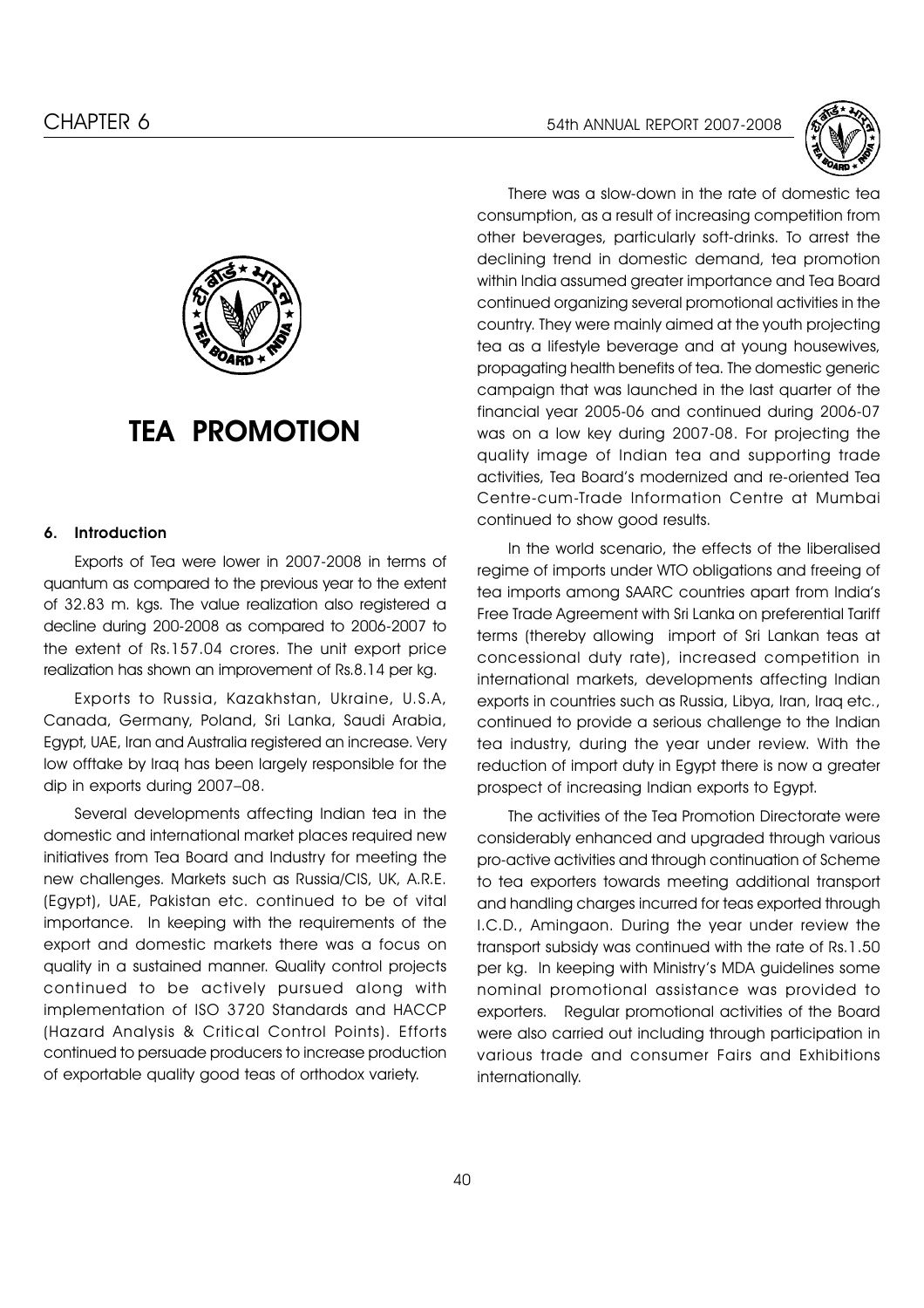

**The table below gives position of Indian tea exports over the last 3 years.**

(E) — Estimated and subject to revision

The Board's export promotion work is carried out from Head Office and through its foreign offices located at London, Moscow, & Dubai .

# **The present jurisdiction of the Board's Foreign offices is as under :**

| <b>LONDON</b> | UK, Ireland, Norway, Sweden, Denmark &<br>Finalnd. Since the closure of Hamburg<br>Office from July 2002, the following<br>countries have come under the<br>jurisdiction of London Office :- Belgium,<br>Luxemburg, Netherlands, France,<br>Germany, Italy, Spain, Portugal, Greece,<br>Austria, Switzerland, malta, Cyprus,<br>Poland, Yugoslavia and it's breakaway<br>Republics such as Bosnia Herzgovina.<br>Croatia and Slovenia. |
|---------------|----------------------------------------------------------------------------------------------------------------------------------------------------------------------------------------------------------------------------------------------------------------------------------------------------------------------------------------------------------------------------------------------------------------------------------------|
| Moscow        | Russia and CIS countries                                                                                                                                                                                                                                                                                                                                                                                                               |
| Dubai         | West Asia and North Africa comprising<br>Kuwait, Iran, Iraq, Bahrain, UAE, Saudi<br>Arabia, Oman, Qatar, Yemen, Jordan,<br>Syria, ARE, Libya, Sudan, Tunisia, Algeria,<br>Morocco, Turkey and also South Africa.                                                                                                                                                                                                                       |

Promotional activities in countries other than those covered by the Overseas Offices are undertaken from the Board's Head Office in Kolkata with the help and co-operation of respective Indian Missions abroad.

## **The work of promotion is carried out at various levels :-**

a) Generic promotion through Tea Councils to increase overall consumption of tea including activities to communicate the health aspect of tea. India is a member of the Tea Councils of UK, Germany, Canada and USA.

- b) Promotional programmes for Indian tea are carried out by the Board's foreign offices to enhance demand for Indian tea and increase market share. Activities geared towards facilitating trade through these offices include participation in Fairs and Exhibitions, trade facilitation by way of arranging Buyer-Seller meets and visits by trade delegation, etc.
- c) Market development activities include market Surveys, market analysis and tracking of consumer behavior. This also includes making all relevant information available to exporters/importers and through an information dissemination plan.
- d) In order to enhance the equity of Indian Tea and its various sub-brands, efforts are on to register the Board's logos in various markets as well as to popularise the usage of these logos and to prevent misuse by unauthorized users.

|                                                                                                                                                                               | Value                                              | U.P. |  |
|-------------------------------------------------------------------------------------------------------------------------------------------------------------------------------|----------------------------------------------------|------|--|
|                                                                                                                                                                               | The Directavic terres of Terres and to the poord's |      |  |
| bleadouguters coograinated the setivities philhe Board's                                                                                                                      |                                                    |      |  |
| AVRISARS Offices to enjure Dioper montoing of their                                                                                                                           |                                                    |      |  |
| 2007-2009 nal president product of the control of the set of the control of the control of the control of the<br>Activities during the year 2007-2008 included the following: |                                                    |      |  |

- a) Organising the Board's participation in Trade Fairs and Exhibitions not covered by the Overseas Offices.
- b) Arranging the visit of the Board's representatives, tea delegations to foreign countries to participate in International Meetings, Fairs/Exhibitions and Buyer-Seller Meets.
- c) Organising the visits to India of tea delegations/ buyers and media representatives from abroad, including arranging their meetings with tea trade, visits to tea areas etc.
- d) Maintaining liaison work with the tea trade, attending to trade enquiries, shipping and warehousing difficulties, keeping the tea trade informed of developments related to exports, as well as, dissemination of market and trade information.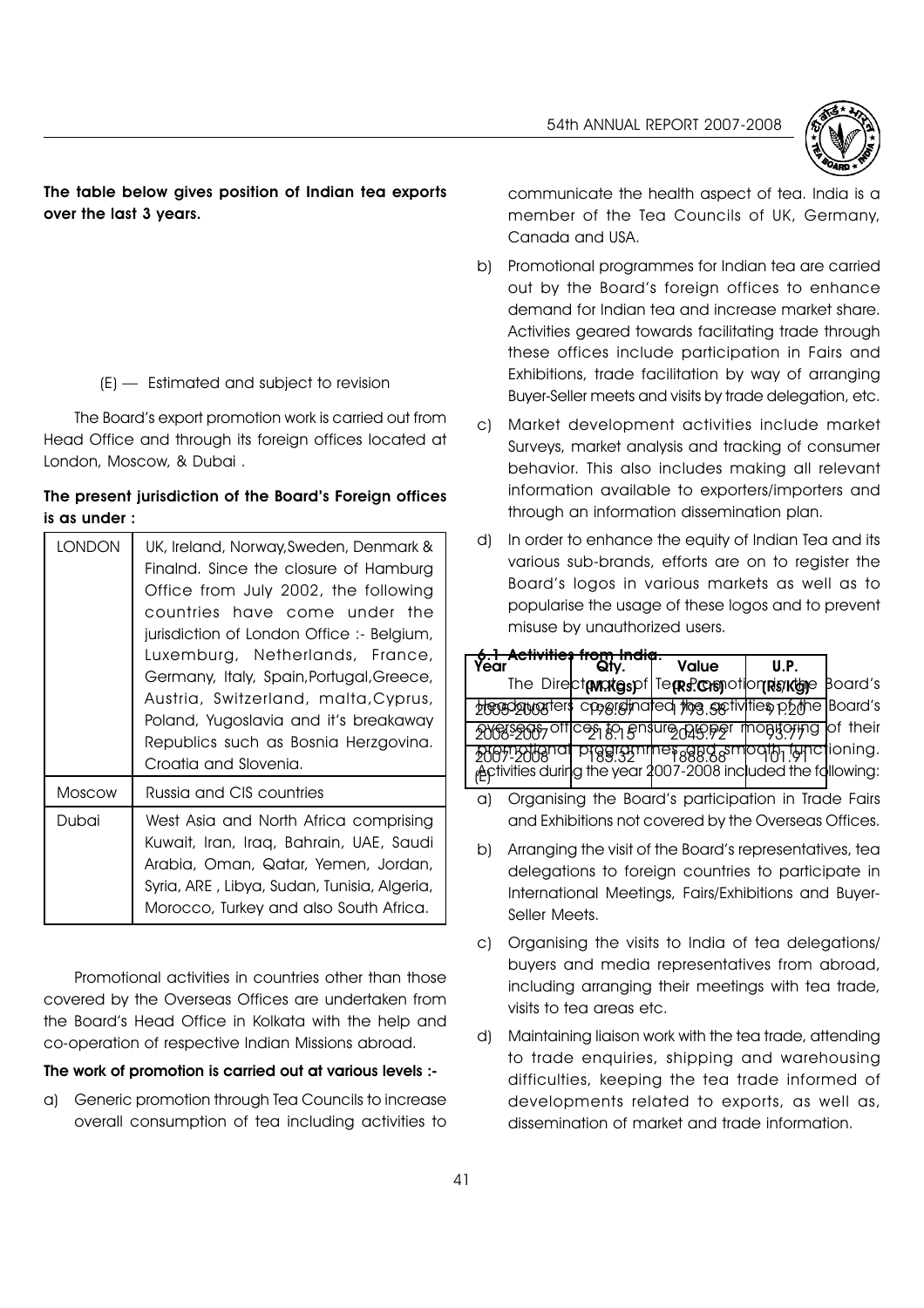

- e) Registration of producers, exporters, traders of Darjeeling tea under Darjeeling CTM Protection Process.
- f) Issuance of Certificate of Origin for all exports of Darjeeling tea based on invoice-wise tracking of garden tea production.
- g) Processing and disbursement of various assistance to trade/ industry under Market Promotion Scheme of Tea Board.
- h) Maintenance of accounts and budgeting on various allocations against activities under Market promotion Scheme.

### **Exporter Rating System**

Exporter Rating System had been launched under ACCENTURE recommendation to assign performance ratings to the exporters based on their credibility and also the level of the customer's satisfaction based on a range of parameters. A reputable Consultant Agency CSMM (a member of the IMRB group) had been appointed for the exercise on a tender process. The Project remained unfinished despite continued efforts and follow up by Tea Board because of non submission of essential information by the participant exporters. The extent of feedback from importers was also poor despite persuasive efforts by CSMM. Efforts were initiated to rake up the issue with CSMM and explore possibilities to revive the ERS, but no response was available from CSMM.

#### **Information Dissemination**

As part of information dissemination the trade enquiries received at various fairs and exhibition as well as those received from time to time from various sources, were passed on to the industry members through the revamped website.

# **Market consolidation and Diversification of export market portfolio.**

Efforts are on to consolidate position in markets where India has a significant share of the tea market, and also to enter new markets. The Geographic market portfolio needs to be diversified in order to reduce the dependence on the few major importing countries and create a more balanced basket. Efforts are now being focused on tapping the potentials in the far east and ASEAN region as well as Egypt and Pakistan. Tea Board's participation in events in China are now showing results. Tea Board's promotional activities in Australia are also showing good and promising results.

#### **Niche segment opportunities**

Value-addition and targetting niche segments in specific markets has been a priority area. Efforts were on to increase orthodox production. 40% of the world's consumers drink orthodox teas whereas 91% of Indian tea produced is CTC. Industry has taken initiatives to increase orthodox production, as well as quality improvement and cost reduction. Speciality teas like Darjeeling have been branded as top end products and protected in terms of Intellectual Property Rights.

## **Darjeeling tea registered as a geographical indication and IPR achievements :**

The quality, reputation and characteristics of Darjeeling tea are essentially attributable to its geographical origin-It possesses a flavour and quality which sets it apart from other teas, giving it the stature of a fine vintage wine. As a result it has won the patronage and recognition of discerning consumers worldwide for more than a century. Any member of the trade or public in ordering or purchasing Darjeeling tea will expect the tea to be the tea cultivated, grown and produced in the defined region of the District of Darjeeling and to have the special characteristics associated with such tea. Consequently, Darjeeling tea that is worthy of its name cannot be grown or manufactured anywhere else in the world. Darjeeling tea cannot be replicated anywhere.

## **DARJEELING TEA – Protection and Promotion :**

Under international law, geographical indications mean indications which identify a product as originating in the territory of a member, or a region or locality in that territory, where a given quality, reputation or other characteristic of the product is essentially attributable to its geographical origin.

Darjeeling tea is India's treasured Geographical Indication and forms a very important part of India's cultural and collective intellectual heritage. It is of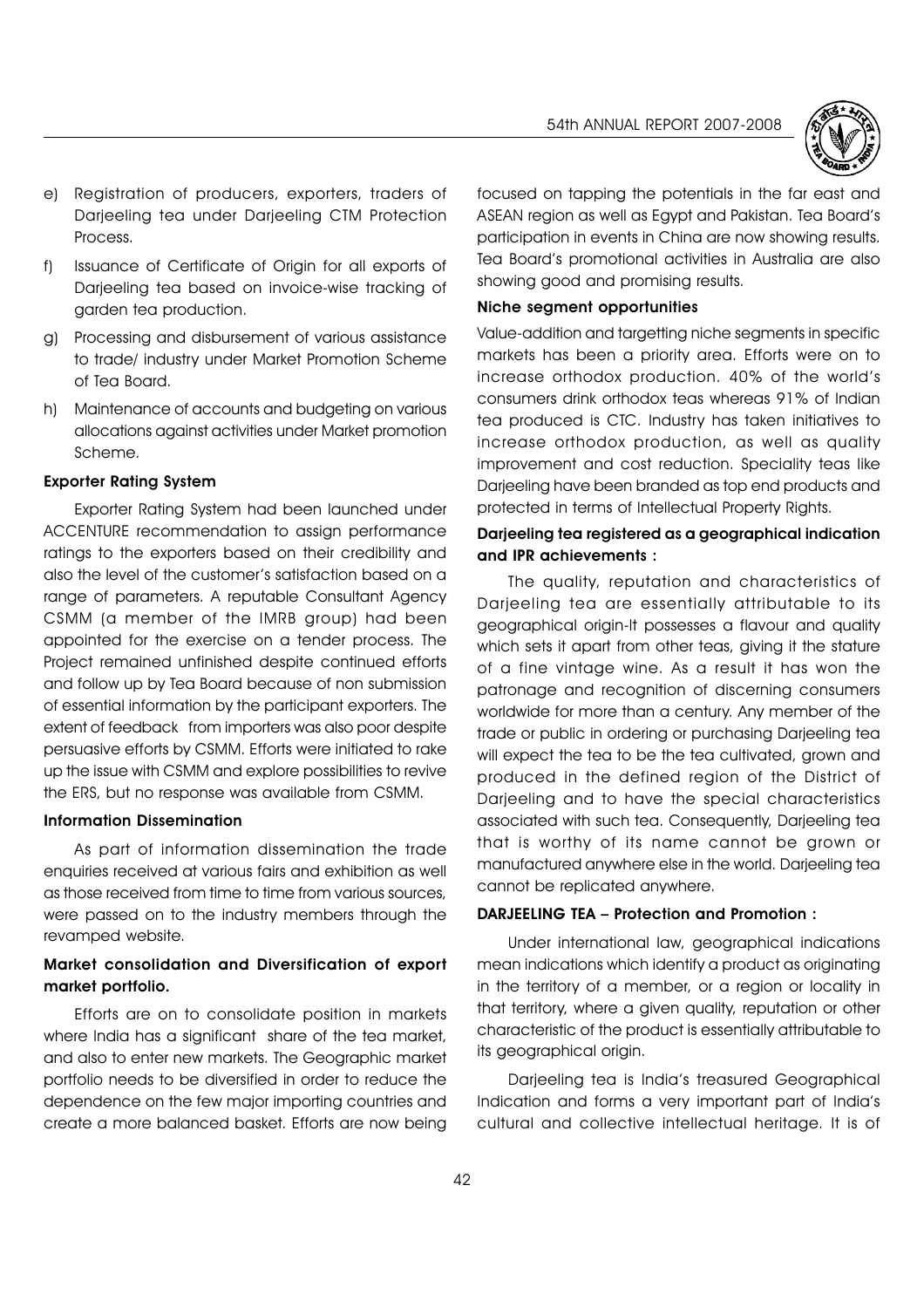

considerable importance to the economy of India because of the international reputation and consumer recognition enjoyed by it.

In the legal sphere, countries are seeking to protect Geographical Indications as geographical indications, collective marks or certification marks.

To assist the Tea Board in its role of authenticating regional origin of Darjeeling tea, it has developed the following logo – known as the DARJEELING logo



At a legal level, Tea Board is the owner of all intellectual property rights in the DARJEELING word and logo both in common law and under the provisions of the following statutes in India:

- (i) The Trade Marks Act 1999 : DARJEELING word and logo are registered certification marks of Tea Board;
- (ii) The Geographical Indications of Goods (Registration and Protection) Act, 1999 : DARJEELING word and logo were the first Geographical Indications to be registered in India in the name of the Tea Board:
- (iii) The Copyright Act, 1957 : The DARJEELING logo is copyright protected and registered as an artistic work with the Copyright Office.

## **IPR achievements**

The Tea Board has continued its objectives to protect and preserve its various tea names and logos as India's treasured geographical indications and icons of India's cultural and collective heritage.

#### **DARJEELING**

- 1. DARJEELING word was accepted for registration in Australia as a certification mark.
- 2. Application filed for registration of DARJEELING word as a Regional Collective Mark in Japan.
- 3. Applications filed for registration of DARJEELING word and logo marks in Taiwan as certification marks.
- 4. An online Darjeeling Tea Trade Supply Chain Integrity

System (a trade chain management system) for surveillance and monitoring the supply chain and address the traceability issue in the Darjeeling tea trade chain was introduced. The system entails computerized collection and validation of the production and sales figures. For the purpose, two computerized data collection centers have been setup, one in Darjeeling and the other Kolkata, which are connected through Internet enabled services. All plantation and processing related data are collected and validated at the collection center situated at Darjeeling.

- 5. An independent certification agency, was asked to develop a capsule or blueprint such that trade chain audits could be conducted. This design was structured to check and validate the authenticity of the data collected through the online Darjeeling Tea Trade Supply Chain Integrity System. The system of the audit has been devised on the basis of the Organic supply chain certification system.
- 6. Application filed for registration of DARJEELING as a Protected Geographical Indication under European Council Regulation 510/2006. (This application is a very important step in the protection of DARJEELING as once registered, DARJEELING will be protected, inter alia, against any misuse, imitation or evocation or use accompanied by expressions such as "style", "type", "method", "as produced in", "imitation" or similar).
- 7. Chairman, Tea Board led a delegation comprising representative segments of the Darjeeling interests to the UK and France and held extensive discussions with representatives of UK Tea Counsel, French Tea Board and Comité interprofessionnel du vin de Champagne (CIVC).

The objective of the interactive process with the UK Tea Council was not only to sign a Memorandum of Understanding to protect the interests of Darjeeling tea but also exchange of information as to how the UK DARJEELING certification system ought to be made responsive to the dynamics of market realities. The revised certification scheme has been sent to the UK Tea Council.

Besides the process of consultation with the respective tea associations, the delegation met with representatives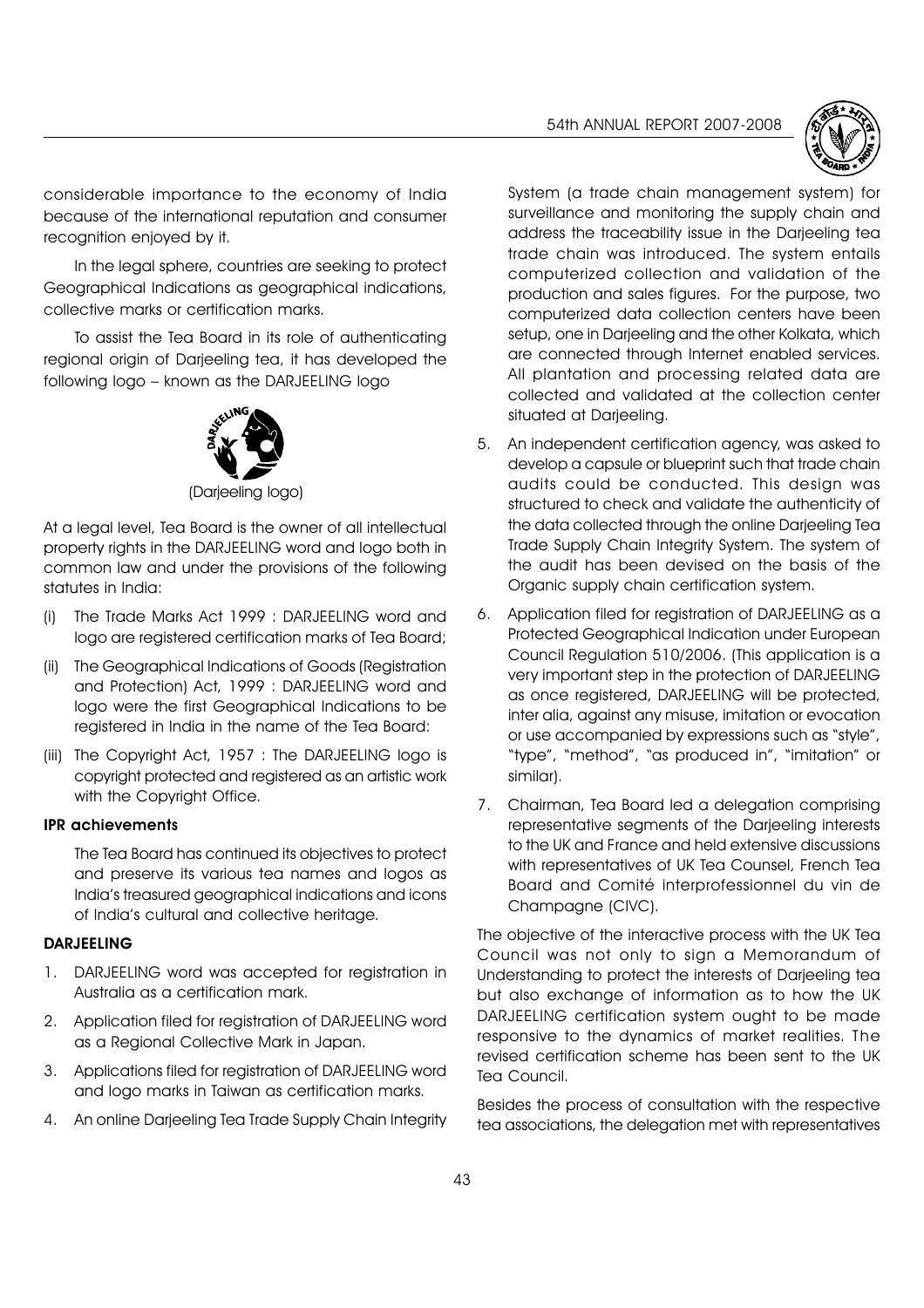

of CIVC, the association charged with the protection of the well known geographic indication Champagne, with a view to gain an insight into the protection of Champagne to enable Tea Board to strengthen its schemes in preserving the integrity of Darjeeling tea.

# **ASSAM & NILGIRI**

Tea Board filed applications for ASSAM (orthodox) and ASSAM (orthodox) logo & NILGIRI (orthodox) and NILGIRI (orthodox) logo as geographical indications under The Geographical Indications of Goods (Registration & Protection) Act, 1999. The applications have been examined and after meeting with the GI Registrar and Experts from the Consultative Group, the applications have been accepted subject to Tea Board filing certain documents and information.

#### **INDIA TEA Logo**

The application for India Tea Logo as a certification mark was advertised. The application is expected to mature to registration shortly.

In addition to the above, the Tea Board continued to challenge, through available means, instances of attempted registrations and misuse of three tea names and logos as well as the India Tea Logo both at the domestic and international level.

Participation in International Fairs /Exhibitions from Head Office.

# **During the period under review, participation in the following Fairs and Exhibitions was organized from Head office :**

- 1. Tea & Coffee World Cup,  $3<sup>rd</sup>$  to  $5<sup>th</sup>$  June 2007 Geneva, Switzerland
- 2. World Tea Expo, Atlanta  $9<sup>th</sup>$  to 11<sup>th</sup> June 2007
- 3. Africa's Big Seven 2007  $15<sup>th</sup>$  to 17<sup>th</sup> July 2007 Johannesburg, South Africa
- 4. Incredible India Show, 23<sup>rd</sup> to 26<sup>th</sup> Sep. 2007 New York, U.S.A
- 5. Fine Food Sydney, Australia 24<sup>th</sup> to 27<sup>th</sup> Sep.2007
- 6. South Asian Countries 28th to 30th Dec. 2007 Commodity Fair, Beijing, China

7. Tea & Coffee World Cup.  $10<sup>th</sup>$  to 12<sup>th</sup> Jan. 2008 Florida, U.S.A

8. Foodex, Tokyo, Japan 14th to 17th March 2008

#### **Generic promotion of tea in India**

As part of the generic promotion of teas in India, Tea Board participated in the following events during the year under review :

- 1. Health & Beauty, Coonoor, April, 2007
- 2. Ganga Utsav, 2007. Kolkata, August, 2007
- 3. All India Women's Conference, Kolkata, September, 2007.
- 4. 11<sup>th</sup> National Expo, Kolkata, September, 2007.
- 5. UPASI Annual Conference, UPASI, Coonoor, September 2007.
- 6. 1st International Kaziranga Fair, Guwahati, September, 2007.
- 7. Arogya, New Delhi, October, 2007.
- 8. Orissa Expo, Bhubaneswar, November, 2007.
- 9. Kolkata Film Festival, November, 2007.
- 10. Goa Film Festival, November, 2007.
- 11. World Food Annapurna, Mumbai, November, 2007.
- 12. Sonepur Mela, Sonepur, Bihar, November, 2007.
- 13. Indian Organic Bangalore, Bangalore, December, 2007
- 14. 2<sup>nd</sup> Himalayan Expo, Siliguri, December, 2007.
- 15. Konarak Dance Festival , Konarak, December, 2007.
- 16. Food and Drink Festival, New Delhi, December, 2007.
- 17. Sampark, Tezpur University, Tezpur, January, 2008.
- 18. Digha Sea Bach Fair, January, 2008.
- 19. 2<sup>nd</sup> North Bengal Industrial Fair, Jalpaiguri, February, 2008
- 20. Panacea, Mumbai, February, 2008.
- 21. Surajkund Craft Fair, Haryana, February, 2008.
- 22. Tea & Tourism Fair, Udhagamandalam, February, 2008.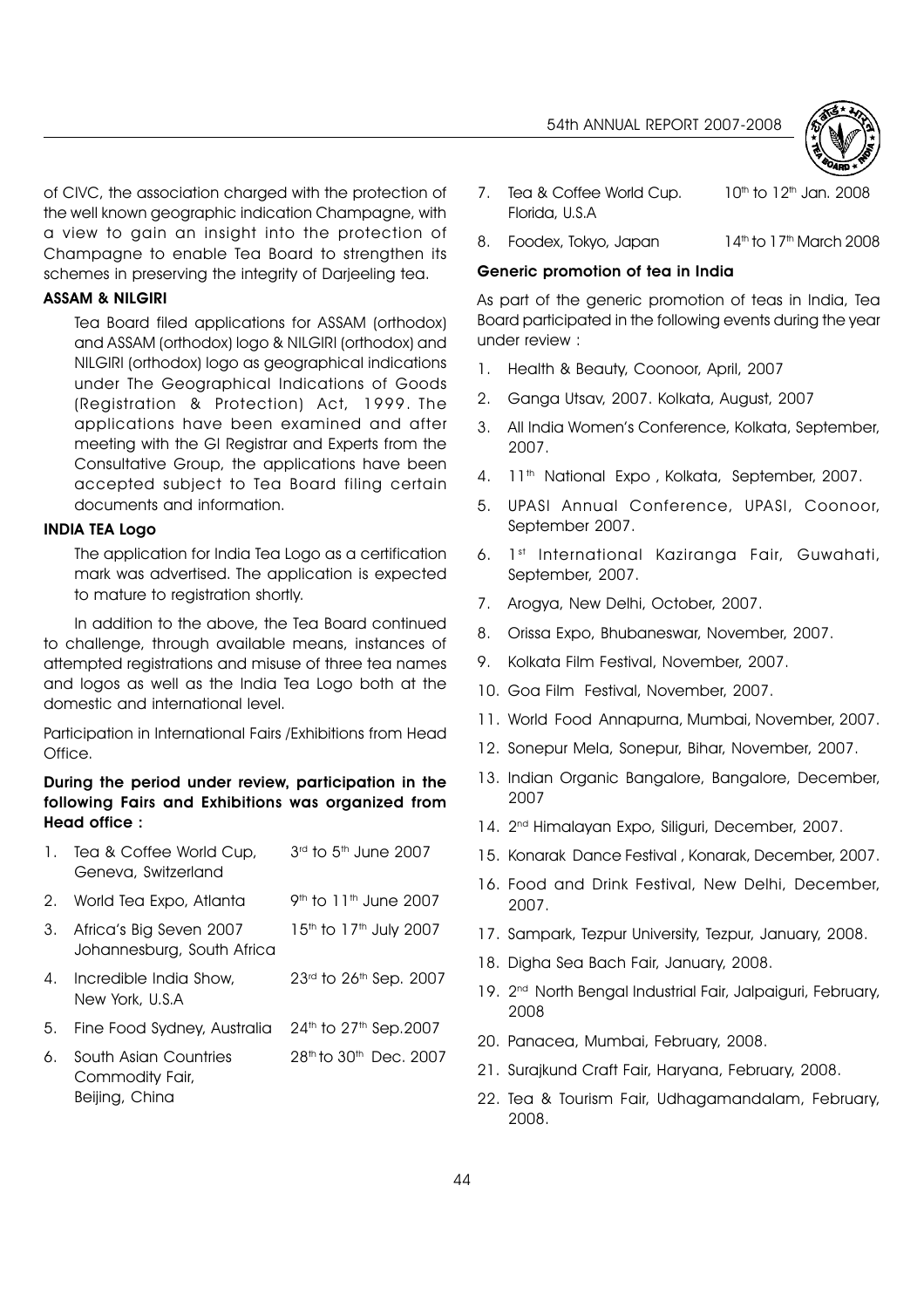

- 23. Tourism Fair, Kolkata, February, 2008.
- 24. Enterprise North East, Guwahati, February, 2008.
- 25. Health Care Expo, Mumbai, March, 2008.

Indian tea advertisements, with articles in some cases, were released in a number of national and other magazines, newspapers, supplements etc, highlighting tea as health and lifestyle beverage.

#### **India International Tea Convention**

Tea Board, jointly with industry members organized India International Tea Convention in Guwahati in November 2007. India was projected as a 'oneetop-shop' for tea requirements of the international buyers. The event showcased the varied range of teas the country could offer.

#### **6.2 Production of Publicity Materials and Gift Items.**

The Directorate continued its regular functions of production and printing of promotional literature/ items, catering to the request for publicity materials, tea caddies, etc., from the Board's foreign offices and Indian Missions abroad, interacting with the general public, domestic and foreign press and other VIPs/Government Officials, prospective tea buyers, etc.

#### **6.3 Tea Promotion in India.**

With the slow down in the rate of domestic consumption of tea, increasing competition from other beverages and developments in the global arena, such as, the liberalized regime of imports under WTO obligations, there has been a revised focus of the Board on tea promotion in India.

The Board continued to maintain four Tea Bar/ Buffets at Parliament House, Yojana Bhawan, Udyog Bhawan and North Block in New Delhi, a Tea Nook in Tirumala and Tea Room at Tamil Nadu Secretariat, Chennai, which presently function mainly as public relations platforms and serve high quality Indian teas at such venues, frequented by VIPs, foreign visitors and other guests. A new Tea Centre opened at Chennai Mofussil Bus Terminus (CMBT) has been functioning since April, 2004.

For running Board's Tea Center in Mumbai, M/s Basu Media who was appointed as Management Consultant from 1st June 2002, continued to manage the Tea Centre on behalf of Tea Board.

Daink Bhaskar, the newspaper with the largest circulation in Madhya Pradesh, celebrated their 25 years in Indore in unique way. Instead of the usual celebration through a lavish party, Dainik Bhaskar decided to do something different. They organized the World's largest tea party, which was a fund raising event for the welfare of Indore, as well as a Guinness World Record event. An unprecedented 32,681 people, excluding organizers, sponsors and volunteers gathered in the Nehru Stadium to drink tea together and set new Guinness World Record. Tea Board was pleased to be a part of the event by being a co-sponsor.

#### **6.4 Delegations/Visitors from abroad.**

The Board endeavours to maintain and improve trade relations between exporters and importers by direct contact and discussions. In bound delegations have been encouraged. During the year 2007-08 the Board received and organized the visit of the following delegations :

A 10 member Iranian tea delegation consisting of the officials from the Ministry of Health, Islamic Republic of Iran and members from Association of Tea Traders and Distributors, Iran visited India during 5th – 8th September, 2007. The Mission was to assess the health and hygienic conditions maintained in tea manufacturing/packaging and blending together with the certifying parameters of various quality certifying agencies before deciding on the imposing of the Plant Master File stipulation.

Tea Board hosted the visit of the visit of the overseas speakers for the India International Tea Convention in November 2007.

#### **6.5 Delegations/Deputations from India.**

- 1. Mr. B. Banerjee, Chairman, Tea Board led a tea delegation comprising members of three leading Indian tea Producers and Exporters Association to Pakistan during 20<sup>th</sup> to 27<sup>th</sup> April 2007.
- 2. Dr. P. Sakil Ahmed, Director of Tea Promotion, Tea Board (Moscow) and Mr. S. C Biswas, DDTP, Tea Board, Kolkata were deputed to Almaty, Kazakhstan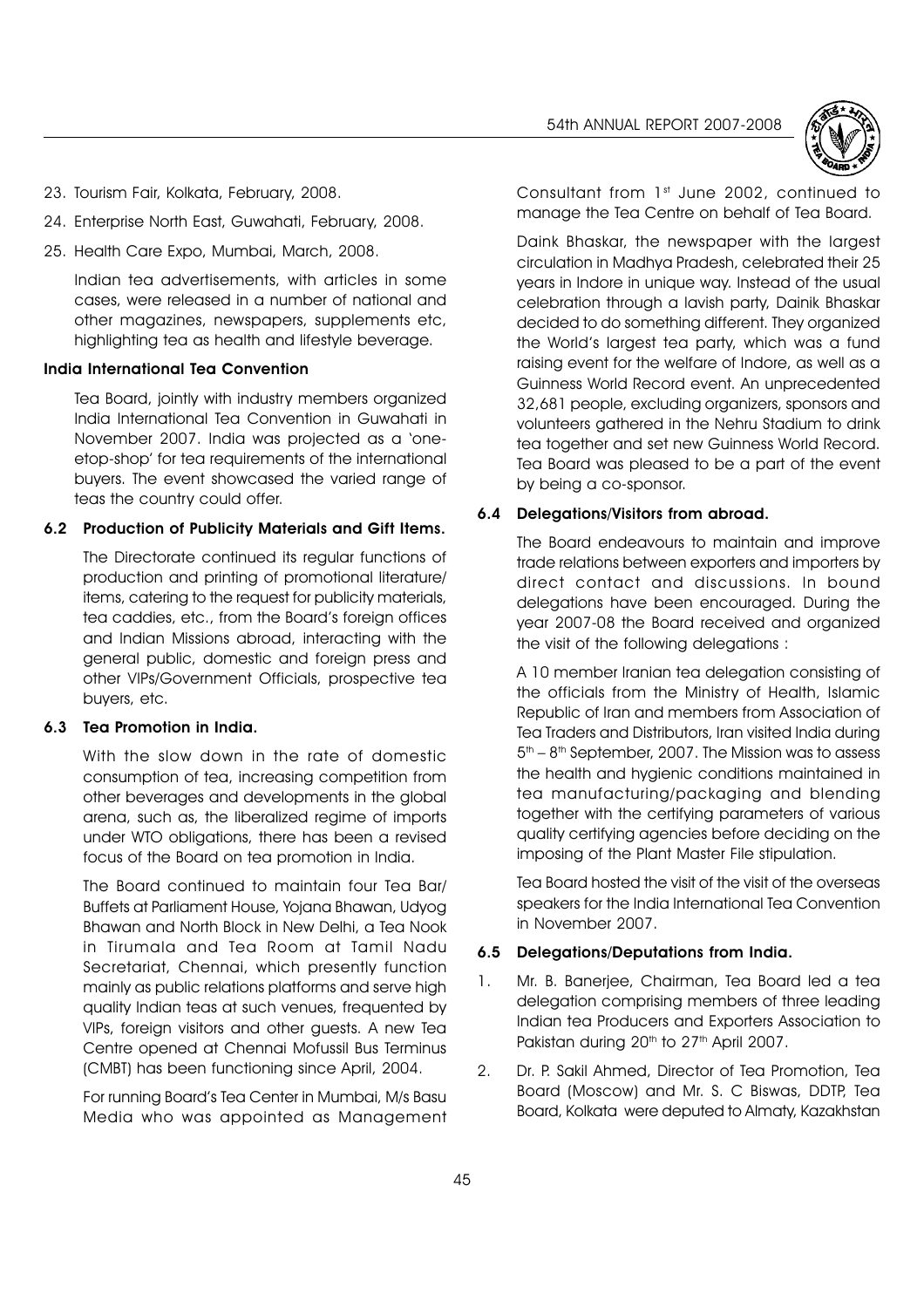

to organise Board's participation in 'Food Expo' Almaty, Kazakhstan from 25-28 April 2007.

- 3. Mr. S. Mitra, DDTP, Tea Board, Kolkata was deputed to Saudi Arabia to organize Tea Board's participation in 'Food, Hotel & Propac Arabia 2007' in Jeddah from 13-17 May, 2007 in coordination with Board's Dubai Office.
- 4. Mr. A. K. Kala, Special Officer (NWI) was deputed to France to organise Tea Board's participation in Cannes Film Festival  $16<sup>th</sup>$  to  $27<sup>th</sup>$  May 2007. Ms. Aditi As Rout, Director, MoC was also deputed for the event for the last 4 days.
- 5. Mr. K. K. Phull, Under Secretary, Deptt. Of Commerce, MoC, was deputed to Iran to organise jointly with DTP Dubai Tea Board's participation in the 14th International Food, Beverages and Hospitality Trade Fair "Iran Agro Food 2007" in Tehran from  $22<sup>nd</sup>$  to  $25<sup>th</sup>$  May 2007.
- 6. Mrs. Rupali Datta, DTP, Tea Board was deputed to Switzerland to organize Tea Board's participation in the 'Tea & Coffee World Cup' exhibition in Geneva from  $3<sup>rd</sup>$  to  $5<sup>th</sup>$  June 2007.
- 7. Mr. R. D. Nazeem, Executive Director, Tea Board, Coonoor and Mr. S. Mitra, DDTP, Tea Board, Kolkata were deputed to U.S.A to organize Tea Board's participation in the 'World Tea Expo' Atlanta from 9-11 June, 2007.
- 8. Mrs. A. Ray, DDTP, Tea Board, was deputed to South Africa to organise Tea Board's participation in 'Africa's Big Seven 2007' in Johannesburg from 15<sup>th</sup> to 17<sup>th</sup> July, 2007.
- 9. Mr. G.Boriah, DTD and Mrs. R.Datta, DTP were deputed to Sri Lanka to attend International Tea Convention, Colombo, Sri Lanka from 28<sup>th</sup> August to 1st September 2007.
- 10. Mr. B. Banerjee, Chairman, Tea Board was deputed as a member of delegation led by Mr. K. S. Money, Chairman APEDA to visit GCC Countries from 7<sup>th</sup> to 13<sup>th</sup> September 2007.
- 11. Mr. B. Banerjee, Chairman, Tea Board led a nineteen members high level tea delegation to Moscow from 19th to 24th September 2007 for a BSM coinciding with 'World Food Moscow' Russia.
- 12. Mrs. A. Ray, DTP, Tea Board, was deputed to U.S.A to organise Tea Board's participation in 'Incredible India Show' in New York from 23<sup>rd</sup> to 26<sup>th</sup> September, 2007.
- 13. Mrs. R. Sen, Deputy Chairman and Mrs. Rupali Datta, DTP were deputed to Australia to organise Tea Board's participation in 'Fine food Australia' Sydney from 24<sup>th</sup> to 27<sup>th</sup> September 2007.
- 14. Mrs. R. Datta, DTP, Tea Board was deputed to Turkey to organise jointly with DTP, Dubai Tea Board's participation in GIDA International Food and Beverage Exhibition in Istanbul from 31<sup>st</sup> October to 3rd November 2007.
- 15. Mr. B. Banerjee, Chairman, Tea Board accompanied by Mr. Rajesh Pandey, District Magistrate, Darjeeling led a trade delegation to visit UK and France from 12<sup>th</sup> to 17<sup>th</sup> November 2007 for IPR related discussions.
- 16. Mr. M. Paramanantham, Controller of Licensing, Tea Board was deputed to Egypt to organize Tea Board's participation in Made in India Show, Cairo during 20-23rd November, 2007 under the aegis of Confederation of Indian Industries.
- 17. Mr. R. D. Nazeem, Executive Director, Tea Board, and Mr. S. C. Biswas, DDTP, Tea Board, Kolkata were deputed to China to organise Tea Board's participation in South Asian Countries Commodity Fair, Beijing from 28th to 30th December 2007.
- 18. Mrs. R. Sen, Deputy Chairman was deputed to Sri Lanka to attend Comprehensive Economic Partnership Agreement between India & Sri Lanka, Colombo  $2^{nd}$  to  $4^{th}$  January 2008.
- 19. Mr. B. Banerjee, Chairman, Tea Board led a trade delegation for a BSM coinciding with 'Tea & Coffee World Cup, Florida from 10<sup>th</sup> to 12<sup>th</sup> Janurary 2008' and Mrs. N. Datta, Publicity Officer, Tea Board was deputed to U.S.A to organise Board's participation in the event. Mr. Raj Singh, Director, MOC also attended the event.
- 20. Mr. B. Banerjee, Chairman, Tea Board was deputed to U.A.E to attend 2nd Global Dubai Tea Forum Dubai 19<sup>th</sup> & 20<sup>th</sup> February 2008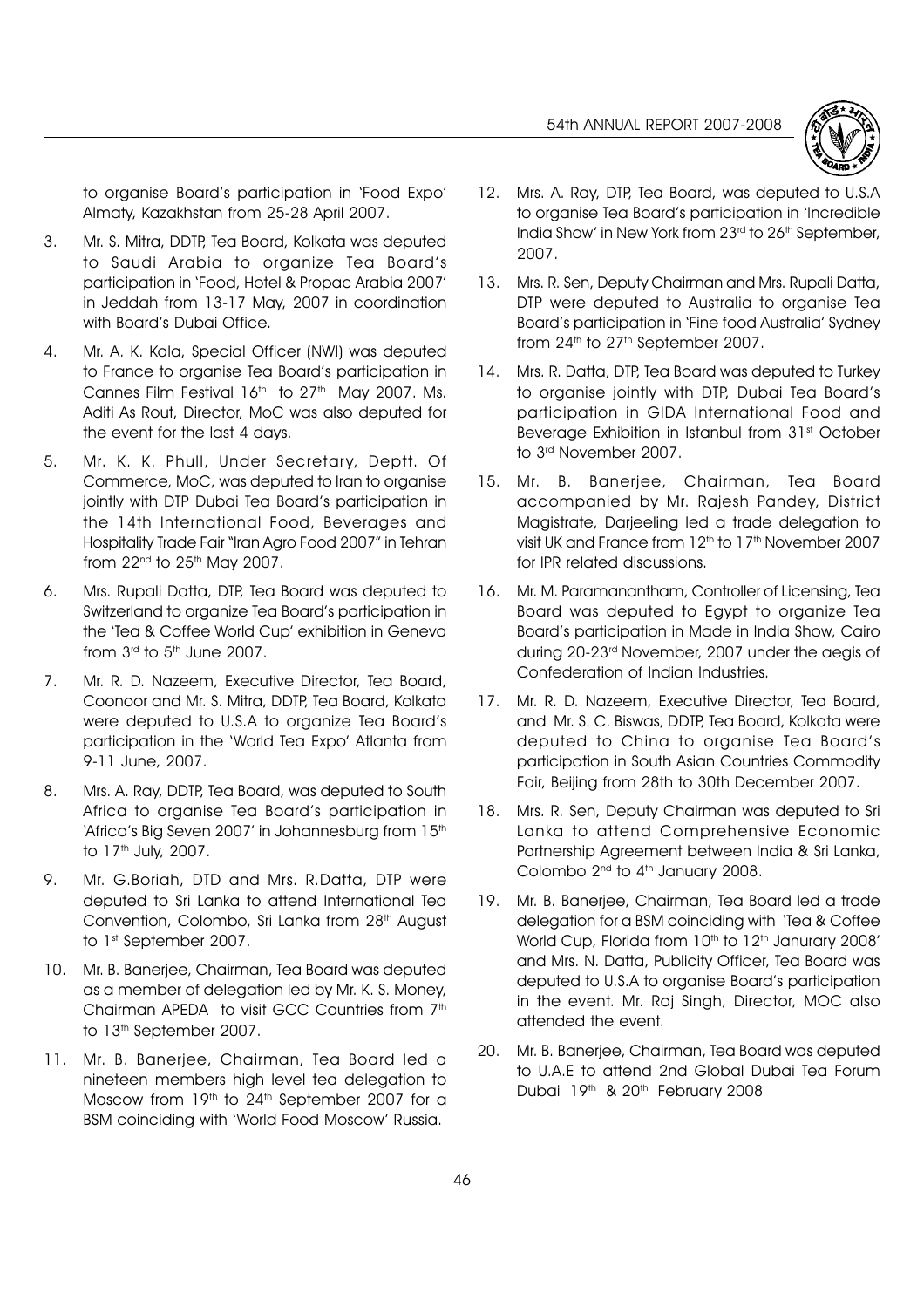

- 21. Mr. B. Banerjee, Chairman, Tea Board led a Indian Organic tea delegation to Germany coinciding with Tea Board's participation in Bio Fach Exhibition in Nuremberg during 21st to 24th February 2008. Mrs. A. Ray, DTP Board was deputed to organise Board's participation in the event.
- 22. Mr. C. Saikia, Executive Director, Tea Board, Guwahati and Mrs. N. Datta, Publicity Officer, Tea

# **6.6 Overseas**

Export of tea from India to some major destinations.

Board were deputed to Japan to organise Board's participation in Foodex Japan from  $11<sup>th</sup> - 14<sup>th</sup>$ March 2008.

23. Mr. P.K. Lahiri, Secretary was deputed to Egypt to attend Board's participation in Cairo International Fair' 2008 ,Cairo organised by Board's Dubai Office during 18th to 28th March 2008.

| Name of the            |                  | 2007-2008                  |                        |                  | 2006-2007                  |                        |
|------------------------|------------------|----------------------------|------------------------|------------------|----------------------------|------------------------|
| Country                | Qty<br>(M. Kgs.) | <b>Value</b><br>(Rs. Crs.) | <b>UP</b><br>(Rs. Kg.) | Qty<br>(M. Kgs.) | <b>Value</b><br>(Rs. Crs.) | <b>UP</b><br>(Rs. Kg.) |
| Russia                 | 44.22            | 377.54                     | 85.39                  | 39.36            | 322.21                     | 81.86                  |
| Kazakhstan             | 10.81            | 111.05                     | 102.71                 | 9.69             | 104.67                     | 108.07                 |
| <b>Ukraine</b>         | 1.46             | 11.03                      | 75.52                  | 1.15             | 8.75                       | 76.15                  |
| <b>Uzbekistan</b>      | 0.07             | 0.81                       | 114.44                 | 0.22             | 1.65                       | 73.76                  |
| Other CIS              | 0.35             | 7.13                       | 202.11                 | 0.21             | 3.06                       | 149.56                 |
| <b>Total CIS</b>       | 56.91            | 507.56                     | 89.19                  | 50.63            | 440.34                     | 86.98                  |
| <b>UK</b>              | 17.94            | 166.51                     | 92.83                  | 22.86            | 214.09                     | 93.66                  |
| Netherlands            | 2.69             | 46.04                      | 171.39                 | 3.12             | 48.00                      | 153.60                 |
| Germany                | 5.74             | 97.27                      | 169.37                 | 4.51             | 89.02                      | 197.46                 |
| Ireland                | 2.15             | 38.56                      | 179.78                 | 2.37             | 46.73                      | 196.84                 |
| Poland                 | 4.45             | 38.09                      | 85.68                  | 3.94             | 35.00                      | 88.81                  |
| U.S.A.                 | 9.90             | 135.19                     | 136.61                 | 8.76             | 138.99                     | 158.61                 |
| Canada                 | 1.22             | 14.61                      | 119.27                 | 0.92             | 12.50                      | 135.25                 |
| U.A.E.                 | 25.91            | 253.89                     | 97.99                  | 22.77            | 231.22                     | 101.55                 |
| Iran                   | 14.04            | 154.70                     | 110.15                 | 9.91             | 105.79                     | 106.73                 |
| Iraa                   | 0.05             | 0.41                       | 87.96                  | 34.92            | 180.76                     | 51.77                  |
| Saudi Arabia           | 1.99             | 17.13                      | 86.04                  | 1.12             | 11.04                      | 98.91                  |
| A.R.E.                 | 7.59             | 49.66                      | 65.40                  | 3.40             | 25.32                      | 74.39                  |
| Turkey                 | 0.06             | 0.70                       | 111.87                 | 0.20             | 1.27                       | 64.39                  |
| Afghanistan            | 6.80             | 36.82                      | 54.11                  | 9.44             | 51.76                      | 54.83                  |
| Singapore              | 0.38             | 6.96                       | 181.28                 | 0.47             | 7.22                       | 154.41                 |
| Sri Lanka              | 4.86             | 39.82                      | 81.98                  | 3.08             | 29.14                      | 94.72                  |
| Kenya                  | 3.28             | 16.61                      | 50.67                  | 8.37             | 46.45                      | 55.52                  |
| Japan                  | 2.37             | 50.34                      | 212.13                 | 2.60             | 61.83                      | 237.43                 |
| Pakistan               | 5.49             | 30.21                      | 55.04                  | 14.06            | 90.67                      | 64.48                  |
| Australia              | 5.08             | 96.24                      | 189.45                 | 4.49             | 89.05                      | 198.30                 |
| <b>Other Countries</b> | 6.42             | 91.36                      | 142.33                 | 6.21             | 89.53                      | 144.05                 |
| <b>TOTAL</b>           | 185.32           | 1888.68                    | 101.91                 | 218.15           | 2045.72                    | 93.77                  |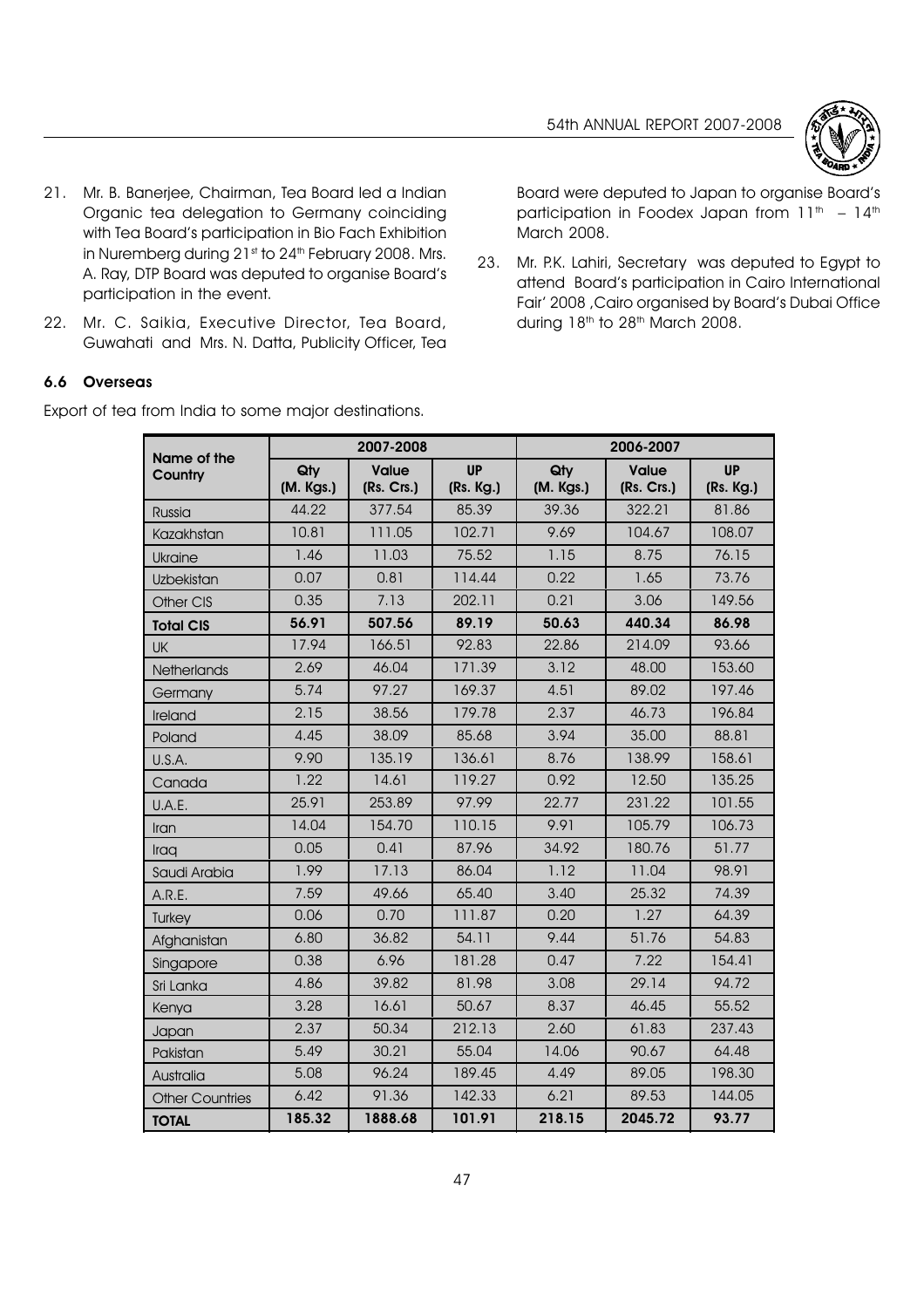

Board's overseas Offices play a strategic role in developing markets and promoting Indian tea in these countries. The aim is to increase sales, exports and market share of Indian teas by building long-term and mutually beneficial relationships between Indian exporters and overseas buyers for commercial advantage to the Indian tea industry

## **London office**

Tea Board's London Office looks after the publicity and promotion of India tea in UK, Ireland, Scandinavia, European countries and Poland

Tea Board's London Office participated in the following events /activities :

- 1. In the International Social services Spring fair at Kensington Town Hall on 15-16 May 2007 at the request of Mrs. Babli Sharma, Chairperson of the India High Commission's Ladies Association. The Tea Board set up a stall at the charity event and served several hundred cups of Assam, Darjeeling and Nilgiri Tea to the attendees. Promotional material such as Tea Board calendars was also handed out. The Fair was attended by the cream of London society and Indian tea won wide appreciation.
- 2. The Tea Board of India was one of the sponsors of the Tehelka Challenge of India Summit 2007 held at the Royal society of Arts, London on 7<sup>th</sup> -8<sup>th</sup> June 2007 as well as of the Art of Freedom Auctions held at Bonhams and Asia House on 30<sup>th</sup> May, 7<sup>th</sup> June and 11<sup>th</sup> June. The Tea Board logo figured on all the invitation cards, posters and summit leaflets which were distributed among the attendees at the various events as well as to the press. The speakers and the attendees at the Tehelka event included distinguished leaders from the political, business, academic and social arenas.
- 3. In the celebrations of the 60<sup>th</sup> Anniversary of India's Independence, at the request of the High Commissioner's office, a Tea Board stall was set up at the High Commissioner's residence on the morning of 15<sup>th</sup> August 2007 which served piping hot Darjeeling tea (black as well as with milk) to guests. The gathering included over 500

distinguished persons from all walks of life. The occasion provided the Tea Board an opportunity to showcase the flavour and aroma of the finest Indian tea and reinforce its presence amongst the UK elite.

## **Fairs & Exhibitions**

In the absence of a regular Director of Tea Promotion in London for a prolonged period, activities of London Office were limited. The following two events in countries under the jurisdiction of London Office were organized from Head Office:

Tea & Coffee World Cup. Geneva, Switzerland 3rd to 5<sup>th</sup> June 2007

Bio Fach, Nurenberg, Germany 21st to 24th February 2008.

## **UK**

UK is the 2nd largest importer of tea and accounts for around 9% of world imports. Kenya and Malawi account for over 49% of imports while India, Indonesia, Sri Lanka and China account for another 16%. In value terms, these 6 countries account for 74% of imports. India realises the highest unit price per kg vis-à-vis Africa and Indonesia. Tea has the highest per capita consumption (3 units/head), compared to other beverages. 69% of the population over age 10 drinks tea daily. UK imports an average of 156 mn kgs tea valued at USD 273 mn, India exported 17.94 mn kgs of tea to UK in 2007-08.

Product quality, as defined by the end consumer, is tea color and liquor strength. Compared to other suppliers, Kenya supplies the best quality teas at the least cost. Hence Importers prefer Kenyan teas in blends. However, the end consumer perceives higher brand equity in Indian (Assam, Nilgiris and Darjeeling) and Ceylon teas. Teas of African origin have low consumer mind share, as they go into blends, not stand-alone brands. Indian tea, because of seasonal availability, increases working capital costs of blender importers.

## **Germany**

Tea imports into Germany in the last few years have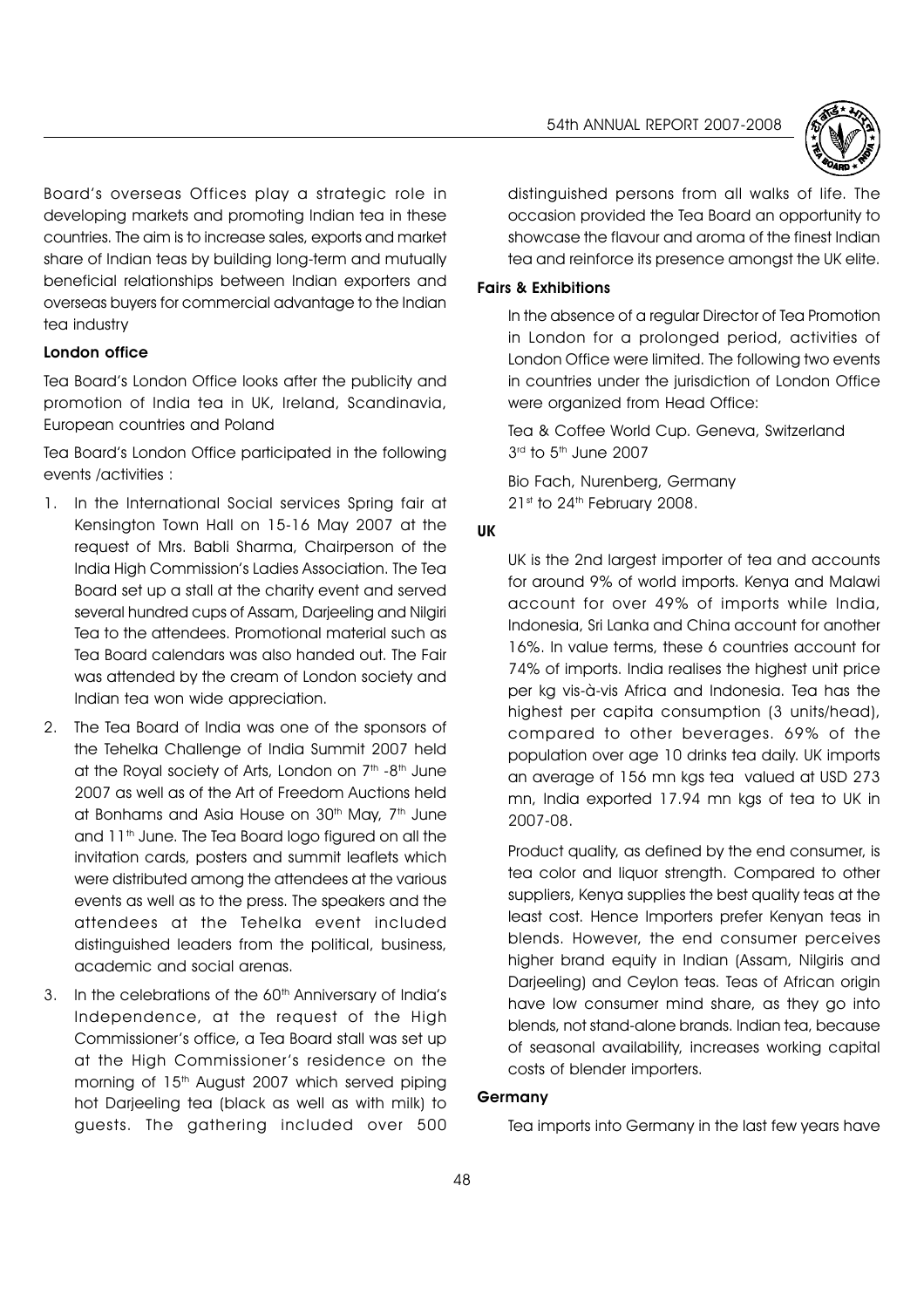

increased gradually. The import figure for 2006 stood at 46.6 m.Kgs. Germany is one of India's top five markets. It is a quality conscious premium market. India derives a substantial premium compared to other origins. India exported 5.74 mn kgs of tea to Germany in 2007-08. Germany consumes about 55% of imports and re-exports the remaining 45%. Germany is mainly a cold beverages market, and within hot drinks, tea accounts for  $\sim$  11%. Coffee and new tea forms like herbal & fruit tea are the major threats to tea. However, tea is perceived to be a premium product, and consumer tastes are sophisticated.

Black tea accounts for 85% of Germany's imports. Most of the tea is orthodox / leaf variety. Indian tea enjoys high brand equity. India, Sri Lanka, China and Indonesia account for 71% of imports*.*

Unlike the rest of Germany, tea is the national drink of East Friesland (located in North Germany) for over 300 years*.* Per capita consumption of tea in East Friesland is about 3 kg*.* This is substantially higher than the German average of 250 gm. Consumers drink a minimum of 3 cups of tea, on each occasion. This region has the highest per capita consumption of Assam Tea.

#### **France**

France imports around 16 mn kgs of tea. The main exporting countries are China, Sri lanka and UK and Benelux countries, the last two being non producing re-exporting countries. This indicates that there is scope to develop direct exports especially in the value added format. France has also been indicated as a focus market for Darjeeling and is included in the global promotion plan for Darjeeling tea. The French are inclined towards consumption of healthy food and drinks. While tea bags and convenience products are the most favoured forms amongst consumers, tea drinking is expected to grow.

## **U.K. Tea Council**

DTP (London) participated actively in all the meetings

of the U.K. Tea Council to further the interests of Indian tea and safeguard Darjeeling CTM as well as on various issues relating to tea trade and market promotion.

#### **German Tea Association / Tea Council**

DTP (London) participated actively in the meetings of the German Tea Council. On the pesticide residue issue India's views were stressed.

#### **Moscow office**

Office of the Director Tea Promotion , Moscow continued to cover the entire region of the Russian Federation, CIS countries that include Ukraine, Byelorussia, Kazakhstan, Armenia, Azerbaijan, Turkmenistan, Uzbekistan, Kyrgyzstan, Tajikistan, Georgia and Moldova and the Baltic countries of Latvia, Estonia and Lithuania. The activities during the year were centered on the more important markets of Russia, Kazakhstan, Ukraine, and Uzbekistan.

#### **Fairs & Exhibitions**

During the year under review, Board's Moscow office participated in the following exhibitions :-

- 1. World Food Moscow (18-21 September, 2007)
- 2. World Food Ukraine, Kiev (29th October to 2nd November 2007)
- 3. Prodexpo, Moscow 2007 (11-15 February 2008)

Participation in 'Food Expo' in Almaty Kazakhstan was from Head office while DTP Moscow was undergoing orientation and training.

## **Russia**

Russian Federation with a market size of about 173 Million Kg is the biggest market of Indian tea exports (in volume terms). Assam orthodox teas are competing as well as the Sri Lankan orthodox teas on the quality front. Assam CTC teas are also doing equally well with the growth of the tea bag segment. Russia has been enjoying unprecedented economic prosperity for the last decade, driven by their political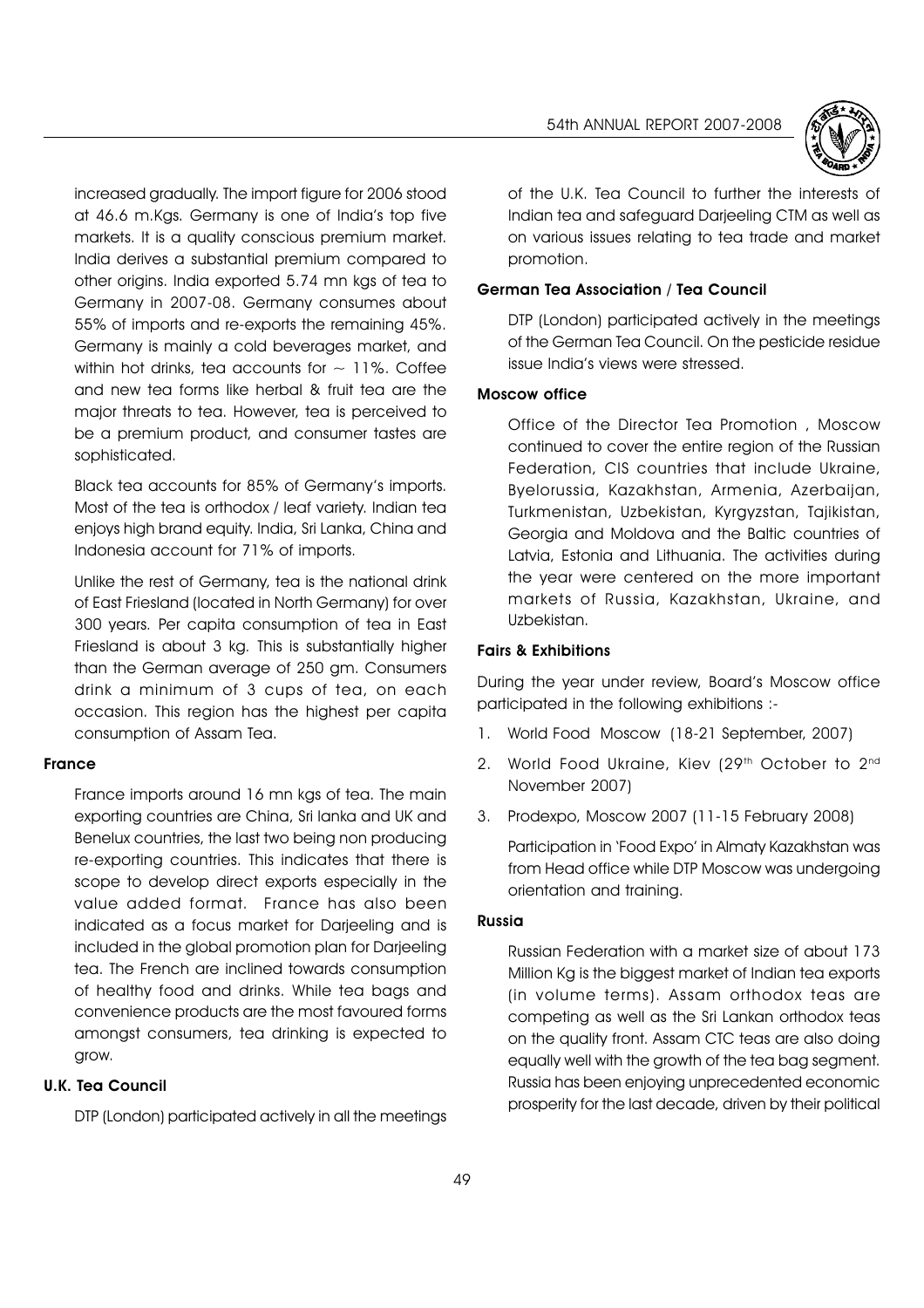

stability and booming oil, gas and metal sectors. The affluence at least in the urban centers has translated into high purchasing power of the Russians. The Russian consumer is now becoming more quality conscious, demanding and is ready to pay a higher price for the product of choice. This has meant an increase in the demand for better quality Indian tea in attractive packets. There is a gradual shift from the modest quality South Indian teas (Nilgiris) to the better quality North Indian tea (Assam and Darjeeling).

Challenges that Indian tea faces in Russian market differ from segment to segment. In the orthodox teaspremium segment, Indian teas are losing to Sri Lanka on the physical appearance and image front as the average Russian consumer still perceives the Sri Lankan teas to be of better quality than the Indian teas. In the orthodox teas- economy segment, Indian teas both North and South Indian have not been able to match the cheaper prices offered by Indonesia and Vietnam where teas are plucked and processed in a non plantation nature of industry and thus there are cheaper labor wages against the high social overheads which plantations have to cope up within India. In the CTC tea segment (used in tea bags), Kenyan teas are competitively priced and of good quality due to their lower labour wages and younger tea bushes.

Indian tea export to Russia showed an upward trend from 39.36 million Kilograms (322.21 Crores) in 2006- 2007 to 44.22 Million Kilograms in volume (377.54 Crores) in 2007-2008.

# **Dubai office**

The Dubai office of Tea Board looks after the promotion of Indian tea in the West Asia and the North African region. The region covers the countries of UAE, Saudi Arabia, Iraq, Iran, Syria, Jordan, Morocco, Algeria, Tunisia, Libya, Sudan, Kuwait, Qatar, Bahrain, Oman, ARE, Lebanon Turkey Yemen and South Africa Pakistan and Afghanistan had been added to the responsibility of the Dubai Office in the last financial year. The Board's Dubai office

carried out the following activities to promote Indian tea, enhance demand of Indian tea and increase market share : -

- a) The field promotion and
- b) Media campaign

Field promotion activities include participation in Fairs & Exhibitions, organizing buyer-seller-meets, market survey including collection of tea prices & statistical data for the benefit of exporters & respective Govt. agencies, regular interaction with tea importers, keeping constant touch with Indian Missions in different countries for logistic support, analyzing the customers' choice of tea and its price, etc.

Media campaign includes creating awareness about the different "Logos" of Indian tea, and the distinct varieties of tea which are available in India.

In addition, Tea Board being the trade promotional organization also participates in the different meetings/workshop of Indian Business & Professional Council/Dubai Chamber of Commerce. Continuous contact is maintained with the importers, both locally and in other countries of the region. The office serves as an interface between the buyer and seller of Indian tea, deals with trade enquiries for supply of Indian tea and has available information regarding auction prices and the Indian tea traders for the convenience of buyers.

Tea Board Dubai co-ordinated with the Head Office the visit of a 10-member Iranian Tea Delegation to India from 5<sup>th</sup> to 8<sup>th</sup> September, 2007. This was in the context of the proposed Plant Master File requirements imposed by the Iran Governments on all imports of tea.

## **Board's Advertisements**

On the occasion of India's Independence on 15th August 2007 Dubai office released advertisements in two leading newspapers of UAE – Gulf News and Khaleej Times. Subsequent to these advertisements, Dubai Office received a number of enquiries which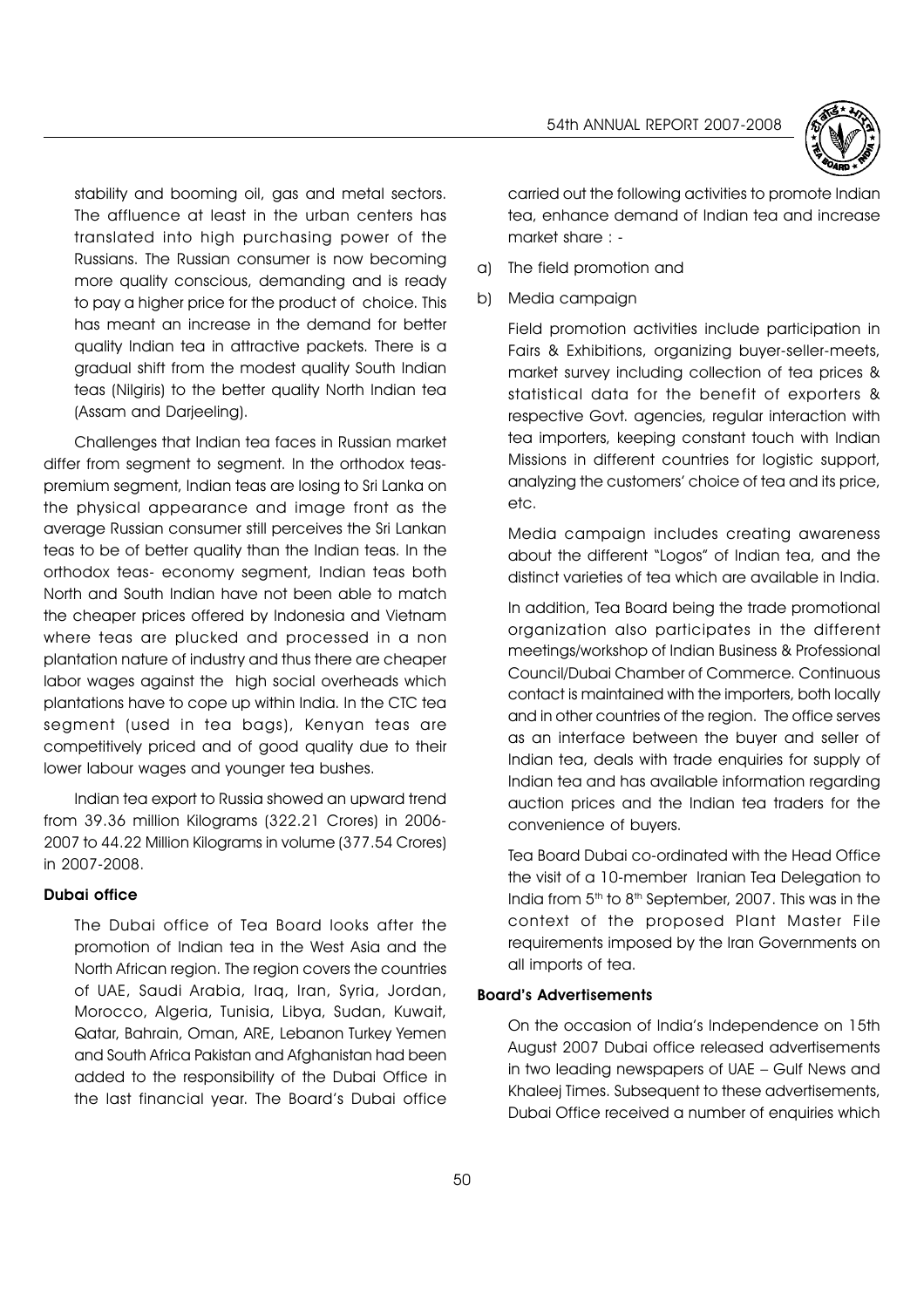

were circulated to the exporters. An article on Indian tea by Mrs Priya Kumar, DTP, Tea Board Dubai also appeared in Gulf News and Khaleej Times.

On the occasion of Indian Republic Day, 2008, Tea Board's advertisement was released in the special supplement of the leading newspaper of UAE, The Gulf News. An article written by DTP Dubai on Darjeeling tea was published in the supplement.

Tea Board Dubai also released colour advertisements in Middle East Food Magazine (bi monthly English and Arabic), Du Smart Yellow Pages, 2008 and Dubai Commercial Directory, 2007.

#### **Fairs & Exhibitions**

During the year under review, the following fairs were held in the countries under Dubai office jurisdiction.

- 1. Iran Agro Food 2007, Teheran, Iran- 22<sup>th</sup> May-25<sup>th</sup> May 2007
- 2. Food, Hotel & Propac Arabia (13-17<sup>th</sup> May, 2007).
- 3. GIDA Istanbul, Turkey, 31st October-3rd November, 2007
- 4. Y Made in India' show Cairo, 20-23<sup>rd</sup> Nov, 2007.
- 5. Gulf Food 2008, Dubai, UAE- 24<sup>th</sup>-27<sup>th</sup> February 2008
- 6. Cairo International Fair, Cairo, Egypt- 18<sup>th</sup>-28<sup>th</sup> March 2008

#### **Other events :**

A 10-day long tea festival at the Qanat Al Qasba in Sharjah from 27-12-07 to 5-1-08. The event titled "Tea World" was a tea fiesta which sought to bring together the teas from different origins as well as the blends consumed in some of the major consuming countries.

Tea Board participated in the 2nd Global Dubai Tea Forum held in Dubai on 19-20 Feb'08. This biennial industry event is aimed at addressing the new developments and key issues in the tea industry, and focuses on sharing industry-specific knowledge and best practices for improving tea production and marketing worldwide.

Indian tea was a special focus during this edition of

the Global Dubai Tea Forum. Tea Board of India was a special events sponsor at the Forum.

To take advantage of the presence of the global tea industry representatives at the Forum, in order to showcase the best of Indian teas, Tea Board, in collaboration with the Darjeeling Tea Association and UPASI, organized two special sessions on Darjeeling Tea and the UPASI TGLIA-STC 2008 at the Forum.

## **Buyer-Seller Meets/Tea Delegations :**

As a part of its efforts to target major consuming nations Tea Board organised a delegation of the leading Indian tea producers and exporters to Pakistan during 21st to 27th April, 2007. Mr Basudeb Banerjee, Chairman, Tea Board led the tea delegation comprising members of the Indian Tea Association (ITA), Indian Merchant Tea Exporters Forum (IMTEF) and UPASI. Pakistan is one of the highest tea consuming markets in the world. Indian tea industry's

efforts to make inroads into this market for the last few years is now showing positive results.

Type of teas imported by WANA countries :

- (a) Middle East: Largely orthodox but now CTC is also gaining acceptance in countries like Saudi Arabia and Iran. In UAE, domestically CTC is popular due to the large expatriate population from India and Pakistan.
- (b) Egypt : CTC Dust and Brokens.
- (c) Libya : Black Tea-Orthodox and Green Tea.
- (d) Tunisia : Orthodox–Black & Green Tea.

#### **Competition :**

Middle East market is very competitive in terms of price and quality. Tea is drunk largely without milk and the appearance and colour of tea is the yardstick of first choice. Being a major tea consuming area, stiff competition is faced from Sri Lankan teas besides increasing popularity of Kenyan teas. African teas are finding their way into the market due to their price competitiveness and quality, besides the year round availability of supply.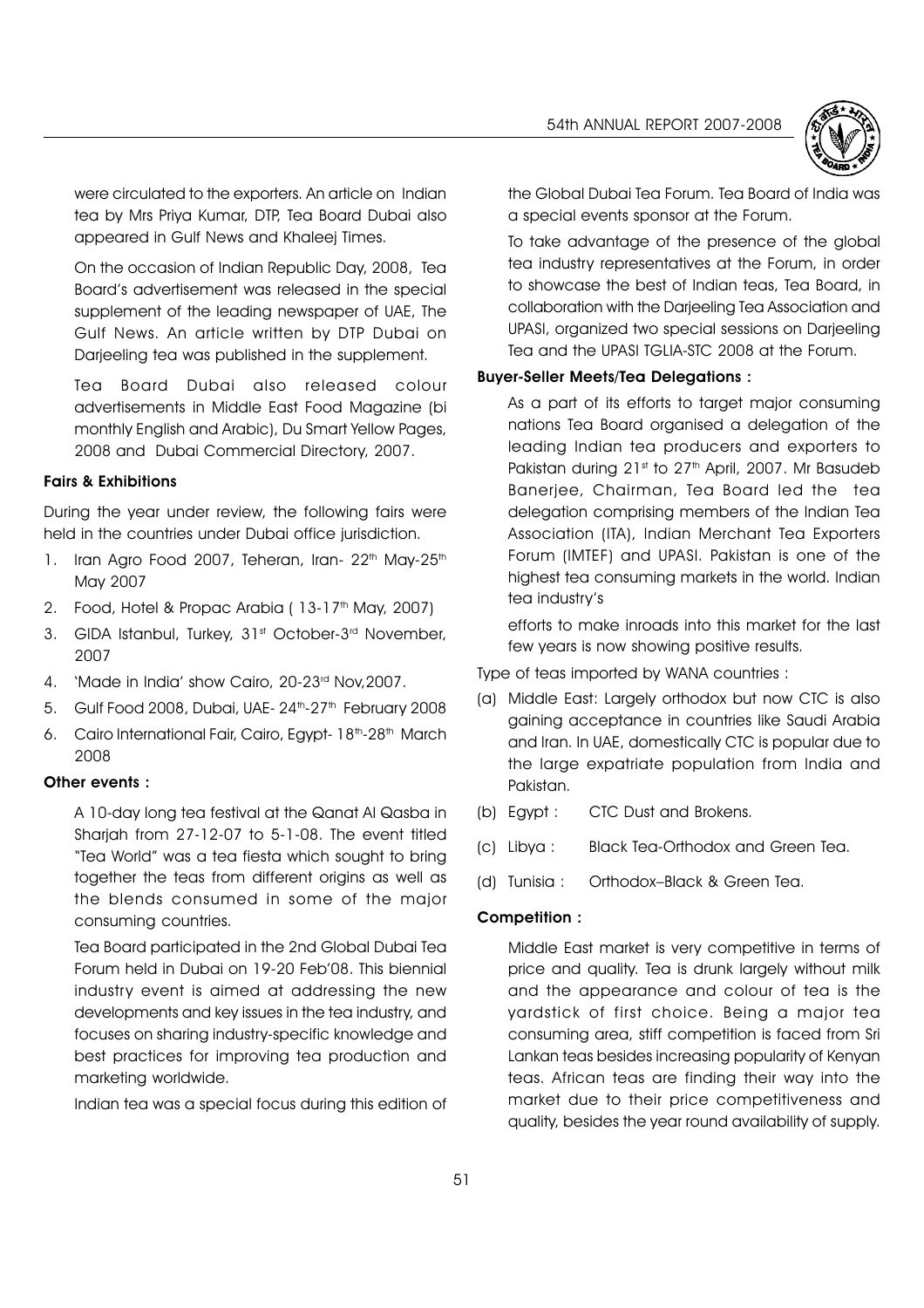

## **Country wise export** :

At-a-glance -Export of Indian Tea to WANA Countries :

| 46105<br>294<br>198<br>7048<br>22769<br>2538929<br>8134<br>723<br>5049765<br>74664 | 13693<br>Name of the<br><b>County</b> <sub>12155</sub><br>A. R. E. 47946<br><b>Bohra</b> \$850824 | י י<br>$\frac{1}{2007}$ 2008<br>$\frac{115}{\text{Qh}$<br>$(Th. Kg/s)^3$<br>759806<br>168941 | 835<br><b>Value</b><br>(Th.R͡≨़§ <sup>87</sup>  21<br>496598546<br>23254048228 | 2006-2007<br>Value<br>$\Phi$ ty<br>(Th <sub>i</sub> Kgs)<br>(Th.Rs.)<br>3403<br>253191<br>60<br>31882 |
|------------------------------------------------------------------------------------|---------------------------------------------------------------------------------------------------|----------------------------------------------------------------------------------------------|--------------------------------------------------------------------------------|-------------------------------------------------------------------------------------------------------|
|                                                                                    |                                                                                                   |                                                                                              |                                                                                |                                                                                                       |
|                                                                                    |                                                                                                   |                                                                                              |                                                                                |                                                                                                       |
|                                                                                    |                                                                                                   |                                                                                              |                                                                                |                                                                                                       |
|                                                                                    |                                                                                                   |                                                                                              |                                                                                |                                                                                                       |
|                                                                                    |                                                                                                   |                                                                                              |                                                                                |                                                                                                       |
| 11412<br>45                                                                        | 3479                                                                                              | 116                                                                                          | 7918                                                                           |                                                                                                       |
| 4053<br>10                                                                         | 1199                                                                                              |                                                                                              |                                                                                |                                                                                                       |
| 171310                                                                             | 110449                                                                                            | 1266                                                                                         | 124872                                                                         |                                                                                                       |
|                                                                                    |                                                                                                   | 1117                                                                                         |                                                                                |                                                                                                       |

# **UAE**

UAE follows a very liberal trade policy with no protective tariff or non-tariff barriers on imports and there is an absence of corporate tax, sales tax and personal tax. Besides, the region's food and beverage industry is one of the fastest growing worldwide, particularly since over 90% of the Gulf's food is imported. Dubai is the hub of tea trade in UAE. Large volumes of tea are currently transacted through Dubai, both physically cleared into Dubai and re-exported as well as trans-shipped through Dubai ports. Tea is re-exported to markets like Iran, Iraq and Saudi Arabia, besides other Middle East and CIS countries

The UAE market is largely dominated by Lipton, which

| A.IN. L.                                                                  |        |            |      |         |
|---------------------------------------------------------------------------|--------|------------|------|---------|
| <b>Bohro \$850824</b>                                                     | 169941 | 2325448228 | 160  | 31882   |
| Iran                                                                      | 14045  | 1547045    | 9912 | 1057899 |
| Iraq has nearly 70%46f the merret share.3NPbTe than 1207556               |        |            |      |         |
| Israebrands vis-à-vis560 the emetioning share 2019 he market 240          |        |            |      |         |
| Jordalk based Newlay Teas als@7stepped into the Middle                    |        |            |      |         |
| Kuwdijast market this Osear. The 272 Thpany, wis ich market 8348          |        |            |      |         |
| Lebaits of as a Super Premium" tea brand, Jaunched its33                  |        |            |      |         |
| LibycDubai based Midslle East heagdquarters5t is reportest 21             |        |            |      |         |
| Mordeebe aiming at a \$50 million share of the Middle.                    |        |            |      |         |
| <sub>Musc</sub> Egist's tea marked in the reaxt five years While the 141  |        |            |      |         |
| <sub>Qata</sub> yAE domestic magrket for teg is not very farge due to 750 |        |            |      |         |

the small population, the market as a centre for tea re-exports is very large. This market is largely a CTC market preferring mainly the Assam CTCs among Indian teas. However, while in packet tea, pure Assam CTCs are available, the tea bag market comprises largely blends of Indian and Kenyan teas or pure Sri Lankan tea. The main problems facing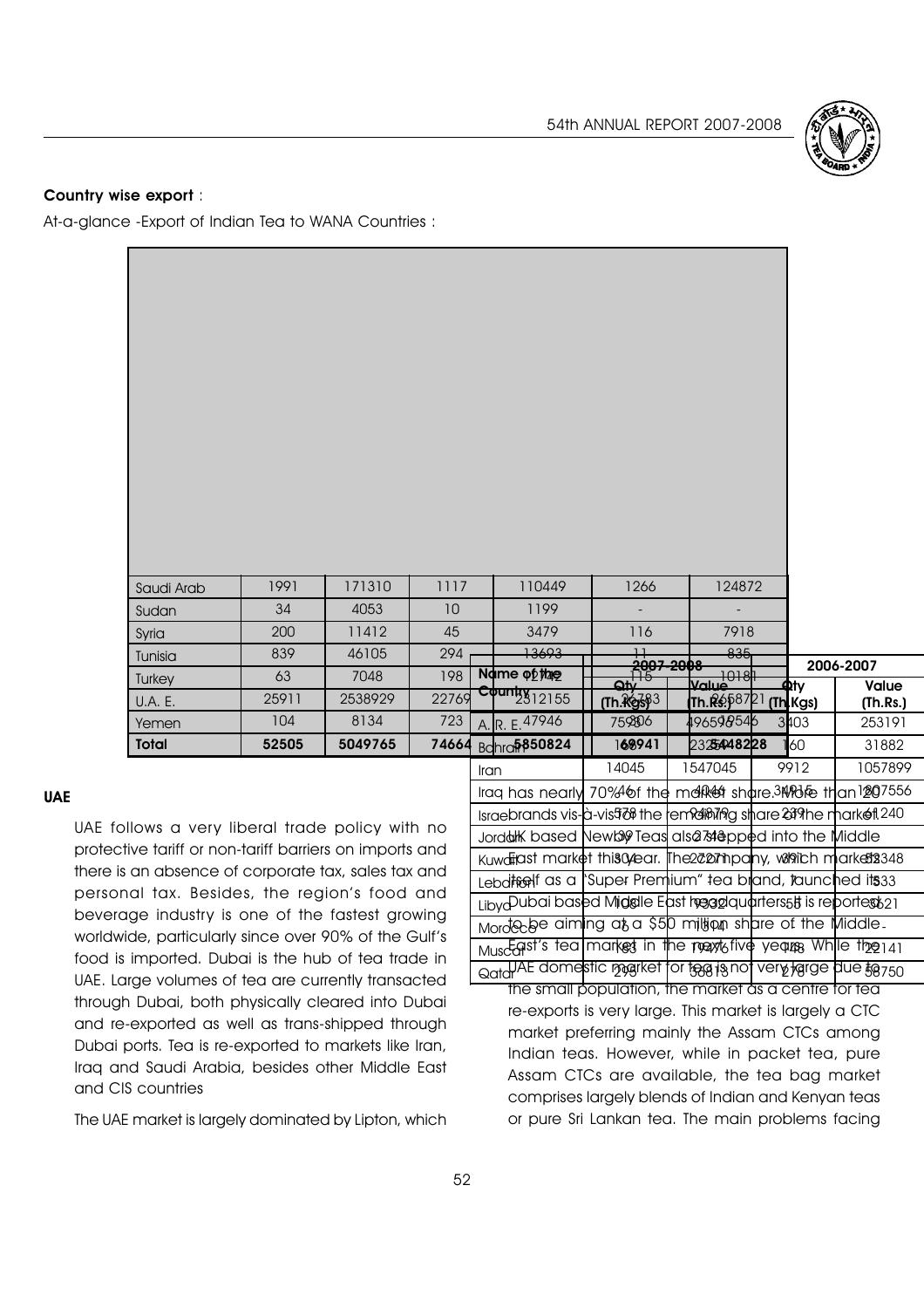

Indian tea in this region is the quality of tea and the inconsistency of supply through the year due to seasonality of production. This has enabled other origins like Kenya besides Sri Lanka, to find increasing acceptance in this market.

## **Dubai Tea Trading Centre** :

The Dubai Tea Trading Centre (DTTC), a subsidiary of the Dubai Multi Commodities Centre (DMCC), located in Jebel Ali, has created another international hub in the region for trading in tea. Dubai's links with African tea producers received a boost this year with the largest producers of tea in Kenya and Rwanda becoming members of the DTTC. The DTTC announced that the Kenyan Tea Development Agency (KTDA) and OCIR, the official Rwandan Tea Authority had joined as active members of the centre. DTTC is also upgrading its facilities and has announced the launch of a centralized tea storage, blending and packing facility, as part of its expansion plans to accommodate the growing activities of the Centre. At present teas from 13 producing countries, including India, are being processed through DTTC. Some Indian tea exporting companies have also become members of DTTC. It is estimated that nearly 40% of the tea transacted through DTTC is Indian tea. The Centre, continues to remain a platform that puts buyers and sellers together.

## **Arab Republic of Egypt :**

The Arab Republic of Egypt has traditionally been one of India's most important trading partners in the African continent. It is also one of the major tea consuming countries in the WANA region, importing more than 78 million kgs of tea annually for consumption. Indian tea exports to Egypt increased from 3.40 mkgs in 2006 -07 to 7.59 mkgs in 2007- 08.

The per capita tea consumption in Egypt is nearly 1 kg per annum. CTC teas are preferred in this market, mainly the Dust grades. The country has been a big market for Indian teas in the past, with exports of

Indian tea crossing 18 million kgs in the 1980s. However, with Egypt becoming a member of COMESA in 1998-99, the duty structure of 30% for Indian and other origin teas vis-à-vis free import of Kenyan and African teas, led to a substantial decline in the quantity of Indian teas exported to this market.

Import duty on tea in Egypt was reduced to 5% in 2004 and Indian tea started re-entering the market with 367,000 kgs being exported in 2005 as per Tea Board figures. Dubai office made persistent efforts by participating in fairs, organizing buyer-seller meets, renewing contacts with major importers, meeting Government authorities, arranging media publicity, in an attempt to restablish the presence of Indian tea in this market. In February 2007, import duty on tea was further reduced to 2%. This augurs well for Indian tea. Attempts are being made to have an Indian Tea Centre in Cairo. An Indian tea packet called "Rawaa Tea" has also been launched by an Egyptian company in Egypt.

Public Sector imports account for a substantial share of the total tea imports into Egypt. Nearly 24,000 MT are imported annually by the Government of Egypt for public distribution purposes. The General Authority for Supply Commodity (GASC) is the body responsible for deciding the quantity of tea required by the Govt. and the same is procured through two public sector organizations viz. M/s El Nasr Export & Import Co. and M/s Misr Export & Import Co. These companies import about 2000 MT each month. Due to the COMESA arrangement, Govt. of Egypt had specified public sector buying of tea only from Kenya and other African countries. This restriction was lifted in March 2007 and Indian tea is also now permitted for Govt. procurement.

## **Iran**

Iran is a major consumer of tea, consuming more than 100 million kgs annually. It is also a tea producing country having about 34,000 hectares under tea plantation. While approximately 58 million kgs of tea was produced per annum, the production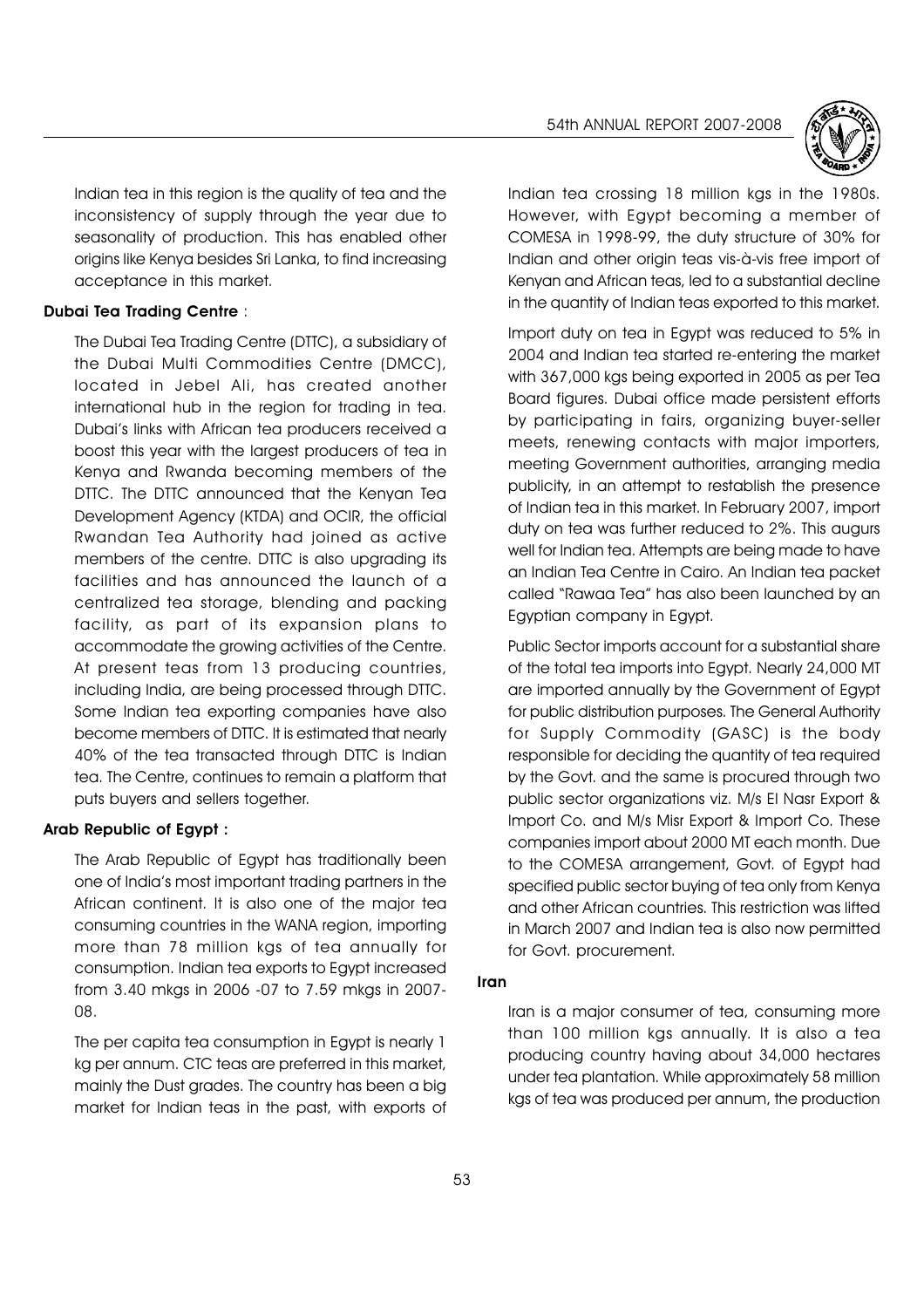

has been declining in recent years and is expected to come down to about 10-15 million kgs with some tea factories shutting down.

As per ITC statistics, in 2006, legal imports of tea into Iran stood at 45 million kgs. This however, does not include the substantial amounts of tea which are smuggled into the country. While import of packet teas less than 10 kg in weight is banned, an import duty of 30% is levied on bulk tea imports. A concessional duty of 4% is charged for imports of tea against purchase of domestic tea. Sri Lanka is the main supplier of tea to this market. India exported about 11.28 million kgs to Iran in 2007. Iran prefers orthodox tea, specially the Assam Second Flush teas, however, there is also a growing segment of CTC teas. Already Kenyan tea packets are becoming visible in the market and some importers feel that the Kenyan CTC is better than the Indian CTC in colour and strength and the fact that it is available throughout the year. They also feel that Kenyan tea retains its flavour even after two years while Indian tea looses it within months.

Recent developments in the import policy with regard to tea have been of concern to the Indian tea industry. A new quality requirement, viz. the Plant Master File Requirement, which is basically GMP/ HACCP, has been imposed by Iran which requires each supplier of tea to register with the Health Authorities after filling in the designated form and paying a one time registration fee of US\$ 6000 plus \$ 1000 per product. A communication reference no. D/1/1/13082 dated 25-09-2007 from the Ministry of Health, Treatment & Medical Education, Islamic Republic of Iran announced requirement of certain procedures and documents for registration of Indian tea exporters with the Iran Health Ministry. Such documents/procedures are too elaborate and complicated in nature which the Indian exporters would find very difficult to comply with.

Several discussions were held between the officials of the two countries to resolve the issue. A number

of issues however still remain unresolved even as the Iran Health Ministry's registration requirements have been enforced since October, 2007.

## **Payment Problems**

A large part of tea export payment realization from Iran is conducted against irrevocable Letters of Credit under the ACU mechanism denominated in US dollars. Vide circular No. 125/2007-08 dated 1st November, 2007 the State Bank of India informed that the US OFAC decided to cut off three Iranian banks from the US financial system Accordingly, State Bank of India declared that they would not undertake any fresh transaction with these banks. In view of this, the situation became complicated for the Indian tea exporters exporting to Iran, as they faced problems in negotiating the shipping documents and incurred substantial financial losses due to delayed payments.

#### **Tunisia**

Republic of Tunisia is a small country sandwiched between Algeria and Libya with a total population of about 10 million people. Tea drinking along with coffee is a popular pastime. Tea is drunk without milk but with plenty of sugar and with a hint of mint. It is consumed both in green and black varieties. The Tunisians prefer strong tea with flavour which are medium grown. Sometimes they brew tea more than once from the same leaf. Tunisia imports about 10- 12 million kgs annually with 8 million being black tea and 2 million being green tea. Office du Commerce de La Tunisie (OCT) is the sole tea importing agency in the country. They import in bulk and have their own packaging plant where tea is packeted in their brand for local consumption. Some tea is also packeted by private companies for the local market. However, the tea used in these packets is imported by OCT for the local companies when there is a requirement. These are largely fannings for tea bags and amounts to a very small quanitity of about 45 MT only.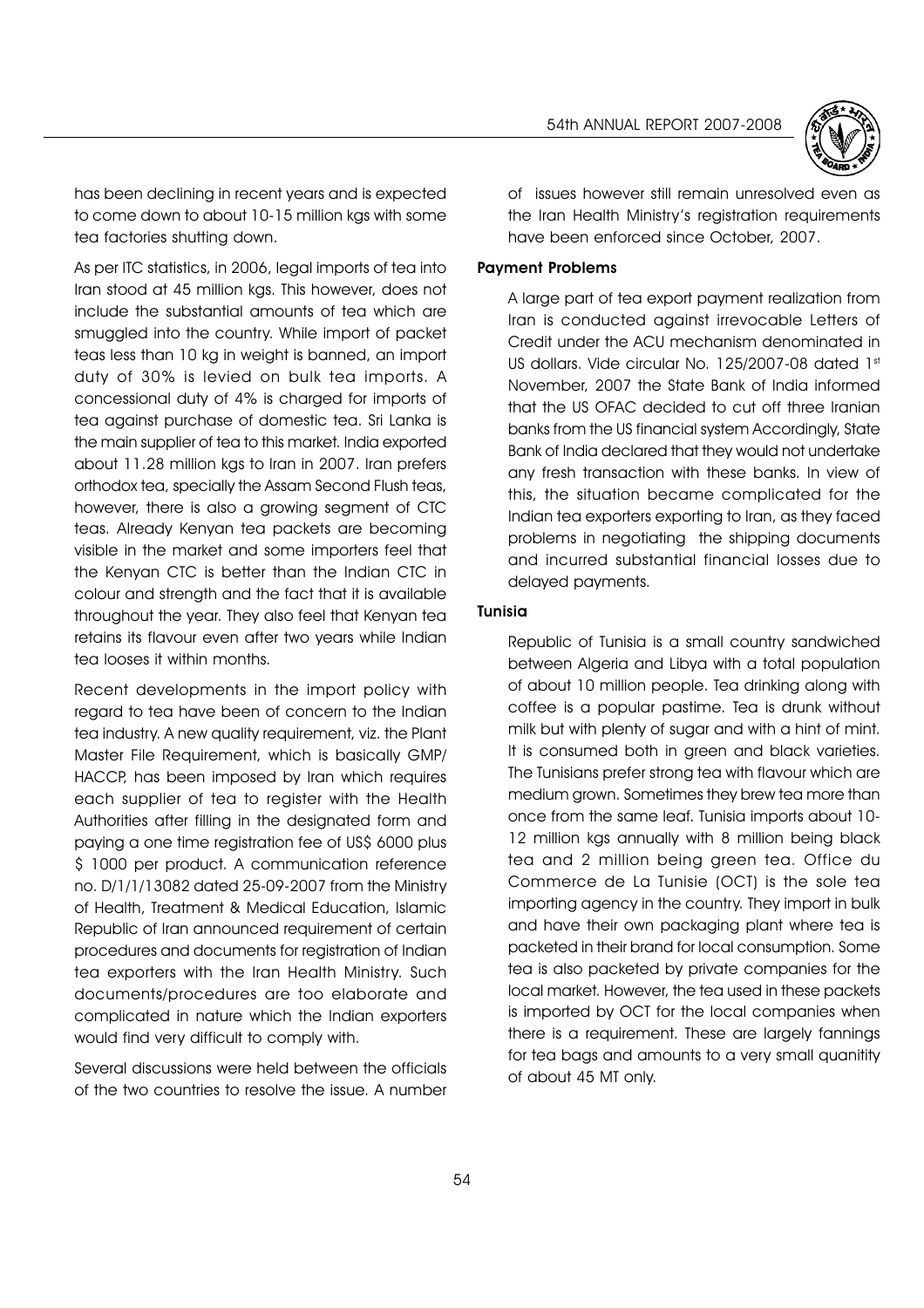OCT procures about 10 million kgs of tea annually of which 8 million kgs are black and 2 million kgs are green. The types of tea bought by OCT are OP, BOP, FBOP I and FBOP II. They float two tenders during a year for purchase of tea- once in November and once in April/May. These tenders are circulated to exporters registered with them. In order to register with OCT, the exporter has to send them all details of their company, including company profile, production/exports done for the last five years, credit worthiness from the bank and the certificate of registration with Tea Board of India. Once they receive all the documents, they conduct their own enquiry regarding the company. There is a Procurement Committee, comprising of members of different ministries including Finance Ministry, Central Bank etc., which meets to decide on which exporters to register after considering the documents. The tea specifications for the tender are then sent to the registered exporters to sign. Presently only three-four Indian companies are registered with OCT. Most of the others registered with them, have since been blacklisted due to quality issues. OCT has indicated their willingness to register more Indian companies who approach them with necessary documents.

# **Morocco**

Morocco, is an important tea consuming country in the region, being one of the main consumers of green tea, with little consumption of black tea. The country imported more than 50 million kgs of tea in 2006 of which more than 99% was green tea. India too has exported some small amounts of tea to Morocco in the past. Until 1993, the import of tea into Morocco was totally in the hands of the Government through Office Nationale de The et du Sucre (ONTS). ONTS was importing tea from China, Indonesia, Sri Lanka and India. Since liberalization in 1993, ONTS has ceased to import tea from India and Indonesia. At present the primary source of tea import is from China. 49 million kgs of tea was imported from China in 2005. Best grades of green tea are gunpowder followed by chumnee and then 54th ANNUAL REPORT 2007-2008



soumee variety of tea. Revival of Indian tea exports to Morocco has been taken up with the DG of SOMATHES (previously ONTS) through the Indian Embassy in Morocco. It is learnt that though China has a monopoly in tea export to Morocco, SOMATHES is keen to find alternative sources of supply. The Govt. is also in the process of privatizing SOMATHES, and M/s Tata Tea is one of the companies which have shown interest in taking over SOMATHES.

# **Yemen**

Yemen was a coffee exporting country for many years, but due to qat (a narcotic substance) cultivation in rural areas, the export and the popularity of Yemeni coffee dwindled and drinking of tea has become very popular. Yemen is another big tea consuming country in this region, importing about 10-12 million kgs of tea annually importing mainly from Kenya, India and Sri Lanka . A large quantity of tea is re-exported from UAE too. The tea consumed is mostly the dust grades. There is no restriction on import of tea into Yemen. The customs tariff on tea includes customs duty of 15% Ad Valorem CIF, defence tax 5% and statistical charge 2%. With about 20 million population growing at the rate of 3.7%, this market has potential.

## **Other countries**

Increase in exports of Indian tea has been witnessed in countries like Egypt and Iran while exports to other countries have fluctuated. In countries like Sudan and Morocco there have been virtually no exports of Indian tea in 2005 and 2006. While Morocco consumes green tea, Sudan is largely the result of the COMESA Arrangement which gives an advantage to Kenyan teas. Quality issues, payment problems, depreciation of Dollar against Rupee, seasonality of supply, cost considerations and increasing competition from Sri Lanka and Kenya are some of the factors affecting exports of Indian tea. It has however, been noticed that in some countries preferring Orthodox teas like Iran, Syria, Saudi Arabia, there is a growing segment for CTC teas which India can target if we overcome the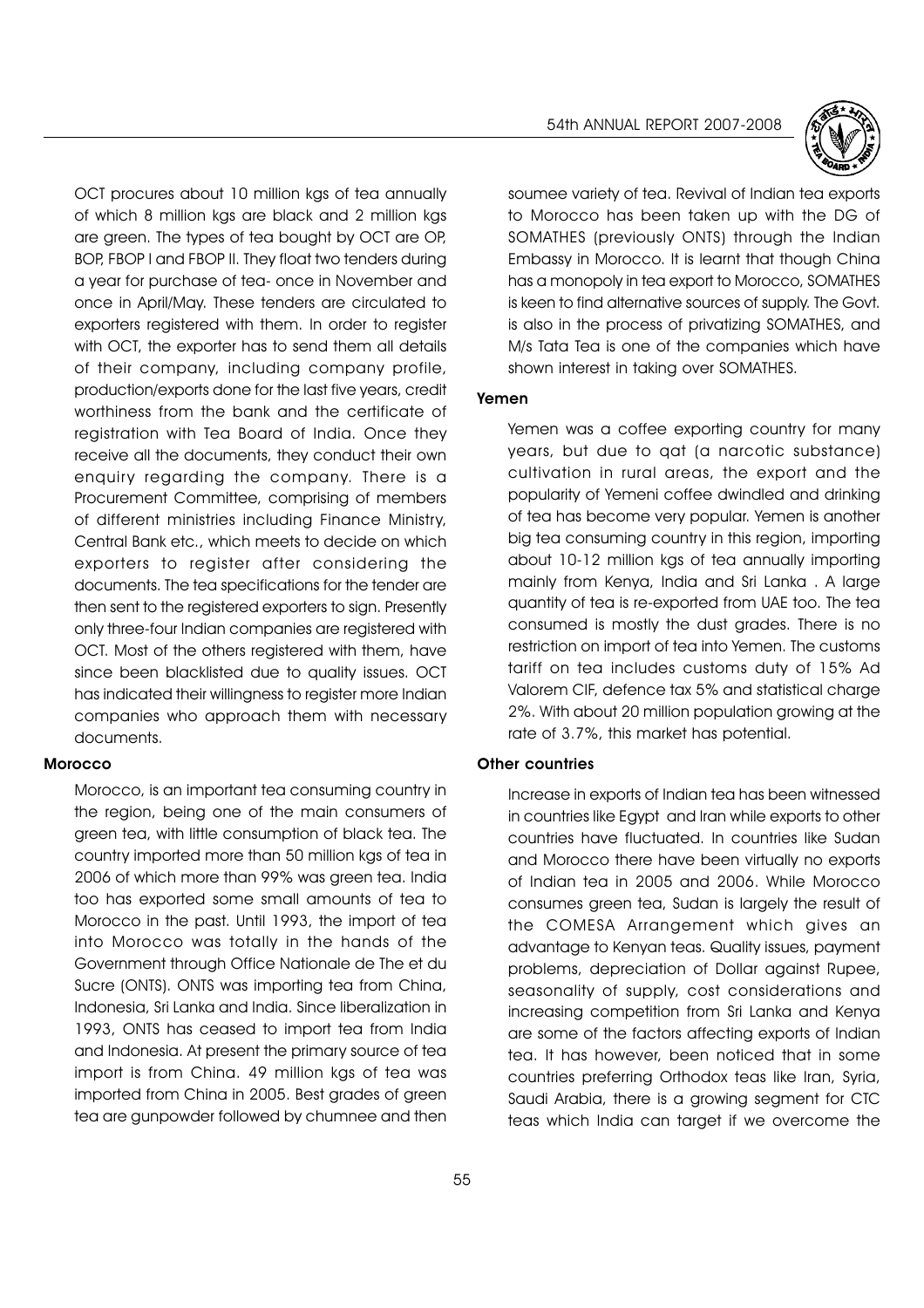

challenges of cost and quality.

## **Market Analysis**

- **1.** Major buyers of tea in the Middle East want a very different product from what is demanded in Europe and the West. Teas demanded in different markets of the WANA region range from cheaper CTC dust grades and brokens to higher quality Assam Orthodox tea. Export trade has to cater to very different markets and requirements. The market however, remains very price sensitive and it is price, quality and appearance which determine demand rather than origin.
- **2.** Most of the important markets like Iran, Libya, Egypt, Iraq and Morocco are undergoing a process of economic liberalization and the role of their respective Government buying & distributing agencies are getting marginalized. Private importers and distributors are playing progressively bigger roles. Private trade in tea is now possible even in countries like Libya and Iraq which were totally dependent on Government buying. Even countries like Iran which otherwise do not allow import of packet teas into the country, allow the same in their Free Zone for reexport. Opportunities offered in Free Zones in Turkey, Iran, Kuwait, UAE etc. provide a possibility of joint ventures which Indian tea companies can explore.
- **3**. Retail loose tea sale in the WANA region is gradually coming down. Packet teas and Tea bags are becoming popular. CTC segments are emerging even in those countries like Iran and Syria, which traditionally preferred orthodox teas.
- **4**. Green Tea is also becoming popular due to increasing health consciousness of the consumers. In UAE, Lipton launched its Green Tea pack with aggressive publicity and even the new brand Alokozay launched last year includes Green Tea in its range.
- **5.** Most of the countries in this region are becoming progressively brand conscious. In the supermarkets and the departmental stores and in the perception of consumers the competition is more among

different tea brands rather than in terms of different countries of origin. However, in some countries like Syria, Saudi Arabia, Turkey, etc. origin still matters.

- **6**. Setting up of free trade zones like the Jebel Ali Free Zone has encouraged value addition and large tea companies are setting up operations in the Middle East. In UAE, tea bags that were once sourced entirely from the UK are now being produced in the Jebel Ali Free Zone (JAFZA). UAE has in fact even started exporting it in the region and has become one of the big producers of teabags in the world. Platforms like the Dubai Tea Trading Centre (DTTC) which is upgrading its facilities to include centralized tea storage, blending and packing facility, facilitates multi-origin teas being available in one place and are also encouraging packeting operations to be centralized in Dubai.
- **7.** Private entrepreneurs in countries like Egypt, Saudi Arabia, Jordan, Oman & Syria are also setting up their own blending and packaging facilities to produce their own brands of tea. Even in Iran, Lipton has set up a packaging factory while brands like Alokozay too are reported to be setting up packaging facility in the country. Such developments encourage blending of teas of different origins. It also affects consumer tastes as the range of products increases and value added products like tea bags, flavoured teas etc. gain acceptance.

#### **USA and Canada**

The jurisdiction of the Board's erstwhile New York Office covered USA, Canada and South America. With the closure of Board's New York Office in July, 2004, promotional activities have been handled from Head Office.

#### **Tea Consumption Pattern**

The tea consumption pattern in the USA is mostly in the form of ice tea. However, in the recent years, there has been some changes towards the consumption of hot tea also. Trend of overall consumption of tea in USA has also improved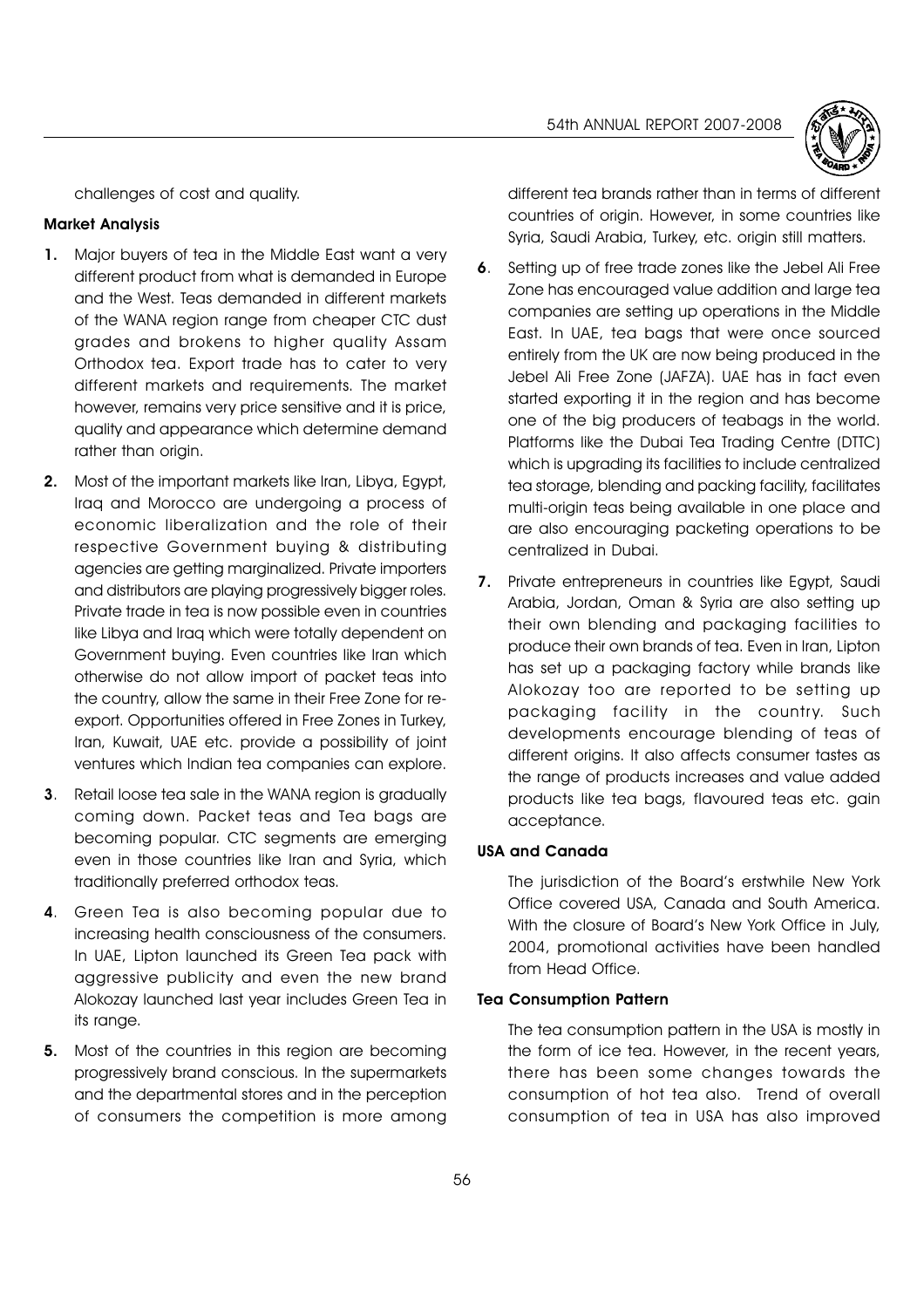

because of the health benefits, associated with tea. Tea consumption in Canada has declined a little. India's share of the tea market in the USA is small but is increasing gradually. Assam and Darjeeling teas as speciality teas are becoming popular in this market where flavoured teas play a vital role Export of teas from South India is also registering a gradual increase. Canada is a hot tea market. About 60% of the population in Canada consumes hot tea unlike USA The volume of Indian tea export to Canada though low has registered a small increase. However, the silver lining is that even though the volume of export was low, the unit value realization was high thereby indicating that speciality teas are becoming popular and is poised for growth.

#### **US Tea Council & Association**

India being a founding member of this Council took part in all the deliberations of different meets.

## **Tea Council of Canada**

India has played an active role in the Council's meetings in promoting tea as a health beverage.

## **Australia**

Tea promotion in Australia is handled from Head Office. Though Australia is primarily a coffee drinking nation, the British habit of tea drinking also prevails. Australia's total import of tea from all sources is 14- 15 m. kgs. A small quantity of around 1550 m. tons is produced in the country. The country re-exports approx. 0.9 m. kgs tea. This market is now being viewed more positively as the new destination that has great potentials for penetration and expansion. Tea Board's promotional efforts over the last several years are now showing good results. Exports from India to Australia have registered an increase of more than 400% from 1.41 m. kgs. in 2002-03 to 5.08 m. kgs. in 2007-08. The growth has been in volume and value realization. Indian tea exports have been in the form of Instant Tea, Tea Bags & Packet teas.

Participation in Fine Food Exhibition in Australia has become one of the regular features of Tea Board's activities in Australia.

## **Japan**

Japan produces 85-90 m. kgs. of green tea per annum which is consumed mainly within the country. Japan also imports black tea. Japan is a market for quality Darjeeling teas. Apart from the high quality leaf grade teas, the market has gradually cultivated the use of Assam CTC teas, used either in Tea Bags or for the production of canned milk teas, a favourite of the younger generation.

The promotional work for 'India tea' in Japan is carried out mainly through the Embassy of India in

| Types of tea                                               |       | Tokyo with the assistance of Just in Ted Association.<br>Developing<br>Tea Board with the contract of the Indian | <b>Others</b> |
|------------------------------------------------------------|-------|------------------------------------------------------------------------------------------------------------------|---------------|
| Benaldersty buttrition at the 'Fooder Vil Japan, 2008 from |       |                                                                                                                  |               |
| Block to 2008 2.0%<br>packets                              |       | Nil                                                                                                              | 12.0%         |
|                                                            |       | Inistenditety structure for tesa imports to Niapan are disunsider :                                              |               |
| Green tea                                                  | 17.0% | 17.0%                                                                                                            | 7.0%          |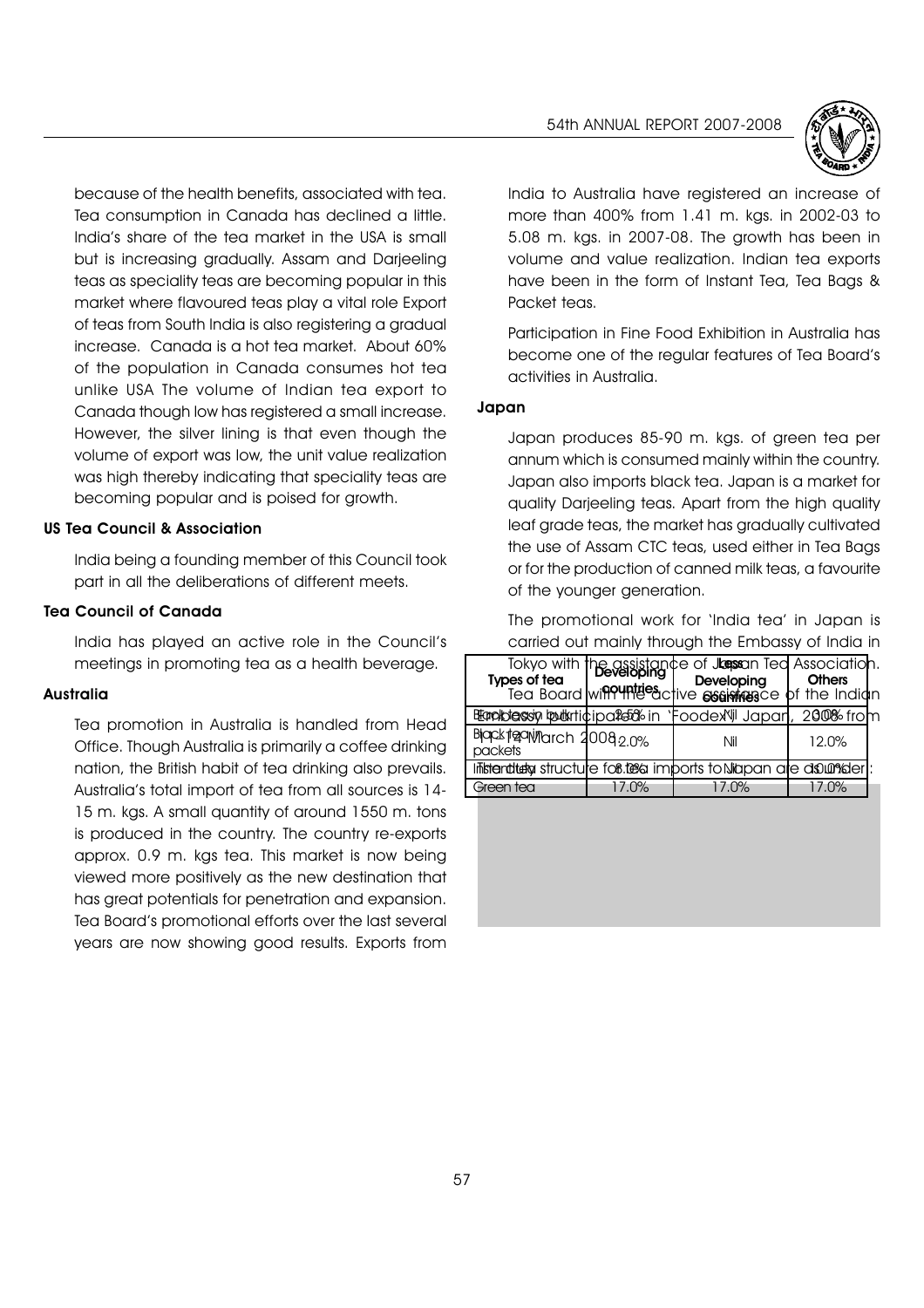

# **LICENSING BRANCH**

# **7.1 Introduction**

The Licensing Branch is a vital wing of the Board for implementation of various statutory and regulatory orders issued by the Government from time to time. In addition, Licensing Branch provides necessary clarification and guidance to the Tea Industry and trade in relation to fiscal policies and different legislation concerning tea .The tea related issues under different Bi-lateral and Regional/Multilateral Agreement and its implementation on Indian Tea Industry are being examined by the Board time to time in order to formulate policy decision by the Govt. of India. The different statutory activities performed by the branch during 2007-2008 are enumerated below :

## **7.2 Exporter's Licence**

In accordance with the provisions of the Tea (Distribution & Export) Control Order, 2005 any person desiring to carry on trading in tea as an exporter needs an Exporter's Licence. The period of validity of Exporter's Licence has been made effective for 3 (three) years from the date of its issue and every business licence once renewed shall also remain valid for a further period of three years from the date of its renewal unless the business licence is suspended or cancelled during the validity period. Every licensee being an exporter, desiring to convert his business licence into a permanent business licence, shall make an application, in duplicate, to the Licensing Authority in Form B before 3 (three) months of the expiry of the validity of business licence. The Licensing Authority shall on receipt of such application convert the Licence into Permanent Licence if :-

- a) The business licensee is an exporter,
- b) Such licensee has not violated any of the provisions of the Tea Act,1953 or Tea Rules, 1954 or Tea Board Bye-laws 1955 or any order made under the Act and
- c) The volume of export of tea by the exporter holding the valid business licence during the last three years was not less than 1,00,000 kas, annually.

Such Permanent Licence is granted in Form G. A fee of Rs. 2500/- is to be paid by the applicant for conversion of Exporter's Licence into Permanent Licence.

The total number of tea exporters registered with Tea Board under the Tea (Distribution & Export) Control Order with valid exporter's licence stood at about 1035 as on 31.3.2008 as against 938 as on 31.3.2007. The total amount collected during the year 2007-2008 was Rs.1,62,000/- against issue of 162 fresh/temporary exporter's licence compared to issue of 192 fresh /temporary exporter's (licence) during the year 2006-07 amounting to Rs.1,92,000/-. During the period from 1.4.2007 to 31.3.2008 3 Exporter's Licence were converted into Permanent Licence. The total number of Permanent Exporter's Licence granted by the Tea Board till 31.3.2008 is 470 against 467 till 31.03.2007.

#### **7.3 Distributors' Licence**

Under the Tea (Distribution and Export) Control Order 2005, Govt. of India has introduced Tea Distributors' Licence with effect from 1.4.2005. It is issued to all the tea exporters who hold valid exporter's licence for importing tea for re-export or internal sale. Fees for the distributor's licence is Rs. 2,500/-. Number of Distributor Licence issued during the year 2007-2008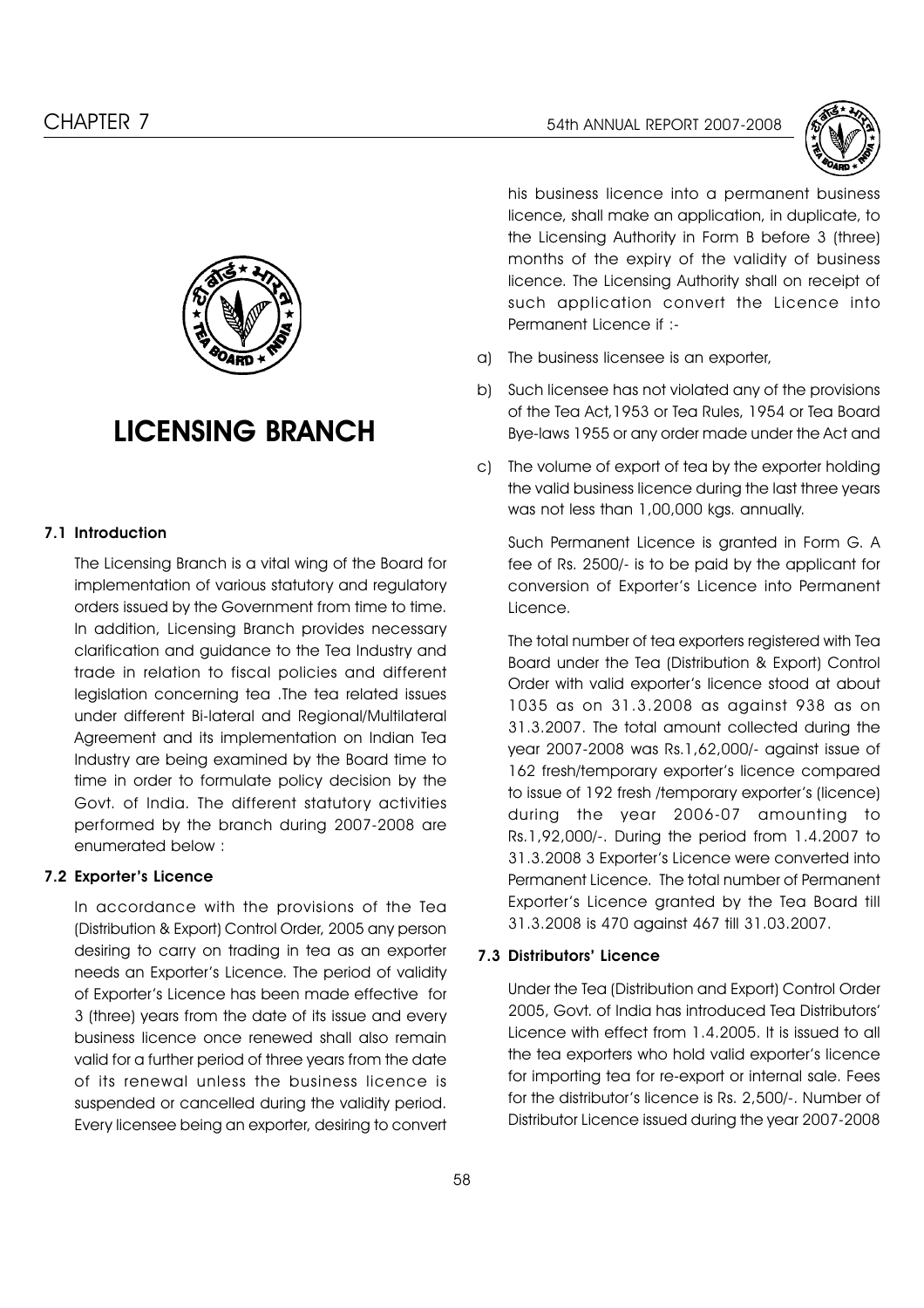

is 8 and the fees collected against the licences amounts to Rs. 20,000/-.

# **7.4 Tea Waste Licence**

The granting of Tea Waste Licence and Renewal thereof are considered in accordance with the provisions of the Tea Waste (Control) Order 1959.The main objective of the Tea Waste (Control) Order,1959 are to check any misuse of tea waste as also to regulate disposal of tea waste for certain gainful purposes. Accordingly, licences are granted only to the bonafide persons including buyers and sellers of the tea waste after proper investigation and scrutiny of the application. Under this order no person shall purchase, hold in stock, sell or offer for sale any tea waste except under and in accordance with the terms and conditions of a licence granted by Tea Board in this regard. Tea waste is generally used by the caffeine and instant tea manufacturers.

For caffeine manufacturers, tea waste is used in denatured form, while instant tea manufacturers, tea waste is used in undenatured form, Undenatured tea waste is also being used by the manufacturers of Bio-nutrient and Bio–fertilizer.Tea waste Licence remains valid up to 31<sup>st</sup> (December) of the year of issue , unless suspended or cancelled earlier and is renewable every year. During the year 2007-08 total amount of Rs. 7,200/- collected against issuance of 72 fresh tea waste licences and renewal of 1109 licences and the amount collected was Rs. 55.450/-. 72 fresh tea waste licences were issued and 1109 renewed against total amount collection of Rs.62,650/- during the year 2007-08.

In order to fulfill the objectives of promulgation of the Tea Waste (Control) Order 1959 by the Government of India it is necessary to keep an eye over the availability and disposal of tea waste so that misuse is checked and disposal is regulated. For this, a limited number of (Inspectors) of the Board are posted in important tea growing regions and Tea Trading Centers. The activities of Tea Board in this direction are supplemental in nature. In fact, checking adulteration of tea as one of the food

items comes under the per view of the Prevention of Food Adulteration Act, 1954 (PFA), implemented by the respective state (governments) having bigger machinery at their disposal. Nevertheless, Tea Board with its limited strength of (Inspectors), detected cases of contravention of the provisions of Tea Waste (Control) Order, and action were also launched against such offending persons.

In accordance with the amendment made on 31.8.2001, Tea Board's regional office located in Coonoor and Guwahati are issuing and renewing Tea Waste Licences in case of receipt of applications by the respective office. As per amendment effected from 5/3/2002. there should be a minimum volume of tea waste and made tea at the ratio 2:100 Kgs. when processed out of the tea leaves, buds and tender stems of plant Camellia Sinensis (L) O Kuntze in a factory.

# **7.5 Registration-Cum-Membership Certificate (RCMC)**

Every registered exporter of bulk tea, packet tea, tea bags and instant tea is required to be registered with Tea Board for obtaining registration cum membership certificate under the export import policy of the Government of India with a view to availing import/export entitlement benefits. The issue of such Registration cum Membership Certificate to the registered exporter is done free of charge. The number of such registered exporter who have obtained Registration cum Membership Certificate from the Tea Board during the period from 1.4.2007 to 31.03.2008 was 19 being the total number to 868.

## **7.6 Tea ( Marketing ) Control Order**

In accordance with the provisions of the Tea ( Marketing) Control Order 1984, no person shall carry on the activities of manufacturing tea except under valid registration granted by the Tea Board in respect of tea manufacturing unit owned or controlled by him.

Under the provision of the Tea (Marketing) Control Order 1984 share holders like manufacturers, auction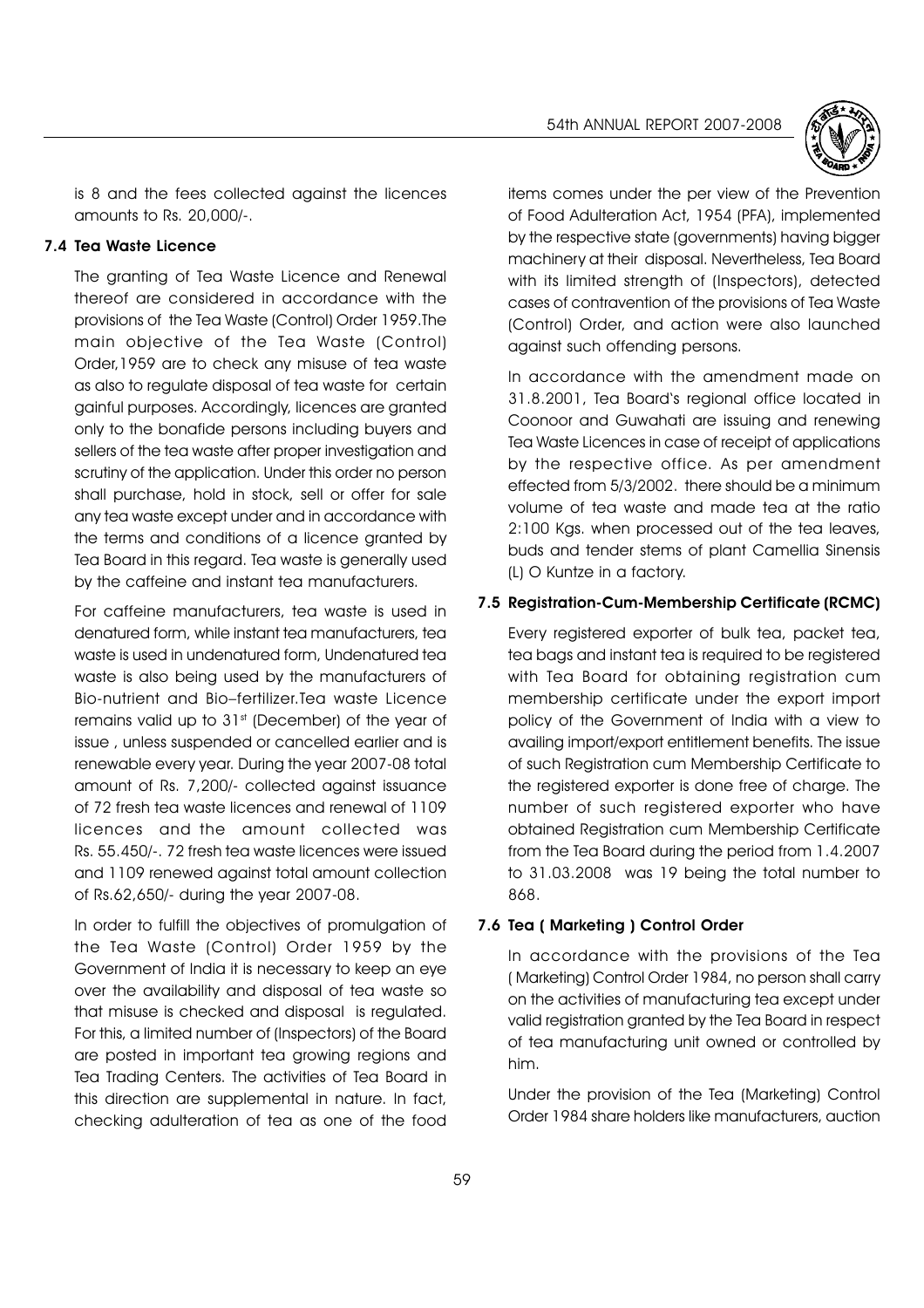

organizers and brokers were required to obtain registration /licence from the Tea Board before manufacturing tea and /or participating /conducting auctions. But the major share holder namely buyers who were one of the important players in the primary marketing channel were not within the perview of registration under the said Order. Therefore, there was no statutory provision for obtaining any information on purchase of tea from the buyers who are buying tea from auctions or directly from the gardens. In order to establish transparency in the total transaction (tea auction and direct purchase) at the primary level, it has been felt necessary to get buyers registered with the Tea Board.

There was no provision in the TMCO 1984 in relation to quality adherence for tea as well as sharing of sale (proceeds) between the manufacturers and the tea leave suppliers. So, aiming at above benefit promulgation of TMCO 2003 in super season of TMCO 1984 was made on  $1<sup>st</sup>$  January, 2003 containing the following main features.

- a) Registration of buyers and manufacturers of bulk tea with earlier provisions for registration of manufacturers of loose tea licensing of brokers and auction organizers.
- b) Cancellation /suspension of registration of buyers with earlier provision for cancellation of registration of manufacturers;
- c) Adherence to quality standards of tea as laid down under PFA Act 1954 by manufacturers /buyers and brokers.
- d) Fixation of price sharing formula for sharing of sale proceed between the manufacturers and tea leave suppliers based on sale proceed of made tea.
- e) Provision for sale of made tea out side public auction by registered manufacturers to registered buyers (including consignee or commission agent) except sale through own retail outlet or brokers directly to consumers.
- f) Provision for drawing of sample from suspected tea to ensure its conformity to the PFA standard.

Clause 13 of TMCO enables Licensing Authority to issue direction to auction organizers, brokers for improving efficiency of the public auction system. The Tea Board follows discussion at the level of Secretary, Ministry of (Commerce) and Industries, Government of India appointed consultant to undertake study on primary marketing of tea to suggest the following :

- a) Need to preserve the auction system as main vehicle for primary marketing of tea;
- b) Need for auction reform and implementation priorities;
- c) Creating variety in auction (including promoting electronic auction).
- d) Post reforms issues.

Based on the recommendations of the consultant, Tea Board has issued directives on 06.01.2003 to all the public tea auction organizers under the provisions of clause 13 of Tea (Marketing) Control Order, 2003 for implementation of following auction rule to improve the efficiency of the auction system.

- a) Catalogue closing time,
- b) Introduction of ex-estate sale,
- c) Rate of advancement of bidding,
- d) Reprinting of bids,
- e) Prompt date
- f) Drawing of sample quantity per lot,
- g) Reprinting unsold lots as well as sample quantity for reprinting lots,
- h) Divisions of lots,
- i) Proxy bidding,
- j) Withdrawal of lots,
- k) Sale of unsold lots,
- l) Payment of warehouse charges.

The directive issued by the Tea Board on (a) Catalogue closing time (b) Introduction of ex-estate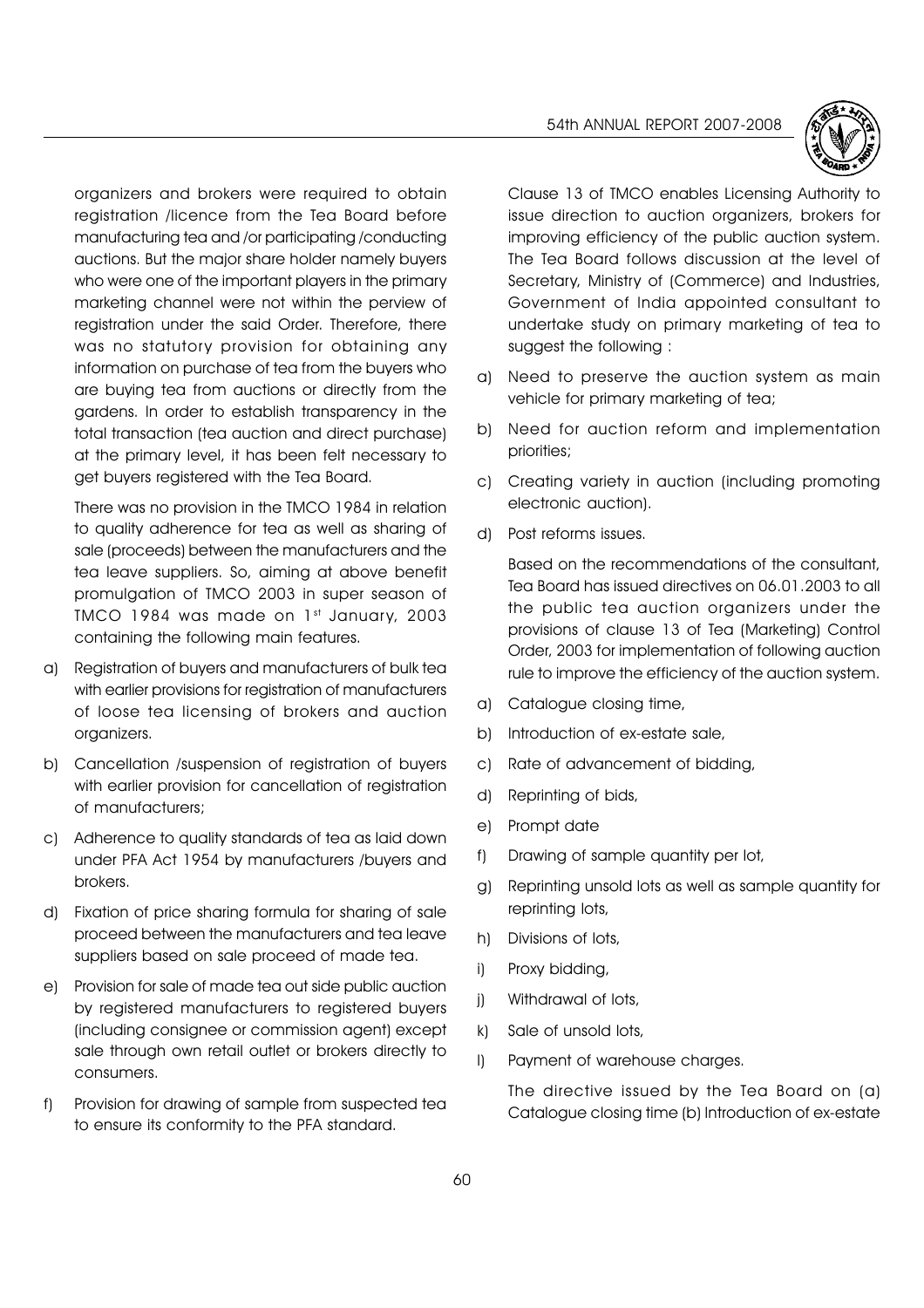

sale, (c) Rate of advancement of bidding (d) Reprinting of bids (e) Prompt date (f) Drawing of sample quantity per lot (g) Reprinting of unsold lots as well as sample quantity for reprinted lots are for reduction in transaction time and cost and for enhancing the speed of auction.

The norms for (h) Division of lots, (i) Proxy bidding are aimed at ensuring competition in the auction system and also to encourage participation of maximum under of sellers and buyers particularly small and medium sellers and buyers.

Norms relating to (j) Withdrawal of lots are aimed to encourage buyer's participations in the auction, as it will prevent seller to withdraw their lots from the auction after cataloging. Withdrawal of lots act as a disadvantage to the buyers to buy their required tea from the auction as it permitted seller to withdraw the lots before sell.

Norms relating to (k) Sale of unsold lots were acting as a deterrent to the market price discovery as it aimed at one to one sale and not open for competition from buyer members.

Norms relating to (l) Payment of warehouse rent is aimed at to ensure the receipt of warehouse charges payable to warehouse owner by the manufacturer (seller) with the service of the brokers attached to auction. It is no way adversely effecting the buyers, as the buyer's payment as per auction sale to seller shall be paid by the brokers deducing the warehouse charges. The system was prevailing 4/5o years ago and reintroduction of the same system will benefit the warehouse owners without affecting the buyer's interest.

Subsequently Government of India has amended the Tea (Marketing) Control Order 2003 vide Notification No. S. O. 247(E) dated 28/2/2003 and No. S .O. 430 (E) dated 10/4/2003 for the following purposes :

- 1. To register manufacturer and buyer within 90 days from 1.1.2003 instead of 60 days stipulated earlier.
- 2. To reduce the licence fee/ registration fee by 50%.

3. To change the periodicity for the submission of return by buyers form monthly to quarterly. Government of India has further amended the Tea (Marketing) Control Order 2003 vide Notification No. S .O. 270 (E) dated 27/2/2004 specifying the procedure relating to search and seizure and modifying the para 30 of TMCO towards fixation of price sharing formula and its compliance.

## **7.7 Registration of Tea Manufacturing Unit**

While under the provision of TMCO 1984 there was no registration fee to be paid by the intending applicant, TMCO 2003 stipulates a provision of submission of registration fee by the tea manufacturing units for the purpose of obtaining registration from Tea Board. During the year under review, Tea Board granted 23 such registration in favour of tea manufacturing units. The total amount collected during the period i.e.2007-08 from reaistration of

Tea Manufacturing units was Rs57,500/-. The total number of Manufacturing Units is 1886 registered as on 31.3.2008.

### **7.8 Registration of Auction Organiser / Auction Brokers**

Clause of the TMCO 2003 stipulates that no organizer or tea auction shall carry on the business of organizing, holding or conducting public tea auction under its control /auspicious except under a licence obtained from Tea Board. Such licence is renewable every year and this valid up to 31st December each year. During the year under review, Tea Board renewed licence in respect of 9 Auction Organizers and issued no fresh licence in favour of new auction organizer. The total amount collected during the period under review Rs.4500/-.

Clause 10 of TMCO 2003 stipulates that no person shall carry on the business of broker of any public tea auction except under a licence obtained from the Tea Board. Such licence is also valid up to  $31<sup>st</sup>$ December of each year and is renewable each year. During the year 2007-08, Tea Board renewed licence in favour of 24 brokers and no fresh licence was issued in favour of broker. Total amount collected during the year was Rs.12,000-/.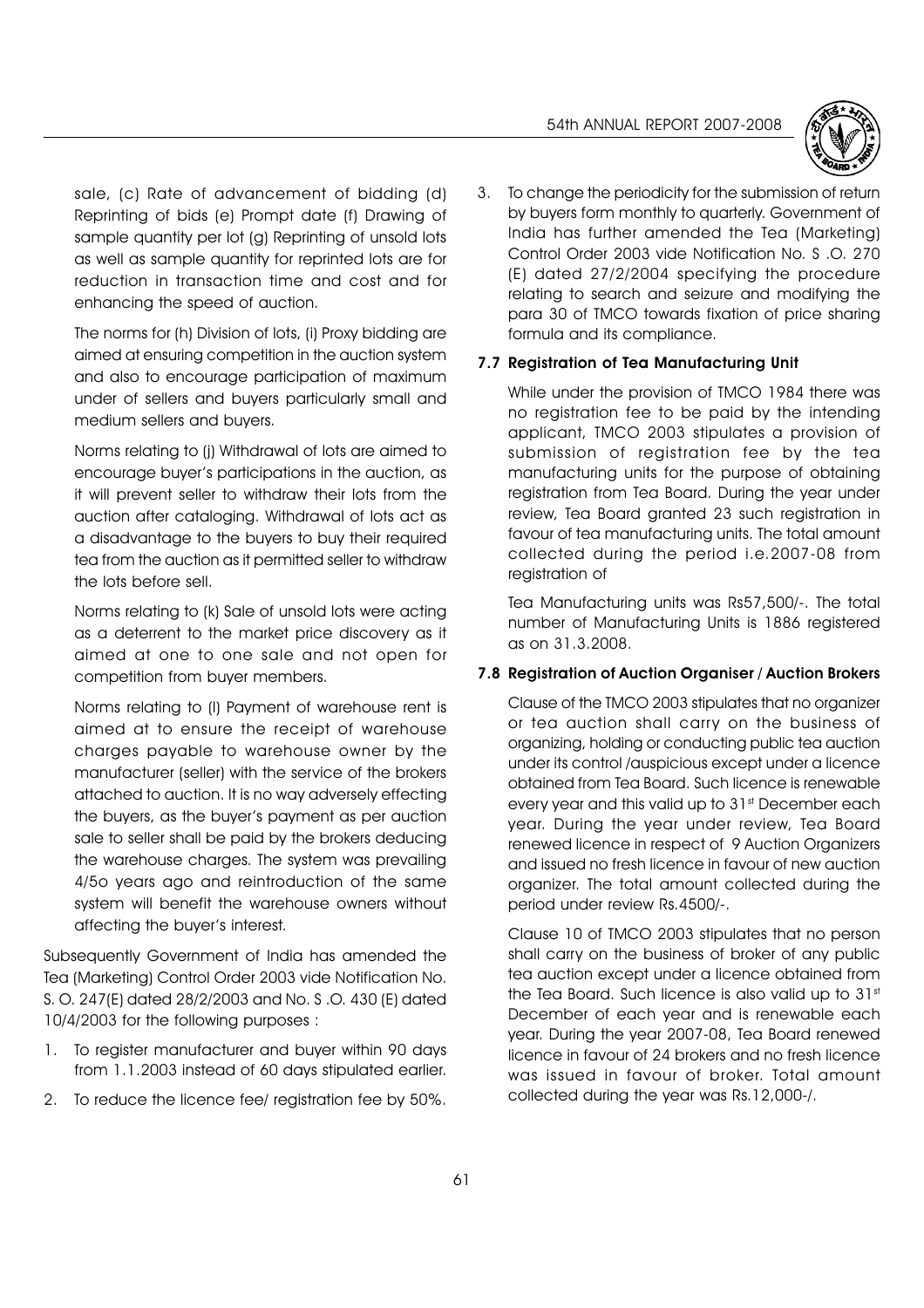54th ANNUAL REPORT 2007-2008



## **7.9 Registration of Buyers**

Clause of TCMO 2003 stipulates that no buyer (with a place of business in tea in India) shall carry on the activity of buying tea from any public tea Auction licensed by the Tea Board or directly from the manufacturer of tea except under a valid registration obtained from Tea Board.

The registration certificate once granted by the Tea Board remains valid unless cancelled. During the year2007-08 under review 256 buyers obtain registration from the Tea Board. The total amount collected was Rs.6.40,000/-. The total number of buyers registered with Tea Board under T.M.C.O., 2003 as on 31-3-2008 comes to 5462.

## **7.10 Registration of Manufacturers of tea with Added Flavour**:

The sale of flavour tea in the domestic market remain banned for a long time. Following a directive from the Supreme Court in the case of Nilgiris Tea Emporium –Vs-Union of India and others, the Government of India examined the matter relating to sale of flavoured tea in the domestic market in consultation with the expert of Central Committee for Food Standards for allowing additional flavour in tea for domestic market.

Consequently, Government of India, Ministry of Health and Family Welfare, issued Notification No. GSR 847(E) dated 7<sup>th</sup> December 1994 amending the PFA Rules 1955. As per the provisions of these amendments, the condition for sale of flavour tea has been notified as follows :

- i) Flavoured tea shall be sold or offered for sale only by those manufacturers who are registered with Tea Board, Registration No. shall be mentioned on the level.
- ii) It shall be sold only in packed condition with level declaration, v i z. I) FLAVOURED TEA common name of permitted flavour/percentage /Registration No. Initially only one flavour viz. Vanillin flavour up to maximum extent of 8.5% by weight has been allowed for sale of flavoured tea in the domestic market.

Subsequently, Government of India vide notification No. GSR/698 (E) dated 26/10/1995 allowed few more flavours in addition to Vanillin flavour and their respective percentage in flavoured tea are as follows :

| <b>Flavour</b>                           | % by weight (Max)                                                              |
|------------------------------------------|--------------------------------------------------------------------------------|
| Vanillin                                 | 8.5                                                                            |
| Cardamom                                 | 2.8                                                                            |
| Ginger                                   | 1.0                                                                            |
| Bergamot                                 | 2.0                                                                            |
| <b>lemon</b>                             | 1.6                                                                            |
| Cinnamon                                 | 2.0                                                                            |
| Mixture of flavour of with<br>each other | The level of individual<br>shall not exceed the<br>quantity indicated<br>above |

Ministry of Health and Family Welfare, Government of India amended further the PFA Rules by Notification No .GSR 694 (E) dated 11/10/1999 which has been effective from 11/4/2000. The said notification was aimed allowing all natural flavours and natural flavouring substances singly or combination. The definition of "Natural flavour and Natural Flavouring Substance" is indicated in subrule (A) or rule 63 of PFA Rule. The other condition which has been stipulated in the said notification is that "Flavoured Tea manufacturers shall register themselves with the Tea Board before marketing Flavour Tea".

In addition to the above condition laid down in notification dated 1.10.1999, Directorate General of Health Services, Government of India vide letter No. P-1501/5/97PH-(Food) dated 18/2/2000 stipulates the following conditions.

- a) Methodology for estimation of flavours in tea shall be supplied by the manufacturer to Tea Board.
- b) The methodology supplied by the manufacturer will be tried in Central Food Laboratories for verification.
- c) The manufacturers will be registered thereafter only.

The amendment dated 11.10.1999, in fact, short to enlarge the scope for use of flavours in tea by linking it to and existing and altered definition as mentioned in rule 63 of PFA Rules which was applicable to all food items including tea. While the definition as mentioned in rule 63 of PFA Rules may lead to confusion of using flavours of animal origin in any food item, it is not possible for use flavour of animal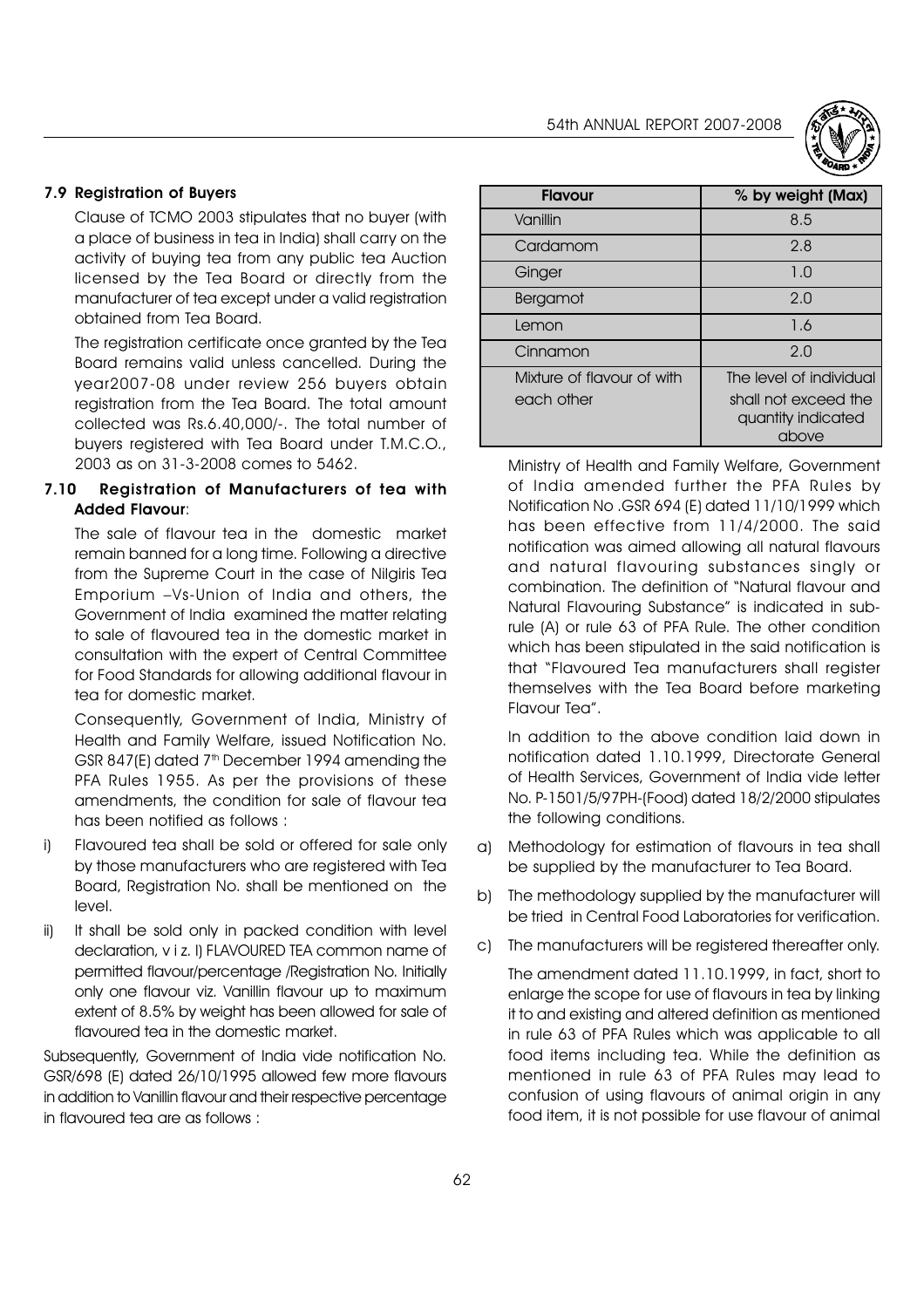

origin in the flavour tea because of the condition of registration by Tea Board and Tea Board's reservation of allowing such flavour.

However, to avoid such confusion Ministry of Health and Family Welfare, Government of India further amended the PFA Rule by issuing notification No. GSR770 (E) dated 4/10/2000. It aims at to use only those "Natural Flavours and Natural Flavouring Substances" which are obtained exclusively by physical process from materials of plant origin in their natural state or after processing for human consumption.

Till 31st March, 2008 the Licensing Branch granted registration in flavour of 79 Manufacturers of tea with added flavour. During 2007-08, 14 manufacturers of flavour tea registered with Tea Board.

#### **7.11 Extension / Replacement Planting Permit**

Permit for Extension and Replacement planting of tea are issued to the existing tea estate by the Licensing Branch. Permit for planting of tea to new comer are also issued. Such permits are issued within the frame work of the Tea Act and Tea Rules.

#### **The Position of Permit issued during 2007-08**

| Region          | <b>Extension Permit</b> |              | <b>Replacement Permit</b> |               |
|-----------------|-------------------------|--------------|---------------------------|---------------|
|                 | <b>Number</b>           | Area in Hect | <b>Number</b>             | Area in Hect. |
| North India     |                         | 370.00       | 46                        | 856.03        |
| South India     | Nil                     | Nil          |                           | 76.65         |
| Total all India |                         | 370.00       |                           | 932.68        |

### **Permission for Planting Tea** :

Licensing Branch is granting permission for planting tea in flavour of tea estates as New Comer along with recording of the change of ownership of the tea estate. The position during the year 2007-08 (till 31.03.08) is as follows:

| Item                                                                                                           |     | North India |    | North Indiauth Ind |             |  |
|----------------------------------------------------------------------------------------------------------------|-----|-------------|----|--------------------|-------------|--|
| Numbeneferestolionense ijssued                                                                                 |     | 20          |    |                    |             |  |
| Number of Licence renewed                                                                                      |     | North India | Λh |                    | South Ind   |  |
|                                                                                                                | No. | Area in Ha. |    | <b>No</b>          | <b>Area</b> |  |
| 2. Permission as New<br>Comer in Non-Traditional<br>area of North India                                        |     | 43,08       |    |                    |             |  |
| 3. Permission as New<br>Comer in other than Non-<br>Traditional tea Growing<br>area of (Estates up to<br>10.12 | 85  | 128.571     |    |                    |             |  |
| 4. Permission as New<br>Comer in other than Non-<br>Traditional area (Estate<br>above 10.12)                   | 8   | 456.16      |    |                    |             |  |

#### **7.12 Tea Warehouse Licence**

Licensing Branch looks after the issuance of Tea Warehouse Licence under the Tea Warehouse (Licensing ) Order 1989. Position of issuance renewal of Tea Warehouse Licence during the year 2006-07 is indicated below :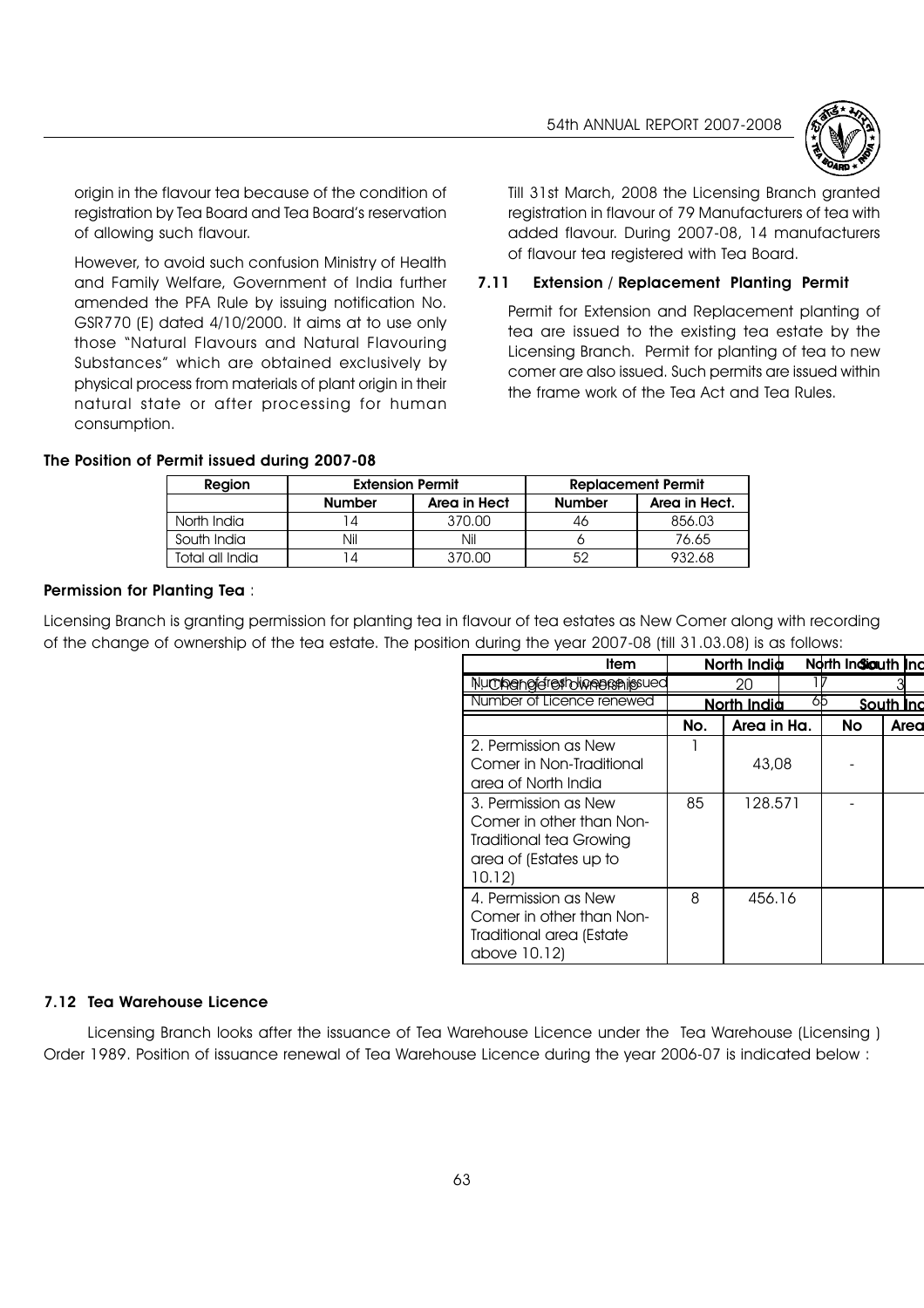



# **STATISTICS**

# **8.0 Introduction :**

Functions of Statistics Branch of Tea Board are to design and develop Management Information System which could provide required information relating to Production, Export, Prices, Labour etc., in respect of Indian Tea Industry as well as in the perspective of its International Scenario. It provides necessary inputs in decision making process of the policy matters of the Board, the Government and the Industry. The matters like Central Excise, State Sales Tax, Central Sales Tax, Export Incentives, Export-Import Policy, Foreign Direct Investment, Tea (Marketing) Control Order, 2003 etc; are also examined in the Statistics Branch.

# **8.1 Publication :**

Statistics Branch publishes Tea Board's Annual Publication viz., **"Tea Statistics"** which provides a data base on tea industry, both National and International. In addition, the Statistics Branch publishes another Annual Publication viz., **"Tea Digest"** incorporating up-to-date statistical data on tea.

## **8.2 Techno-Economic Survey :**

The Techno-Economic Cell was established in 1972 in the Statistics Branch of the Tea Board on the very recommendations of the Estimate Committee of Parliament, with the objective to undertake techno-economic study into the problems of Tea Industry in different tea growing regions and also to suggest suitable remedial measures for the overall growth of the industry. All together eighteen techno-economic surveys were conducted in different tea growing States/ regions of India.

Presently, the Cell is involved in studying the economic health of different tea companies covered under the compulsory cost audit by the Government of India.

# **8.3 Monitoring of Tea Prices :**

The Branch has been monitoring and providing the information on weekly auction prices to Ministry of Commerce and Ministry of Consumer Affairs, Food & Public Distribution on regular basis in connection with the meeting of the High Powered Price Monitoring Board on Prices. The work relating to monitoring of retail prices of tea at different cities/ towns has been entrusted to the Statistics Branch as well. The Statistics Branch of Tea Board has also been providing the weekly auction prices to Ministry of Agriculture and Ministry of Industry on regular basis in connection with the construction of Wholesale Price Indices of Plantation Crops etc.

# **8.4 Library :**

The Board's Library attached to Statistics Branch keeps published newspapers, reference books, journals and documents and also provides facilities to research scholars, Board's officials and officials of other institutions for undertaking research work on tea.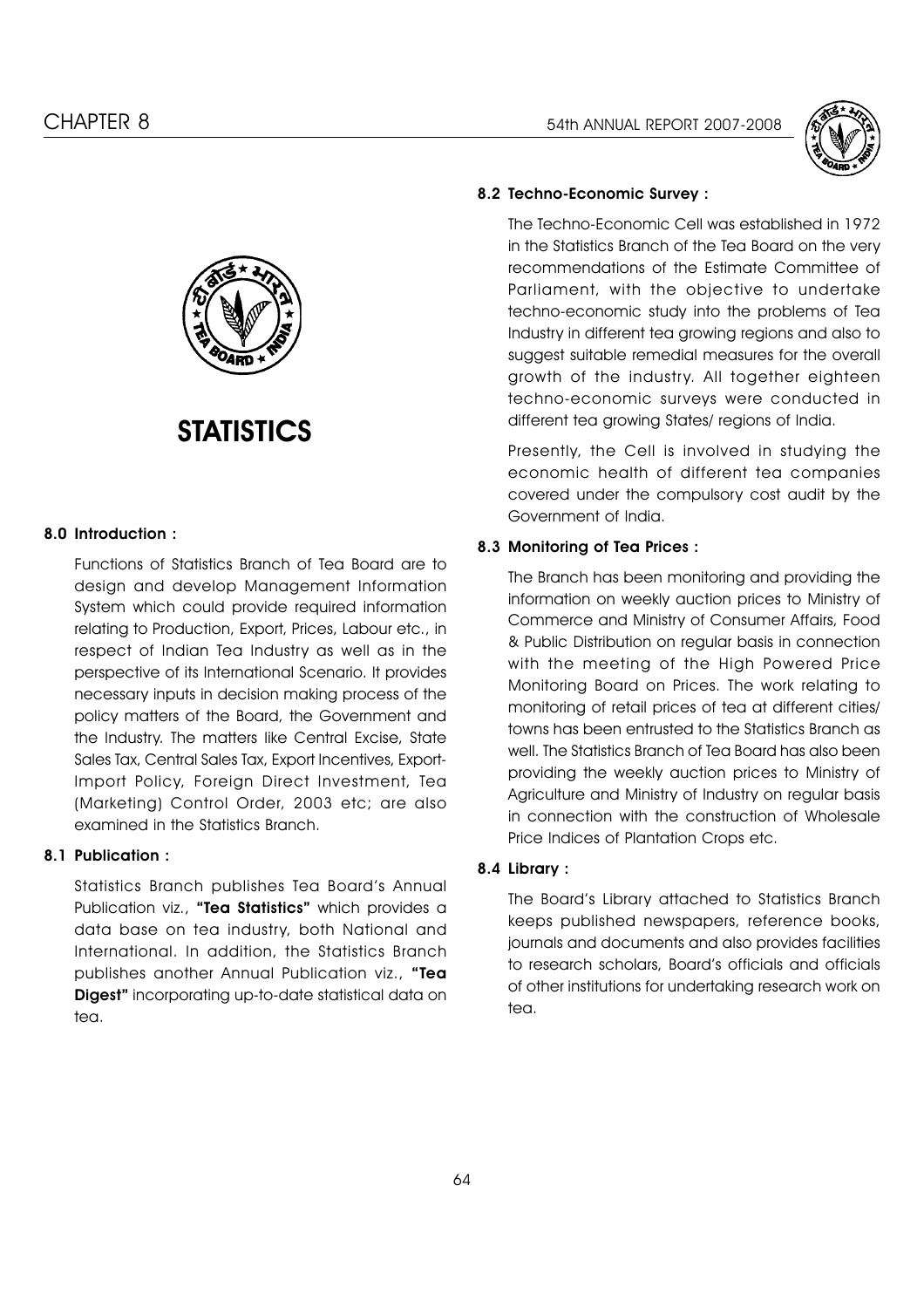

# **LABOUR WELFARE**

## **9.0 Introduction :**

The Welfare Branch of the Tea Board undertakes some welfare programmes and schemes for the benefit of tea plantation workers and their dependants. The labour welfare activities undertaken by the Board are supplemental and cover such areas not specifically addressed by the Plantation Labour Act and the rules framed thereunder.

## **9.1 Objectives :**

The labour welfare activities of the Board are funded through the Human Resource Development Scheme. The HRD Scheme aims at achieving improvements in the living conditions of the Tea Plantation labourers and their dependants. The activities are categorized in three broad heads, as Health, Education and Training Schemes. While the Health related activities/schemes aims to improve the general health of the tea plantation workers and their dependants, the Education related schemes and activities aims at encouraging wards/ dependants of tea garden workers and their dependants to achieve not only basic education but also higher education. Assistance is also given even for undertaking professional qualifications. Under the training schemes the workers /labourers, office and managerial staff, managers etc., were given training with a view to improve their skill and

ultimately the productivity. There is a provision to give vocational training to wards and dependants of tea garden labourers with a view to equip them for alternate employment outside the tea areas.

# **9.2 HEALTH**

Under the Health related activities, financial assistance is given by the Board to Hospitals located in tea gardens and also General Hospitals, Clinics in areas contagious to tea gardens. Assistance is also given to Health Clinics, Charitable Institutions and NGOs like Indian Red Cross Society, St. John Ambulance, Bharat Sevashram Sangha for extension of health centres, hospital etc. For transportation of patients belonging to tea garden population assistance is provided for purchases of Ambulance with accessories. Financial assistance is also provided to plantation workers and their dependants for undergoing treatment on critical diseases like cancer, cardio-vascular diseases, kidney ailments etc. A sum of Rs. 24,384/- has been disbursed on this scheme during the year under review.

The Board also provides capital grant to the institutions that are running rehabilitation and therapy center for the physically challenged persons amongst tea garden population towards expenditure for construction of building, purchase of equipments and accessories. No application was received under this scheme during the year.

A scheme of financial assistance for disabled plantation workers and their dependants for purchasing crutch (wooden) calipers, shoes, artificial limb (wooden), hearing aids, wheel chairs and tricycle with hand paddling system is also in operation. However, maximum pay out under this scheme is restricted to Rs.2500/- per person. No amount was disbursed under this scheme during the year.

Financial assistance is also provided to different Tea Associations and others for the purpose of family welfare education programme.

The details of assistance provided to various institutions during the year are as under :-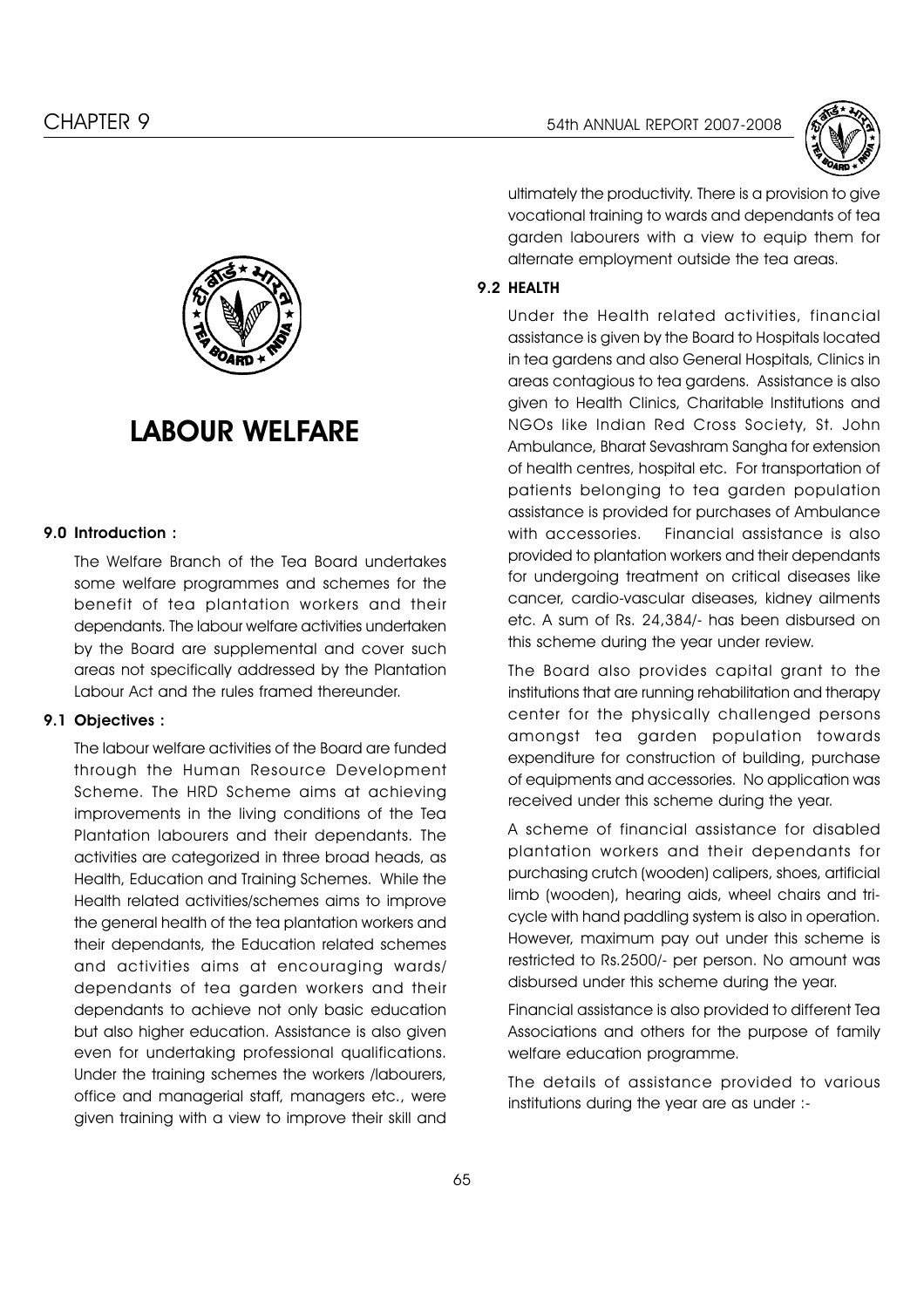

## **(i) S. B. Dey Sanatorium :**

The Board reserved 5 beds at S.B. Dey Sanatorium, Kurseong, Darjeeling for treatment of tea plantation workers and their dependants suffering from T.B.. The beds were allotted in favour of Tea Producers' Associations in North Bengal who share 1/3rd of maintenance charges. The balance 2/3<sup>rd</sup> shares are being borne by the Board. A sum of Rs. 13,334/ was disbursed under the scheme during the year under review.

#### **(ii) Ramalingam T.B. Sanatorium :**

In the year 1956-57, the Board reserved 15 free beds in the Ramalingm, T.B. Sanatroim, Perundurai, Tamil Nadu permanently for the benefit of tea garden workers and their dependents suffering from T.B. against a capital grant of Rs. 92,124/-. Since 15 free beds reserved by the Board at the Sanatorium were found to be inadequate to cope with the demand, since 1962 the Board has been maintaining 17 additional beds at the sanatorium on payment hospital stoppages at the rate of Rs. 16/- per patient per day against the actual occupation of bed. This stoppage charge was revised to Rs.30/- by the Board at its meeting held at Bangalore on 24-5-88, and subsequently to Rs.50/- at its meeting held in Kolkata on 29-9-1993. Thereafter, Board at its meeting held at Bangalore on 29-12-1999 enhanced the rate of hospital stoppages to Rs. 75/- per patient per day against actual occupation w.e.f. 01-01-2000. No payment was made during the year under review.

## **(iii) Kalimpong Sub-divisional Hospital :**

The Board continued to reserve 3 beds in the leprosy wing of Kalimpong Sub-Divisional Hospital for the treatment of leprosy patients of tea garden workers and their dependants on payment of Rs.12,000/ per bed per annum. A sum of Rs. 36,000/- was disbursed during the year under review.

# **(iv) Family Welfare Educational Programme :**

The Board continued to provide financial assistance to different Tea Associations for the purpose of development of family welfare educational programme amongst the tea plantation workers and

their dependents since 1984. A sum of Rs. 5,72,000/- in favour of "Indian Tea Association" and Rs. 1,75,000/- in favour of "Institute for Plantation Agricultural and Rural Workers, Jalpaiguri" were disbursed for this purpose during the year under review.

## (v) **Civil Hospital, Palampur :**

The Board at its meeting held at Darjeeling on 17- 12-2007 had sanctioned capital grant of Rs. 2,54,545/- towards purchase of O.T. table in favour of the said hospital. A sum of Rs. 2,54,545/- being the full payment of the cost of O.T. table was released during the year under review.

#### **vi) Red Cross Society, Silchar, Assam :**

The Board at its meeting held at Jorhat 23-6-07 had sanctioned a capital grant of Rs. 2,78,880/- towards purchase of medical equipments and accessories in favour of Red Cross children's Hospital, Park Road, Silcahar, Assam. A sum of Rs. 2,78,880/- being the final payment of the grant was released during the year under review.

#### **vii) Mangorange Hospital, Nilgiris :**

The Board at its meeting held at Jorhat on 23-6-07 had sanctioned a capital grant of Rs. 80,500/ towards purchase of medical equipment in favour of the said hospital under Parry Agro Industries Ltd., Nilgiris. A sum of Rs. 79,100/- being the full and final payment of the grant was released during the year under review.

#### **viii) Shiekalmudi Garden Hospital, Coimbatore :**

The Board at its meeting held at Jorhat on 23-06- 2007 had sanctioned a capital grant of Rs. 1,57,850/- towards purchase of medical equipment. A sum of Rs. 1,44,480/- being the full payment of the grant was released during the year under review.

#### **ix) Goodricke Group Hospital, Jalpaiguri, W.B. :**

The Board at its meeting held atJorhat on 23-06-07 had sanctioned a capital grant of Rs. 3,60,597/ towards purchase of medical equipments & accessories. A sum of Rs. 3,60,597/- being the full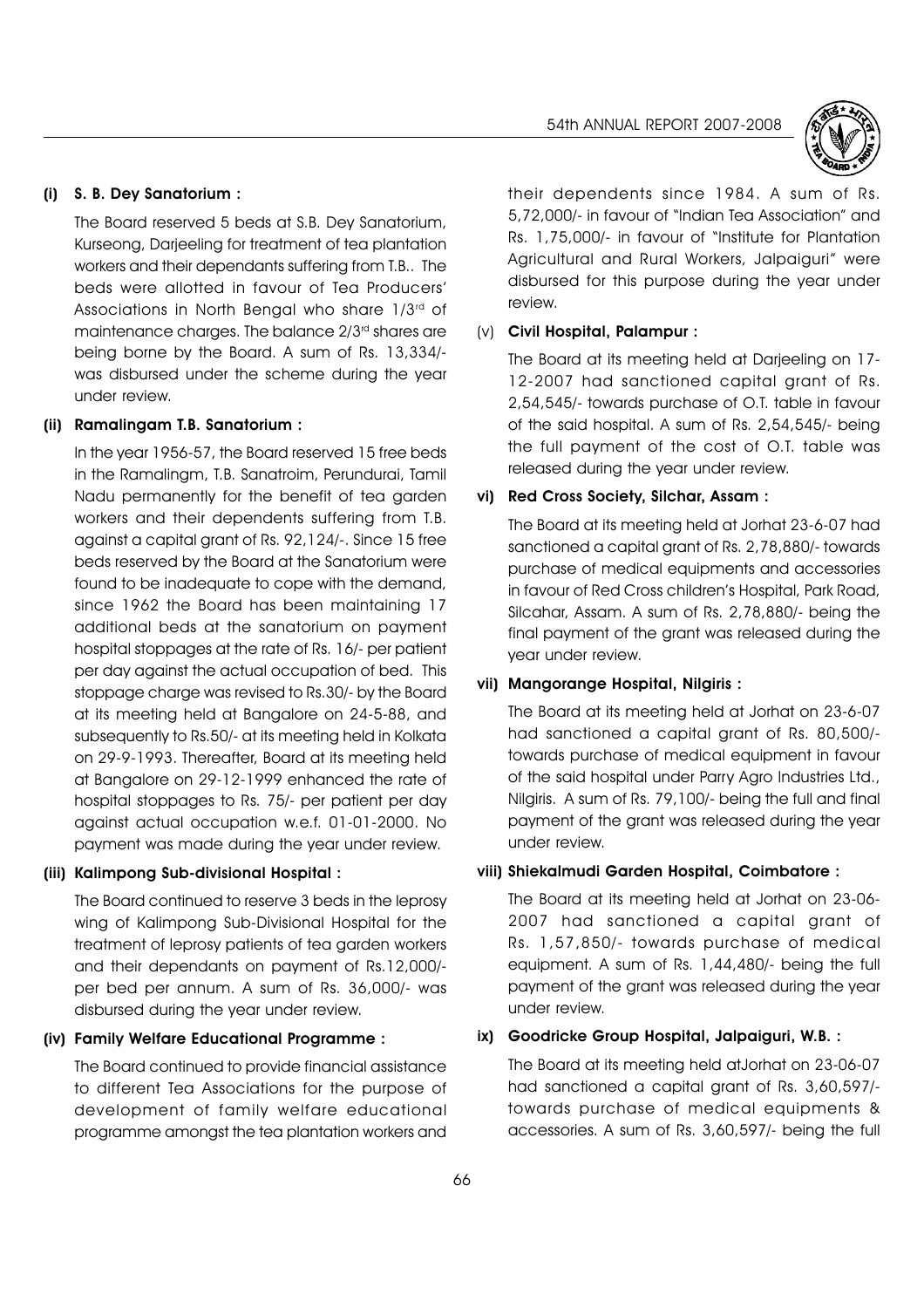

payment of the grant was released during the year under review.

# **x) IPARW, Jalpaigrui, W.B. :**

The Board at its meeting held in Kolkata on 23-12- 2004 had sanctioned a capital grant of Rs. 5.00 lakhs towards construction of Health Care Centre, Dash Darga, of IPARW, Jalpaiguri, W.B. A sum of Rs. 3,75,000/- being the  $1<sup>st</sup>$  &  $2<sup>nd</sup>$  installment of the grant was released during the year under review.

## **9.3 EDUCATION :**

Under the educational stipend schemes, the wards of tea garden workers are given grant for prosecuting studies from primary level in schools, colleges, universitites and also in professional institutions. Actual tuition fees restricted upto Rs. 20,000/- per annum and 2/3<sup>rd</sup> of hostel charges restricted upto Rs.20,000/- per annum are paid to children of persons directly employed in registered tea estates provided the monthly wage and income of parents do not exceed Rs.10,000/- per month. This benefit is provided to only 2(two) children per worker. The Board also provide lump-sum grant in the name of "Nehru Award" @ Rs.2,000/- and Rs.2,500/- as prize money to a few selected wards of tea plantation workers (on merit basis) who secured at least 75% marks in the Class X (Madhyamik or equivalent) and Class XII (Higher Secondary or equivalent) examination and thereafter undergoing studies for Class XI (Higher Secondary) and Degree/professional courses. This is applicable to wards of tea plantation workers whose annual income does not exceed Rs.1,20,000/-. A sum of Rs. 73,55,587/- was disbursed under the scheme in respect of educational stipend and Nehru Award during the year 2007-08.

The details of the beneficiaries are as under :

Financial assistance is also given to schools/colleges for construction and extension of school/ college buildings in the tea garden areas with a view to provide additional seats to tea garden community.

**9.3.1** The following institutions were provided with financial assistance during the year :

## **(i) Lahowal College, Lahowal, Dibrugarh, Assam.**

The Board at its meeting held at Munnar on 30<sup>th</sup> May'2003 had sanctioned a capital grant of Rs. 7,24,560/- towards construction of college building of Lahowal College, Dibrugarh, Assam. A sum of Rs.  $1.81.125/-$  being the  $3<sup>rd</sup>$  installment of the grant was released during the year under review.

# **(ii) Borhat B.P.B. Memorial College, Sivasagar, Assam:**

**Area** Sivasagar, Assamotal um Males, 72,550,916 ing Assam Assam, the 1st instalment of the grant was released during<br>(including Tripura) west Bengalear under review. 117 117 11 Kerala 202 88 114 **(iii) Golaghat Commerce College, Golaghat,** Karnataka 1 0 1 **Assam :** Tamil Nadu 1 213 | 120 | 93 **Total** The Board at its 65eeting 3641d at J304at on The Board at its meeting held at Jorhat on 23-6-07 had sanctioned a capital grant of Rs. 7,45,500/- towards construction of college building of Borhat B.P.B Memorial College, Borhat,

23-6-07 had sanctioned a capital grant of Rs. 8.00 lakhs towards construction of college building of Golaghat Commerce College, Golaghat, Assam. A sum of Rs. 4.00 lakhs being the  $1<sup>st</sup>$  installment of the capital grant was released during the year under review.

# **(iv) Lakhimpur Girls' College, Lakhimpur, Assam :**

The Board at its meeting held in Kolkata on 27-12-2002 had sanctioned a capital grant of Rs. 6,25,416/- towards construction of the said college building. A sum of Rs. 1,56,354/- being the  $3<sup>rd</sup>$  & final installment of the grant was released during the year under review.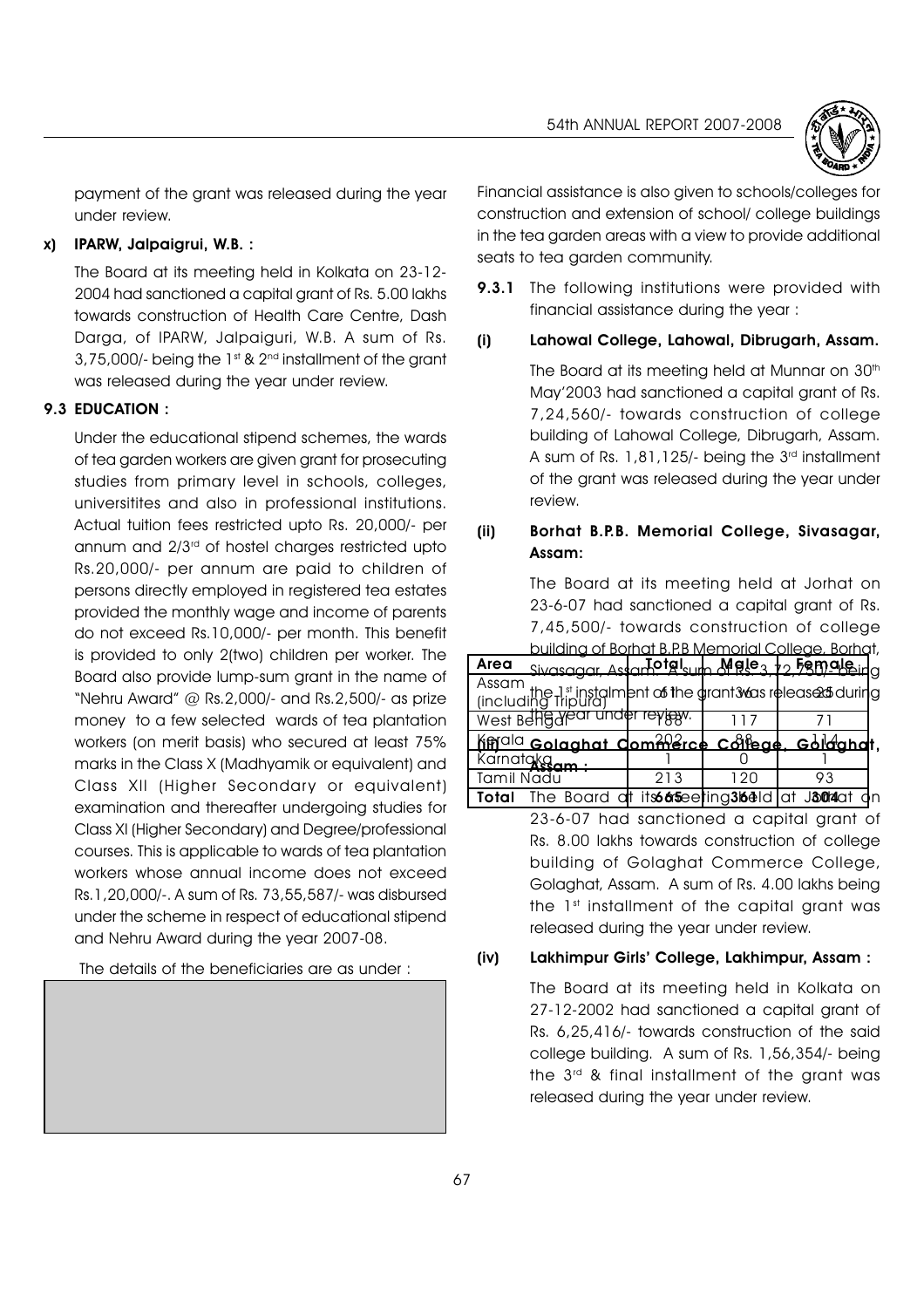

## **(v) Chariali H.S. & M.P. School, Assam :**

The Board at its meeting held in Kolkata on 19-9-2003 had sanctioned a capital grant of Rs. 5,23,007/- towards construction of the said school building. A sum of Rs. 1,30,752/- being the  $3<sup>rd</sup>$  & final installment of the grant was released during the year under review.

# **(vi) Kurseong Adarsaha Vidyalaya H.S.School, Kurseong, Darjeeling :**

The Board at its meeting held in Kolkata on 30-12-2005 had sanctioned capital grant of Rs. 5,68,182/- towards construction of said school building. A sum of Rs. 1,42,045/- being the 2nd installment of capital grant was released during the year under review.

## **(vii) Chaiduar College, Sonitpur, Assam :**

The Board at its meeting held in Kolkata on 17-3-2007 had sanctioned a capital grant of Rs. 10,79,400/- towards construction of the said college building. A sum of Rs 5,39,700/- being the 1st installment of capital grant was released during the year under review.

# **(viii) Hemoprobha Borbora Girls' College, Golaghat, Assam :**

The Board at its meeting held in Kolkata on 29-03-2006 had sanctioned a capital grant of Rs. 8.00 lakhs towards construction of the said college building. A sum of Rs. 4.00 lakhs being the 1st installment of the grant was released during the year under review.

# **(ix) Kalipado Ghosh Tarai Mahavidyalaya, Darjeeling, W.B. :**

The Board at its meeting held in Kolkata on 30-12-2005 had sanctioned a capital grant of Rs. 8.00 lakhs towards construction of the said college building. A sum of Rs. 8.00 lakhs being the  $1^{st}$ ,  $2^{nd}$  &  $3^{rd}$  installment of the grant were released during the year under review.

## **(x) Talap Balibazar High School, Tinsukia, Assam :**

The Board at its meeting held at New Delhi on 18-09-2004 had sanctioned a capital grant of Rs. 4,36,000/- towards construction of the said school building. A sum of Rs. 1,09,000/- being the  $3<sup>rd</sup>$  & final installment of the grant was released during the year under review.

### **(xi) Melamora College, Golaghat, Assam :**

The Board at its meeting held in Kolkata on 27-09-2005 had sanctioned a capital grant of Rs. 6,83,200/- towards construction of the said college building. A sum of Rs. 1,70,800/- being the  $3<sup>rd</sup>$  & final installment of the grant was released during the year under review.

#### **(xii) Sekhar Sankaradev Mission H.S. School, Assam :**

The Board at its meeting held at Coonoor on 29-12-2001 had sanctioned a capital grant of Rs. 4,83,000/- towards construction of the said school building. A sum of Rs. 1,20,075/- being the  $3<sup>rd</sup>$  & final installment of the grant was released during the year under review.

#### **(xiii) Griffiths H.S. School, Darjeeling, W.B. :**

The Board at its meeting held in Kolkata on 29-12-2006 had sanctioned a capital grant of Rs. 12.00 lakhs towards construction of the said school building. A sum of Rs. 6.00 lakhs being the  $1<sup>st</sup>$  installment of the grant was released during the year under review.

#### **(xiv) Machkhowa Degree College, Dhemaji, Assam :**

The Board at its meeting held at Jorhat on 23-6-07 had sanctioned a capital grant of Rs. 7,84,945/- towards construction of the said college building. A sum of Rs. 3,92.472/- being the 1st installment of this grant was released during the year under review.

#### **9.3.2 Admission in Jalpaiguri Polytechnic Institution:**

Since 1979-80, the Board has been maintaining three reserved seats in the Jalpaiguri Polytechnic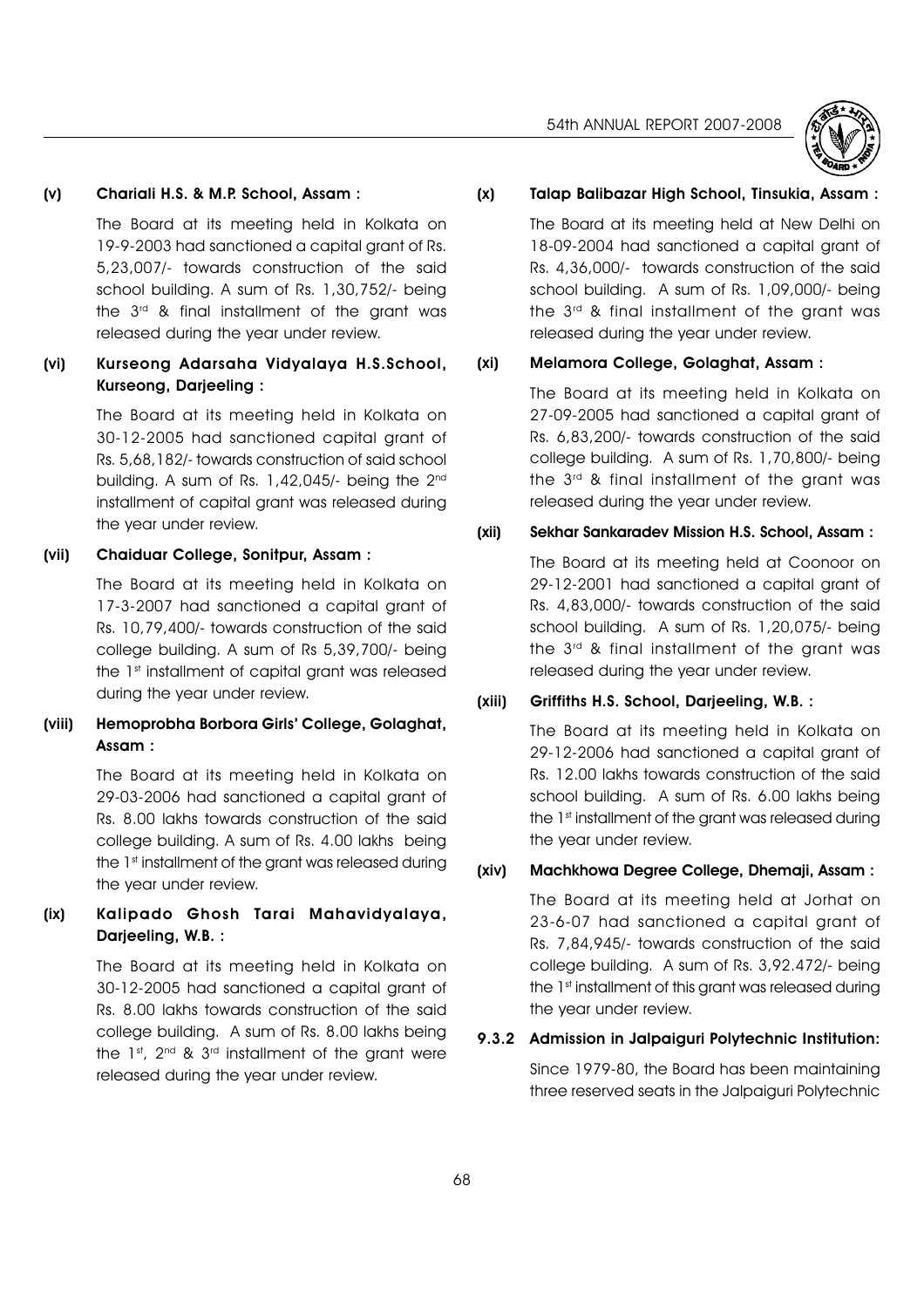

Institute, Jalpaiguri, W.B. for the wards of tea garden employees for admission during each academic year in diploma courses. During the period under review, three wards of tea garden employees were selected against these reserved seats on merit basis.

## **9.3.3 Scouting and Guiding :**

The Board has been granting financial assistance to the State Association of Bharat Scouts & Guides, in West Bengal, Kerala, Tamil Nadu Tripura, and Assam for the last 45 years. The purpose of this scheme is to inculcate a sense of discipline, self-reliance, self-respect, freedom from fear and development of scouting and guiding activities amongst the tea plantation workers. The financial assistance includes (i) salary and conveyance allowance for district Scouts/Guide Organizers in tea plantation area, (ii) charges for holding various training camps; (ii) uniform grant for the tea garden scouts/guides/cubs and bulbuls and (iv) financial assistance for holding rallies, rallycum-camps, camporee, jamboree etc. The scheme of granting financial assistance towards scouting and guiding in the tea plantation area is renewed on a year to year basis. During the year under review the Board has disbursed a sum of Rs. 5,61,615/- for scouting and guiding activities.

## **9.3.4 Sports :**

In order to improve physical fitness and mental upliftment amongst the tea plantation workers, the Board has a scheme for rewarding the District level /State level/National level sports personalities from amongst the tea plantation workers or their wards and provide assistance as provided to in the Board's scheme.

# **9.3.5 Grants for tea plantation workers of closed tea gardens :**

During the year under review a special grant on humanitarian grounds was given to 20086 tea plantation workers of closed tea estates in West Bengal and Kerala amounting to Rs. 2,01,53,385/- @ Rs.1000/- per head under the provision for education of wards of workers and assistance to disabled persons dependents on tea garden workers.

# **9.4 Training :**

The details of expenses incurred on training of tea garden workers/ staff/ managers are provided under the chapter "Tea Development". No application was received from institutions for vocational training course for wards of tea garden community during the year.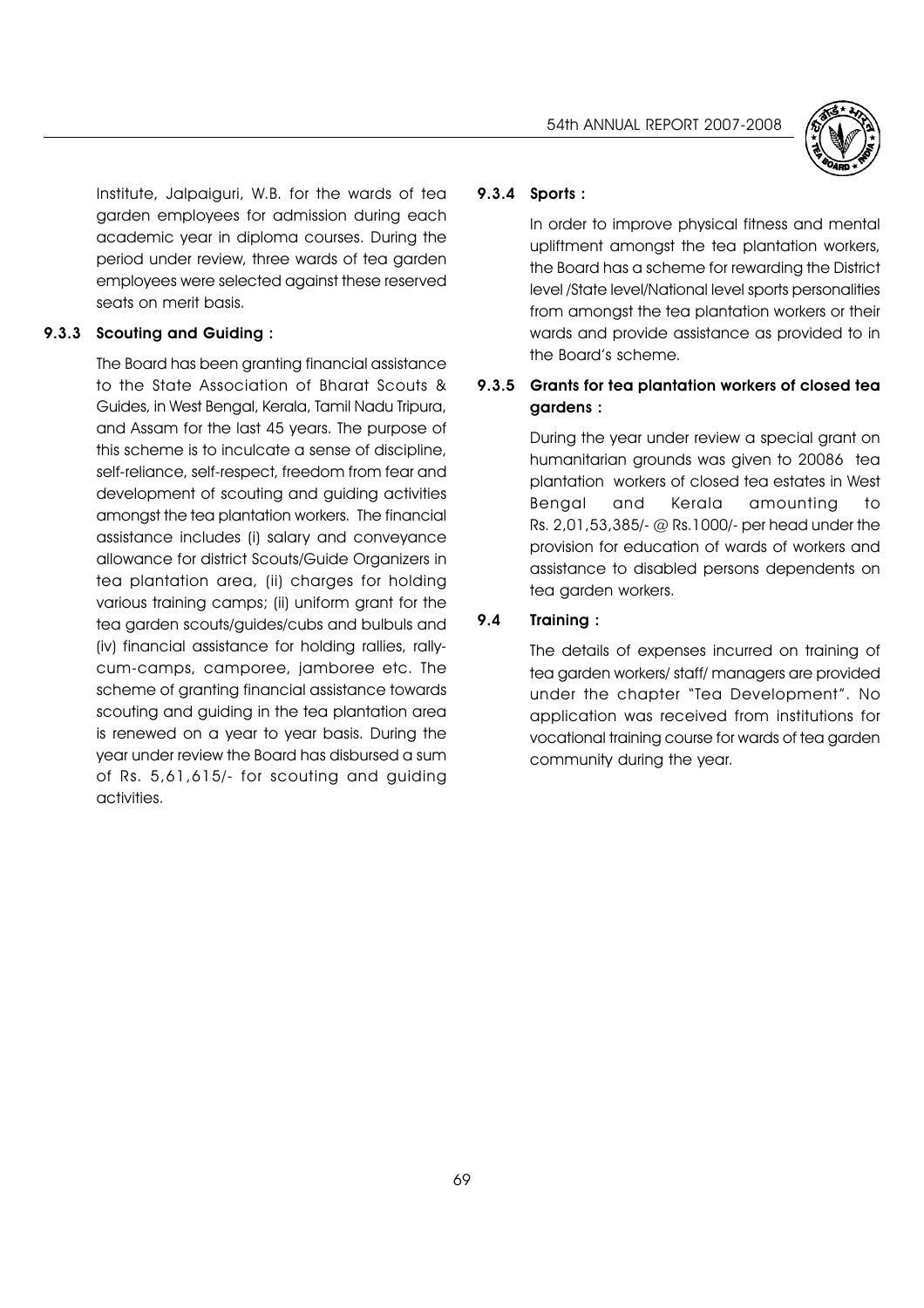



# **HINDI CELL**

## **0 Introduction :**

With the enforcement of the constitution on 26 January, 1950, Hindi become the Official Language of the Union of India according to Article 343(1) of the constitution of India. Govt. of India was entrusted with the duty to promote the propagation and development of the Official Language Hindi, so that it may serve as a medium of expression of all the elements of the composite culture of India. It was natural to make continuous efforts for the use of Hindi Language. Right from its inception, Hindi Cell of the Board has been looking after the Implementation of Constitutional provision pertaining to Official Language Act 1963 and Rules 1976 made there under.

# **1. Purchase of hindi books :**

In order to create a favourable atmosphere for implementing of official language and to make reference literature for Hindi teaching available, a Hindi Library is being maintained by the Hindi Cell. Books worth Rs. 20,000/- were bought for the Head Office as well as the Regional Offices. Among these reference materials and Glossaries/Dictionaries are included.

## **2. Implementation of sec.3(3)of o.l.act 1963 :**

All relevant documents etc as mentioned in sec. 3

(3) of O.L. Act 1963 were issued bi-lingually, i.e. in Hindi & English simultaneously in the year under review.

# **3. Correspondence in hindi :**

All letters received in Hindi were invariably replied to in Hindi itself during the year under review. Target specified in the Annual Programme was adhered to in different regions viz. "A","B","C".

## **4. Report in hindi :**

Various reports like Annual Administrative Report, Annual Accounts, Annual Audit Report of the Board were prepared in Hindi for submission to the parliament. Apart from this, Quarterly progress Report and Annual Assessment Report regarding progressive use of Hindi, were prepared in Hindi and sent regularly to Ministry of Commerce, New Delhi.

Efforts are being made to send the Quarterly Progress Report and Annual Report through internet to the Commerce Ministry in the future and this will be ensured very soon.

## **5. Organising hindi workshop :**

During the year the officer/employees who have got working knowledge or proficiency in Hindi were nominated for attending Hindi Workshop. Faculties from different Government Offices conducted the classes. This resulted in a favourable orientation and inclination amongst personnel towards functional Hindi.

## **6. Hindi training :**

With a view to achieving the prescribed target for imparting training to the untrained staff of the Board, some of the employees were nominated for PRAVEEN & PRAGYA course.

## **7. Organising hindi week :**

With a view to create awareness regarding Official Language and accelerate its use in Official work, Hindi week was organized in the month of March, 2008. During the course of the week, several competitions were held and there was active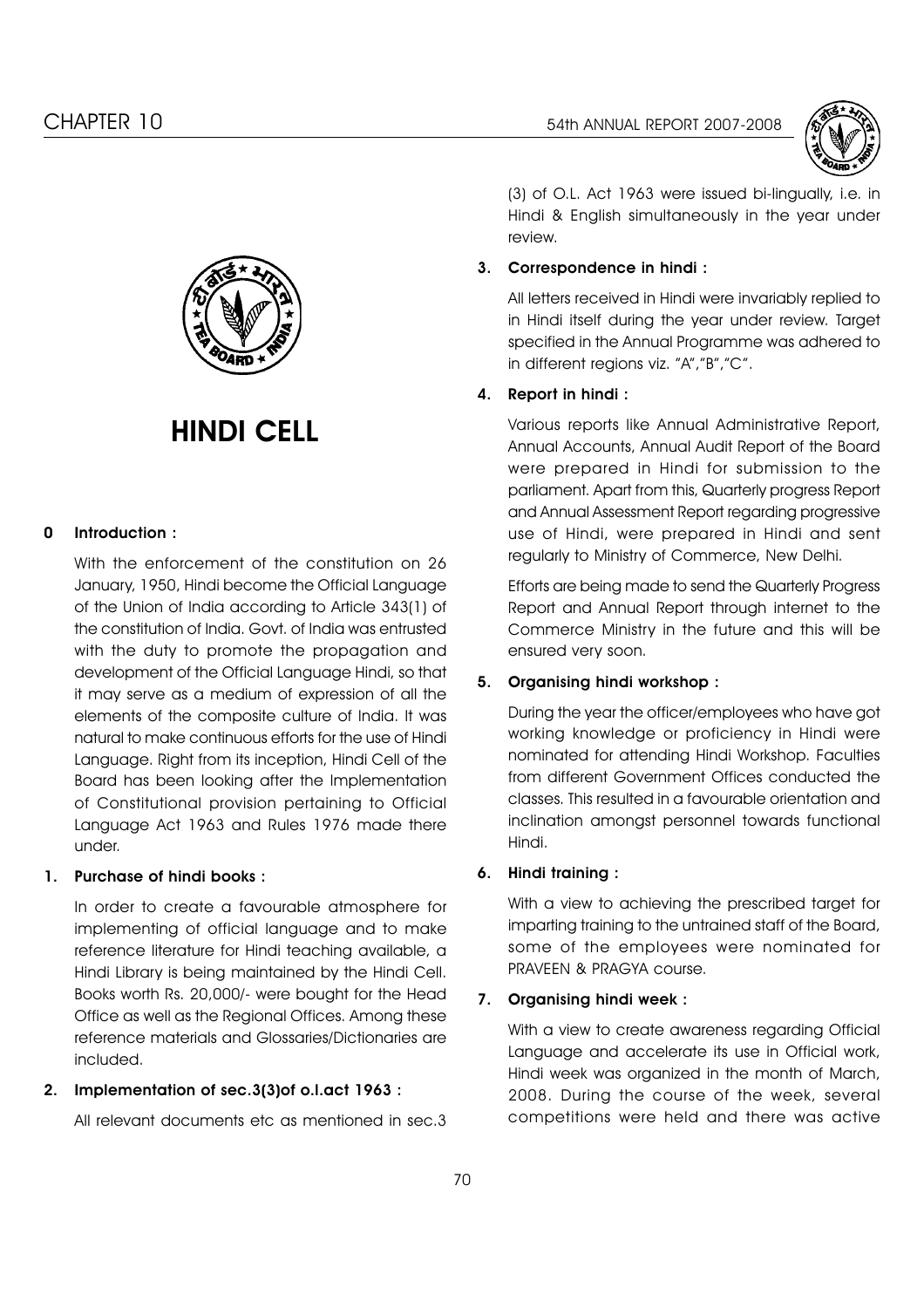

participation whole heartedly amongst all. Similar programmes were organized in regional offices of the Board in India.

## **8. Publication of in-house journal :**

Since 1987, two issues of Hindi in-house journal "CHAI AUR BHARAT" are being published every year. This year also, Tea Board continued its publication in Hindi related to in the direction of tea Welfare special article related to tea in addition to the regular reports in Hindi were published. As a consequence there was considerable literary inclination in the office. The copies of this journal were sent to the regional offices in India as well as abroad offices of Tea Board.

# **9. Annual programme for transacting the official work of the union in hindi :**

In pursuance of Official Language Resolution, 1967, Department of Official Language issues programme every year to speed up propagation and development of Official Language Hindi and also to accelerate its progressive use for Official purpose. The Annual programme of the year 2007-2008 is a continuation of this, whereby considerable progress has been made in the use of Hindi in the Official transactions. The prescribed target has been achieved to some extent. However English continues to be in use in the Board.

## **10. Meeting of olic of the board :**

The meeting of Official Language Implementation Committee (OLIC) were held in each quarters where-by useful decisions were taken.

#### **11. Provision for bilingual computer :**

During the year bilingual software were made available to all the computers of the Board's office.

## **12. Incentive scheme for use of hindi in official work :**

Tea Board promoted and propagated the incentive scheme in Head Office as well as regional offices in India in order to accelerate the use of Hindi. The Official and the employees were benefited by these Schemes. 14 employees participated and 05 employees were awarded with cash prize.

## **13. Quarterly progress report :**

All regional/sub-regional offices controlled by Tea Board, Head office, submitted quarterly progress reports regarding progressive use of Hindi in the proforma . All reports were reviewed and action were taken to remove the deficiencies.

#### **14. Inspection of regional offices :**

During the year 2007-08 some of the departments of Tea Board's, Head Office were inspected.

#### **15. Inspection of parliamentary committee on O.l. :**

Efforts to comply with the assurances given to the Parliamentary Committee on O.L. were taken up.

## **16. Special achievements :**

The process of creating bilingual website is continuing and all the computers are being made available with the bilingual softwares.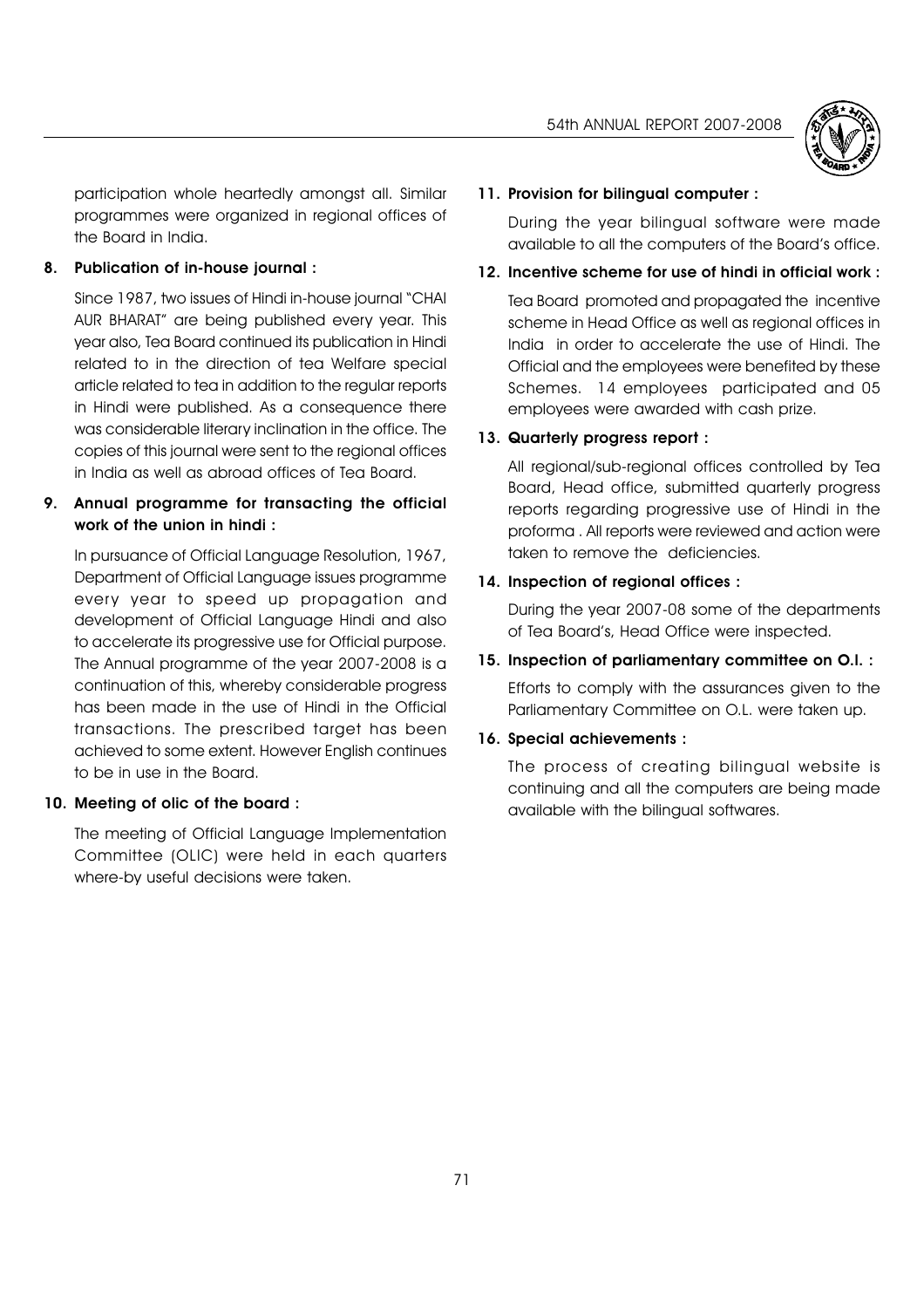



# **HUMAN RESOURCE DEVELOPMENT**

Tea Board's Human Resource Development Cell is to arrange for various types of training programmes, workshops, seminar etc. from time to time for the employees and officers of the Tea Board as a part of its activities.

During the year 2007-08, altogether 10(ten) officials of the Board was provided training on various matters pertaining to Tea Board. For the purpose of such workshop, training programme etc., necessary expenditure towards payment of fees to the concerned Institutions are made from HRA (Plan) Fund.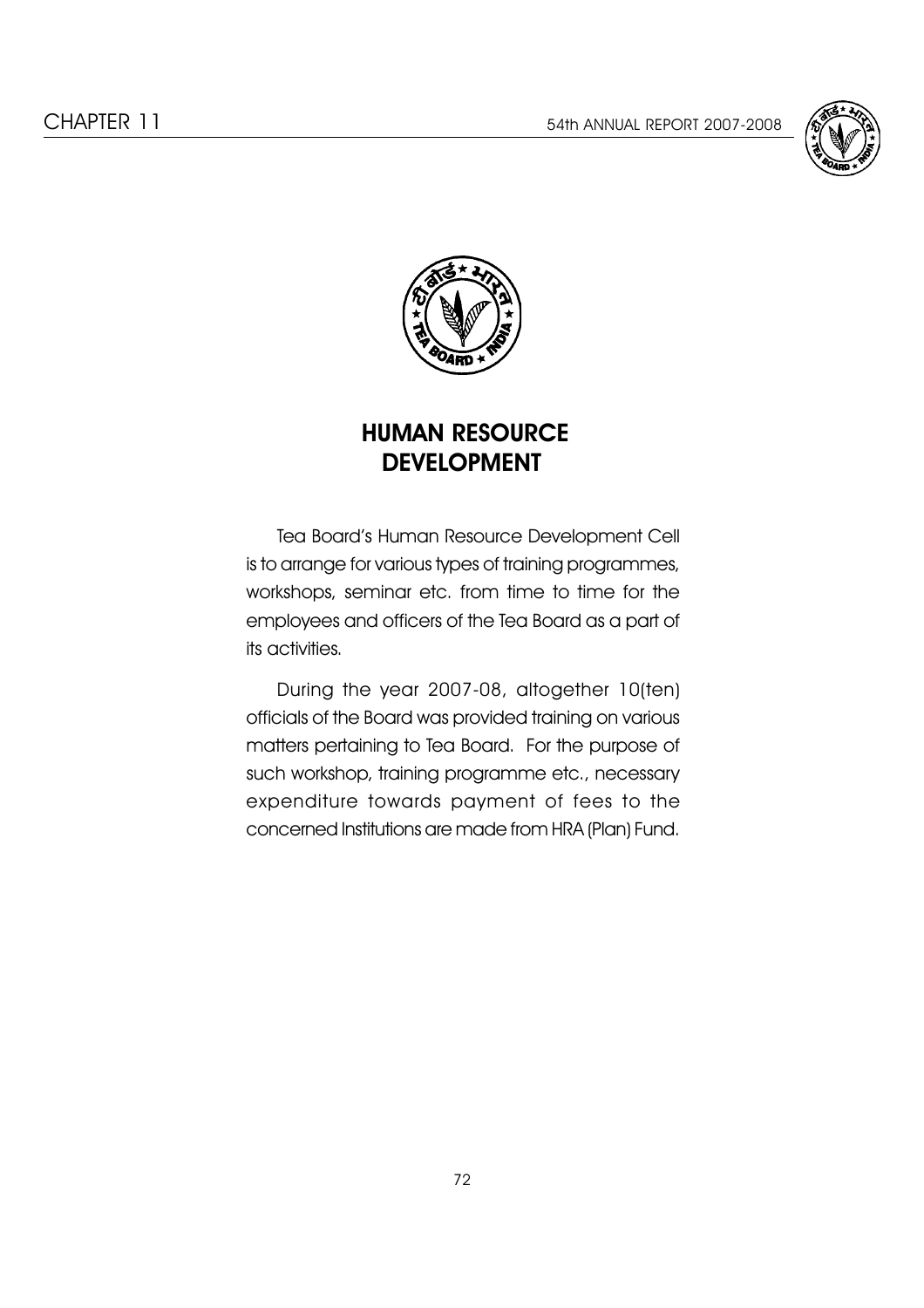



**SUPPLY**

The main functions of the Supply Branch, Tea Board, Kolkata is to render assistance to the Tea Industry in the matter of procurement, movement and distribution of various inputs, viz., Fertilizers (especially Urea, Purulia Phos and Rock Phosphate) etc.

## **I. FERTILIZER :**

Fertilizer for the Tea Industry is allocated by the (Ministry) of Agriculture, Government of India under the Essential Commodities Act on the basis of the requirements indicated by the Board through the respective State Government. Allocation of Fertilizer to Tea Gardens is done on half-yearly basis–one for Kharif Season (i.e., from April to September) and the other for Rabi Season (i.e., from October to March).

As per the information available with the Board, the controlled fertilizer (i.e. Urea) which is used in Tea Gardens as one of the important fertilizers was supplied to Tea Gardens of Assam and West Bengal under by the manufacturers, viz., (1) Brahmaputra Valley Fertilizer Corporation Limited (BVFCL), (2) Nagarjuna Fertilizers and Chemicals Limited (NFCL) and (3) Kribhco Shyam Fertilizer Limited .According to the information received from M/s. BVFCL , M/s. NFCL and M/s KSFL the quantity of Urea supplied by each of them to Tea Gardens of Assam (i.e., under N.E. Zone) and West Bengal (i.e., under East Zone) during the period from April, 2007 to March, 2008 is given hereunder in a tabular form :

|                                      |              |                 |                    |                 |                                                   | Figures in M.T. ) |
|--------------------------------------|--------------|-----------------|--------------------|-----------------|---------------------------------------------------|-------------------|
|                                      |              |                 |                    |                 | QUANTITY OF UREA SUPPLIED DURING THE YEAR 2007-08 |                   |
| Name of the<br>Manufacturer/supplier | <b>ASSAM</b> |                 | <b>WEST BENGAL</b> |                 | <b>TOTAL</b>                                      |                   |
|                                      | Fert.        | <b>Nutrient</b> | Fert.              | <b>Nutrient</b> | Fert.                                             | <b>Nutrient</b>   |
| <b>BVFCL</b>                         | 17719.50     | 8150.97         | 972.12             | 447.12          | 18691.62                                          | 8598.09           |
| <b>NFCL</b>                          |              |                 | 10808,00           | 4971.68         | 10808.00                                          | 4971.68           |
| <b>KSFL</b>                          |              |                 | 6358,00            | 2924.60         | 6358,00                                           | 2924.60           |
| <b>TOTAL</b>                         | 17719.50     | 8150.97         | 18138.12           | 8343.40         | 35857.62                                          | 16494.37          |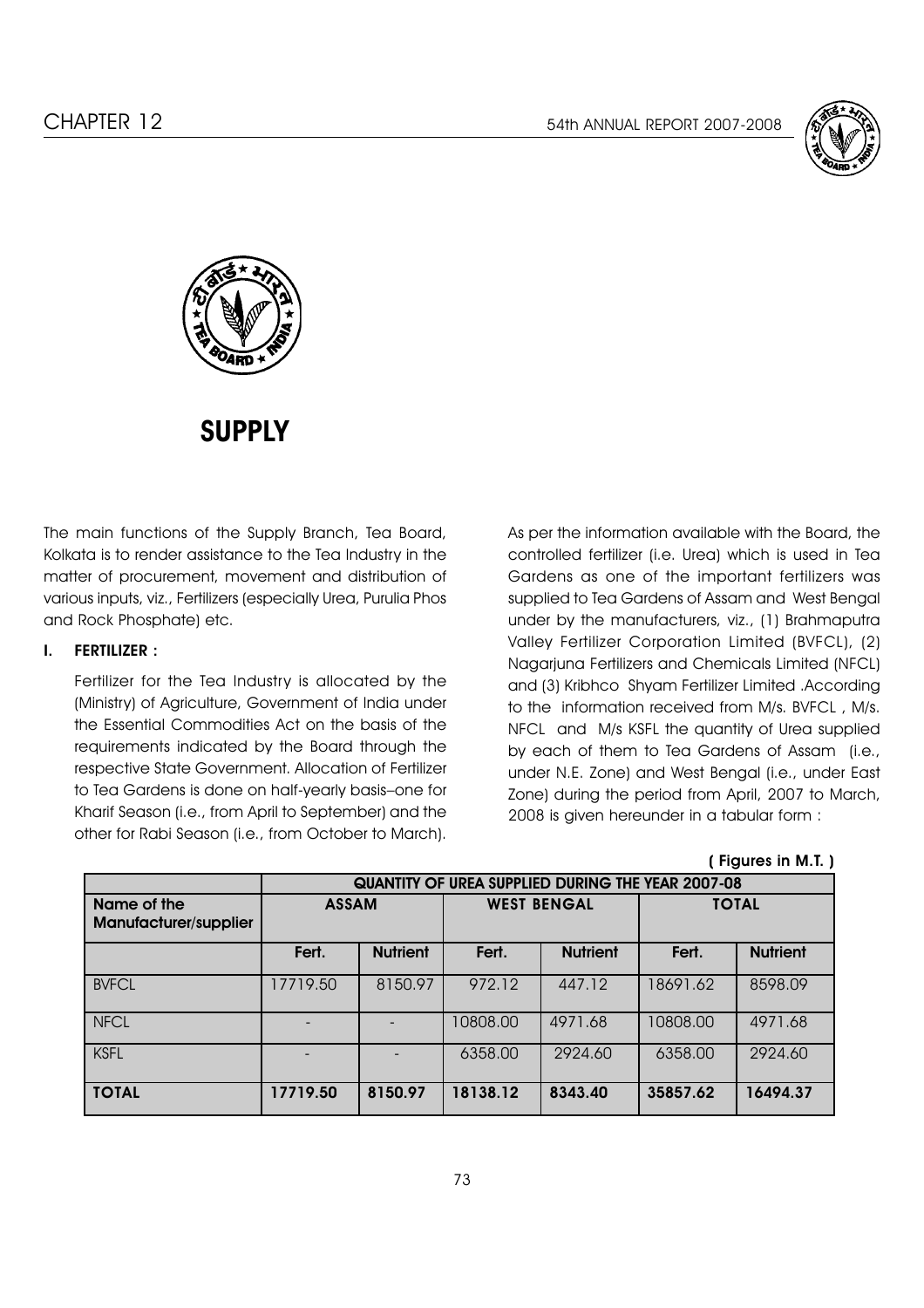

Another important Fertilizer which is commonly known as Purulia Phos is also used in Tea Gardens. Purulia Phos is supplied by M/s West Bengal Mineral Development & Trading Corporation Ltd., (W.B.M.D.T.C.L.). The supply of Purulia Phos to the tea garden in Assam under N.E. zone and tea garden in West Bengal under East zone during the year 2007-2008 is given below :

#### **( Figures in M.T. )**

Besides the controlled fertilizer Supply Branch is also looking after problems of short supply of de-controlled fertilizer viz. MOP, DAP etc. which are also used in the Tea Garden in Assam and other States under N.E. zone and West Bengal under East zone.

#### **2. Coal etc. :**

Supply Branch is also look after and sort out the matters relating to coal, food grains, LPG cylinder/ Natural Gas etc. required by the tea estates in case of any problem faced by the Tea Industry due to disruption of supplies of the same to Tea Garden.

| Assam    |          |          | <b>West Bengal</b> |
|----------|----------|----------|--------------------|
| Material | Nutrient | Material | Nutrient           |
| 1028.50  | 385 70   | 049.35   | 189 95             |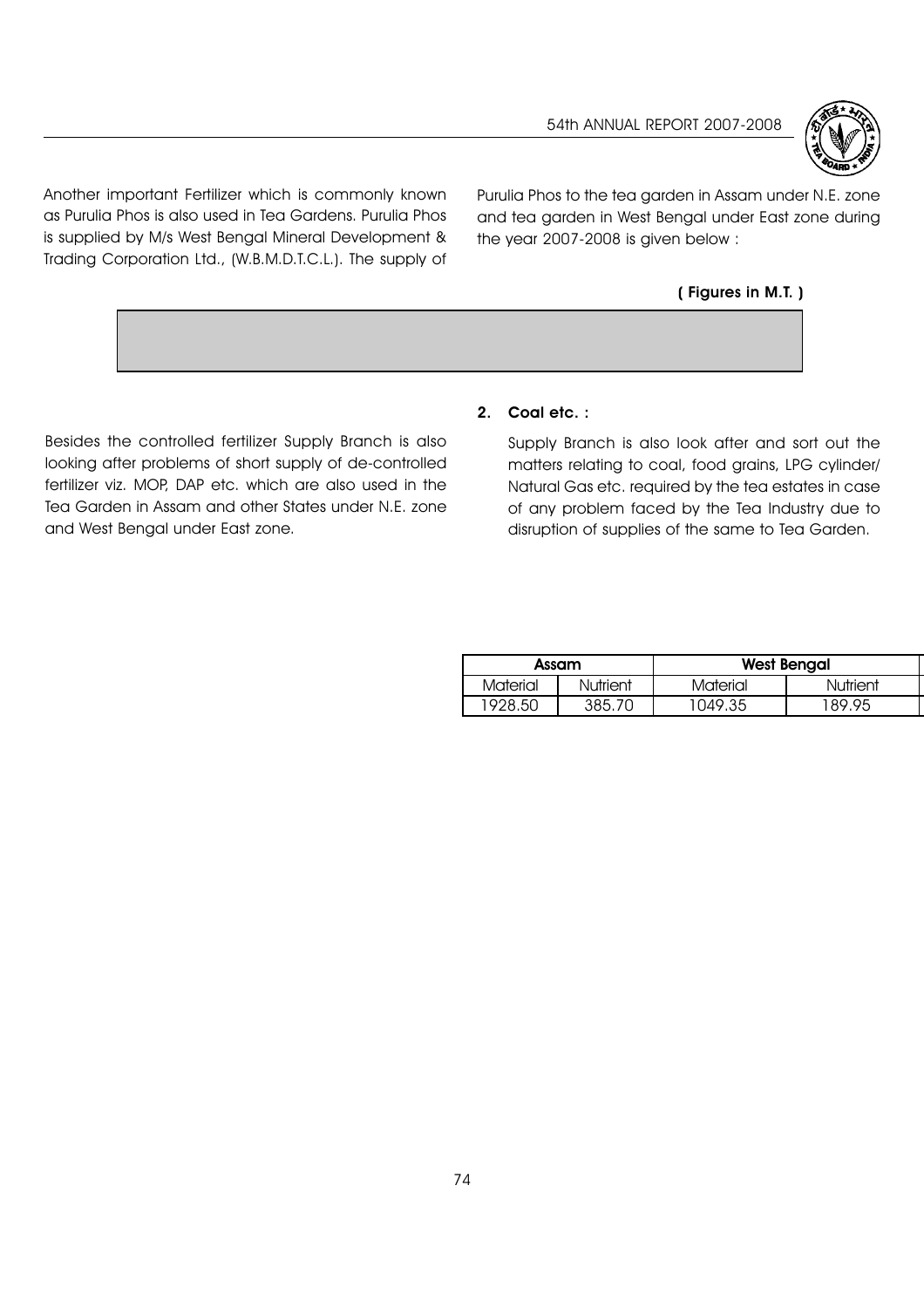



# **VIGILANCE**

Tea Board's Vigilance Cell is headed by the Deputy (Chairman) of the Board who has been appointed as the Chief Vigilance Officer of the Board by the Central Vigilance Commission. The Cell engages itself with surveillance and preventive vigilance, in addition to taking appropriate action in matters arising out of information /complaints. The Cell attends to queries of the Government of India and the Central Vigilance Commission as and when such queries are received. Monthly, Quarterly and Annual Reports are prepared by the Cell and are sent timely to the Department of Commerce, Ministry of Commerce & Industry, Government of India and the Central Vigilance Commission. The overall vigilance activities of the Board are looked after by the Chief Vigilance Officer who is assisted by the officials of the Board including Mr. Sanjay Kr. Mitra, DDTP who has acted as Vigilance Officer in addition to his regular work. There was no case of disciplinary proceedings pending with the Vigilance

Cell of the Board as on 31.03.2008 excepting one case of a Group 'B' employee and one case of a Group 'C' employee. The Group 'B' employee was arrested by the police on 01/09/2003 in pursuance of an FIR dated 19/08/2003 and he was remanded in the police custody for more than 48 hours. As per relevant Rules, the said employee was placed under deemed suspension with effect from 01/09/ 2003. The case was sub Judice and the employees still under deemed suspension.

A Group 'C' employee was arrested by the police and was remanded in the police custody for more than 48 hours on 19/01/2007 under 498A of the IPC. Accordingly, as per rules, he was placed under deemed suspension since 19/01/2007. The matter is sub-judice .Tea Board observed 'Vigilance Awareness Week' from 01.11.2007 to 06.11.2007 at its Head Office and different Zonal/Regional Offices by organizing various programmes in a befitting manner.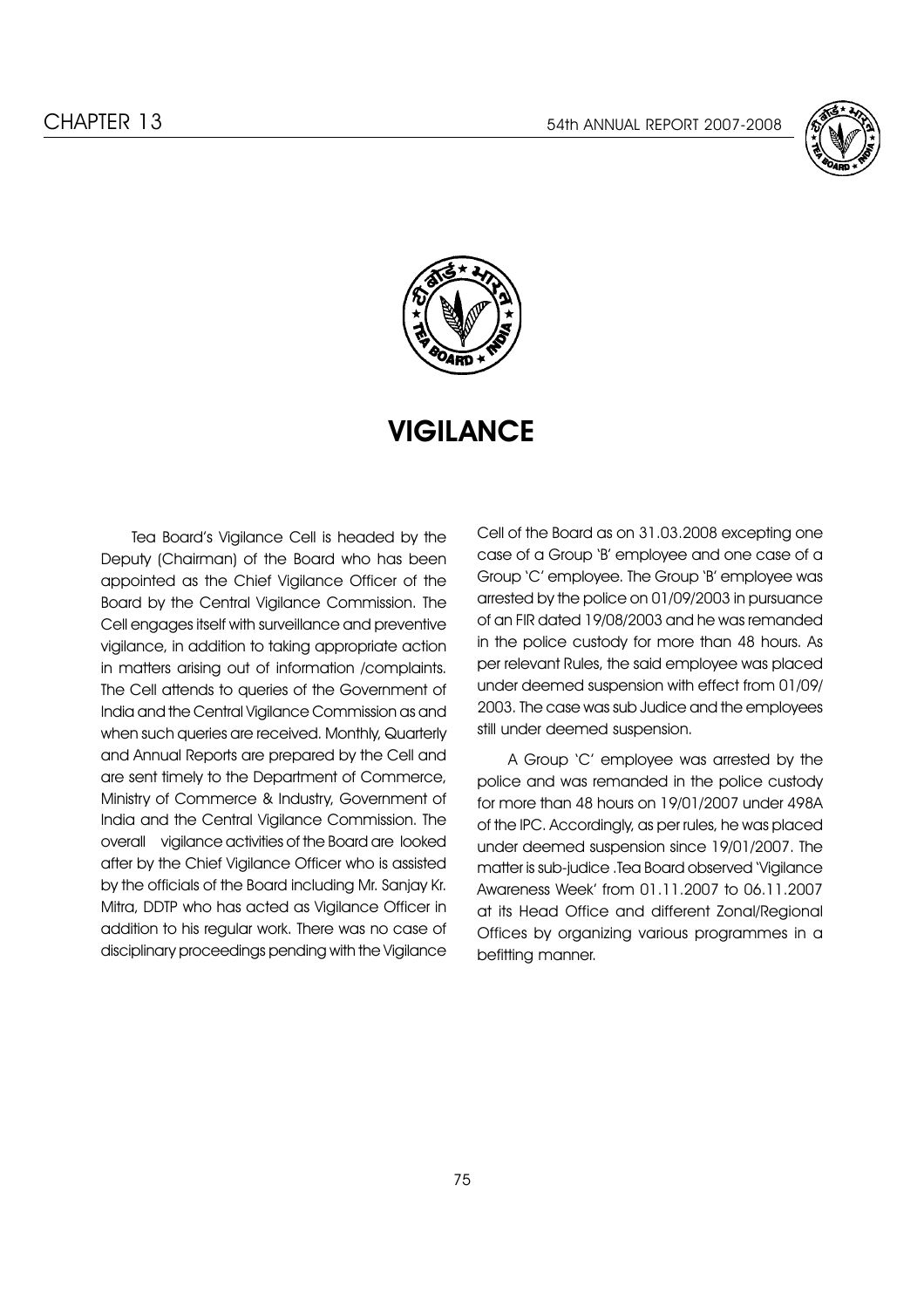



# **RTI [Right To Information]**

In order to promote transparency and accountability in the working of any public authority by securing access to information, Parliament enacted the Right to information, 2005. The act was notified in Gazette of India extra ordinary on 21st June, 2005.

The Tea Board, India is Public Authority as defined under the act. The Citizens may obtain information under the provision of the act in respect of any of the subject(s)/ matters regarding Tea Board as noted below on payment on prescribed fees. In the year 2007-08, 19 (nineteen) numbers on RTI applications were received and replies were sent to the respective applicants. The detailed list is given below :

| Statement showing the applications received under RTI act, 2005   |
|-------------------------------------------------------------------|
| during the year 2007-08 commencing from 01.04.2007 to 31.03.2008. |

| SI. No.        | <b>Name of applicants</b>          | Date of red |
|----------------|------------------------------------|-------------|
| 1              | Mr. Janam Roy                      | 12.07.20    |
|                | Darjeeling, West Bengal            |             |
| $\overline{2}$ | - Do -                             | 13.07.20    |
| 3              | Mr. Verendra Kumar                 | 16.07.20    |
|                | Thane, maharastra                  |             |
| 4              | Mr. Satindra nath Chopra           | 16.05.20    |
| 5              | Mr.V. K.V. Menon, Director         | 13.08.20    |
|                | Wayanad Coffee Growers Association |             |
| 6              | Mr. Narayan C.P. Mumbai            | 01.10.20    |
| 7              | Mr. C.P. Shukla, Allahabad, U.P.   | 29.10.20    |
| 8              | Mr. Prasant Rameshrao Dhirde       | 02.11.20    |
| 9              | Mr. Prasant Rameshrao Dhirde       | 02.11.20    |
| 10             | Mr. P. Hari Kumar                  | 27.11.20    |
| 11             | Mr. Janam Rai, Darjeeling, W.B.    | 07.02.20    |
| 12             | Ms. D. Anitha (Bsc), Karnataka     | 06.03.20    |
| 13             | Mr. C.P. Sukla, Allahabad, U.P.    | 05.02.20    |
| 14             | Ms. D. Anitha (Bsc), Karnataka     | 11.02.20    |
| 15             | Mr. Siddaram M. Heera,             | 10.01.20    |
|                | Bangalore, Karnataka               |             |
| 16             | Dr. Gautam Kothari                 | 13.02.20    |
| 17             | Dr. S. K. Rungta.                  | 21.01.20    |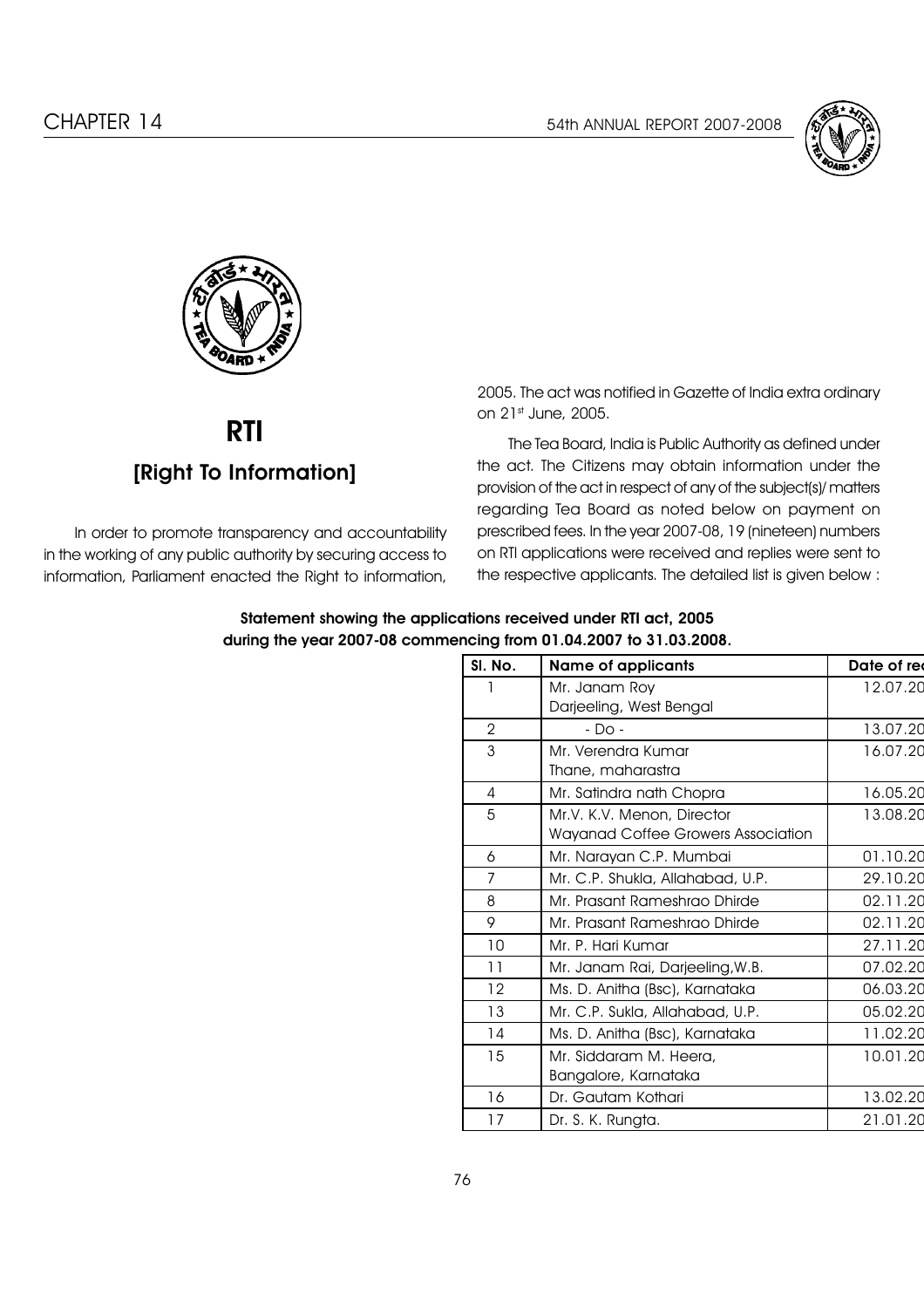

# **List of the Members for the Period from 01.04.2005 to 31.03.2008**

- 1. Shri B.Banerjee, IAS, Chairman, Tea Board.
- 2. The Additional Chief Secretary, Industries & Commerce Department, Govt. of Assam, Dispur, Guwahati - 6
- 3. The Principal Secretary, Commerce & Industries Department, Govt. of West Bengal, Writers Buildings, Kolkata-700 001.
- 4. The Additional Secretary, Department of Industries & Commerce, Govt. Of Tripura, Agartala-799001
- 5. Secretary to Govt., of Tamil Nadu Small Industries Department Chennai-600009
- 6. The Secretary, (Agriculture), Govt. of Himachal Pradesh, Simla-171002
- 7. The Principal Secretary to Govt., of Kerala, Industries Department, Thiruvananthapuram, Kerala-695001
- 8. Shri N.C. Borkataky, Hon'ble Member of Parliament, (Lok Sabha), 158, South Avenue, New Delhi-110001 Ph. No. (011) 23795400/23795300 Mob: 9868180184
	- (ii) Shri N.C.Borkataky, H.No. 11,Rukmani Nagar, Dispur, Guwahati-781006 (Assam), Ph. No. (0361) 2261587
- 9. Shri Dawa Narbula, Hon'ble Member of Parliament, Lok Sabha 72, North Avenue, New Delhi - 1. Tel : (011) 23093556,23092089,23353631, Mob: 9868180360

(ii) Shri Dawa Narbula, 3B, Kutchery Road, Darjeeling, West Bengal. Phone: (0354) 2254239

10. (i) Shri Tarini Kanta Roy, Hon'ble Member of Parliament, Rajya Sabha, 198, North Avenue, New Delhi 110001. Tel. (011) 23093580,23092027, Mob :9868181773

(ii) Shri Tarini Kanta Roy, M.P. ( Rajya Sabha ) Gunjabari North, Siliguri Road, P.O.&Distt – Coochbehar. Pin-736101, West Bengal Ph. : (03582) 224400,223777 e-mail : tkroy@sansd.nic.in

- 11. Chairman, Indian Tea Association, "Royal Exchange", 6, N.S. Road, Kolkata-700 001. Phone2210-2472/2474 Fax : 228i3997 Fax -2281-3779/3988(Dir) e-mail : ita@indiatea.org
- 12. The Chairman, Tea Committee, United Planters' Association of Southern India, Glenview, Coonoor,Nilgiris-643101
- 13. Shri Dipankar Chatterjee, Managing Director, The Luxmi Tea Company Ltd, 17, R.N. Mukherjee Road, Kolkata-700001. Phone : 2248-1697/4227, (Off) : 2464-3439
- 14. Shri J.L. Butail, Chairman, Kangra Tea Planters Asssociation, Kangra Valley Tea Estate, Gopalpur, Dist-Kangra,Himachal Pradesh, Pin-176059. Phone: 01894252231, Mob :9816199095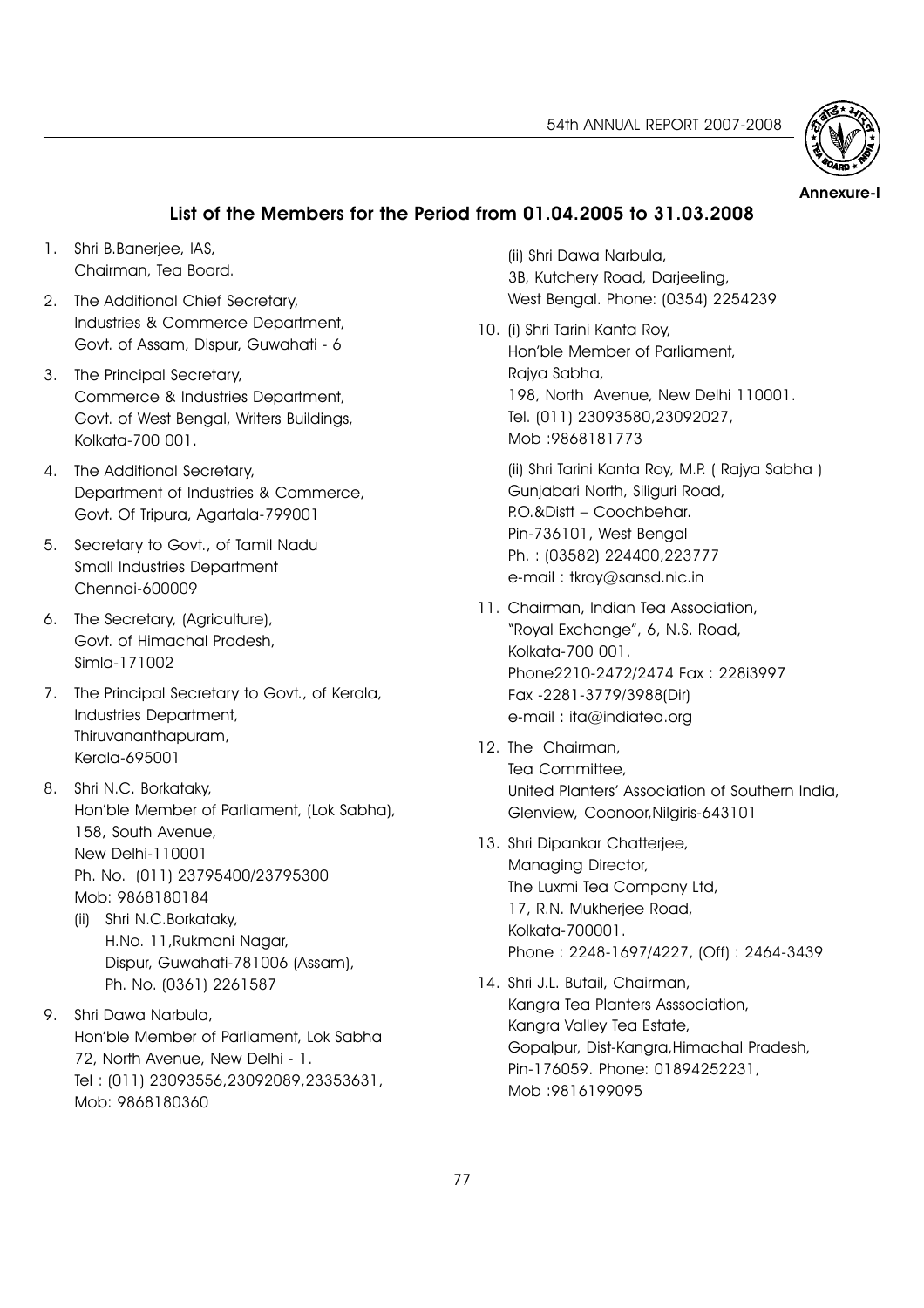

- 15. Shri J. K. Thomas, Managing Director, Malankara Plantations Ltd, Kodimatha, Kottayam-686039. 0481-2568433 (Telefax) 0481-2568360, 2568335 (EPABX) Res: 0481-2392681 Mob: 09447155433
- 16. Ms. Bobbeeta Sharma, Sangeeta Advertising, Anuradha Complex, Bamuni Maidan, Guwahati-781021, Assam. Ph: 0361-2651154/2550292 Fax: 0361-2550989 Residence : Monoram Bamunimaidan., Guwahati-781021, Assam. Ph : 0361-2552596/2550250 E-mail : bsharma2@yahoo.com
- 17. Shri. V. Soundararajan, Vice President INTUC, C/2, Narayani Apartments Ramesh Nagar, Valasaravakkam, Chennai-600087 Ph.No. 044-24865372/24863959 Ph: 25364536 /25368581 (Office)
- 18. Shri Shankar Malakar, President, Darjeeling Dist. Congress Committee, Member AICC, Babupara, Siliguri, Dist. Darjeeling, PIN-734001 Tel: (0353) 2468777 (R ), 2534141 (o ) Mob: 9434044400, Fax: 2468999
- 19. Shri Vijay Jagannath, McLeod Russel India Limited, Four Manage Lane-9<sup>th</sup> floor, Surendra Mohan Ghosh Sarani, Kolkata-700001. 9831050399 ( Mobile) Tel (o) : 210-1221, 2343-5391, 2248-9434/35 (Extn. No. 395) (F) : 2248- 4690/2394 (D) 5550-9094 e-mail: vijay\_jagannath@wmg.co.in
- 20. Shri K.Kapoor, 6A, Alipore Avenue, Kolkata-700027. Phone No. 2479-9727/7003 Mobile No. 9831073343
- 21. Shri Nivedith Thomas A. No.11, Milton Street, Cooke Town, Bangalore – 560005.
- 22. Shri Arjun Sahu Rajmai Tea Estate, P.O. Rajmai, Dist. Sibsagar, Assam.
- 23. Smt. Deepa Dasmunshi, Memebr of Legislative Assembly, 6A, Rani Bhavani Road, Kolkata – 700026.
- 24. Shri C.A. Kurien, General Secretary, All India Federation of Plantation Workers, (Munnar), C/o AITUC Office, Munnar Post Office, Pin – 685612, Kerala.
- 25. Shri P.A. Joseph, President, Indian National Plantation Workers' Federation, Post Box No.9, P.O. Kumily, Idukky Dist., Kerala – 685612.
- 26. Shri Alok Chakravarty, "Putul Ghar", Durgaguri, Post Pradhan Nagar, Siliguri, Dist. – Darjeeling.
- 27. Shri Rajiv Krishna Puri, Chairman and Managing Director, Parcon (India) Private Limited, Pratap Market, 2<sup>nd</sup> Mile, Sevok Road, Silguri – 734401.
- 28. Shri Karan Paul, Chairman, Apeejay Surendra Group, Apeejay House, 15, Park Street, Kolkata – 700016.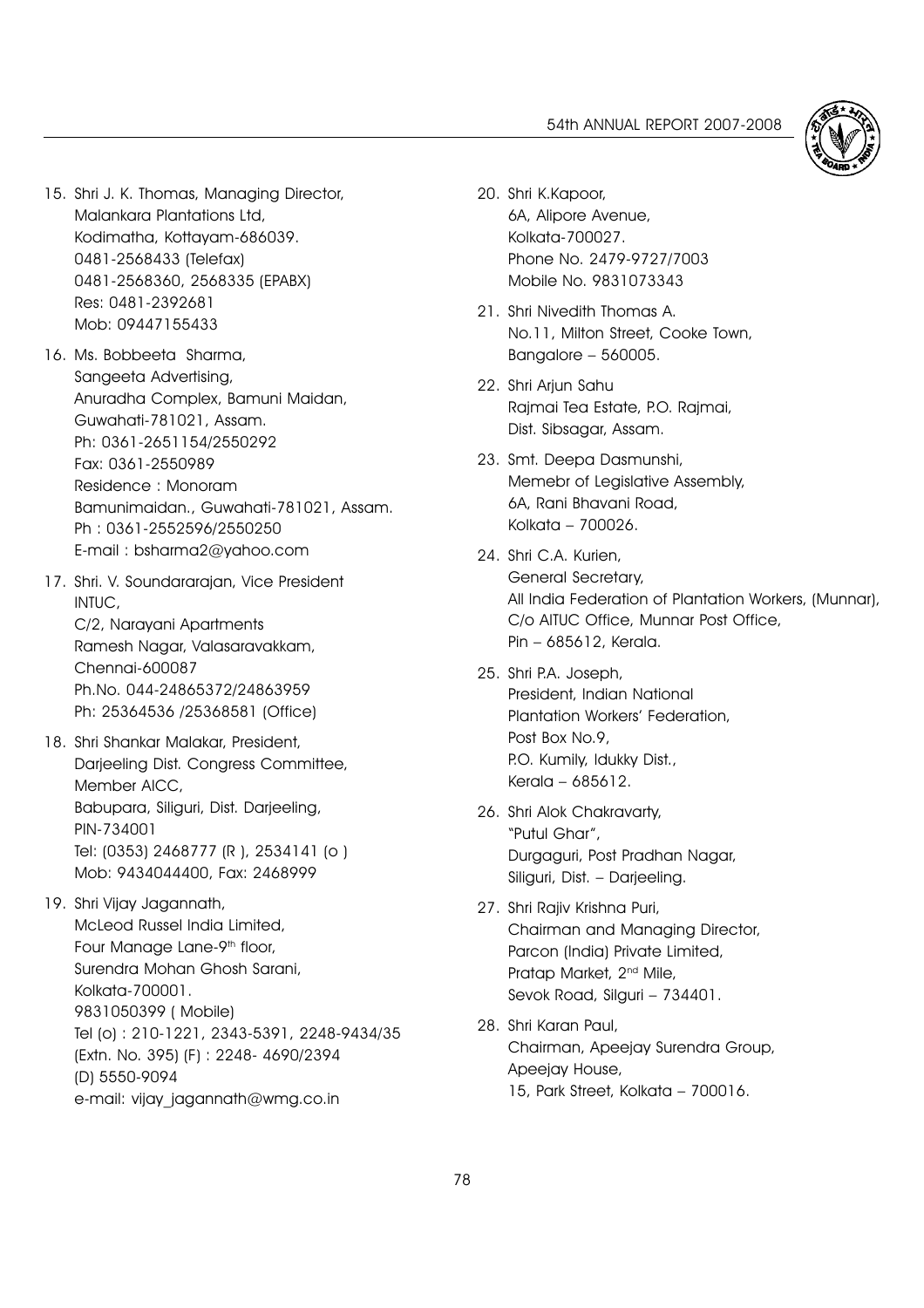

- 29. President, Tea Association of India, India Exchange, 4, India Exchange Place,  $(7<sup>th</sup>$  floor), Kolkata – 700001.
- 30. Shri K.K. Viswanathan Master, Narayanapuram, Thaza Munda (Post), Kenichira (via), Wayanad – 673596.
- 31. Shri K V Subba Reddy, Kodapally Village, Chintamani Taluk, Dist. Kolar, Karnataka.

## **Permanent Special Invitee of the Board**

- 1. The Chairman & Managing Director, North Eastern Development Finance Corporation Limited (NEDF), Basundhara Enclave, B.K. Kakati Road, Ulubari, Guwahati – 781007, ASSAM.
- 2. The President, Confederation of Indian Small Tea Growers' Association (CISTA), 6<sup>th</sup> Lane, "MAINAK BHAWAN", Ganapatti, Dist – Sibsagar, Pin – 785640, ASSAM.
- 3. Ministry of Commerce & Industry, Govt., of India, Udyog Bhavan, New Delhi – 110107.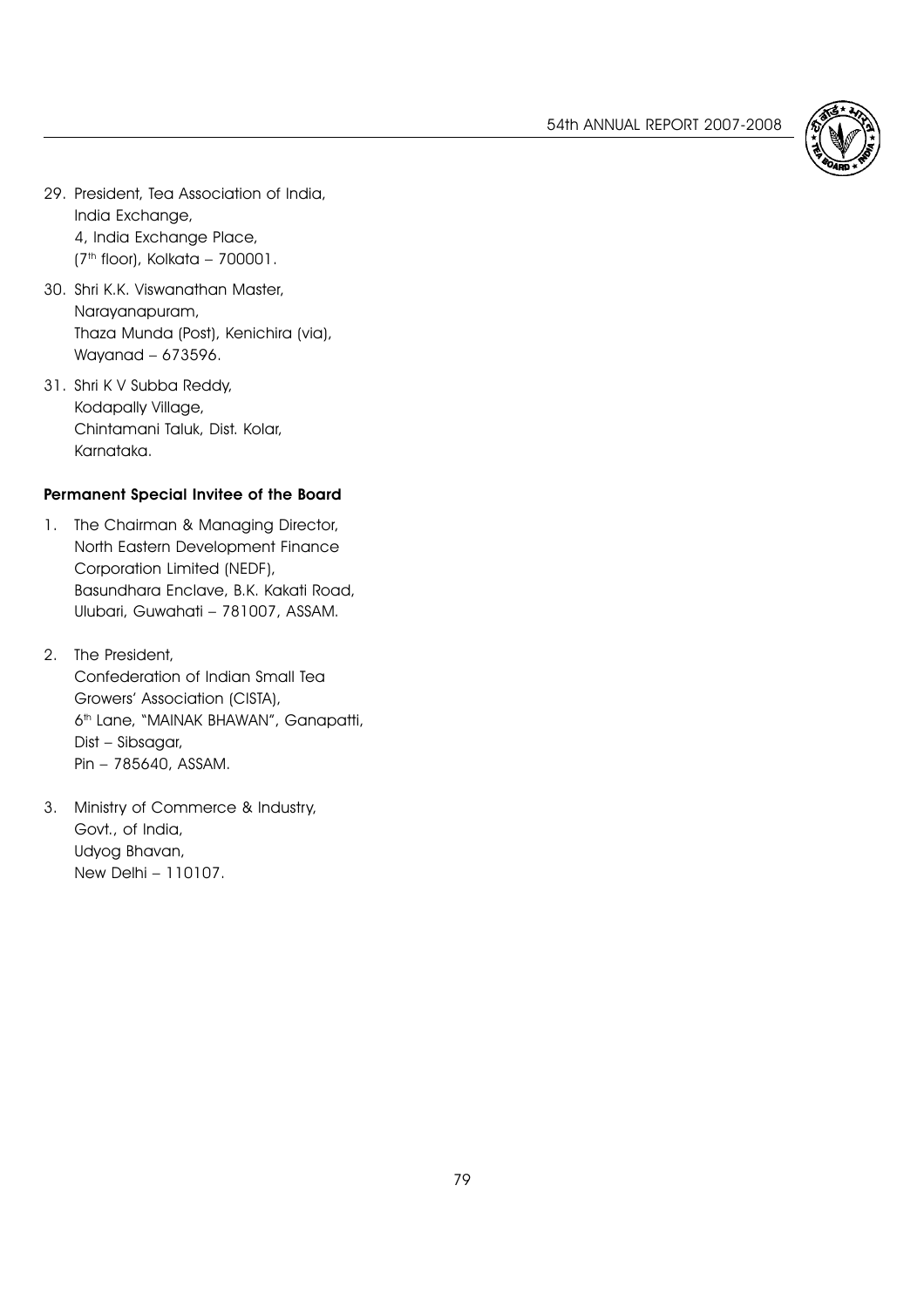

# **Composition of the Standing Committees for the year 2005–2008 (upto 31st March, 2008)**

## **Executive Committee**

- 1. Chairman, Tea Board (Ex-Officio Chairman of the Committee).
- 2. Vice-Chairman, Tea Board (Ex-Officio, Member of the Committee).
- 3. Shri Dawa Narbula, Member of Parliament, Lok Sabha, New Delhi.
- 4. Shri Dipankar Chatterjee, Managing Director, The Luxmi Tea Comany Ltd, Kolkata.
- 5. Shri Kapil, Kapoor, 6A, Alipore Avenue, Kolkata-700027.
- 6. Shri K.K. Viswanathan Master
- 7. President, Tea Association of India, Kolkata
- 8. Shri K.V. Subbareddy
- 9. Vacant

## **Four Meetings were held during 2007-08 i.e. on 23.06.07, 27.09.07, 17.12.07 and 26.03.08**

## **II. Export Promotion Committee**

- 1. Chairman, Tea Board
	- (Ex-Officio Chairman of the Committee).
- 2. Shri N.C. Barkataky, Member of Parliament, Lok Sabha, New Delhi.
- 3. Ms. Bobbeeta Sharma, Sangeeta Advertising, Anuradha Complex, Bamuni Maidan,Guwahati
- 4. Chairman, Tea Committee, UPASI. Coonoor.
- 5. Shri Karan Paul
	- Chairman, Apeejay Surendra Group
- 6. Shri P.T. Siganporia, Indian Tea Association, Kolkata
- 7. Vacant

# **Four Meetings were held during 2007-08 i.e. on 23.06.07, 27.09.07, 17.12.07 and 26.03.08**

## **III. Labour Welfare Committee**

- 1. Chairman, Tea Board (Ex-Officio Chairman of the Committee).
- 2. Shri V. Soundararajan, Vice President, INTUC, Valasavakkam, Chennai, Tamil Nadu.
- 3. Shri Shankar Malakar, Babupara, Siliguri, Distt. – Darjeeling, West Bengal.
- 4. Chairman, Indian Tea Association, Kolkata.
- 5. Chairman, Tea Committee, UPASI, Coonoor
- 6. President, Indian National Plantation Workers **Federtion**
- 7. Shri Alok Chakraborty
- 8. General Secretary, All India Federation of Plantation Workers, Kerala
- 9. Shri Arjun Sahu, Rajmai Tea Estate, Assam

## **Four Meetings were held during 2007-08 i.e. on 23.06.07, 27.09.07, 17.12.07 and 26.03.08)**

## **IV. Development Committee**

- 1. Chairman, Tea Board (Ex-Officio Chairman of the Committee).
- 2. Shri Tarini Kanta Roy, Member of Parliament, Rajya Sabha, New Delhi.
- 3. Chairman, Indian Tea Association, Kolkata.
- 4. Shri J. L. Butail, Kangra Valley Small Tea Growers' Association, Kangra, Himachal Pradesh.
- 5. Shri Vijay Jagannath,, M/s Mcleod Russels (I) Ltd.,Kolkata.
- 6. Shri J. K. Thomas, M. D., Malankara Plantations Ltd., Kottayam,
- 7. Chairman, Tea Committee, UPASI, Coonoor

## **Four Meetings were held during 2007-08 i.e. on 23.06.07, 27.09.07, 17.12.07 and 26.03.08)**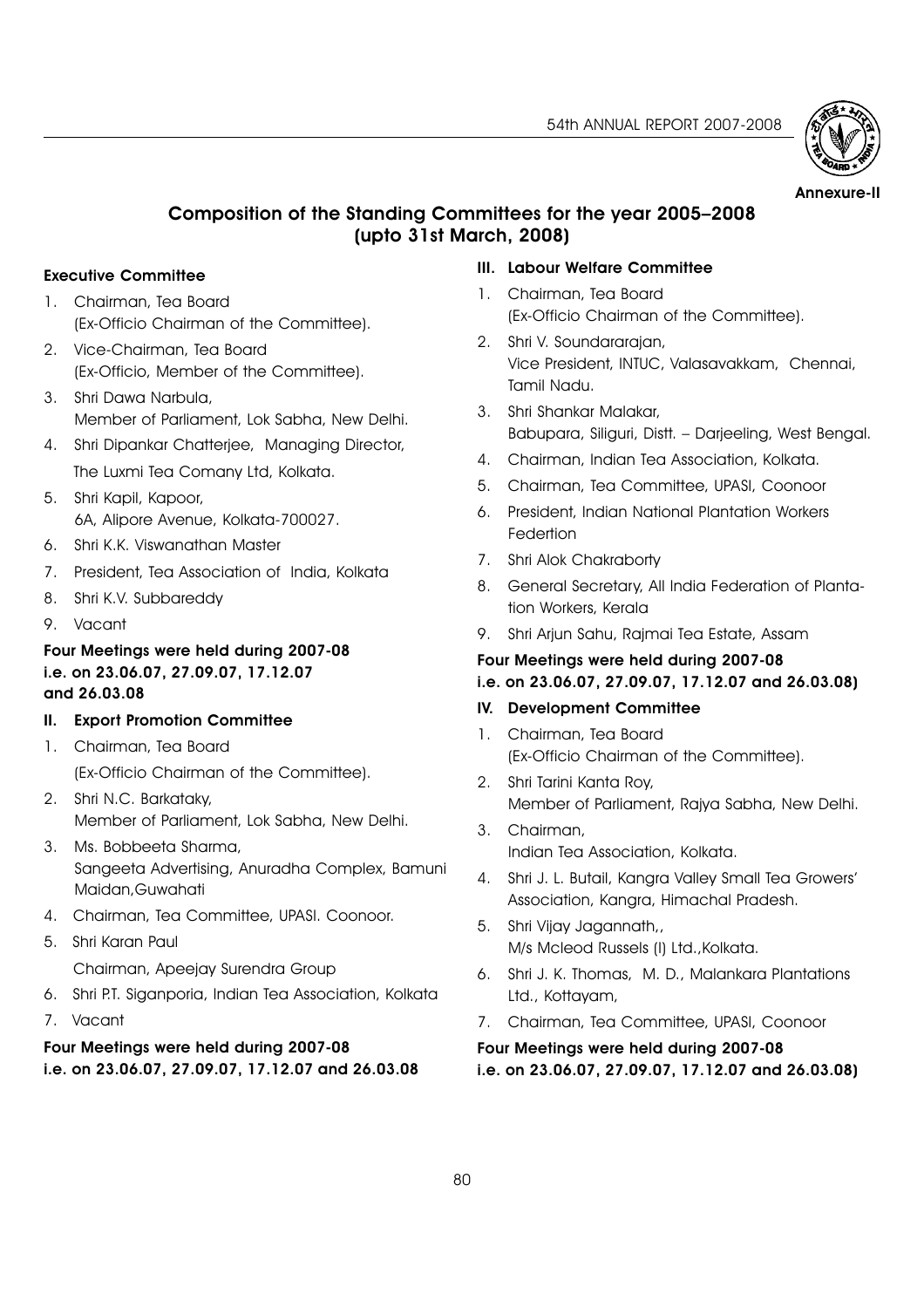

# **Addresses of Tea Board Offices in India and Abroad : Annexure-III**

#### **KOLKATA**

Tea Board 14, BTM Sarani, Kolkata - 700 001. Tel. :2235-1411 STD : 033 E-mail : secyteaboard@vsnl.net Website :www.teaboard.gov.in

#### **DELHI**

The Special Officer for NWI Tea Board 13/2 Jam Nagar House, Sajahan Road, New Delhi - 110 011 Tel. : 011-23074179, 23625930-F Mob. : 09811100236, 23543513-R E-mail : asitkala50@indiatimes.com

## **MUMBAI**

The Superintendent Tea Board Resham Bhavan, 78, Veer Nariman Road, Mumbai - 400 020. Tel.: 022-22041699 Fax: 022-22041699 G.H. (Tel): 2367 5401 E-mail : mumtea@vsnl.net

#### **COONOOR**

Executive Director, Tea Board, Shelwood Coonoor Club Road, Post Box No. 6, Coonoor - 643 101, Nilgiri, South India, Tamil Nadu, Tel. : 0423-2231638/2230316\*[D] Fax : 0423-2232332, 2231484-Res. E-mail : teaboardcoonoor@rediffmail.com

## **CHENNAI**

The Welfare Liaison Officer (South) Tea Board, 139, Eldams Road (2<sup>nd</sup> floor), Chennai - 600018. Telefax : 044-24341650 TEL : 044-24342754 E-mail : teaboardchennai@sancharnet.in

## **KOCHI**

The Jt.Controller of Licensing Tea Board, Indira Gandhi Road, Willingdon Island, Cochin - 682 002, Kerala. Tel. :0484-2666523/2340481 Fax :0484-2666648 E-mail : teaboardkochi@bsnl.in

#### **KOTTAYAM**

The Asst.Director Tea Development Tea Board College Road, Kottayam - 686 001, Kerala. Tel.: 0481-2567391 Fax : 0481-2567391 E-mail : teaboard.kottayam@gmail.com

## **GUWAHATI**

Executive Director, Tea Board North Eastern Zonal Office Housefed Complex, 5<sup>th</sup> floor, Central Bank, Beltola-Basistha Road,. : Dispur, Guwahati - 781006 TEL: 0361-2234251/2234257/2234258 Fax: 0361-2234251 E-mail : teaboardghy@hotmail.com

#### **JORHAT**

The Deputy Director Tea Development (Plantation) Tea Board, Tea Research Association Complex, Cinnamara, Jorhat-785001, Assam E-mail : dip\_hald@yahoo.co.in

#### **TEZPUR**

The Asst.Director Tea Development Tea Board Mission Charali, Opp. Trade & Industry Building, P.O. Dekargaon, Tezpur-784 501, Dist. Sonitpur, Assam. Tel : 03712-255664 E-mail : teaboardtezpur@yahoo.com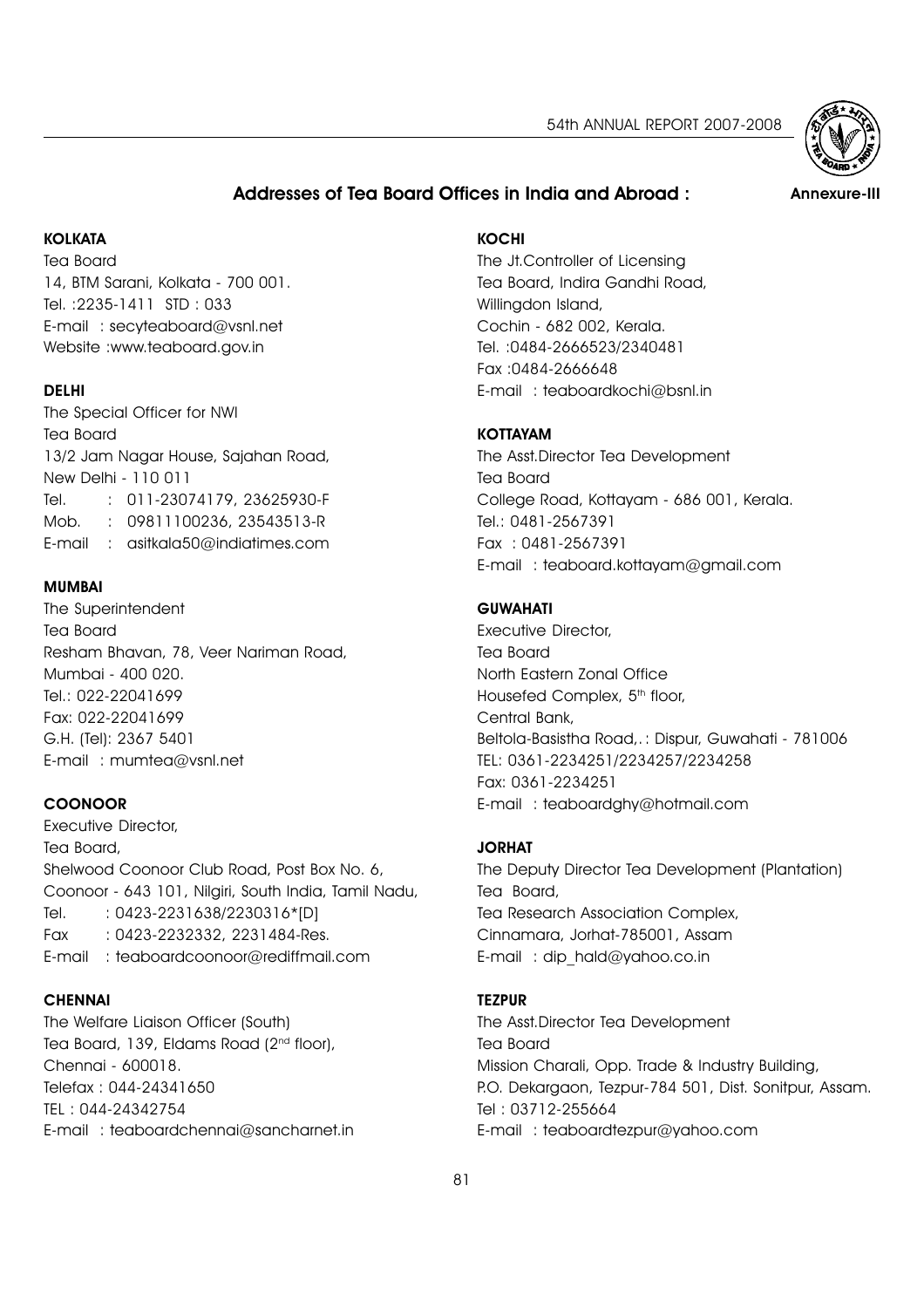

#### **SILCHAR**

The Asst.Director Tea Development Tea Board Club Road, Silchar - 788 001, Dist. : Cachar, Assam. Tel. : 03842-232518 E-mail : silcharteaboard@rediffmail.com

#### **AGARTALA**

The Asst.Director Tea Development Tea Board Akhaura Road, Fire Brigade, Chowmuhani Agartala - 799 001, Tripura (West) Tel. : 0381-23241

### **SILIGURI**

The Deputy Director Tea Development (Plantation) Tea Board Shahid Bhagat Singh Commercial Complex, ( $3<sup>rd</sup>$  floor), 2<sup>nd</sup> Mile, Sevoke Road, Siliguri, West Bengal Tel/Fax : 0353-2544778 E-mail : amal.roychowdhury@gmail.com

#### **PALAMPUR**

The Development Officer Tea Board, Mission Road, Palampur - 176 061 Kangra, Himachal Pradesh. Tel : 01894-230524 Fax : 01894-231748 E-mail : pchhetri007@yahoo.com

#### **DARJEELING (DTR & D.C.)**

Project Director, Tea Board, Acharya Bhanu Path, Kurseong - 734 203, Darjeeling. Tel.: 0354-230287 Fax : 0354-230218-Fax & Tel.

## *OFFICES ABROAD*

**UNITED KINGDOM**

Mr.Ali Raza Rizvi, IAS, D.T.P. Tea Board of India, India House, Aldwych, London - WC2B 4NA. Tel. : 0044207-2402394 Fax : 00 44207-2402533 Res. : 01372476967 Mobile : 00447788420995 Residence : 4, Carrick Gate, Esher, Surrey KT10 9 NE, U.K.: E-mail : teabordlon@aol.com

#### **DUBAI**

Sri M.S. Sharma, I.P.S.,D.T.P., Tea Board of India P.O. Box No. 2415, Flat No. 5, Al Abbas Buildings, Bank Street, Bur Dubai, Dubai UAE. Tel. : 009714 3522612/3522613 Fax : 00 9714 3522615 Mobile : 0097154575283, 513275 E-mail : teaboard@emirates.net.ae

#### **MOSCOW**

Dr. P. Shakil Ahammed, IAS, D.T.P. Tea Board of India C/o Embassy of India, 4, Vorontsovo Polye, Russian Federation, Moscow. Tel : 007095-9171657 Fax : 007095-9163724 Res. : 007095-2543743 E-mail : teaboard@com2com.ru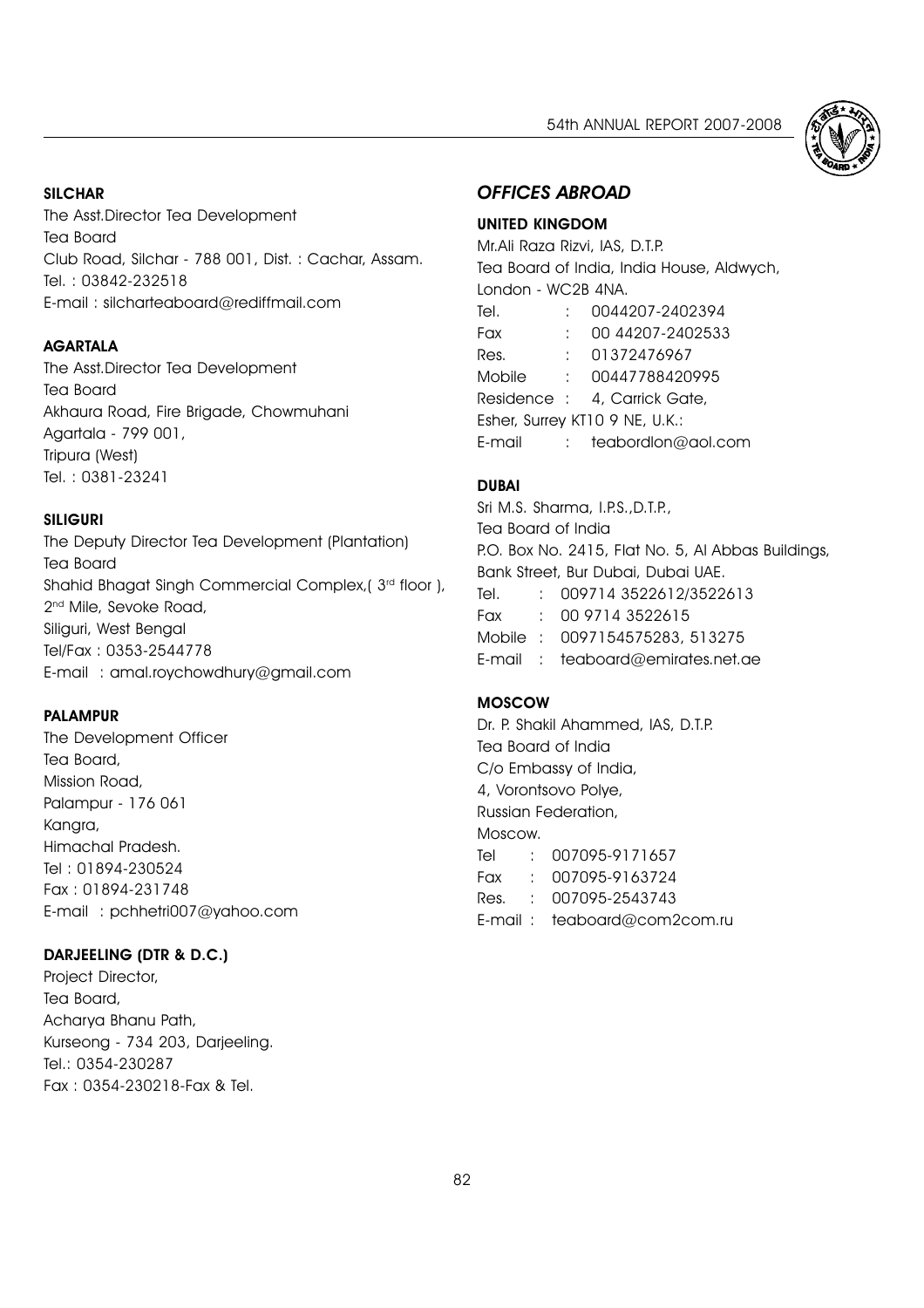

**Annexure-IV**

## **EXPENDITURE STATEMENT UNDER RESEARCH SCHEMES DURING 2007-08.**

(A) Ongoing Research Scheme.

| SI. No.               | <b>Ongoing Scheme</b>                                                                                                                              | In $Rs.$ )     |
|-----------------------|----------------------------------------------------------------------------------------------------------------------------------------------------|----------------|
| 1.                    | Grant in aid to AAU, Jorhat                                                                                                                        | 2,00,000.00    |
| $\mathcal{P}_{\cdot}$ | Scheme on improvement of tea culture in the hilly areas of<br>Himachal Pradesh                                                                     | 3,50,000.00    |
| $\mathcal{S}$ .       | Contribution to UPASI-TRF as grant in aid plus Advisory Service and<br>Chemistry of Tea.                                                           | 8,886,000.00   |
| 4.                    | TA/DA to members for participating in the meeting of National<br>Committee on Tea Research and other committee on Tea<br>Research DTRCDC, Kurseong | 12,11,484.00   |
| 5.                    | Workshops/Conferences relating to ongoing schemes                                                                                                  | 4,13,388.60    |
|                       | <b>Total</b>                                                                                                                                       | 5,30,60,872.60 |

# **Statement of expenditure under special grant AED fund for the year 2007-08**

(B) Speed Grant AED

|    | Name of the Organization           |  |
|----|------------------------------------|--|
|    | Grant paid to TRA                  |  |
| 2. | Grant paid to UPASI-TRF            |  |
|    | $\overline{f}$ otal $\overline{f}$ |  |
|    | Total $A+B$ )                      |  |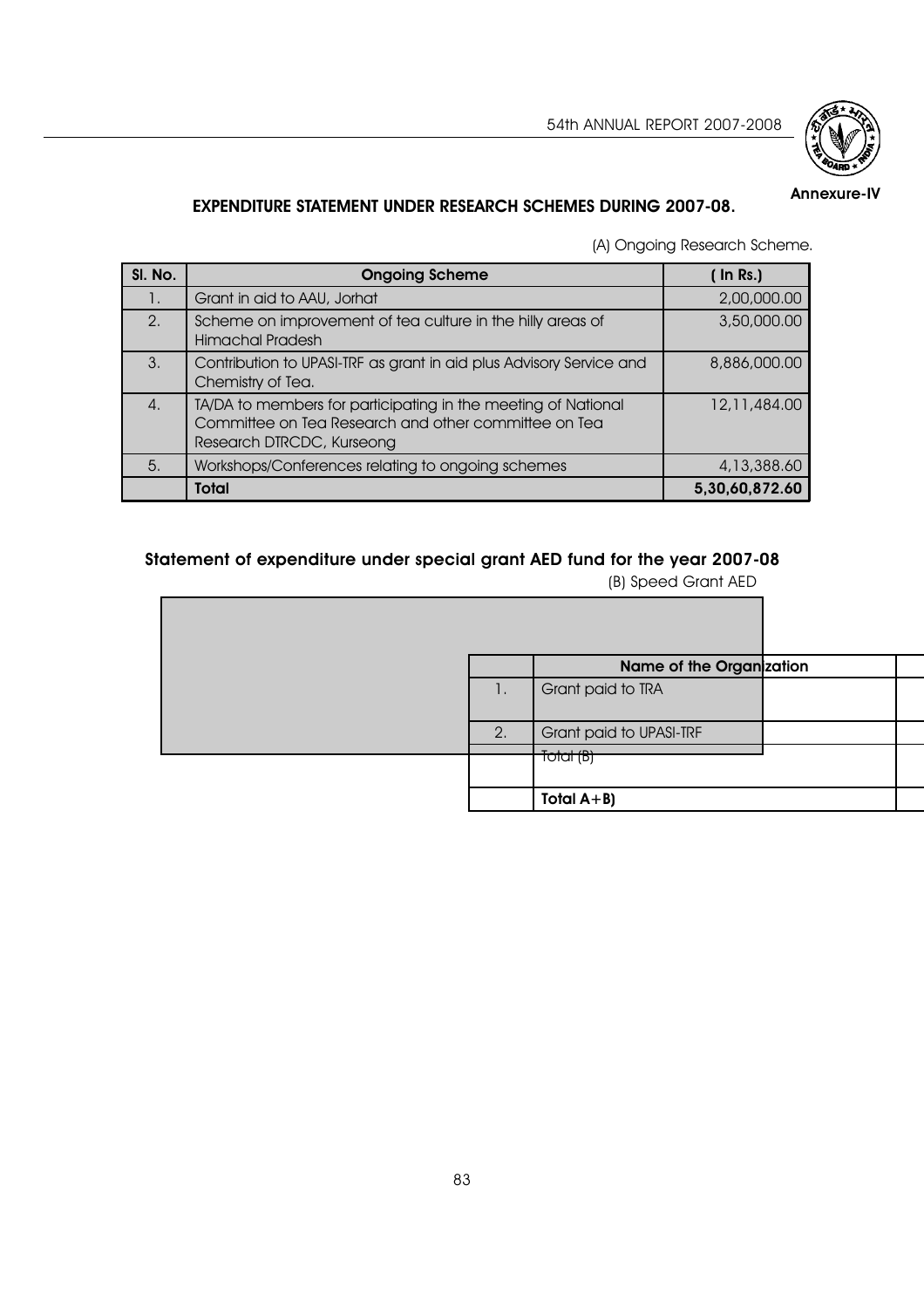

### **SCHEMEWISE DISBURSEMENT SEPARATE POOL UNDER THE BOARD'S LABOUR WELFARE ACTIVITIES DURING THE YEAR 2007-08.**

**Annexure-V**

| SI.<br>No. | <b>Description</b>                                                      |     |
|------------|-------------------------------------------------------------------------|-----|
| 1.         | <b>Educational Stipend &amp; Nehru Award</b>                            |     |
| 2.         | S.B. Dey Sanatorium                                                     |     |
| 3.         | Kalimpong Sub-divisional Hospital                                       |     |
| 4.         | <b>Bharat Scouts &amp; Guides</b>                                       |     |
| 5.         | Family Welfare Educational Programme of Indian<br>Association, Kolkata. | Tea |
| 6.         | Special Medical treatment                                               |     |
| 7.         | Family Welfare Educational Programme, IPARW, jalpaiguri                 |     |
| 8.         | Borhat BPB Memorial College, Sivasagar, Assam                           |     |
| 9.         | Golaghat Commerce College, Golaghat, Assam                              |     |
| 10.        | Lakhimpur Girls' College, Assam.                                        |     |
| 11.        | Red Cross Society, Silchar, Assam                                       |     |
| 12.        | Mangorange Hospital, Nilgiri                                            |     |
| 13.        | Machkhowa Degree College, Dhemaji, Assam                                |     |
| 14.        | Chariali H.S. & M.P. School, Assam                                      |     |
| 15.        | Kurseong Adarsha Vidyalaya, Darjeeling                                  |     |
| 16.        | Chaiduar College, Sonitpur, Assam                                       |     |
| 17.        | Hemoprabha Borbora Girls' College, Golaghat, Assam                      |     |
| 848.       | Kalipada Ghosh Mahavidyalaya, Bagdogra, W.B.                            |     |
| 19.        | Talap Balibazar High School, Tinsukia, Assam                            |     |
| 20.        | Melamora College, Golaghat, Assam.                                      |     |
| 21.        | Shiekalmudi Garden Hospital, Coimbatore                                 |     |
| 22.        | Lahowal College, Dibrugarh, Assam                                       |     |
|            |                                                                         |     |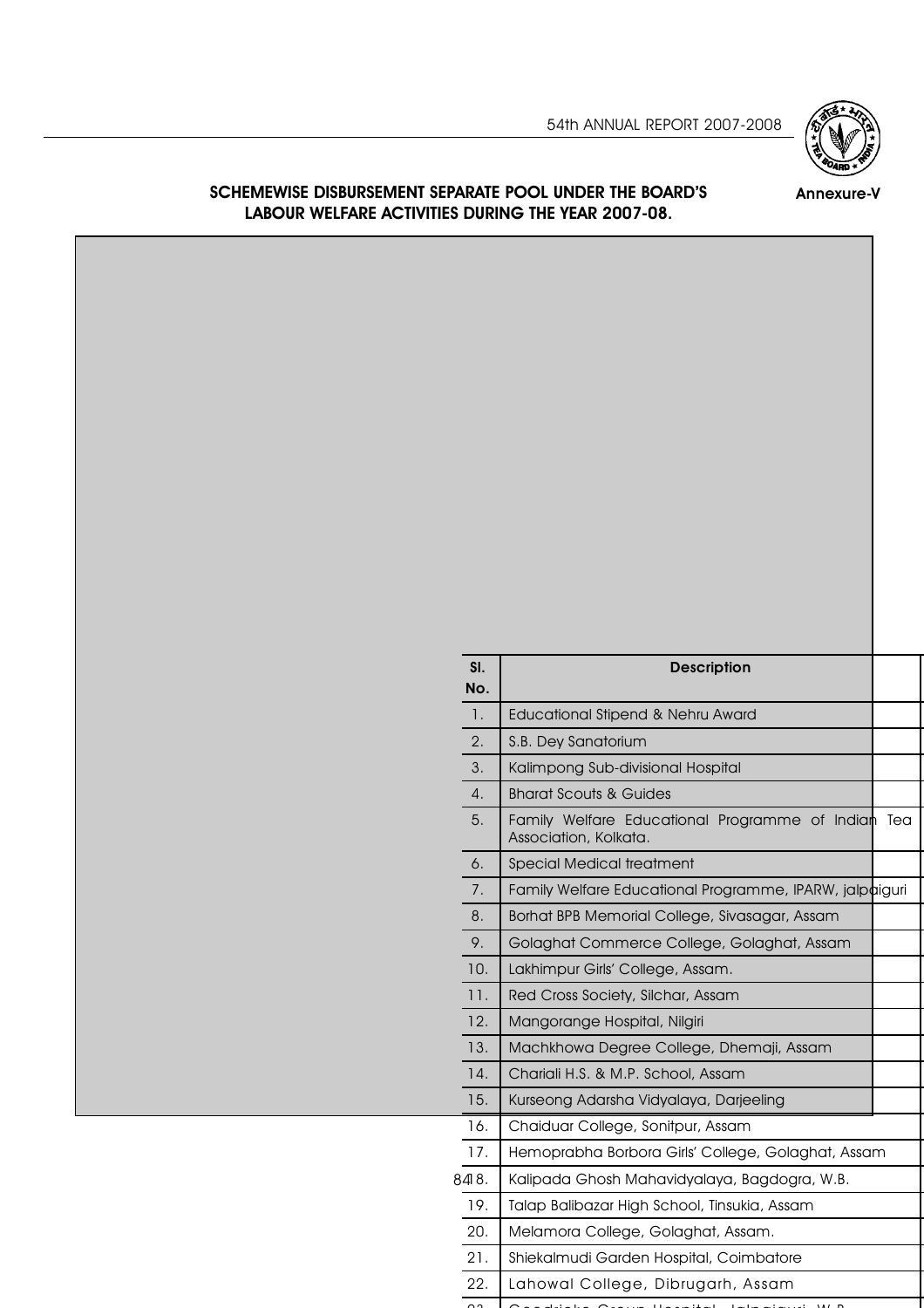

## **INDEX : 54TH ANNUAL REPORT OF TEA BOARD : 2007-2008**

## **CONTENTS**

| <b>CHAPTER-1</b>                                    |   |
|-----------------------------------------------------|---|
| Organisational set-up & functions of Tea Board      |   |
| Constitution of the Board                           | 1 |
|                                                     |   |
| Functions of the Board                              | 1 |
| Standing Committee                                  |   |
| Election of Vice-Chairman                           |   |
| Administrative Set-up                               |   |
| Man Power                                           | 2 |
| Scheduled Caste/Scheduled Tribe                     | 3 |
| Location of different offices of the Board in India | 3 |
| Changes in Administration                           | З |

## **CHAPTER - 2 India in the International Perspective**

| Introduction                               | 5 |
|--------------------------------------------|---|
| World Production                           |   |
| <b>World Exports</b>                       |   |
| World Imports                              |   |
| World Tea Prices                           |   |
| Prices of Tea at different auction centers |   |
| India Tea Scene                            |   |
| Production of Tea in India                 |   |
| Marketing                                  |   |
| London Auction                             |   |
| Ex-garden Sale                             |   |

Direction of exports Product Diversification Internal consumption

Taxes & Duties

Excise Duty Export Duty Import Duty

**CHAPTER – 3**

## **Finance**

| Introduction                             |
|------------------------------------------|
| Cess Proceeds                            |
| Research & Development Grants            |
| Subsidy                                  |
| Special Fund (AED)                       |
| Loan Corpus Fund                         |
| Receipt – Cess                           |
| Expenditure – Cess (Non-Plan) /R & D 1 1 |
| Expenditure - Subsidy /Special Fund /AED |
| <b>CHAPTER -4</b>                        |
| Tea Developoment                         |
| Introduction                             |
|                                          |
| Financial Sanction /Approval Accorded    |
| Tea Quality Upgradation & Product        |
|                                          |

Diversification Scheme Human Resource Development Scheme

Research & Development Scheme (Development)

Orthodox Tea Production Subsidy Scheme Price Stabilization Fund Scheme

Revolving Corpus for Loan Schemes

Loan disbursed during 2005-06

**CHAPTER - 5 Tea Research**

**Introduction** 

Grant-in-aid Programmed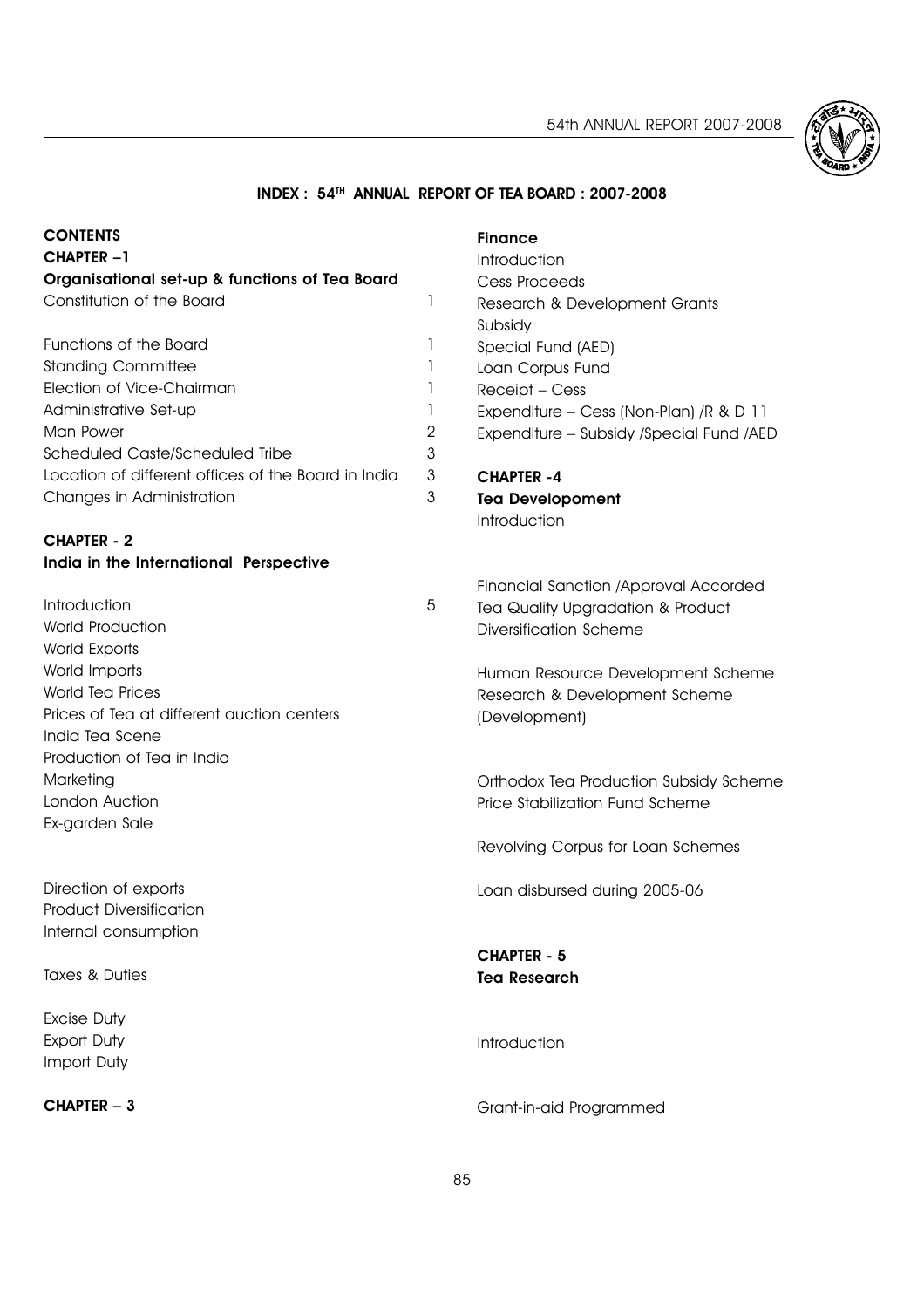

Special Grant under AED (Additional Excise Duty) Plan Schemes (10<sup>th</sup> Plan) TRA

Special Grant

Sponsored Projects

Scientific and Technical Committees

**CHAPTER - 6 Tea Promotion Introduction** 

Activities from India

Production of Publicity Materials and Gift Items Tea Promotion in India Delegation/ Visitors from abroad

Delegations/ Deputations from India to Overseas

**CONTENTS CHAPTER –7 Licensing** Introduction Exporter's Licence Tea Waste Licence Registration-cum-Membership Certificate (RCMC) Tea (Marketing) Control Order Registration of Tea Manufacturing Unit Registration of Auction Organiser/ Auction Brokers Registration of Buyers

Registration of Manufacturers of Tea with added flavour Extension/Replacement Planting Permit Import of Tea from India

**CHAPTER - 8 Statistics Introduction Publications** Techno-Economic Survey Monitoring of Tea Prices Library

## **CHAPTER – 9 Labour Welfare** Introduction Nature of Schemes

Educational Stipend & Nehru Award General Welfare Performance of Scheme 01-04-2005 to 31-03-2008 Health

Sports **Education** 

#### **CHAPTER – 10 Hindi Cell**

**Introduction** Purchase of Hindi Books Implementation of Sec. 3(3) O.L. Act 1963 Correspondence in Hindi Report in Hindi

10 London Office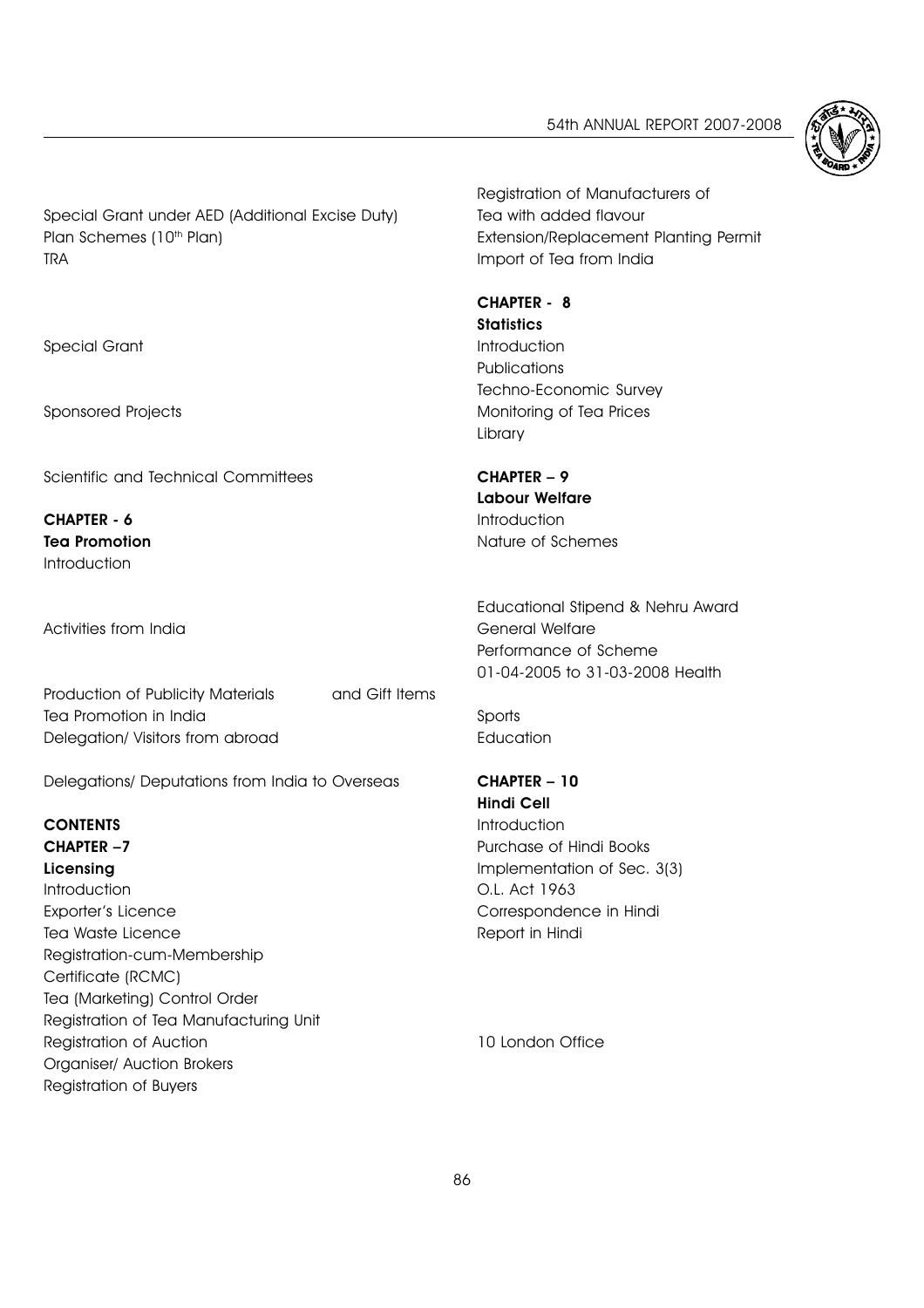

10 Moscow Office

10 Dubai Office

10 Wana General

10 UAE/ ARE/ Saudi Arabia/ Iraq

10 Iran/ Libya/ Sudan

10 USA and Canada

11 Australia Japan Expenditure – Subsidy/ Special Fund/ AED

**CHAPTER – 10** Organising Hindi Workshop

Hindi Training

Organising Hindi Week Publication of In-house Journal Annual Programmed for transacting the official work of the Union in Hindi Meeting of OLIC of the Board Provision of Bilingual Computer Incentive Schemes for use of Hindi in Official work

Quarterly Progress Report Inspection of Regional Offices

**CHAPTER - 11**

## **Human Resource Development**

**CHAPTER - 12 Supply** Fertilizer Coal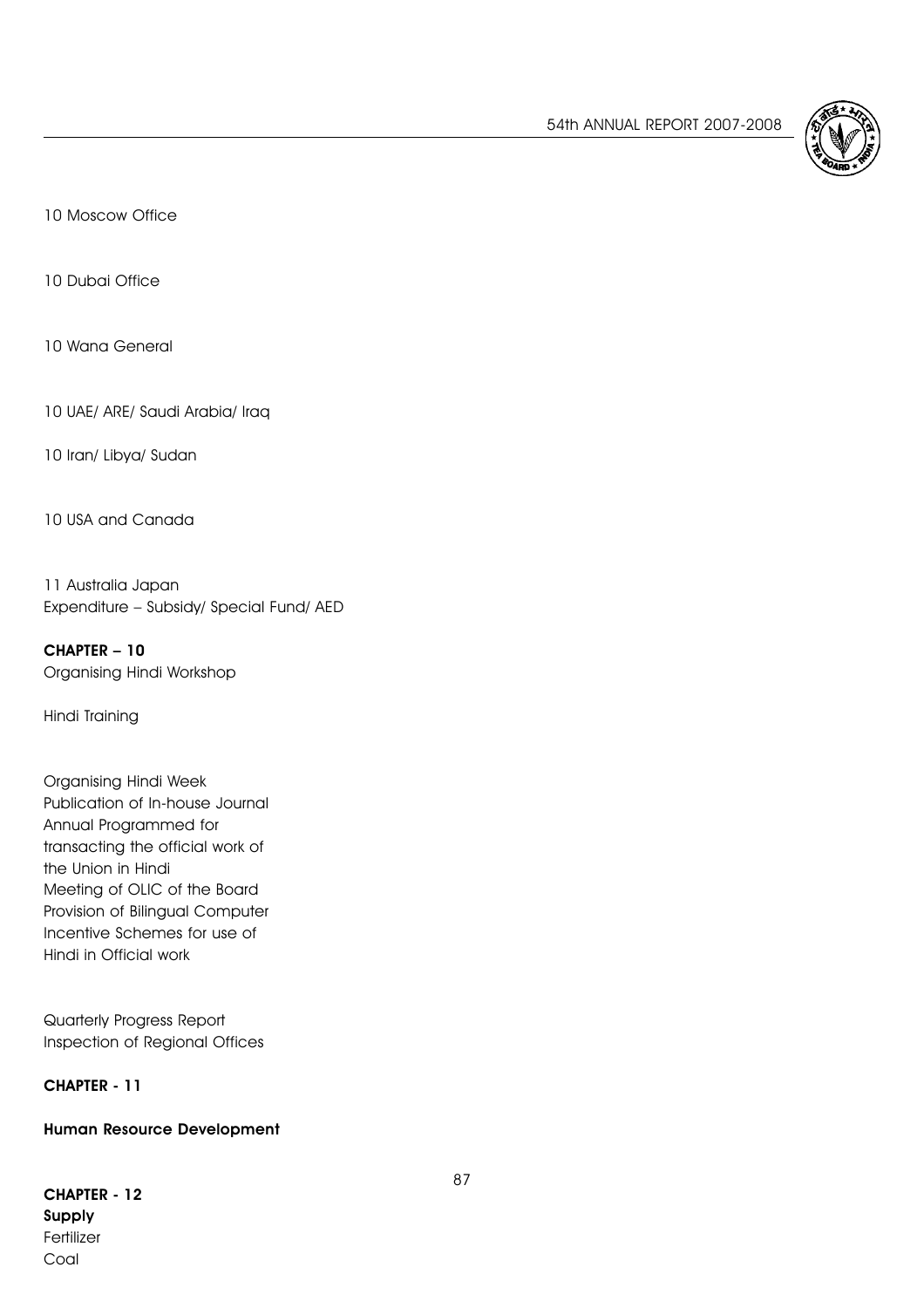